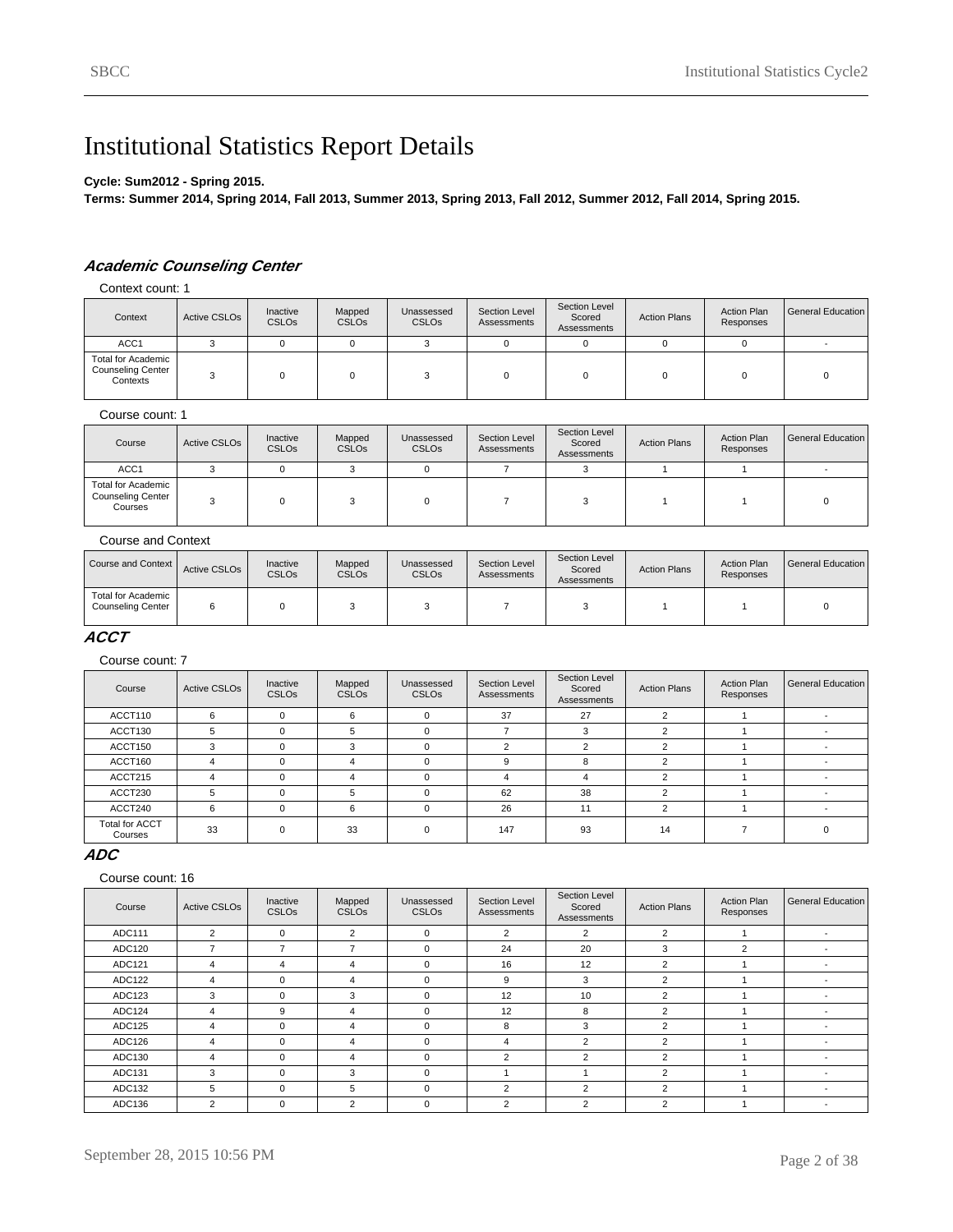| Course                   | Active CSLO <sub>s</sub> | Inactive<br><b>CSLOs</b> | Mapped<br><b>CSLOs</b> | Unassessed<br><b>CSLOs</b> | Section Level<br>Assessments | Section Level<br>Scored<br>Assessments | <b>Action Plans</b> | <b>Action Plan</b><br>Responses | General Education |
|--------------------------|--------------------------|--------------------------|------------------------|----------------------------|------------------------------|----------------------------------------|---------------------|---------------------------------|-------------------|
| ADC137                   |                          |                          |                        |                            |                              |                                        |                     |                                 |                   |
| ADC140                   |                          |                          |                        |                            |                              |                                        |                     |                                 |                   |
| ADC147                   |                          |                          |                        | n                          |                              |                                        |                     |                                 |                   |
| ADC152                   | ີ                        |                          |                        |                            | 6                            |                                        |                     |                                 |                   |
| Total for ADC<br>Courses | 60                       | 22                       | 56                     | $\Omega$                   | 107                          | 78                                     | 33                  | 17                              |                   |

### **Admission and Records**

Course count: 1

| Course                                        | Active CSLO <sub>s</sub> | Inactive<br><b>CSLOs</b> | Mapped<br><b>CSLOs</b> | Unassessed<br><b>CSLO<sub>s</sub></b> | Section Level<br>Assessments | Section Level<br>Scored<br>Assessments | <b>Action Plans</b> | <b>Action Plan</b><br>Responses | General Education |
|-----------------------------------------------|--------------------------|--------------------------|------------------------|---------------------------------------|------------------------------|----------------------------------------|---------------------|---------------------------------|-------------------|
| AR <sub>1</sub>                               |                          |                          |                        |                                       | 16                           |                                        |                     |                                 |                   |
| Total for Admission<br>and Records<br>Courses |                          |                          |                        |                                       | 16                           |                                        |                     |                                 |                   |

### **AH**

Course count: 1

| Course                         | Active CSLO <sub>s</sub> | Inactive<br><b>CSLOs</b> | Mapped<br><b>CSLOs</b> | Unassessed<br><b>CSLOs</b> | Section Level<br>Assessments | Section Level<br>Scored<br>Assessments | <b>Action Plans</b> | <b>Action Plan</b><br>Responses | l General Education |
|--------------------------------|--------------------------|--------------------------|------------------------|----------------------------|------------------------------|----------------------------------------|---------------------|---------------------------------|---------------------|
| AH120                          |                          |                          |                        |                            |                              |                                        |                     |                                 |                     |
| <b>Total for AH</b><br>Courses |                          |                          |                        |                            |                              |                                        |                     |                                 |                     |

#### **AJ**

Course count: 15

| Course               | <b>Active CSLOs</b> | Inactive<br><b>CSLOs</b> | Mapped<br><b>CSLOs</b> | Unassessed<br><b>CSLOs</b> | Section Level<br>Assessments | Section Level<br>Scored<br>Assessments | <b>Action Plans</b> | <b>Action Plan</b><br>Responses | <b>General Education</b> |
|----------------------|---------------------|--------------------------|------------------------|----------------------------|------------------------------|----------------------------------------|---------------------|---------------------------------|--------------------------|
| AJ101                | 3                   | $\mathbf 0$              | 3                      | $\mathbf 0$                | 68                           | 49                                     | $\overline{2}$      |                                 | $\overline{\phantom{a}}$ |
| AJ102                | 3                   | $\mathbf 0$              | 3                      | $\mathbf 0$                | 26                           | 24                                     | 2                   |                                 | $\overline{\phantom{a}}$ |
| AJ103                | 3                   | $\mathbf 0$              | 3                      | $\mathbf 0$                | 12                           | 8                                      | 2                   |                                 | $\overline{\phantom{a}}$ |
| AJ104                | 4                   | $\mathbf 0$              | $\overline{4}$         | $\mathbf 0$                | 4                            | $\mathbf 0$                            | $\overline{2}$      |                                 | $\overline{\phantom{a}}$ |
| AJ105                | 3                   | $\mathbf 0$              | 3                      | $\mathbf 0$                | 21                           | 21                                     | $\overline{2}$      |                                 | $\overline{\phantom{a}}$ |
| AJ107                | 3                   | $\mathbf 0$              | 3                      | $\mathbf 0$                | 18                           | 16                                     | $\overline{2}$      |                                 | $\overline{\phantom{a}}$ |
| AJ110                | 3                   | $\mathbf 0$              | 3                      | $\mathbf 0$                | 4                            | $\overline{2}$                         | $\overline{2}$      |                                 | ٠                        |
| AJ111                | 4                   | $\Omega$                 | $\overline{4}$         | $\mathbf 0$                | 12                           | 12                                     | $\overline{2}$      |                                 | ٠                        |
| AJ113                | 3                   | $\mathbf 0$              | 3                      | $\mathbf 0$                | 6                            | 6                                      | $\overline{2}$      |                                 | $\overline{\phantom{a}}$ |
| AJ125                | 3                   | $\mathbf 0$              | 3                      | $\mathbf 0$                | 22                           | 20                                     | $\overline{2}$      |                                 | ٠                        |
| AJ245                | 3                   | $\Omega$                 | 3                      | $\mathbf 0$                | 6                            | 6                                      | $\overline{2}$      |                                 | $\overline{\phantom{a}}$ |
| AJ250                | 3                   | $\mathbf 0$              | 3                      | $\mathbf 0$                | 12                           | 10                                     | $\overline{2}$      |                                 | $\overline{\phantom{a}}$ |
| AJ255                | 3                   | $\mathbf 0$              | 3                      | $\mathbf 0$                | 6                            | 6                                      | $\overline{2}$      |                                 | $\overline{\phantom{a}}$ |
| AJ265                | 3                   | $\Omega$                 | 3                      | $\mathbf 0$                | 6                            | 6                                      | $\overline{2}$      |                                 | $\overline{\phantom{a}}$ |
| AJ271                | 3                   | $\Omega$                 | 3                      | $\mathbf 0$                | 3                            | $\overline{2}$                         | 2                   |                                 | $\overline{\phantom{a}}$ |
| Total for AJ Courses | 47                  | 0                        | 47                     | $\mathbf 0$                | 226                          | 188                                    | 30                  | 15                              | $\mathbf 0$              |

### **ANTH**

| Course                           | <b>Active CSLOs</b> | Inactive<br><b>CSLOs</b> | Mapped<br><b>CSLOs</b> | Unassessed<br><b>CSLOs</b> | Section Level<br>Assessments | Section Level<br>Scored<br>Assessments | <b>Action Plans</b> | <b>Action Plan</b><br>Responses | General Education I      |
|----------------------------------|---------------------|--------------------------|------------------------|----------------------------|------------------------------|----------------------------------------|---------------------|---------------------------------|--------------------------|
| <b>ANTH101</b>                   | 3                   | $\Omega$                 | 3                      | $\Omega$                   | 20                           | 4                                      | 3                   | 2                               | $\overline{\phantom{a}}$ |
| ANTH <sub>102</sub>              | 3                   |                          | 3                      | $\Omega$                   | 8                            | $\overline{2}$                         | $\overline{2}$      |                                 |                          |
| ANTH <sub>103</sub>              | 3                   | $\Omega$                 | 3                      | $\Omega$                   | 41                           | 4                                      | $\mathfrak{p}$      |                                 |                          |
| ANTH104                          | 3                   |                          | 3                      | $\Omega$                   | 19                           | -                                      | 2                   |                                 |                          |
| ANTH109                          | 3                   | 4                        | 3                      | $\Omega$                   | 6                            | $\overline{2}$                         | $\mathcal{P}$       |                                 |                          |
| ANTH <sub>113</sub>              | 3                   | $\Omega$                 | 3                      | 0                          | 6                            | $\overline{2}$                         | $\overline{2}$      |                                 |                          |
| ANTH <sub>121</sub>              | 3                   | 4                        | 3                      | $\Omega$                   | 24                           | $\Omega$                               | $\sim$              |                                 |                          |
| ANTH <sub>122</sub>              | 3                   | $\overline{2}$           | 3                      | $\Omega$                   | 22                           | $\Omega$                               | $\overline{2}$      |                                 |                          |
| ANTH <sub>123</sub>              | 3                   | $\overline{2}$           | 3                      | $\mathbf 0$                | 20                           | 2                                      | 2                   |                                 |                          |
| <b>Total for ANTH</b><br>Courses | 27                  | 14                       | 27                     | $\Omega$                   | 166                          | 23                                     | 19                  | 10                              | $\Omega$                 |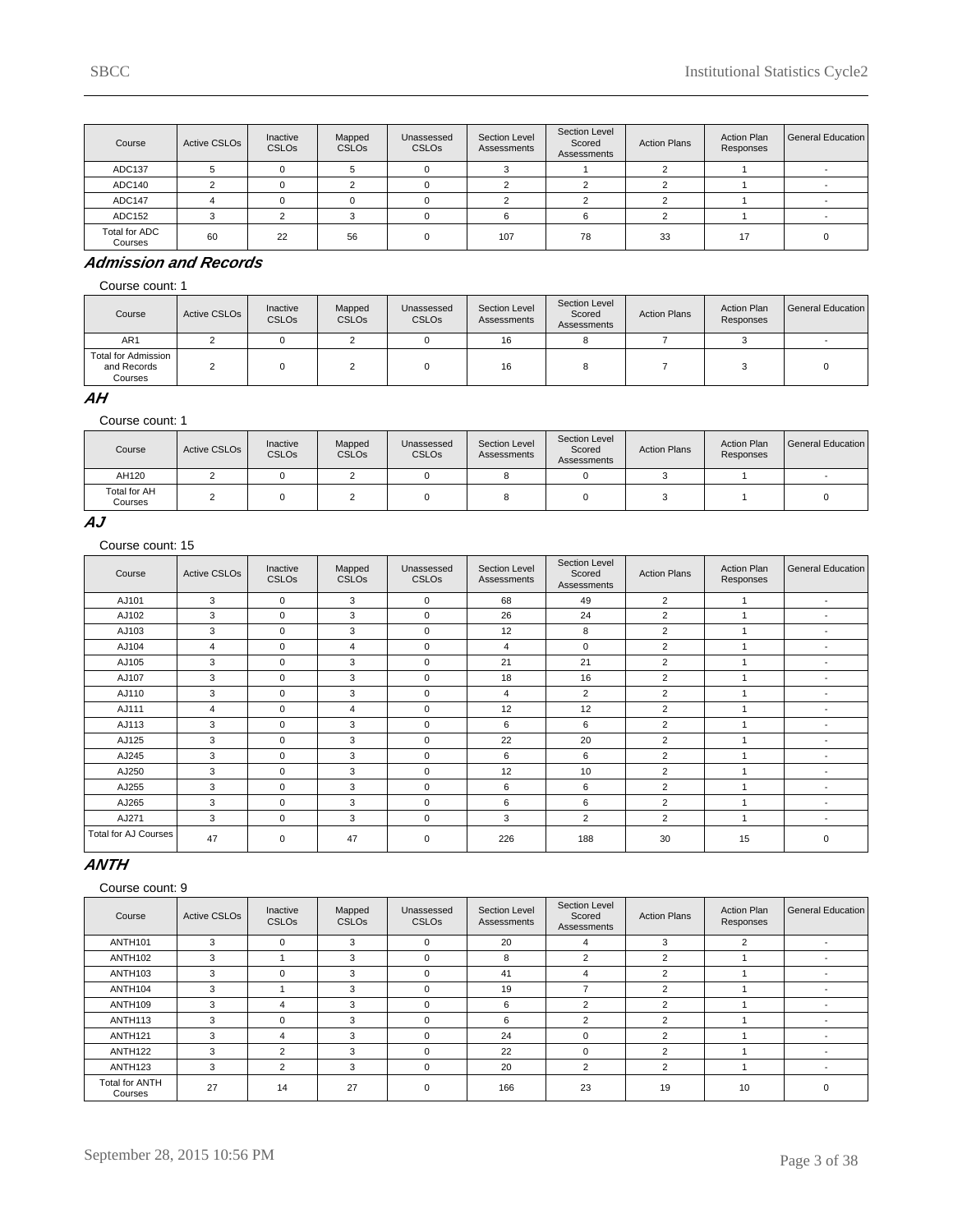# **ARBC**

Course count: 2

| Course                    | Active CSLO <sub>s</sub> | Inactive<br><b>CSLOs</b> | Mapped<br><b>CSLOs</b> | Unassessed<br><b>CSLOs</b> | Section Level<br>Assessments | Section Level<br>Scored<br>Assessments | <b>Action Plans</b> | <b>Action Plan</b><br>Responses | <b>General Education</b> |
|---------------------------|--------------------------|--------------------------|------------------------|----------------------------|------------------------------|----------------------------------------|---------------------|---------------------------------|--------------------------|
| ARBC101                   |                          |                          |                        |                            | 10                           |                                        |                     |                                 |                          |
| ARBC102                   |                          |                          |                        |                            |                              |                                        |                     |                                 |                          |
| Total for ARBC<br>Courses | 10                       |                          | 10                     |                            | 12                           |                                        |                     |                                 |                          |

### **ART**

| Course        | <b>Active CSLOs</b>     | Inactive<br><b>CSLOs</b>   | Mapped<br><b>CSLOs</b>                    | Unassessed<br><b>CSLOs</b> | Section Level<br>Assessments | Section Level<br>Scored<br>Assessments | <b>Action Plans</b>              | <b>Action Plan</b><br>Responses | <b>General Education</b> |
|---------------|-------------------------|----------------------------|-------------------------------------------|----------------------------|------------------------------|----------------------------------------|----------------------------------|---------------------------------|--------------------------|
| ART101        | 3                       | $\mathbf 0$                | 3                                         | $\mathbf 0$                | 72                           | 53                                     | 3                                | $\mathbf{1}$                    | $\overline{\phantom{a}}$ |
| ART102A       | 3                       | $\mathsf 0$                | 3                                         | $\mathbf 0$                | $\overline{7}$               | $\overline{7}$                         | 3                                | $\mathbf{1}$                    | $\overline{\phantom{a}}$ |
| ART102B       | 3                       | $\mathbf 0$                | $\mathbf 3$                               | $\pmb{0}$                  | 12                           | 8                                      | $\mathbf 3$                      | $\mathbf{1}$                    | $\sim$                   |
| ART103        | 3                       | $\mathbf 0$                | 3                                         | $\mathbf 0$                | 26                           | 14                                     | 3                                | $\mathbf{1}$                    | $\blacksquare$           |
| <b>ART104</b> | 3                       | $\mathbf 0$                | 3                                         | $\mathbf 0$                | 20                           | 10                                     | 3                                | $\mathbf{1}$                    | $\overline{\phantom{a}}$ |
| ART104H       | 3                       | $\mathbf 0$                | 3                                         | $\mathbf 0$                | 6                            | 6                                      | 3                                | $\mathbf{1}$                    | $\blacksquare$           |
| <b>ART106</b> | 3                       | 3                          | 3                                         | $\mathbf 0$                | 3                            | $\mathbf{1}$                           | 3                                | $\overline{2}$                  | $\overline{\phantom{a}}$ |
| <b>ART108</b> | 3                       | $\mathsf 0$                | $\ensuremath{\mathsf{3}}$                 | $\mathbf 0$                | $\,6\,$                      | 6                                      | $\ensuremath{\mathsf{3}}$        | $\mathbf 1$                     | $\mathbf{r}$             |
| ART110        | 4                       | $\mathsf{O}\xspace$        | $\overline{\mathbf{4}}$                   | $\pmb{0}$                  | $\,6\,$                      | 6                                      | $\mathbf 3$                      | $\mathbf{1}$                    | $\overline{\phantom{a}}$ |
| <b>ART111</b> | 3                       | $\mathbf 0$                | 3                                         | $\mathbf 0$                | $\overline{4}$               | $\overline{4}$                         | 3                                | $\mathbf{1}$                    | $\blacksquare$           |
| ART112        | $\overline{2}$          | $\pmb{0}$                  | 2                                         | $\mathbf 0$                | $\overline{4}$               | $\overline{2}$                         | $\mathsf 3$                      | $\mathbf{1}$                    | $\overline{\phantom{a}}$ |
| ART114        | 3                       | $\mathbf 0$                | 3                                         | $\mathbf 0$                | 8                            | 6                                      | 3                                | $\mathbf{1}$                    | $\blacksquare$           |
| <b>ART120</b> | $\overline{4}$          | 12                         | $\overline{4}$                            | $\mathbf 0$                | 63                           | 41                                     | $\mathsf 3$                      | $\mathbf{1}$                    | $\blacksquare$           |
| <b>ART121</b> | $\overline{4}$          | $\mathsf 0$                | $\sqrt{4}$                                | $\pmb{0}$                  | $\overline{4}$               | $\overline{c}$                         | 3                                | $\mathbf{1}$                    | $\blacksquare$           |
| <b>ART122</b> | $\overline{4}$          | $\mathbf 0$                | $\sqrt{4}$                                | $\mathbf 0$                | $\overline{4}$               | $\mathbf 0$                            | $\mathbf 3$                      | $\mathbf{1}$                    | $\sim$                   |
| <b>ART123</b> | $\overline{4}$          | $\mathbf 0$                | $\overline{4}$                            | $\mathbf 0$                | $\overline{4}$               | $\overline{2}$                         | 3                                | $\mathbf{1}$                    | $\overline{\phantom{a}}$ |
| ART124A       | $\overline{4}$          | $\mathbf 0$                | $\overline{4}$                            | $\mathbf 0$                | $\overline{c}$               | $\overline{2}$                         | $\overline{4}$                   | $\overline{c}$                  | $\overline{\phantom{a}}$ |
| ART124B       | 4                       | $\mathbf 0$                | $\overline{4}$                            | $\mathbf 0$                | $\overline{2}$               | $\overline{2}$                         | 4                                | $\overline{2}$                  | $\overline{\phantom{a}}$ |
| <b>ART127</b> | 3                       | $\pmb{0}$                  | $\mathbf{3}$                              | $\mathbf 0$                | $\overline{2}$               | $\overline{c}$                         | $\mathsf 3$                      | $\mathbf{1}$                    | $\Box$                   |
| ART130        | 4                       | $\overline{4}$             | $\sqrt{4}$                                | $\pmb{0}$                  | $\overline{4}$               | $\overline{\mathbf{4}}$                | $\overline{c}$                   | $\mathbf{1}$                    | $\overline{a}$           |
| ART131        | 4                       | 6                          | $\sqrt{4}$                                | $\pmb{0}$                  | $\,6\,$                      | $\overline{2}$                         | $\overline{c}$                   | $\mathbf{1}$                    | $\sim$                   |
| ART133        | $\overline{4}$          | $\mathsf 0$                | $\overline{4}$                            | $\mathbf 0$                | $\overline{7}$               | $\overline{7}$                         | 3                                | $\mathbf{1}$                    | $\blacksquare$           |
| <b>ART137</b> | $\overline{7}$          | $\mathbf 0$                | $\overline{7}$                            | 3                          | $\overline{7}$               | $\overline{7}$                         | 3                                | $\mathbf{1}$                    | $\blacksquare$           |
| ART140        | $\overline{4}$          | $\overline{2}$             | $\overline{4}$                            | $\mathbf 0$                | 47                           | 24                                     | 3                                | $\mathbf{1}$                    | $\blacksquare$           |
| <b>ART141</b> | $\sqrt{5}$              | $\mathsf 0$                | $\sqrt{5}$                                | $\mathbf 0$                | 12                           | 12                                     | $\overline{2}$                   | $\mathbf{1}$                    | $\overline{\phantom{a}}$ |
| <b>ART144</b> | 5                       | $\mathsf 0$                | $\,$ 5 $\,$                               | $\pmb{0}$                  | 5                            | $\overline{2}$                         | $\overline{2}$                   | $\mathbf{1}$                    | $\mathbf{r}$             |
| <b>ART149</b> | 6                       | $\mathbf 0$                | 6                                         | $\mathbf 0$                | $\overline{4}$               | $\overline{2}$                         | $\overline{2}$                   | $\mathbf{1}$                    | $\overline{\phantom{a}}$ |
| <b>ART150</b> | $\overline{4}$          | $\mathbf 0$                | $\overline{\mathbf{4}}$                   | $\mathbf 0$                | 24                           | 16                                     | 3                                | $\mathbf{1}$                    | $\overline{\phantom{a}}$ |
| <b>ART151</b> | 4                       | $\mathbf 0$                | $\overline{4}$                            | $\mathbf 0$                | $\overline{7}$               | 6                                      | 3                                | $\mathbf{1}$                    | $\blacksquare$           |
| <b>ART152</b> | 4                       | $\mathbf 0$                | $\overline{4}$                            | $\mathbf 0$                | 4                            | $\overline{4}$                         | 3                                | $\mathbf{1}$                    | $\overline{\phantom{a}}$ |
| <b>ART154</b> | 5                       | $\mathsf 0$                | $\sqrt{5}$                                | $\mathbf 0$                | $\overline{\mathbf{4}}$      | $\overline{4}$                         | 3                                | $\mathbf{1}$                    | $\mathbf{r}$             |
| <b>ART155</b> | 6                       | $\mathsf 0$                | $\pmb{0}$                                 | $\pmb{0}$                  | $\sqrt{2}$                   | $\overline{c}$                         | $\overline{c}$                   | $\mathbf{1}$                    | $\overline{a}$           |
| <b>ART170</b> | $\overline{4}$          | $\mathbf 0$                | $\overline{4}$                            | $\mathbf 0$                | 10                           | 8                                      | $\overline{2}$                   | $\mathbf{1}$                    | $\mathcal{L}$            |
| <b>ART171</b> | $\overline{4}$          | $\mathsf 0$                | $\overline{4}$                            | $\mathbf 0$                | 6                            | 6                                      | $\overline{2}$                   | $\mathbf{1}$                    | $\blacksquare$           |
| <b>ART172</b> | $\sqrt{4}$              | $\mathbf 0$                | $\overline{4}$                            | $\mathbf 0$                | 6                            | 6                                      | $\overline{2}$                   | $\mathbf{1}$                    | $\Box$                   |
| <b>ART173</b> | $\overline{\mathbf{4}}$ | $\mathbf 0$                | $\overline{4}$                            | $\mathbf 0$                | $\overline{2}$               | $\overline{2}$                         | 2                                | $\mathbf{1}$                    | $\blacksquare$           |
| <b>ART174</b> | 4                       | $\mathsf 0$                | $\overline{\mathbf{4}}$                   | $\mathbf 0$                | $\overline{4}$               | $\overline{4}$                         | $\overline{2}$                   | $\mathbf{1}$                    | $\overline{\phantom{a}}$ |
| <b>ART175</b> | $\overline{4}$          | $\mathbf 0$                | $\overline{4}$                            | $\mathbf 0$                | $\overline{2}$               | $\overline{2}$                         | $\overline{2}$                   | $\mathbf{1}$                    | $\sim$                   |
| <b>ART176</b> | $\overline{4}$          | $\mathbf 0$                | $\sqrt{4}$                                | $\mathbf 0$                | $\overline{2}$               | $\overline{c}$                         | $\overline{2}$                   | $\mathbf{1}$                    | $\blacksquare$           |
| <b>ART177</b> | $\overline{4}$          | $\mathbf 0$                | $\overline{4}$                            | $\mathbf 0$                | $\overline{2}$               | $\overline{2}$                         | $\overline{2}$                   | $\mathbf{1}$                    | $\overline{\phantom{a}}$ |
| <b>ART179</b> | 4                       | $\mathbf 0$                | $\overline{4}$                            | $\mathbf 0$                | $\overline{c}$               | $\overline{c}$                         | $\overline{2}$                   | $\mathbf{1}$                    | $\blacksquare$           |
|               |                         |                            |                                           |                            | $\overline{c}$               | $\overline{c}$                         |                                  | $\mathbf{1}$                    |                          |
| <b>ART180</b> | 4<br>4                  | $\mathbf 0$<br>$\mathbf 0$ | $\overline{4}$<br>$\overline{\mathbf{4}}$ | $\mathbf 0$<br>$\mathbf 0$ | $\,6\,$                      | 6                                      | $\overline{2}$<br>$\sqrt{2}$     | $\mathbf 1$                     | $\blacksquare$<br>$\sim$ |
| <b>ART181</b> |                         |                            |                                           |                            |                              | $\overline{4}$                         | $\overline{2}$                   |                                 | $\overline{\phantom{a}}$ |
| <b>ART182</b> | $\sqrt{4}$              | $\mathsf 0$                | $\overline{4}$                            | $\pmb{0}$                  | $\overline{4}$               |                                        |                                  | $\mathbf{1}$                    |                          |
| <b>ART189</b> | 3<br>$\overline{5}$     | $\mathbf 0$                | $\pmb{0}$<br>$\overline{5}$               | $\mathbf 0$                | $\overline{2}$               | $\overline{2}$<br>$\overline{2}$       | $\overline{2}$<br>$\overline{4}$ | $\mathbf{1}$<br>$\overline{2}$  | $\overline{\phantom{a}}$ |
| ART190        |                         | $\mathsf 0$                |                                           | $\mathbf 0$                | 16                           |                                        |                                  |                                 | $\blacksquare$           |
| ART191        | $\overline{\mathbf{4}}$ | $\mathbf 0$                | $\overline{4}$                            | $\mathbf 0$                | $\overline{7}$               | $\mathbf{1}$                           | 3                                | $\mathbf{1}$                    | $\overline{\phantom{a}}$ |
| <b>ART192</b> | 4                       | $\mathsf 0$                | $\overline{4}$                            | $\mathbf 0$                | 5                            | $\mathbf{1}$                           | 3                                | $\mathbf{1}$                    | $\blacksquare$           |
| ART193        | 5                       | $\pmb{0}$                  | $\overline{5}$                            | $\mathbf 0$                | 5                            | $\overline{2}$                         | $\mathbf{3}$                     | $\mathbf{1}$                    | $\blacksquare$           |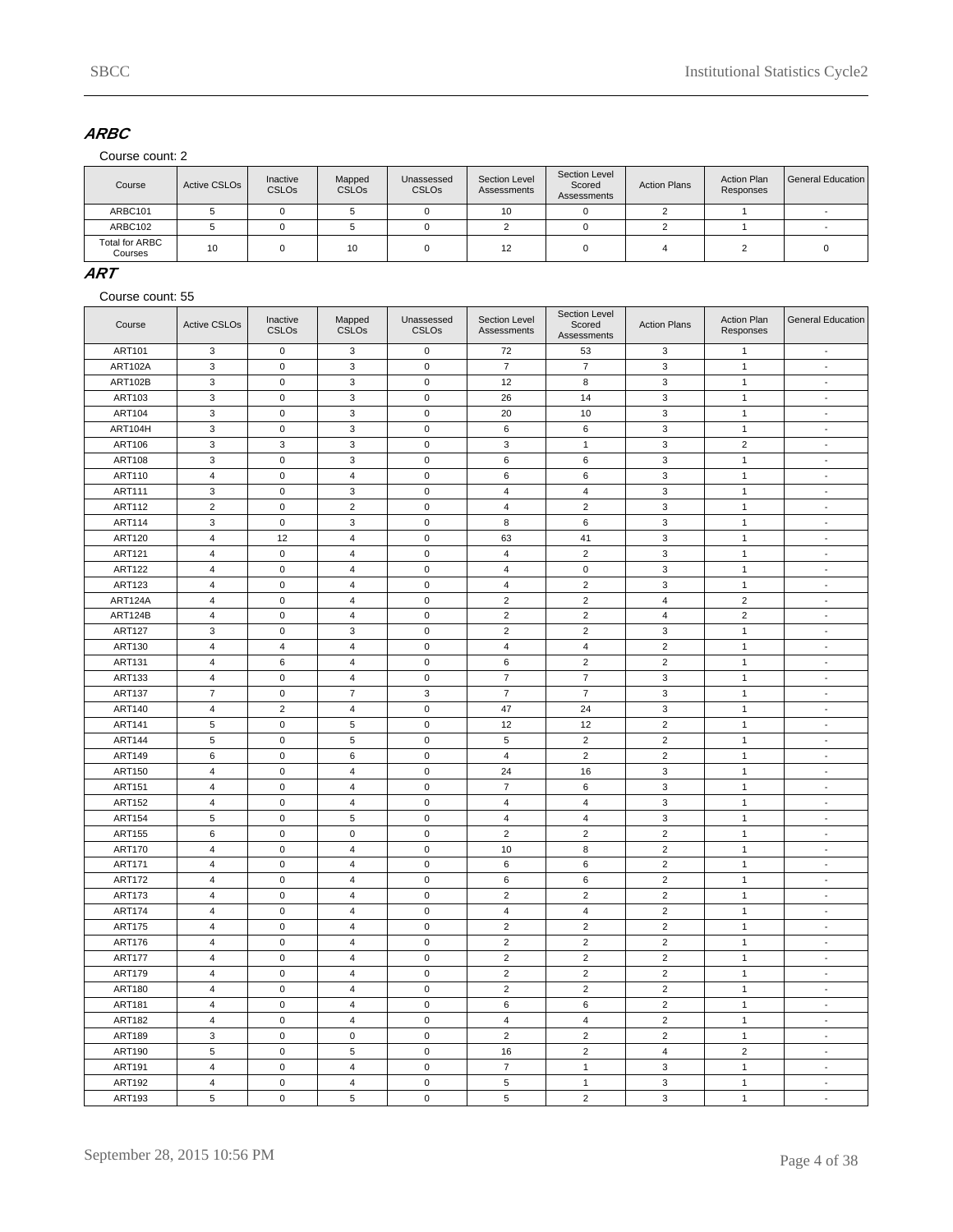| Course                   | <b>Active CSLOs</b> | Inactive<br><b>CSLOs</b> | Mapped<br><b>CSLOs</b> | Unassessed<br><b>CSLOs</b> | Section Level<br>Assessments | Section Level<br>Scored<br>Assessments | <b>Action Plans</b> | <b>Action Plan</b><br>Responses | General Education |
|--------------------------|---------------------|--------------------------|------------------------|----------------------------|------------------------------|----------------------------------------|---------------------|---------------------------------|-------------------|
| <b>ART194</b>            | b.                  |                          |                        | $\Omega$                   |                              | $\sim$                                 |                     |                                 |                   |
| ART195                   |                     |                          |                        | $\Omega$                   | G.                           |                                        |                     |                                 |                   |
| <b>ART199</b>            |                     |                          |                        | C                          |                              |                                        |                     |                                 |                   |
| ART211                   | 5                   |                          |                        | C                          |                              |                                        |                     |                                 |                   |
| <b>ART215</b>            | 3                   |                          |                        | $\Omega$                   | 12                           | 8                                      |                     |                                 |                   |
| ART216                   | 3                   |                          |                        | $\Omega$                   | Δ                            |                                        |                     |                                 |                   |
| Total for ART<br>Courses | 218                 | 27                       | 209                    |                            | 502                          | 338                                    | 150                 | 60                              |                   |

### **ASAM**

Course count: 2

| Course                           | Active CSLO <sub>s</sub> | Inactive<br><b>CSLOs</b> | Mapped<br><b>CSLOs</b> | Unassessed<br><b>CSLOs</b> | Section Level<br>Assessments | Section Level<br>Scored<br>Assessments | <b>Action Plans</b> | <b>Action Plan</b><br>Responses | General Education |
|----------------------------------|--------------------------|--------------------------|------------------------|----------------------------|------------------------------|----------------------------------------|---------------------|---------------------------------|-------------------|
| ASAM101                          |                          |                          |                        |                            |                              |                                        |                     |                                 |                   |
| ASAM102                          |                          |                          |                        |                            |                              |                                        |                     |                                 |                   |
| <b>Total for ASAM</b><br>Courses |                          |                          |                        |                            |                              |                                        |                     |                                 |                   |

### **ASL**

Course count: 9

| Course                          | <b>Active CSLOs</b> | Inactive<br><b>CSLOs</b> | Mapped<br><b>CSLOs</b> | Unassessed<br><b>CSLOs</b> | Section Level<br>Assessments | <b>Section Level</b><br>Scored<br>Assessments | <b>Action Plans</b> | <b>Action Plan</b><br>Responses | General Education |
|---------------------------------|---------------------|--------------------------|------------------------|----------------------------|------------------------------|-----------------------------------------------|---------------------|---------------------------------|-------------------|
| <b>ASL101</b>                   | 4                   | 4                        | $\overline{4}$         | $\Omega$                   | 58                           | 50                                            | 2                   |                                 |                   |
| ASL102                          | 4                   | 2                        | 4                      | 0                          | 24                           | 18                                            | 2                   |                                 |                   |
| ASL103                          | 4                   | $\overline{2}$           | 4                      | 0                          | 12                           | 12                                            | 2                   |                                 |                   |
| <b>ASL104</b>                   | 4                   | $\Omega$                 | 4                      | $\mathbf 0$                | 12                           | 12                                            | 2                   |                                 |                   |
| <b>ASL115</b>                   | $\Omega$            | $\Omega$                 | 0                      | 0                          | $\mathbf 0$                  | 0                                             | $\Omega$            | 0                               |                   |
| <b>ASL120</b>                   | 2                   | $\Omega$                 | $\overline{2}$         | 0                          | 4                            | $\overline{2}$                                | 3                   | 2                               |                   |
| <b>ASL125</b>                   | $\Omega$            | $\Omega$                 | $\Omega$               | $\Omega$                   | $\Omega$                     | $\Omega$                                      | O                   | $\Omega$                        |                   |
| ASL130                          | $\overline{2}$      | $\Omega$                 | $\mathfrak{p}$         | $\Omega$                   | 4                            | 4                                             | 3                   | 2                               |                   |
| <b>ASL140</b>                   | 2                   | $\Omega$                 | $\overline{2}$         | 0                          | 4                            | $\overline{2}$                                | 3                   | $\overline{2}$                  |                   |
| <b>Total for ASL</b><br>Courses | 22                  | 8                        | 22                     | $\mathbf 0$                | 118                          | 100                                           | 17                  | 10                              | $\Omega$          |

### **Assessment**

Course count: 1

| Course                             | Active CSLO <sub>s</sub> | Inactive<br><b>CSLOs</b> | Mapped<br><b>CSLOs</b> | Unassessed<br><b>CSLOs</b> | Section Level<br>Assessments | Section Level<br>Scored<br>Assessments | <b>Action Plans</b> | <b>Action Plan</b><br>Responses | General Education |
|------------------------------------|--------------------------|--------------------------|------------------------|----------------------------|------------------------------|----------------------------------------|---------------------|---------------------------------|-------------------|
| ASS <sub>1</sub>                   |                          |                          |                        |                            | 18                           |                                        |                     |                                 |                   |
| Total for<br>Assessment<br>Courses |                          |                          |                        |                            | 18                           |                                        |                     |                                 |                   |

# **AUTO**

Course count: 10

| Course                    | <b>Active CSLOs</b> | Inactive<br><b>CSLOs</b> | Mapped<br><b>CSLOs</b> | Unassessed<br><b>CSLOs</b> | Section Level<br>Assessments | Section Level<br>Scored<br>Assessments | <b>Action Plans</b> | <b>Action Plan</b><br>Responses | General Education        |
|---------------------------|---------------------|--------------------------|------------------------|----------------------------|------------------------------|----------------------------------------|---------------------|---------------------------------|--------------------------|
| AUTO101                   | 4                   | $\Omega$                 | 4                      | $\Omega$                   | 16                           | 9                                      | $\overline{2}$      |                                 | $\overline{\phantom{a}}$ |
| AUTO102                   | 3                   | $\Omega$                 | 3                      | $\Omega$                   | 4                            | 2                                      | $\overline{2}$      |                                 |                          |
| AUTO110                   | 3                   | $\mathbf 0$              | 3                      | $\mathbf 0$                | 12                           | 8                                      | 3                   | 2                               |                          |
| AUTO111                   | 3                   | $\Omega$                 | 3                      | $\Omega$                   | 6                            | 4                                      | $\overline{2}$      |                                 | $\overline{\phantom{a}}$ |
| <b>AUTO112</b>            | 3                   | 0                        | 3                      | $\mathbf 0$                | 6                            | $\Omega$                               | 2                   |                                 |                          |
| AUTO113                   | 3                   | $\mathbf 0$              | 3                      | $\mathbf 0$                | 4                            | 4                                      | 2                   |                                 |                          |
| AUTO114                   | 3                   | $\Omega$                 | 3                      | $\Omega$                   | 5                            | 4                                      | $\overline{2}$      |                                 |                          |
| AUTO115                   | 3                   | $\Omega$                 | 3                      | $\Omega$                   | 8                            | $\overline{2}$                         | $\overline{2}$      |                                 |                          |
| AUTO116                   | 3                   | $\Omega$                 | 3                      | $\Omega$                   | 6                            | $\overline{2}$                         | $\overline{2}$      |                                 |                          |
| AUTO221                   | 3                   | $\Omega$                 | 3                      | $\mathbf 0$                | 4                            | 2                                      | 2                   |                                 |                          |
| Total for AUTO<br>Courses | 31                  | $\Omega$                 | 31                     | $\mathbf 0$                | 71                           | 37                                     | 21                  | 11                              | $\Omega$                 |

**BIOL**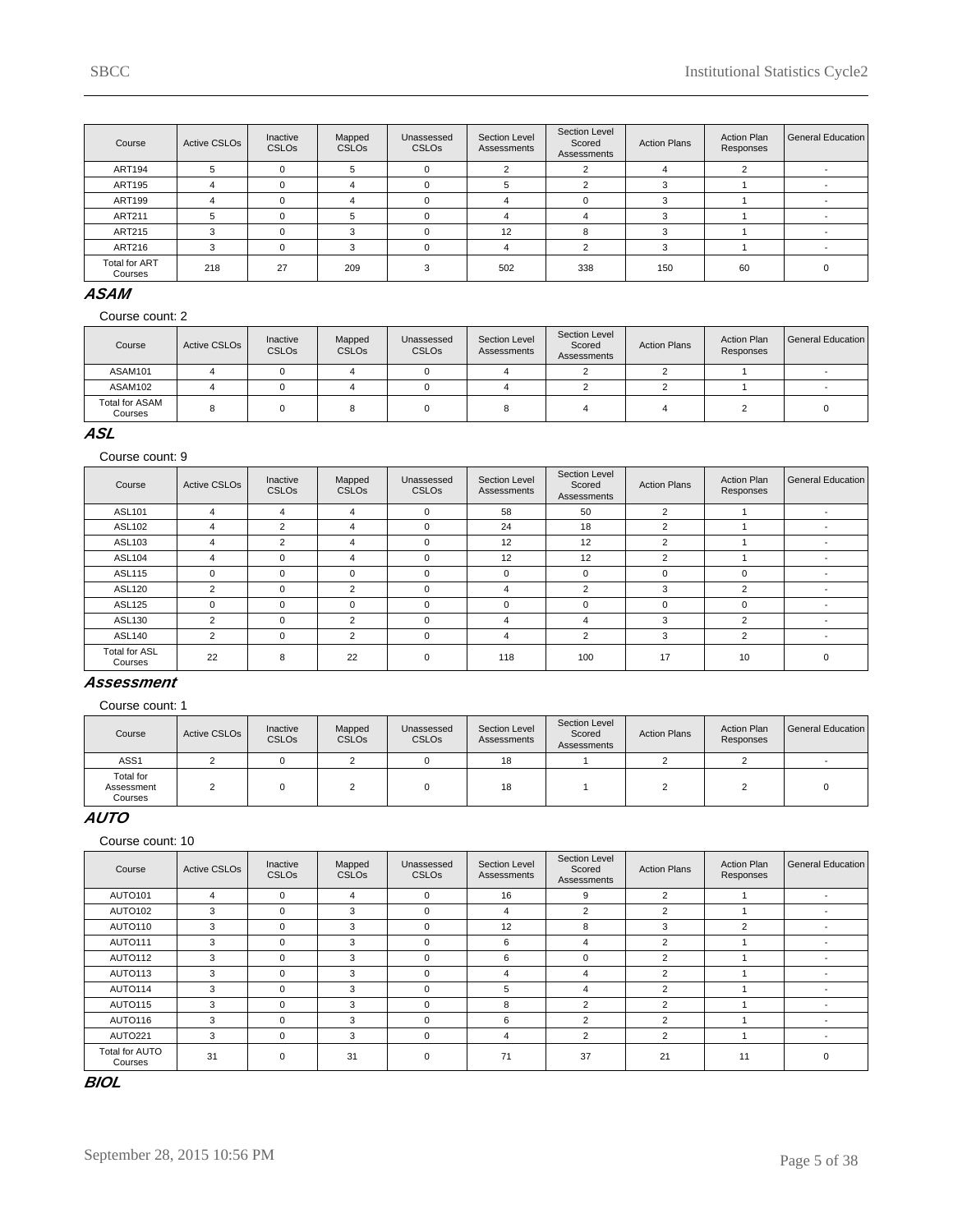| Course                           | <b>Active CSLOs</b> | Inactive<br><b>CSLOs</b> | Mapped<br><b>CSLO<sub>s</sub></b> | Unassessed<br><b>CSLOs</b> | Section Level<br>Assessments | Section Level<br>Scored<br>Assessments | <b>Action Plans</b> | <b>Action Plan</b><br>Responses | <b>General Education</b> |
|----------------------------------|---------------------|--------------------------|-----------------------------------|----------------------------|------------------------------|----------------------------------------|---------------------|---------------------------------|--------------------------|
| <b>BIOL100</b>                   | 5                   | $\mathbf 0$              | 5                                 | $\mathbf 0$                | 94                           | 32                                     | 3                   | 2                               | $\overline{\phantom{a}}$ |
| <b>BIOL101</b>                   | 5                   | $\mathbf 0$              | 5                                 | $\mathbf 0$                | 14                           | 6                                      | 2                   |                                 | $\blacksquare$           |
| <b>BIOL102</b>                   | $\overline{7}$      | $\mathbf 0$              | $\overline{7}$                    | $\mathbf 0$                | 15                           | 6                                      | $\overline{2}$      | $\overline{1}$                  | $\blacksquare$           |
| <b>BIOL103</b>                   | 6                   | $\mathbf 0$              | 6                                 | $\mathbf 0$                | 17                           | $\overline{4}$                         | 2                   | $\overline{1}$                  | $\blacksquare$           |
| <b>BIOL104</b>                   | 4                   | $\mathbf 0$              | 4                                 | $\mathbf 0$                | 8                            | 2                                      | 3                   | $\overline{2}$                  | $\overline{\phantom{a}}$ |
| <b>BIOL105</b>                   | 4                   | $\mathbf 0$              | $\overline{4}$                    | $\mathbf 0$                | $\overline{2}$               | $\overline{2}$                         | 2                   | $\mathbf{1}$                    | ٠                        |
| <b>BIOL110</b>                   | 6                   | $\mathbf 0$              | 6                                 | $\mathbf 0$                | $\overline{7}$               | 5                                      | $\overline{4}$      | $\overline{1}$                  | $\overline{\phantom{a}}$ |
| <b>BIOL112</b>                   | $\overline{4}$      | $\Omega$                 | $\overline{\mathbf{4}}$           | $\mathbf 0$                | $\overline{7}$               | 3                                      | 2                   |                                 | $\blacksquare$           |
| <b>BIOL120</b>                   | 4                   | $\mathbf 0$              | $\overline{\mathbf{4}}$           | $\mathbf 0$                | $\overline{7}$               | 5                                      | 2                   |                                 | $\blacksquare$           |
| <b>BIOL122</b>                   | 4                   | $\Omega$                 | $\overline{\mathbf{4}}$           | $\Omega$                   | $\overline{7}$               | $\overline{2}$                         | 2                   | $\overline{1}$                  | $\blacksquare$           |
| <b>BIOL123</b>                   | 3                   | $\mathbf 0$              | 3                                 | $\mathbf 0$                | 5                            | $\overline{4}$                         | 2                   | $\overline{1}$                  | $\overline{\phantom{a}}$ |
| BIOL124                          | 4                   | $\mathbf 0$              | $\overline{\mathbf{4}}$           | $\mathbf 0$                | 8                            | 8                                      | 2                   | $\overline{1}$                  | $\overline{\phantom{a}}$ |
| <b>BIOL125</b>                   | 3                   | $\Omega$                 | 3                                 | $\mathbf 0$                | 16                           | 16                                     | 2                   | $\mathbf{1}$                    | $\overline{\phantom{a}}$ |
| <b>BIOL130</b>                   | 3                   | $\mathbf{1}$             | 3                                 | $\mathbf 0$                | $\overline{4}$               | $\overline{4}$                         | $\overline{2}$      |                                 | $\blacksquare$           |
| <b>BIOL133</b>                   | 3                   | $\Omega$                 | 3                                 | $\mathbf 0$                | $\overline{2}$               | $\overline{2}$                         | 2                   |                                 | $\blacksquare$           |
| <b>BIOL140</b>                   | 5                   | 3                        | 5                                 | $\mathbf 0$                | 13                           | $\overline{4}$                         | 2                   |                                 | $\overline{\phantom{a}}$ |
| <b>BIOL142</b>                   | $\overline{4}$      | $\overline{4}$           | 4                                 | $\mathbf 0$                | $\overline{7}$               | $\overline{4}$                         | 2                   | $\overline{1}$                  | $\blacksquare$           |
| <b>BIOL150</b>                   | 5                   | $\mathbf 0$              | 5                                 | $\mathbf 0$                | $\mathbf{1}$                 | $\overline{1}$                         | 2                   | $\overline{1}$                  | $\blacksquare$           |
| <b>BIOL291</b>                   | 4                   | $\mathbf 0$              | $\overline{\mathbf{4}}$           | $\mathbf 0$                | $\overline{2}$               | 2                                      | 3                   | 2                               | ٠                        |
| <b>Total for BIOL</b><br>Courses | 83                  | 8                        | 83                                | $\mathbf 0$                | 236                          | 112                                    | 43                  | 22                              | $\mathbf 0$              |

# **BLAW**

Course count: 2

| Course                           | <b>Active CSLOs</b> | Inactive<br><b>CSLOs</b> | Mapped<br><b>CSLOs</b> | Unassessed<br>CSLO <sub>s</sub> | Section Level<br>Assessments | Section Level<br>Scored<br>Assessments | <b>Action Plans</b> | <b>Action Plan</b><br>Responses | General Education |
|----------------------------------|---------------------|--------------------------|------------------------|---------------------------------|------------------------------|----------------------------------------|---------------------|---------------------------------|-------------------|
| BLAW101                          |                     |                          |                        |                                 | 10                           |                                        |                     |                                 |                   |
| BLAW110                          |                     |                          |                        |                                 |                              |                                        |                     |                                 |                   |
| <b>Total for BLAW</b><br>Courses |                     |                          |                        |                                 | 15                           |                                        |                     |                                 |                   |

# **BLST**

Course count: 6

| Course                           | Active CSLOs | Inactive<br>CSLO <sub>s</sub> | Mapped<br><b>CSLOs</b> | Unassessed<br><b>CSLOs</b> | Section Level<br>Assessments | Section Level<br>Scored<br>Assessments | <b>Action Plans</b> | <b>Action Plan</b><br>Responses | General Education |
|----------------------------------|--------------|-------------------------------|------------------------|----------------------------|------------------------------|----------------------------------------|---------------------|---------------------------------|-------------------|
| <b>BLST101</b>                   |              |                               |                        |                            |                              |                                        |                     |                                 |                   |
| <b>BLST102</b>                   |              |                               | 5                      |                            | 15                           |                                        |                     |                                 |                   |
| BLST102H                         |              |                               |                        |                            |                              |                                        |                     |                                 |                   |
| <b>BLST103</b>                   |              |                               | ີ                      |                            |                              |                                        |                     |                                 |                   |
| <b>BLST111</b>                   |              |                               |                        |                            | ค                            |                                        |                     |                                 |                   |
| <b>BLST113</b>                   |              |                               |                        |                            |                              | $\Omega$                               |                     |                                 |                   |
| <b>Total for BLST</b><br>Courses | 25           |                               | 20                     |                            | 39                           | 10                                     | 12                  |                                 |                   |

### **BMS**

| Course                          | <b>Active CSLOs</b> | Inactive<br><b>CSLOs</b> | Mapped<br><b>CSLOs</b> | Unassessed<br><b>CSLOs</b> | Section Level<br>Assessments | Section Level<br>Scored<br>Assessments | <b>Action Plans</b> | <b>Action Plan</b><br>Responses | <b>General Education</b> |
|---------------------------------|---------------------|--------------------------|------------------------|----------------------------|------------------------------|----------------------------------------|---------------------|---------------------------------|--------------------------|
| <b>BMS100</b>                   | 5                   | $\Omega$                 | 5                      | $\Omega$                   | 8                            | 4                                      | 2                   |                                 | $\overline{\phantom{a}}$ |
| <b>BMS107</b>                   | $\overline{4}$      | $\Omega$                 | 4                      | $\mathbf 0$                | 75                           | 40                                     | 5                   |                                 |                          |
| <b>BMS108</b>                   | 5                   | $\Omega$                 | 5                      | $\Omega$                   | 45                           | 8                                      | 2                   |                                 |                          |
| <b>BMS119A</b>                  | 3                   | $\Omega$                 | 0                      | 0                          | 4                            | 4                                      | 2                   |                                 |                          |
| <b>BMS119B</b>                  | 3                   | $\Omega$                 | $\Omega$               | 0                          | $\overline{2}$               | $\overline{2}$                         | $\mathcal{P}$       |                                 |                          |
| <b>BMS127</b>                   | 4                   |                          | 4                      | $\Omega$                   | 23                           | 12                                     | 3                   | $\overline{2}$                  |                          |
| <b>BMS128</b>                   | 4                   | $\Omega$                 | 4                      | $\mathbf 0$                | 6                            | 4                                      | $\overline{2}$      |                                 | $\overline{\phantom{a}}$ |
| <b>BMS136</b>                   | 6                   | $\Omega$                 | 6                      | $\Omega$                   | 5                            | 2                                      | $\overline{2}$      |                                 |                          |
| <b>BMS146</b>                   | $\overline{2}$      | $\Omega$                 | $\overline{2}$         | $\Omega$                   | 6                            | 4                                      | $\overline{2}$      |                                 |                          |
| <b>BMS157</b>                   | 4                   | $\Omega$                 | $\mathbf 0$            | $\mathbf 0$                | 6                            | 2                                      | 2                   |                                 | $\overline{\phantom{a}}$ |
| <b>Total for BMS</b><br>Courses | 40                  |                          | 30                     | 0                          | 180                          | 82                                     | 24                  | 14                              | $\Omega$                 |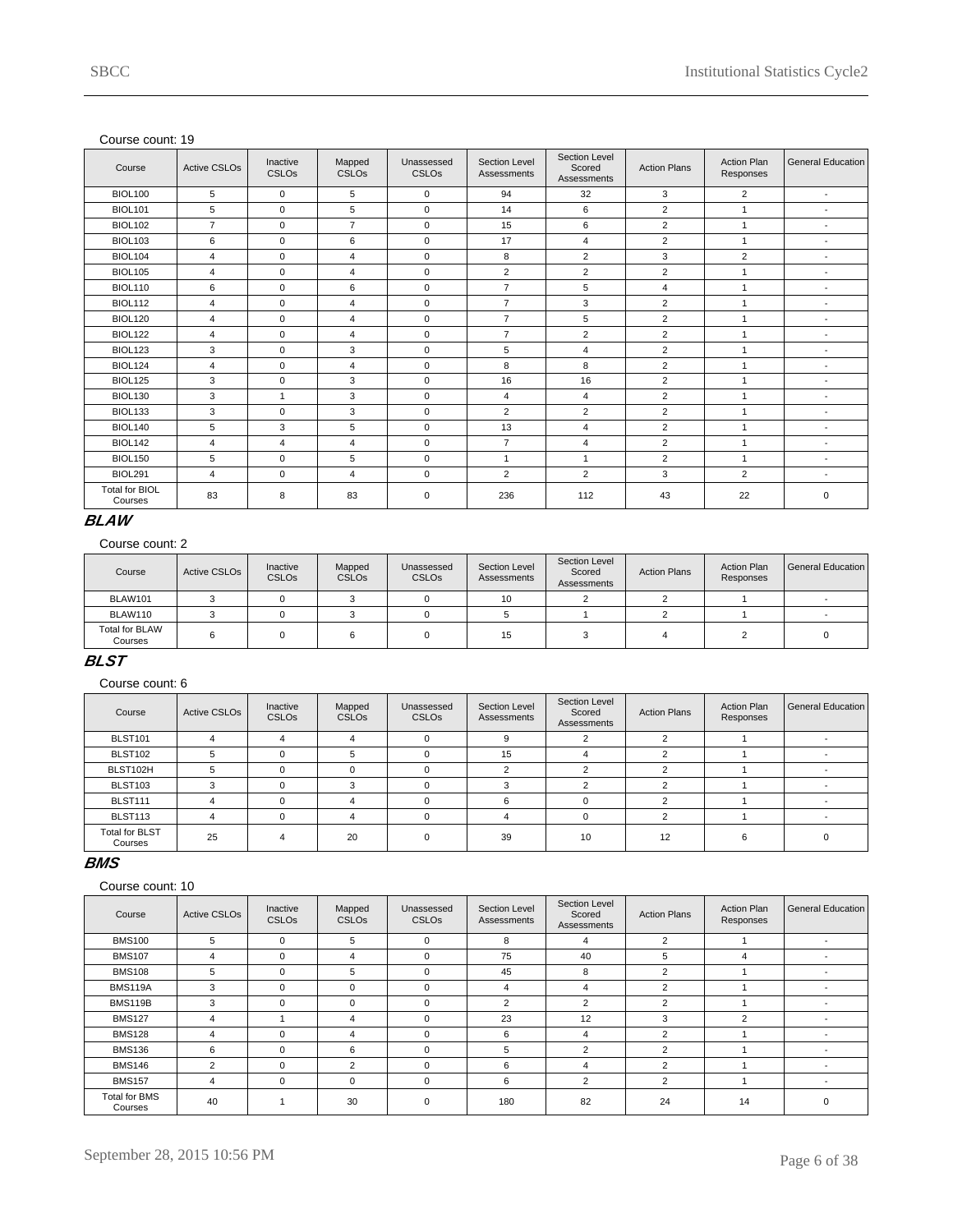### **BOT**

#### Course count: 4

| Course                   | Active CSLO <sub>s</sub> | Inactive<br><b>CSLOs</b> | Mapped<br><b>CSLO<sub>s</sub></b> | Unassessed<br><b>CSLOs</b> | Section Level<br>Assessments | Section Level<br>Scored<br>Assessments | <b>Action Plans</b> | <b>Action Plan</b><br>Responses | General Education |
|--------------------------|--------------------------|--------------------------|-----------------------------------|----------------------------|------------------------------|----------------------------------------|---------------------|---------------------------------|-------------------|
| <b>BOT100</b>            |                          |                          |                                   |                            | 33                           |                                        |                     |                                 |                   |
| <b>BOT121</b>            |                          |                          |                                   |                            | 20                           | 10                                     |                     |                                 |                   |
| <b>BOT122</b>            |                          |                          |                                   |                            |                              |                                        |                     |                                 |                   |
| <b>BOT123</b>            |                          |                          |                                   |                            |                              |                                        |                     |                                 |                   |
| Total for BOT<br>Courses | 10                       |                          |                                   |                            | 59                           | 17                                     | 11                  |                                 |                   |

**BUS**

Course count: 2

| Course                   | Active CSLO <sub>s</sub> | Inactive<br><b>CSLOs</b> | Mapped<br><b>CSLOs</b> | Unassessed<br><b>CSLOs</b> | Section Level<br>Assessments | Section Level<br>Scored<br>Assessments | <b>Action Plans</b> | <b>Action Plan</b><br>Responses | General Education |
|--------------------------|--------------------------|--------------------------|------------------------|----------------------------|------------------------------|----------------------------------------|---------------------|---------------------------------|-------------------|
| <b>BUS101</b>            |                          |                          |                        |                            | 34                           | 12                                     |                     |                                 |                   |
| <b>BUS103</b>            |                          |                          |                        |                            |                              |                                        |                     |                                 |                   |
| Total for BUS<br>Courses |                          |                          |                        |                            | 39                           | 13                                     |                     |                                 |                   |

# **CA**

#### Course count: 33

| Course                  | <b>Active CSLOs</b> | Inactive<br><b>CSLOs</b> | Mapped<br>CSLOs | Unassessed<br>CSLOs | Section Level<br>Assessments | Section Level<br>Scored<br><b>Assessments</b> | <b>Action Plans</b> | <b>Action Plan</b><br>Responses | <b>General Education</b> |
|-------------------------|---------------------|--------------------------|-----------------|---------------------|------------------------------|-----------------------------------------------|---------------------|---------------------------------|--------------------------|
| CA111                   | 3                   | 0                        | 3               | $\mathbf 0$         | 6                            | $\overline{4}$                                | $\overline{c}$      | 1                               | $\blacksquare$           |
| CA113                   | 3                   | $\mathbf{0}$             | 3               | $\pmb{0}$           | 20                           | 6                                             | $\overline{2}$      | $\mathbf{1}$                    | $\overline{\phantom{a}}$ |
| CA115                   | $\overline{2}$      | 0                        | $\overline{c}$  | $\pmb{0}$           | $\mathbf{1}$                 | $\mathbf 0$                                   | 3                   | $\overline{2}$                  | $\blacksquare$           |
| <b>CA115A</b>           | $\overline{2}$      | 0                        | $\overline{2}$  | $\pmb{0}$           | 4                            | $\overline{2}$                                | $\overline{2}$      | $\mathbf{1}$                    | $\overline{\phantom{a}}$ |
| <b>CA115B</b>           | $\overline{2}$      | 0                        | $\overline{2}$  | $\pmb{0}$           | 4                            | $\overline{2}$                                | $\overline{2}$      | $\mathbf{1}$                    | $\blacksquare$           |
| CA115C                  | $\overline{2}$      | $\pmb{0}$                | $\overline{2}$  | $\pmb{0}$           | 4                            | $\overline{2}$                                | $\overline{2}$      | $\mathbf{1}$                    | $\overline{\phantom{a}}$ |
| <b>CA115D</b>           | $\overline{2}$      | 0                        | $\overline{2}$  | $\pmb{0}$           | 4                            | $\overline{2}$                                | $\overline{2}$      | $\mathbf{1}$                    | $\blacksquare$           |
| CA116                   | $\overline{2}$      | 0                        | $\overline{2}$  | $\pmb{0}$           | 12                           | 6                                             | $\overline{2}$      | $\mathbf{1}$                    | $\blacksquare$           |
| CA117                   | 3                   | 0                        | 3               | $\mathbf 0$         | 10                           | $\,6\,$                                       | $\overline{2}$      | $\mathbf{1}$                    | $\overline{\phantom{a}}$ |
| CA121                   | $\overline{2}$      | $\pmb{0}$                | $\overline{2}$  | $\pmb{0}$           | 22                           | 18                                            | $\overline{2}$      | $\mathbf{1}$                    | $\blacksquare$           |
| CA124                   | $\overline{4}$      | $\mathbf{0}$             | $\overline{4}$  | $\pmb{0}$           | 27                           | $\overline{7}$                                | $\overline{2}$      | $\mathbf{1}$                    | $\blacksquare$           |
| CA129                   | 3                   | 0                        | 3               | $\mathbf 0$         | 6                            | $\overline{2}$                                | $\overline{2}$      | $\mathbf{1}$                    | $\sim$                   |
| CA134                   | $\overline{4}$      | $\mathbf{1}$             | $\overline{4}$  | $\mathbf 0$         | $\overline{4}$               | $\overline{2}$                                | $\overline{2}$      | $\mathbf{1}$                    | $\blacksquare$           |
| CA200                   | 3                   | 5                        | 3               | $\pmb{0}$           | 35                           | 35                                            | $\overline{2}$      | $\mathbf{1}$                    | $\overline{a}$           |
| CA201                   | 2                   | $\mathbf 0$              | 2               | $\mathbf 0$         | 10                           | $\overline{4}$                                | $\overline{2}$      | $\mathbf{1}$                    | $\blacksquare$           |
| CA202A                  | 3                   | 0                        | 3               | $\pmb{0}$           | $\overline{2}$               | $\overline{2}$                                | $\overline{2}$      | $\mathbf{1}$                    | $\sim$                   |
| CA202D                  | 2                   | 0                        | 2               | $\mathbf 0$         | 2                            | 2                                             | 2                   | $\mathbf{1}$                    | $\overline{\phantom{a}}$ |
| CA202E                  | 3                   | $\mathbf 0$              | $\mathsf 0$     | $\pmb{0}$           | $\overline{2}$               | $\overline{2}$                                | $\overline{2}$      | $\mathbf{1}$                    | $\blacksquare$           |
| CA203                   | 3                   | 0                        | 3               | $\pmb{0}$           | 9                            | $\overline{7}$                                | 3                   | $\overline{2}$                  | $\sim$                   |
| CA204                   | $\overline{2}$      | $\mathbf 0$              | 2               | $\mathsf 0$         | $\overline{4}$               | 2                                             | 2                   | $\mathbf{1}$                    | $\overline{\phantom{a}}$ |
| CA211                   | 3                   | 0                        | 3               | $\pmb{0}$           | $\overline{7}$               | $\,6\,$                                       | $\overline{2}$      | $\mathbf{1}$                    | $\overline{a}$           |
| CA214                   | 3                   | 0                        | 3               | $\mathbf 0$         | 9                            | 5                                             | $\overline{2}$      | $\mathbf{1}$                    | $\overline{a}$           |
| CA215                   | 3                   | $\mathbf 0$              | 3               | $\mathsf 0$         | $\overline{4}$               | $\overline{2}$                                | $\overline{2}$      | $\mathbf{1}$                    | $\overline{\phantom{a}}$ |
| CA217                   | $\overline{4}$      | $\mathbf{0}$             | $\overline{4}$  | $\mathbf 0$         | $\overline{4}$               | 2                                             | $\overline{2}$      | $\mathbf{1}$                    | $\overline{\phantom{a}}$ |
| CA224                   | 3                   | 0                        | 3               | $\pmb{0}$           | 49                           | 37                                            | $\overline{2}$      | $\mathbf{1}$                    | $\overline{a}$           |
| CA225                   | $\mathbf 0$         | $\mathbf{0}$             | $\mathbf 0$     | $\pmb{0}$           | $\mathbf 0$                  | $\mathbf 0$                                   | $\mathbf 0$         | $\mathbf 0$                     | $\overline{\phantom{a}}$ |
| CA226                   | $\mathbf 0$         | 0                        | $\mathbf 0$     | $\mathbf 0$         | $\mathbf 0$                  | $\mathbf 0$                                   | $\mathbf 0$         | $\mathbf 0$                     | $\overline{\phantom{a}}$ |
| CA230                   | 2                   | $\mathbf 0$              | 2               | $\mathbf 0$         | $\overline{4}$               | 2                                             | $\overline{2}$      | $\mathbf{1}$                    | $\overline{\phantom{a}}$ |
| CA236                   | $\overline{4}$      | 0                        | $\overline{4}$  | $\pmb{0}$           | $\overline{4}$               | $\overline{2}$                                | $\overline{2}$      | $\mathbf{1}$                    | $\blacksquare$           |
| <b>CA241B</b>           | $\mathbf 0$         | 0                        | $\mathbf 0$     | $\pmb{0}$           | $\mathbf 0$                  | $\mathbf 0$                                   | $\mathsf 0$         | $\mathbf 0$                     | $\overline{\phantom{a}}$ |
| CA261                   | 3                   | $\mathbf 0$              | 3               | $\pmb{0}$           | $\overline{4}$               | $\overline{2}$                                | $\overline{2}$      | $\mathbf{1}$                    | $\blacksquare$           |
| CA270                   | 3                   | 0                        | 3               | $\pmb{0}$           | 5                            | $\overline{2}$                                | $\overline{2}$      | $\mathbf{1}$                    | $\blacksquare$           |
| CANC013                 | $\mathbf 0$         | 0                        | $\mathbf 0$     | $\pmb{0}$           | $\mathbf 0$                  | $\mathbf 0$                                   | $\mathbf 0$         | $\mathbf 0$                     | $\blacksquare$           |
| Total for CA<br>Courses | 80                  | 6                        | 77              | $\pmb{0}$           | 278                          | 173                                           | 60                  | 31                              | $\pmb{0}$                |

**CAL Works**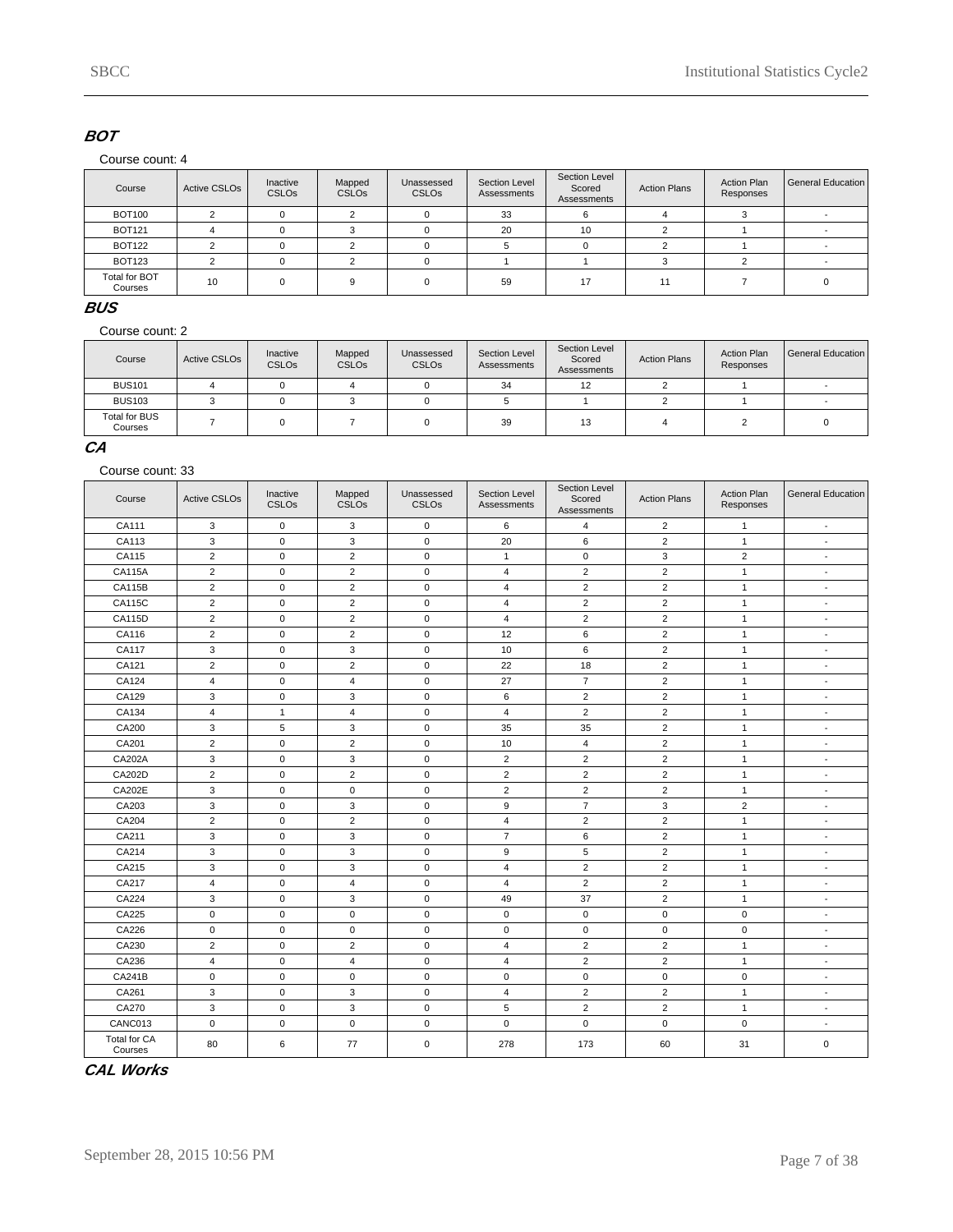| Course                         | Active CSLO <sub>s</sub> | Inactive<br><b>CSLOs</b> | Mapped<br><b>CSLOs</b> | Unassessed<br><b>CSLOs</b> | Section Level<br>Assessments | Section Level<br>Scored<br>Assessments | <b>Action Plans</b> | <b>Action Plan</b><br>Responses | <b>General Education</b> |
|--------------------------------|--------------------------|--------------------------|------------------------|----------------------------|------------------------------|----------------------------------------|---------------------|---------------------------------|--------------------------|
| CW <sub>1</sub>                |                          |                          |                        |                            |                              |                                        |                     |                                 |                          |
| Total for CAL Works<br>Courses |                          |                          |                        |                            |                              |                                        |                     |                                 |                          |

# **Career Center**

Course count: 1

| Course                                    | Active CSLO <sub>s</sub> | Inactive<br><b>CSLOs</b> | Mapped<br><b>CSLOs</b> | Unassessed<br><b>CSLOs</b> | Section Level<br>Assessments | Section Level<br>Scored<br>Assessments | <b>Action Plans</b> | <b>Action Plan</b><br>Responses | l General Education |
|-------------------------------------------|--------------------------|--------------------------|------------------------|----------------------------|------------------------------|----------------------------------------|---------------------|---------------------------------|---------------------|
| CC <sub>1</sub>                           |                          |                          |                        |                            |                              |                                        |                     |                                 |                     |
| <b>Total for Career</b><br>Center Courses |                          |                          |                        |                            |                              |                                        |                     |                                 |                     |

### **CHEM**

Course count: 9

| Course                           | <b>Active CSLOs</b> | Inactive<br><b>CSLOs</b> | Mapped<br><b>CSLOs</b> | Unassessed<br><b>CSLOs</b> | Section Level<br>Assessments | Section Level<br>Scored<br>Assessments | <b>Action Plans</b> | <b>Action Plan</b><br>Responses | General Education |
|----------------------------------|---------------------|--------------------------|------------------------|----------------------------|------------------------------|----------------------------------------|---------------------|---------------------------------|-------------------|
| CHEM101                          | 5                   | $\Omega$                 | 5                      | 0                          | 167                          | 77                                     | 2                   |                                 |                   |
| CHEM104                          | 5                   | $\Omega$                 | 5                      | 0                          | 12                           | 0                                      | $\overline{2}$      |                                 |                   |
| CHEM155                          | 5                   | $\Omega$                 | 5                      | 0                          | 54                           | 22                                     | $\overline{2}$      |                                 |                   |
| CHEM156                          | 5                   | $\Omega$                 | 5                      | 0                          | 38                           | 24                                     | 2                   |                                 |                   |
| CHEM211                          | 4                   | $\Omega$                 | 4                      | 0                          | 6                            | 6                                      | $\overline{2}$      |                                 |                   |
| CHEM212                          | 4                   | $\Omega$                 | 4                      | $\Omega$                   | 6                            | 4                                      | 2                   |                                 |                   |
| CHEM221                          | 3                   | $\Omega$                 | 3                      | $\Omega$                   | 24                           | 24                                     | 2                   |                                 |                   |
| CHEM222                          | 4                   | $\Omega$                 | 4                      | 0                          | 18                           | 18                                     | $\mathfrak{p}$      |                                 |                   |
| CHEM299                          | 5                   | $\Omega$                 | 5                      | 0                          | $\overline{2}$               | $\overline{2}$                         | $\overline{2}$      |                                 |                   |
| <b>Total for CHEM</b><br>Courses | 40                  | $\Omega$                 | 40                     | $\mathbf 0$                | 327                          | 177                                    | 18                  | 9                               | $\Omega$          |

#### **CHIN**

Course count: 2

| Course                           | <b>Active CSLOs</b> | Inactive<br><b>CSLOs</b> | Mapped<br><b>CSLOs</b> | Unassessed<br><b>CSLO<sub>s</sub></b> | Section Level<br>Assessments | Section Level<br>Scored<br>Assessments | <b>Action Plans</b> | <b>Action Plan</b><br>Responses | l General Education |
|----------------------------------|---------------------|--------------------------|------------------------|---------------------------------------|------------------------------|----------------------------------------|---------------------|---------------------------------|---------------------|
| CHIN101                          |                     |                          |                        |                                       | 19                           | 17                                     |                     |                                 |                     |
| CHIN102                          |                     |                          |                        |                                       |                              |                                        |                     |                                 |                     |
| <b>Total for CHIN</b><br>Courses | 10                  |                          | 10                     |                                       | 28                           | 23                                     |                     |                                 |                     |

# **CHST**

Course count: 7

| Course                           | <b>Active CSLOs</b> | Inactive<br><b>CSLOs</b> | Mapped<br><b>CSLOs</b> | Unassessed<br><b>CSLOs</b> | Section Level<br>Assessments | Section Level<br>Scored<br>Assessments | <b>Action Plans</b> | <b>Action Plan</b><br>Responses | General Education |
|----------------------------------|---------------------|--------------------------|------------------------|----------------------------|------------------------------|----------------------------------------|---------------------|---------------------------------|-------------------|
| CHST101                          | $\sim$              | $\Omega$                 | 3                      | $\Omega$                   | 12                           | 4                                      |                     |                                 |                   |
| CHST103                          |                     | $\Omega$                 | 5                      |                            | 6                            | $\mathcal{P}$                          |                     |                                 |                   |
| CHST113                          |                     |                          |                        |                            |                              | $\sim$                                 |                     |                                 |                   |
| CHST115                          | ٩                   | $\Omega$                 | 3                      |                            | p                            | $\sim$                                 |                     |                                 |                   |
| CHST121                          |                     | $\Omega$                 |                        |                            | 9                            | $\sim$                                 |                     |                                 |                   |
| CHST130                          |                     | 5                        | 5                      |                            |                              | $\Omega$                               |                     |                                 |                   |
| CHST131                          | 5                   | $\Omega$                 | 5                      |                            |                              | $\mathcal{L}$                          |                     | ົ                               |                   |
| <b>Total for CHST</b><br>Courses | 29                  | g                        | 29                     |                            | 43                           | 14                                     | 21                  |                                 |                   |

### **CIM**

| Course        | Active CSLO <sub>s</sub> | Inactive<br><b>CSLOs</b> | Mapped<br><b>CSLOs</b> | Unassessed<br><b>CSLOs</b> | <b>Section Level</b><br>Assessments | Section Level<br>Scored<br>Assessments | <b>Action Plans</b> | <b>Action Plan</b><br>Responses | <b>General Education</b> |
|---------------|--------------------------|--------------------------|------------------------|----------------------------|-------------------------------------|----------------------------------------|---------------------|---------------------------------|--------------------------|
| <b>CIM100</b> |                          |                          |                        |                            | 27                                  | 19                                     |                     |                                 |                          |
| <b>CIM125</b> |                          |                          |                        |                            | 12                                  |                                        |                     |                                 |                          |
| <b>CIM150</b> |                          |                          |                        |                            | 13                                  |                                        |                     |                                 |                          |
| <b>CIM201</b> |                          |                          |                        |                            | 16                                  | 16                                     |                     |                                 |                          |
| <b>CIM202</b> |                          |                          |                        |                            |                                     |                                        |                     |                                 |                          |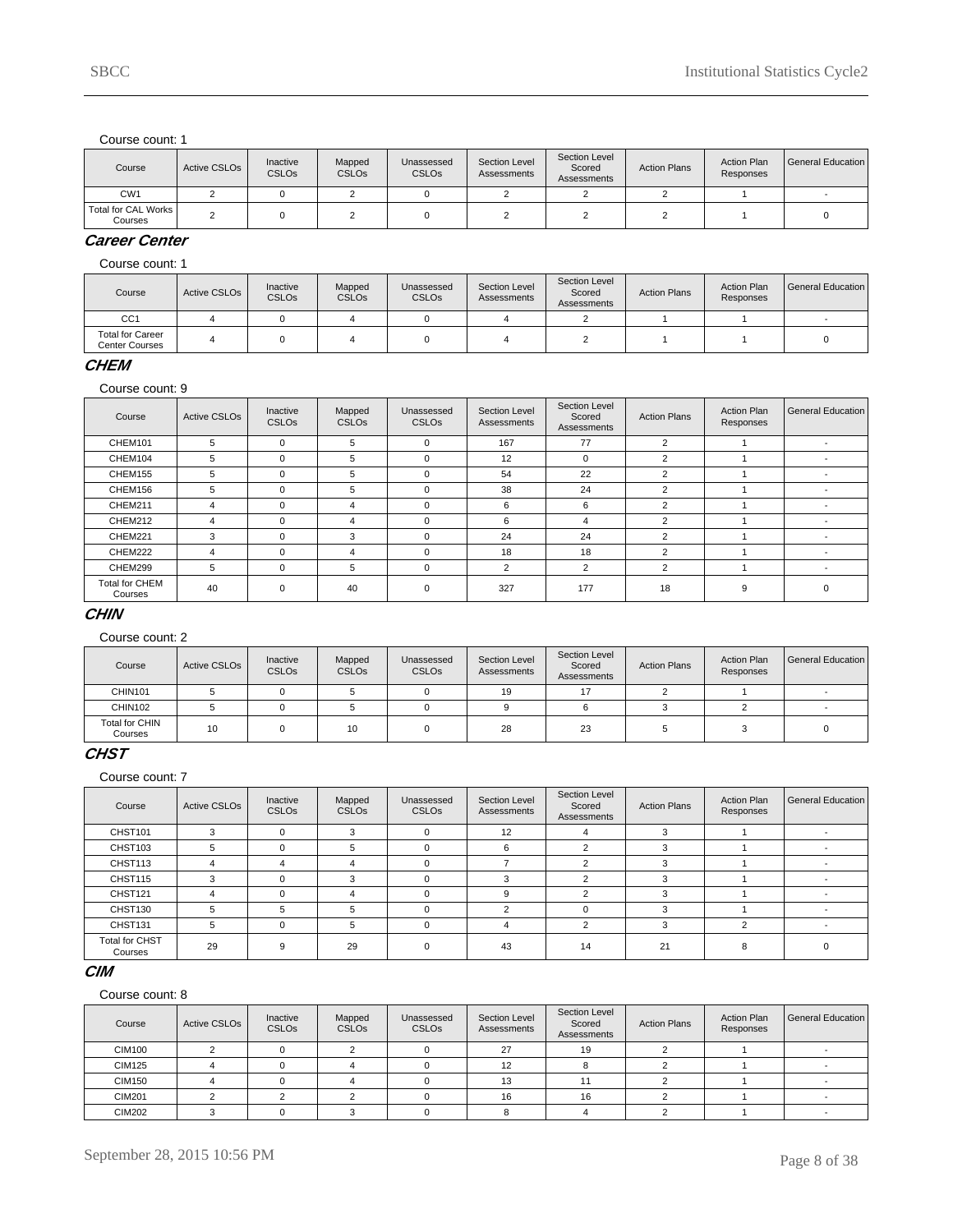| Course                          | <b>Active CSLOs</b> | Inactive<br><b>CSLOs</b> | Mapped<br><b>CSLOs</b> | Unassessed<br><b>CSLO<sub>s</sub></b> | Section Level<br>Assessments | Section Level<br>Scored<br>Assessments | <b>Action Plans</b> | <b>Action Plan</b><br>Responses | General Education |
|---------------------------------|---------------------|--------------------------|------------------------|---------------------------------------|------------------------------|----------------------------------------|---------------------|---------------------------------|-------------------|
| <b>CIM225</b>                   |                     |                          |                        |                                       | 22                           | 18                                     |                     |                                 |                   |
| <b>CIM250</b>                   |                     |                          |                        |                                       | 12                           | 12                                     |                     |                                 |                   |
| <b>CIM275</b>                   |                     |                          |                        |                                       | 16                           | 12                                     |                     |                                 |                   |
| <b>Total for CIM</b><br>Courses | 24                  |                          | 24                     |                                       | 126                          | 100                                    | 16                  |                                 |                   |

# **CIS**

#### Course count: 20

| Course                          | <b>Active CSLOs</b> | Inactive<br><b>CSLOs</b> | Mapped<br><b>CSLOs</b> | Unassessed<br><b>CSLOs</b> | Section Level<br>Assessments | <b>Section Level</b><br>Scored<br>Assessments | <b>Action Plans</b> | <b>Action Plan</b><br>Responses | <b>General Education</b> |
|---------------------------------|---------------------|--------------------------|------------------------|----------------------------|------------------------------|-----------------------------------------------|---------------------|---------------------------------|--------------------------|
| CIS101                          | 5                   | $\mathbf 0$              | 5                      | $\mathbf 0$                | 29                           | 10                                            | 3                   | $\mathbf{1}$                    | $\blacksquare$           |
| <b>CIS111</b>                   | 3                   | $\mathbf 0$              | 3                      | $\mathbf 0$                | 4                            | $\overline{2}$                                | 3                   | $\mathbf{1}$                    | $\overline{\phantom{a}}$ |
| <b>CIS112</b>                   | $\overline{4}$      | $\mathbf 0$              | 4                      | $\mathbf 0$                | $\overline{4}$               | $\mathbf 0$                                   | 3                   | $\mathbf{1}$                    | $\overline{\phantom{a}}$ |
| <b>CIS114</b>                   | 3                   | $\mathbf 0$              | 3                      | $\mathbf 0$                | 3                            | $\overline{2}$                                | 3                   | $\mathbf{1}$                    | $\blacksquare$           |
| <b>CIS115</b>                   | 3                   | $\mathbf 0$              | 0                      | $\mathbf 0$                | $\overline{2}$               | 2                                             | 2                   | 1                               | $\blacksquare$           |
| <b>CIS117</b>                   | $\overline{4}$      | $\mathbf 0$              | 4                      | $\mathbf 0$                | 4                            | 2                                             | 3                   | 1                               | $\overline{\phantom{a}}$ |
| <b>CIS181</b>                   | 3                   | $\mathbf 0$              | 3                      | $\mathbf 0$                | 10                           | 8                                             | 3                   | $\mathbf{1}$                    | $\overline{\phantom{a}}$ |
| <b>CIS200</b>                   | 3                   | $\mathbf 0$              | 3                      | $\mathbf 0$                | 4                            | $\overline{4}$                                | $\overline{4}$      | 2                               | $\blacksquare$           |
| <b>CIS201</b>                   | 3                   | $\mathbf 0$              | 3                      | $\mathbf 0$                | $\overline{4}$               | $\overline{2}$                                | 3                   | $\mathbf{1}$                    | $\overline{\phantom{a}}$ |
| <b>CIS206</b>                   | 3                   | $\mathbf 0$              | 3                      | $\mathbf 0$                | 6                            | $\overline{4}$                                | 3                   | 1                               | $\blacksquare$           |
| <b>CIS218</b>                   | 3                   | $\mathbf 0$              | 3                      | $\mathsf 0$                | $\overline{2}$               | $\overline{2}$                                | 3                   | 1                               | $\overline{\phantom{a}}$ |
| <b>CIS219</b>                   | 4                   | $\mathbf 0$              | 4                      | $\mathbf 0$                | 3                            | $\overline{2}$                                | 3                   | $\overline{1}$                  | ٠                        |
| <b>CIS220</b>                   | 3                   | $\mathbf 0$              | 3                      | $\mathbf 0$                | 27                           | 20                                            | 3                   | $\mathbf{1}$                    | ٠                        |
| <b>CIS221</b>                   | 3                   | $\mathbf 0$              | 3                      | $\mathbf 0$                | $\overline{2}$               | $\overline{2}$                                | 3                   | 1                               | $\blacksquare$           |
| <b>CIS225</b>                   | 3                   | $\mathbf 0$              | 3                      | $\mathbf 0$                | $\overline{2}$               | $\overline{2}$                                | 3                   | $\mathbf{1}$                    | $\blacksquare$           |
| <b>CIS228</b>                   | $\mathbf 0$         | $\mathbf 0$              | 0                      | $\mathbf 0$                | 0                            | $\mathbf 0$                                   | $\mathbf 0$         | $\mathbf 0$                     | $\blacksquare$           |
| <b>CIS231</b>                   | 3                   | $\mathbf 0$              | 3                      | $\mathbf 0$                | 4                            | $\overline{4}$                                | 3                   | 1                               | $\blacksquare$           |
| <b>CIS245</b>                   | 3                   | 3                        | 3                      | $\mathbf 0$                | $\overline{2}$               | 2                                             | 3                   | 1                               | $\blacksquare$           |
| <b>CIS246</b>                   | 3                   | $\Omega$                 | 3                      | $\Omega$                   | $\overline{2}$               | 2                                             | 3                   | $\overline{1}$                  | $\blacksquare$           |
| <b>CIS247</b>                   | 3                   | $\mathbf 0$              | 3                      | $\mathbf 0$                | $\overline{2}$               | $\overline{2}$                                | 3                   | $\mathbf{1}$                    | $\blacksquare$           |
| <b>Total for CIS</b><br>Courses | 62                  | 3                        | 59                     | $\mathsf 0$                | 116                          | 74                                            | 57                  | 20                              | 0                        |

### **CNA**

#### Course count: 5

| Course                   | <b>Active CSLOs</b> | Inactive<br><b>CSLOs</b> | Mapped<br><b>CSLOs</b> | Unassessed<br><b>CSLOs</b> | Section Level<br>Assessments | Section Level<br>Scored<br>Assessments | <b>Action Plans</b> | <b>Action Plan</b><br>Responses | General Education I |
|--------------------------|---------------------|--------------------------|------------------------|----------------------------|------------------------------|----------------------------------------|---------------------|---------------------------------|---------------------|
| <b>CNA101</b>            |                     |                          |                        |                            | 16                           | 6                                      |                     |                                 |                     |
| <b>CNA102</b>            |                     |                          |                        |                            |                              |                                        |                     |                                 |                     |
| <b>CNA103</b>            |                     |                          |                        |                            |                              |                                        |                     |                                 |                     |
| <b>CNA105</b>            |                     |                          |                        |                            |                              |                                        |                     |                                 |                     |
| <b>CNA106</b>            | 3                   |                          | $\sim$                 |                            |                              | $\sim$                                 |                     |                                 |                     |
| Total for CNA<br>Courses | 14                  |                          | 14                     | $\Omega$                   | 34                           | 14                                     | 13                  |                                 |                     |

### **CNEE**

| Course  | <b>Active CSLOs</b> | Inactive<br><b>CSLOs</b> | Mapped<br><b>CSLOs</b> | Unassessed<br><b>CSLOs</b> | Section Level<br>Assessments | Section Level<br>Scored<br>Assessments | <b>Action Plans</b> | <b>Action Plan</b><br>Responses | General Education |
|---------|---------------------|--------------------------|------------------------|----------------------------|------------------------------|----------------------------------------|---------------------|---------------------------------|-------------------|
| CNEE101 | 3                   | $\Omega$                 | 3                      | $\Omega$                   | 19                           | 4                                      | 4                   |                                 |                   |
| CNEE102 | 3                   | $\Omega$                 | 3                      | 0                          | 12                           |                                        | 4                   |                                 |                   |
| CNEE106 | 3                   | $\Omega$                 | 3                      | $\mathbf 0$                | 8                            | 0                                      | 5                   | $\overline{2}$                  |                   |
| CNEE110 | 3                   | $\Omega$                 | 3                      | $\mathbf 0$                | 11                           | 2                                      | 5                   |                                 |                   |
| CNEE112 | 3                   | $\Omega$                 | 3                      | $\Omega$                   | 8                            | $\overline{2}$                         | 4                   |                                 |                   |
| CNEE120 | 3                   | 3                        | 3                      | $\Omega$                   | 9                            | 4                                      | 5                   | $\overline{2}$                  |                   |
| CNEE124 | 3                   | $\Omega$                 | $\Omega$               | $\Omega$                   | 4                            | $\overline{2}$                         | 4                   |                                 |                   |
| CNEE125 | 3                   | R                        | 3                      | $\Omega$                   | 5                            | 2                                      | 4                   |                                 |                   |
| CNEE126 | 3                   | $\Omega$                 | 3                      | $\mathbf 0$                | 3                            |                                        | 4                   |                                 |                   |
| CNEE146 | 4                   | $\Omega$                 | 4                      | 0                          | 4                            | 2                                      | 4                   |                                 |                   |
| CNEE206 | 3                   |                          | 3                      | $\Omega$                   |                              | $\overline{2}$                         |                     |                                 |                   |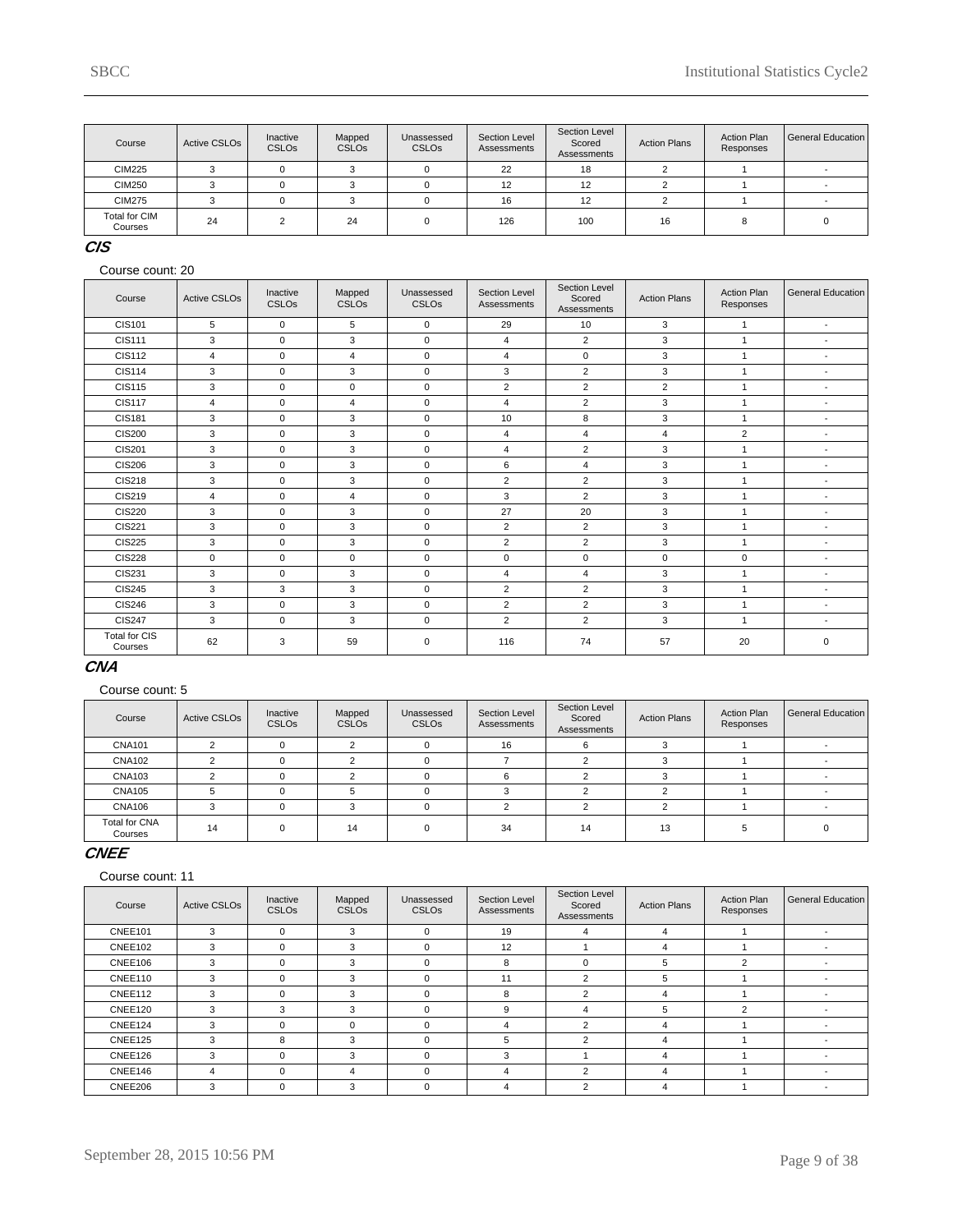| Course                           | Active CSLO <sub>s</sub> | Inactive<br><b>CSLOs</b> | Mapped<br><b>CSLOs</b> | Unassessed<br><b>CSLO<sub>s</sub></b> | Section Level<br>Assessments | Section Level<br>Scored<br>Assessments | <b>Action Plans</b> | <b>Action Plan</b><br>Responses | l General Education |
|----------------------------------|--------------------------|--------------------------|------------------------|---------------------------------------|------------------------------|----------------------------------------|---------------------|---------------------------------|---------------------|
| <b>Total for CNEE</b><br>Courses | 34                       |                          | 31                     |                                       | 87                           | 22                                     | 47                  |                                 |                     |

### **COMM**

Course count: 15

| Course                           | <b>Active CSLOs</b> | Inactive<br><b>CSLOs</b> | Mapped<br><b>CSLOs</b> | Unassessed<br><b>CSLOs</b> | Section Level<br>Assessments | Section Level<br>Scored<br>Assessments | <b>Action Plans</b> | <b>Action Plan</b><br>Responses | <b>General Education</b> |
|----------------------------------|---------------------|--------------------------|------------------------|----------------------------|------------------------------|----------------------------------------|---------------------|---------------------------------|--------------------------|
| COMM100                          | 3                   | $\mathbf 0$              | 3                      | $\mathbf 0$                | 6                            | $\overline{2}$                         | 2                   |                                 | $\overline{\phantom{a}}$ |
| COMM101                          | 3                   | 0                        | 3                      | $\Omega$                   | 66                           | 14                                     | 2                   |                                 | $\overline{\phantom{a}}$ |
| COMM121                          | 3                   |                          | 3                      | $\mathbf 0$                | 107                          | 30                                     | 2                   |                                 | $\overline{\phantom{a}}$ |
| COMM121H                         | 3                   |                          | 3                      | $\Omega$                   | 3                            |                                        | 2                   |                                 | $\overline{\phantom{a}}$ |
| COMM122                          | 3                   | 0                        | 3                      | $\Omega$                   | 16                           | $\overline{2}$                         | 2                   |                                 |                          |
| COMM131                          | 4                   | $\mathbf 0$              | $\overline{4}$         | $\mathbf 0$                | 61                           | 18                                     | 2                   |                                 | $\overline{\phantom{a}}$ |
| COMM131H                         | $\overline{4}$      | $\mathbf 0$              | 4                      | $\Omega$                   | $\overline{2}$               | $\overline{2}$                         | 2                   |                                 | $\overline{\phantom{a}}$ |
| COMM141                          | 3                   | 9                        | $\mathbf 0$            | 3                          | 31                           | 9                                      | 2                   |                                 | $\overline{\phantom{a}}$ |
| COMM151                          | 3                   | $\mathbf 0$              | 3                      | $\Omega$                   | 46                           | 12                                     | 2                   |                                 | $\overline{\phantom{a}}$ |
| COMM161                          | 3                   |                          | 3                      | $\Omega$                   | 1                            |                                        | 2                   |                                 | $\overline{\phantom{a}}$ |
| COMM162                          | 3                   |                          | 3                      | $\Omega$                   | 9                            |                                        | 2                   |                                 | $\overline{\phantom{0}}$ |
| COMM171                          | 3                   | $\mathbf 0$              | 3                      | $\Omega$                   | 20                           | 6                                      | 3                   | 2                               | $\overline{\phantom{a}}$ |
| COMM235                          | 3                   |                          | 3                      | $\Omega$                   | 14                           | 8                                      | 2                   |                                 |                          |
| COMM288                          | 3                   | $\mathbf 0$              | 3                      | $\Omega$                   | 18                           | 5                                      | 2                   |                                 | $\overline{\phantom{a}}$ |
| COMM289                          | 3                   | $\mathbf 0$              | 3                      | $\mathbf 0$                | 14                           | 4                                      | 2                   |                                 | $\overline{\phantom{a}}$ |
| <b>Total for COMM</b><br>Courses | 47                  | 14                       | 44                     | 3                          | 414                          | 115                                    | 31                  | 16                              | $\Omega$                 |

### **COMP**

| Course    | <b>Active CSLOs</b> | Inactive<br><b>CSLOs</b> | Mapped<br><b>CSLOs</b> | Unassessed<br><b>CSLOs</b> | Section Level<br>Assessments | Section Level<br>Scored<br>Assessments | <b>Action Plans</b> | <b>Action Plan</b><br>Responses | <b>General Education</b> |
|-----------|---------------------|--------------------------|------------------------|----------------------------|------------------------------|----------------------------------------|---------------------|---------------------------------|--------------------------|
| COMP101   | 6                   | 6                        | 6                      | $\mathsf 0$                | 248                          | 92                                     | 3                   | 1                               | $\blacksquare$           |
| COMP103   | 3                   | $\mathbf 0$              | 3                      | $\mathbf 0$                | 11                           | 6                                      | 3                   | $\mathbf{1}$                    | $\overline{\phantom{a}}$ |
| COMP107   | 4                   | $\mathbf 0$              | 4                      | $\mathbf 0$                | 6                            | 4                                      | 3                   | $\mathbf{1}$                    | $\overline{\phantom{a}}$ |
| COMP108   | $\overline{2}$      | $\mathbf 0$              | $\overline{2}$         | $\mathbf 0$                | $\mathbf{1}$                 | $\mathbf{1}$                           | 3                   | $\mathbf{1}$                    | $\blacksquare$           |
| COMP109   | $\overline{4}$      | $\mathbf 0$              | $\overline{4}$         | $\mathbf 0$                | 14                           | 8                                      | $\overline{4}$      | $\overline{2}$                  | $\blacksquare$           |
| COMP111   | 6                   | $\mathbf 0$              | 6                      | $\mathbf 0$                | 12                           | 10                                     | 4                   | $\overline{2}$                  | $\sim$                   |
| COMP112   | 4                   | $\mathbf 0$              | $\sqrt{4}$             | $\mathbf 0$                | $\overline{7}$               | 4                                      | 3                   | $\mathbf{1}$                    | $\overline{\phantom{a}}$ |
| COMP120   | 4                   | $\mathbf 0$              | $\overline{4}$         | $\mathbf 0$                | 15                           | 8                                      | 3                   | $\mathbf{1}$                    | $\blacksquare$           |
| COMP123   | $\overline{c}$      | $\mathbf 0$              | $\overline{2}$         | 0                          | 10                           | 6                                      | 3                   | $\mathbf{1}$                    | $\overline{\phantom{a}}$ |
| COMP132A  | $\overline{2}$      | 0                        | $\overline{2}$         | $\mathsf 0$                | $\mathbf{1}$                 | $\mathbf{1}$                           | 3                   | $\mathbf{1}$                    | $\overline{\phantom{a}}$ |
| COMP132B  | $\overline{2}$      | $\mathbf 0$              | $\overline{2}$         | $\mathbf 0$                | $\mathbf{1}$                 | $\mathbf{1}$                           | 3                   | $\mathbf{1}$                    | $\blacksquare$           |
| COMP134A  | $\overline{2}$      | $\mathbf 0$              | $\overline{2}$         | $\pmb{0}$                  | 6                            | 6                                      | 3                   | $\mathbf{1}$                    | $\sim$                   |
| COMP134B  | $\overline{2}$      | 0                        | $\overline{2}$         | $\mathbf 0$                | $\overline{7}$               | 6                                      | 3                   | $\mathbf{1}$                    | $\overline{\phantom{a}}$ |
| COMP134C  | $\overline{c}$      | $\mathbf 0$              | $\overline{2}$         | $\mathbf 0$                | 5                            | 3                                      | 3                   | $\mathbf{1}$                    | $\blacksquare$           |
| COMP136A  | $\overline{2}$      | $\mathbf 0$              | $\overline{2}$         | $\mathbf 0$                | $\mathbf{1}$                 | $\mathbf{1}$                           | 3                   | $\mathbf{1}$                    | $\blacksquare$           |
| COMP139   | $\overline{2}$      | 0                        | $\overline{2}$         | $\mathsf 0$                | 14                           | 12                                     | 3                   | $\mathbf{1}$                    | $\overline{\phantom{a}}$ |
| COMP143   | 3                   | $\mathbf 0$              | 3                      | $\mathbf 0$                | 6                            | $\overline{2}$                         | 3                   | $\mathbf{1}$                    | $\blacksquare$           |
| COMP144A  | 3                   | $\mathbf 0$              | $\overline{2}$         | $\mathbf{1}$               | $\overline{2}$               | $\overline{c}$                         | 3                   | $\mathbf{1}$                    | $\sim$                   |
| COMP144B  | $\overline{7}$      | $\mathbf 0$              | $\overline{7}$         | $\mathbf 0$                | 8                            | 6                                      | 3                   | $\mathbf{1}$                    | $\overline{\phantom{a}}$ |
| COMP151AB | 3                   | $\mathbf 0$              | 3                      | $\mathbf 0$                | 20                           | 14                                     | 3                   | $\mathbf{1}$                    | $\overline{\phantom{a}}$ |
| COMP161B  | $\overline{4}$      | $\mathbf 0$              | $\overline{4}$         | $\mathbf 0$                | $\overline{4}$               | $\overline{2}$                         | 4                   | $\overline{2}$                  | $\overline{\phantom{a}}$ |
| COMP161C  | 5                   | $\mathbf 0$              | 5                      | $\mathbf 0$                | $\overline{4}$               | 4                                      | 4                   | $\overline{2}$                  | $\overline{\phantom{a}}$ |
| COMP185C  | $\overline{2}$      | $\mathbf 0$              | $\overline{2}$         | $\mathbf 0$                | $\overline{4}$               | $\overline{4}$                         | 3                   | $\mathbf{1}$                    | $\overline{\phantom{a}}$ |
| COMP203A  | $\overline{2}$      | $\mathbf 0$              | $\overline{2}$         | $\mathbf 0$                | 13                           | 8                                      | 4                   | $\mathbf{1}$                    | $\overline{\phantom{a}}$ |
| COMP203B  | $\overline{c}$      | $\mathbf 0$              | $\overline{2}$         | $\mathbf 0$                | 15                           | 8                                      | 4                   | $\mathbf{1}$                    | $\overline{\phantom{a}}$ |
| COMP203C  | $\overline{c}$      | $\mathbf 0$              | $\overline{2}$         | $\mathbf 0$                | 4                            | $\overline{2}$                         | 4                   | $\mathbf{1}$                    | $\overline{\phantom{a}}$ |
| COMP211E  | $\overline{2}$      | $\mathbf 0$              | $\overline{2}$         | $\mathbf 0$                | 6                            | $\overline{2}$                         | 3                   | $\mathbf{1}$                    | $\overline{\phantom{a}}$ |
| COMP211F  | $\overline{2}$      | $\mathbf 0$              | $\overline{2}$         | $\mathbf 0$                | 15                           | 10                                     | 3                   | $\mathbf{1}$                    | $\blacksquare$           |
| COMP212A  | $\overline{2}$      | $\mathbf 0$              | $\overline{2}$         | $\mathbf 0$                | $\overline{7}$               | $\mathbf{1}$                           | 3                   | $\mathbf{1}$                    | $\overline{\phantom{a}}$ |
| COMP212B  | $\overline{2}$      | $\mathbf 0$              | $\overline{2}$         | $\pmb{0}$                  | 8                            | $\overline{4}$                         | $\overline{4}$      | $\mathbf{1}$                    | $\sim$                   |
| COMP271   | 6                   | 8                        | 6                      | $\pmb{0}$                  | 10                           | 8                                      | 3                   | $\mathbf{1}$                    | $\overline{\phantom{a}}$ |
| COMPNC010 | $\mathbf 0$         | $\mathbf 0$              | $\mathbf 0$            | $\mathbf 0$                | $\mathbf 0$                  | $\mathbf 0$                            | $\mathbf{0}$        | $\mathbf 0$                     | $\blacksquare$           |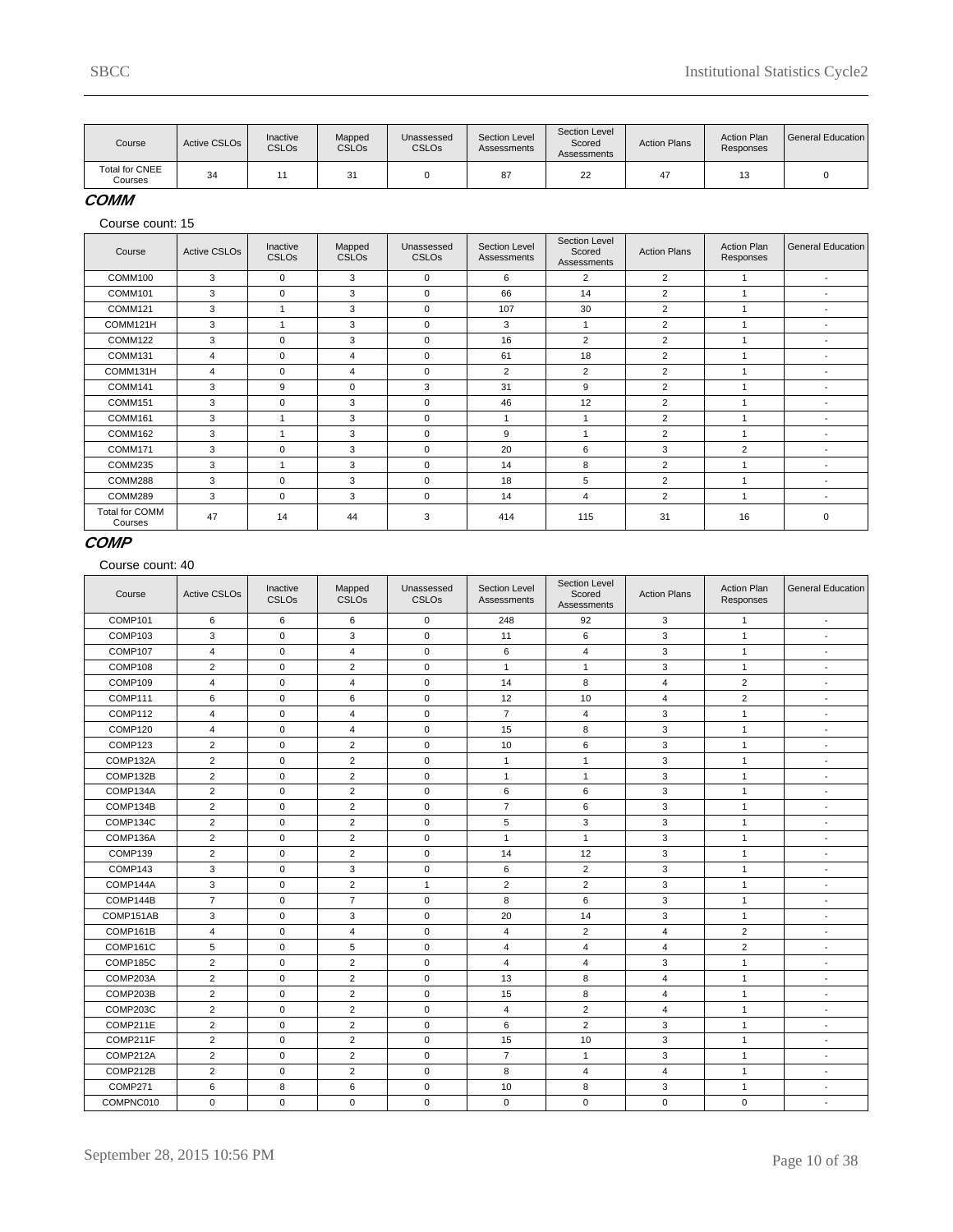| Course                           | <b>Active CSLOs</b> | Inactive<br><b>CSLOs</b> | Mapped<br><b>CSLOs</b> | Unassessed<br><b>CSLOs</b> | Section Level<br>Assessments | Section Level<br>Scored<br>Assessments | <b>Action Plans</b> | <b>Action Plan</b><br>Responses | <b>General Education</b> |
|----------------------------------|---------------------|--------------------------|------------------------|----------------------------|------------------------------|----------------------------------------|---------------------|---------------------------------|--------------------------|
| COMPNC022                        | $\Omega$            | $\Omega$                 | 0                      | $\Omega$                   | $\mathbf 0$                  |                                        | $\Omega$            | $\Omega$                        |                          |
| COMPNC024                        | 0                   |                          | 0                      | $\Omega$                   | $\mathbf 0$                  | $\Omega$                               | $\Omega$            | O                               |                          |
| COMPNC036                        | $\Omega$            |                          | $\Omega$               | $\Omega$                   | $\Omega$                     | $\Omega$                               | 0                   |                                 |                          |
| COMPNC051                        | $\Omega$            |                          | $\Omega$               | $\Omega$                   | $\Omega$                     | $\Omega$                               | $\Omega$            | O                               |                          |
| COMPNC055                        | $\Omega$            |                          | $\Omega$               | $\Omega$                   | $\Omega$                     | $\Omega$                               | $\Omega$            |                                 |                          |
| COMPNC058                        | $\Omega$            |                          | $\Omega$               | $\Omega$                   | $\Omega$                     | $\Omega$                               | $\Omega$            | n                               |                          |
| COMPNC063                        | $\Omega$            |                          | $\Omega$               | $\Omega$                   | $\Omega$                     | $\Omega$                               | $\Omega$            | ŋ                               |                          |
| COMPNC070                        | $\Omega$            | $\Omega$                 | $\Omega$               | $\Omega$                   | $\Omega$                     | $\Omega$                               | $\Omega$            | U                               |                          |
| <b>Total for COMP</b><br>Courses | 96                  | 14                       | 95                     |                            | 485                          | 246                                    | 101                 | 35                              |                          |

### **CS**

Course count: 19

| Course                         | <b>Active CSLOs</b> | Inactive<br>CSLOs | Mapped<br>CSLO <sub>s</sub> | Unassessed<br><b>CSLOs</b> | Section Level<br>Assessments | Section Level<br>Scored<br>Assessments | <b>Action Plans</b> | <b>Action Plan</b><br>Responses | <b>General Education</b> |
|--------------------------------|---------------------|-------------------|-----------------------------|----------------------------|------------------------------|----------------------------------------|---------------------|---------------------------------|--------------------------|
| CS101                          | 3                   | $\mathbf 0$       | 3                           | $\mathbf 0$                | 48                           | 35                                     | $\overline{2}$      | $\mathbf{1}$                    | $\overline{\phantom{a}}$ |
| CS111                          | 5                   | $\mathbf 0$       | 5                           | $\mathbf 0$                | 12                           | 6                                      | $\overline{2}$      |                                 | $\overline{\phantom{a}}$ |
| CS114                          | 3                   | $\mathbf 0$       | 3                           | $\mathbf 0$                | $\overline{1}$               | $\overline{1}$                         | $\overline{2}$      | $\overline{1}$                  | $\overline{\phantom{a}}$ |
| CS120                          | $\overline{2}$      | $\Omega$          | $\overline{2}$              | $\mathbf 0$                | 14                           | 8                                      | $\overline{2}$      |                                 | $\overline{\phantom{a}}$ |
| CS123                          | 4                   | $\mathbf 0$       | 4                           | $\mathbf 0$                | 4                            | $\overline{4}$                         | 2                   |                                 | $\blacksquare$           |
| CS130                          | 3                   | $\mathbf 0$       | 3                           | $\mathbf 0$                | 13                           | $\overline{4}$                         | $\overline{2}$      | $\overline{1}$                  | $\blacksquare$           |
| CS131                          | 4                   | $\mathbf 0$       | 4                           | $\mathbf 0$                | 10                           | 6                                      | 3                   | 1                               | $\blacksquare$           |
| CS132                          | 6                   | $\mathbf{1}$      | 6                           | $\mathbf 0$                | 4                            | $\overline{2}$                         | 2                   | $\overline{1}$                  | ٠                        |
| CS133                          | 3                   | $\Omega$          | 3                           | $\mathbf 0$                | 14                           | 12                                     | 2                   | 1                               | $\overline{\phantom{a}}$ |
| CS135                          | 6                   | $\mathbf 0$       | 6                           | $\mathbf 0$                | 24                           | 8                                      | 2                   |                                 | $\blacksquare$           |
| CS137                          | $\overline{4}$      | $\Omega$          | $\overline{\mathbf{4}}$     | $\mathbf 0$                | 16                           | 14                                     | 2                   | $\overline{1}$                  | $\blacksquare$           |
| CS140                          | $\overline{4}$      | $\mathbf 0$       | $\overline{\mathbf{4}}$     | $\mathbf 0$                | 13                           | 12                                     | 2                   | $\overline{1}$                  | $\blacksquare$           |
| CS143                          | 5                   | $\mathbf 0$       | 5                           | $\mathbf 0$                | 10                           | $\overline{4}$                         | $\overline{2}$      | $\overline{1}$                  | $\blacksquare$           |
| <b>CS145J</b>                  | $\overline{4}$      | $\Omega$          | $\overline{\mathbf{4}}$     | $\mathbf 0$                | 14                           | 12                                     | 2                   | 1                               | $\overline{\phantom{a}}$ |
| <b>CS145P</b>                  | $\overline{4}$      | $\mathbf 0$       | 4                           | $\mathbf 0$                | 8                            | 8                                      | 2                   |                                 | $\blacksquare$           |
| CS165                          | $\overline{4}$      | $\mathbf 0$       | 4                           | $\mathbf 0$                | $\overline{2}$               | 2                                      | 2                   |                                 | $\blacksquare$           |
| CS180                          | 5                   | $\Omega$          | 5                           | $\mathbf 0$                | 4                            | $\overline{4}$                         | $\overline{2}$      | $\overline{ }$                  | $\blacksquare$           |
| CS187                          | $\overline{4}$      | $\mathbf 0$       | 4                           | $\mathbf 0$                | 6                            | 6                                      | $\overline{2}$      |                                 | $\overline{\phantom{a}}$ |
| CS189                          | 3                   | $\mathbf 0$       | 3                           | $\mathbf 0$                | 4                            | $\overline{2}$                         | 2                   | $\overline{1}$                  | ٠                        |
| <b>Total for CS</b><br>Courses | 76                  | -1                | 76                          | $\mathbf 0$                | 221                          | 150                                    | 39                  | 19                              | $\mathbf 0$              |

### **CSMT**

Course count: 7

| Course                           | <b>Active CSLOs</b> | Inactive<br><b>CSLOs</b> | Mapped<br><b>CSLOs</b> | Unassessed<br><b>CSLOs</b> | Section Level<br>Assessments | Section Level<br>Scored<br>Assessments | <b>Action Plans</b> | <b>Action Plan</b><br>Responses | General Education |
|----------------------------------|---------------------|--------------------------|------------------------|----------------------------|------------------------------|----------------------------------------|---------------------|---------------------------------|-------------------|
| <b>CSMT121</b>                   | 8                   | $\Omega$                 | 8                      |                            | 16                           | 6                                      | 3                   |                                 |                   |
| CSMT122                          |                     | 0                        |                        | C                          | 21                           | 21                                     | 3                   |                                 |                   |
| CSMT123                          |                     | $\Omega$                 |                        |                            | 20                           | 18                                     |                     | $\sim$                          |                   |
| CSMT124                          |                     | $\Omega$                 |                        |                            | 16                           | 8                                      | 3                   |                                 |                   |
| <b>CSMT125</b>                   | R                   | $\Omega$                 | 8                      | O                          | 19                           | 17                                     | 3                   |                                 |                   |
| CSMT131                          |                     | $\Omega$                 | 8                      |                            | 14                           | 12                                     |                     |                                 |                   |
| CSMT132                          | 8                   | $\Omega$                 | 8                      |                            | 14                           | 10                                     | 3                   |                                 |                   |
| <b>Total for CSMT</b><br>Courses | 53                  | $\Omega$                 | 53                     | $\Omega$                   | 120                          | 92                                     | 21                  | 11                              |                   |

# **CT**

| Course | <b>Active CSLOs</b> | Inactive<br><b>CSLOs</b> | Mapped<br><b>CSLOs</b> | Unassessed<br><b>CSLOs</b> | Section Level<br>Assessments | Section Level<br>Scored<br>Assessments | <b>Action Plans</b> | Action Plan<br>Responses | General Education |
|--------|---------------------|--------------------------|------------------------|----------------------------|------------------------------|----------------------------------------|---------------------|--------------------------|-------------------|
| CT104  |                     |                          |                        |                            | 18                           |                                        |                     |                          |                   |
| CT110  |                     |                          |                        |                            |                              |                                        |                     |                          |                   |
| CT111  |                     | 10                       |                        |                            |                              |                                        |                     |                          |                   |
| CT112  |                     |                          |                        |                            |                              |                                        |                     |                          |                   |
| CT113  |                     | 10                       |                        |                            |                              |                                        |                     |                          |                   |
| CT114  |                     |                          |                        |                            |                              |                                        |                     |                          |                   |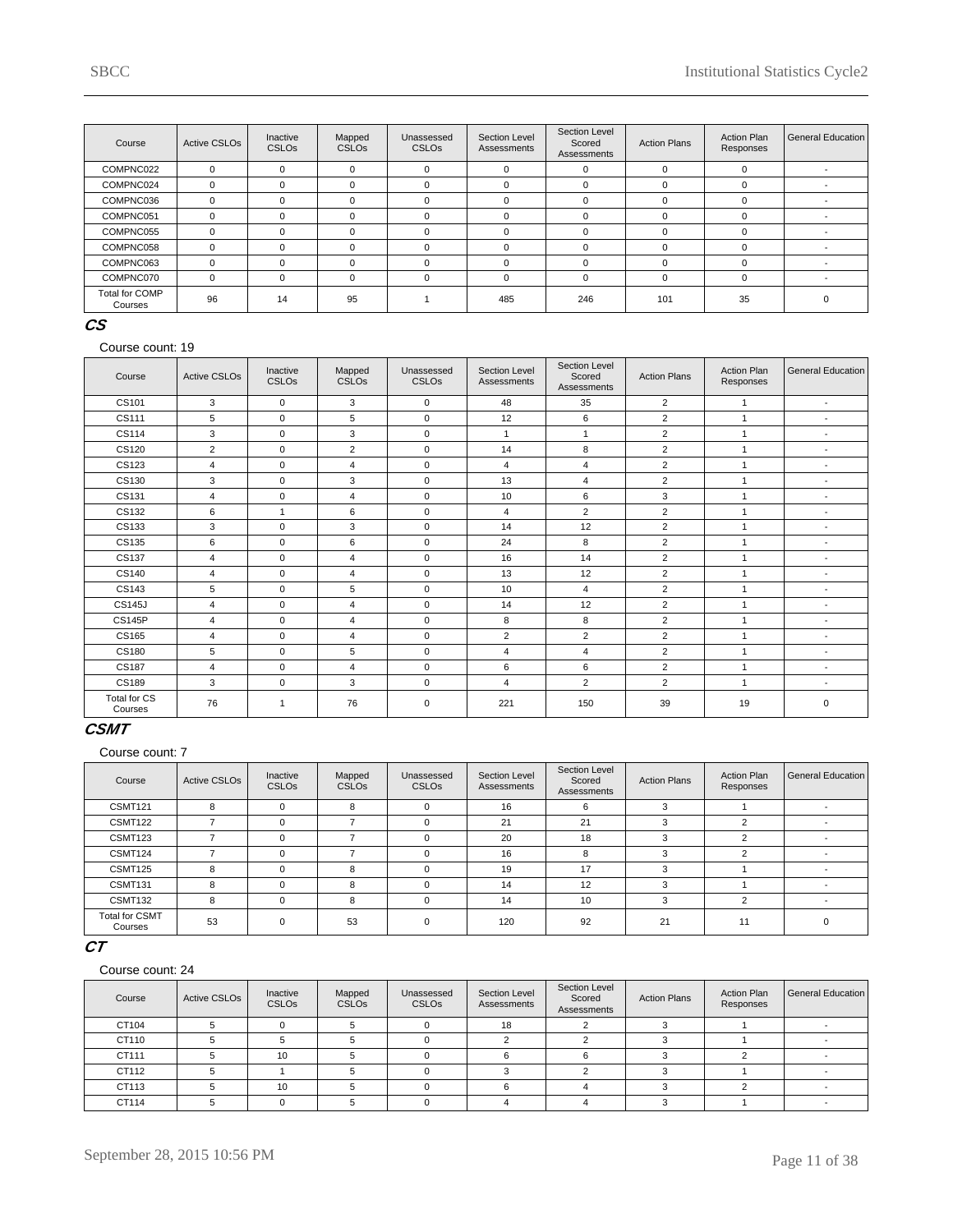| Course                      | <b>Active CSLOs</b> | Inactive<br><b>CSLOs</b> | Mapped<br>CSLO <sub>s</sub> | Unassessed<br>CSLO <sub>s</sub> | <b>Section Level</b><br>Assessments | Section Level<br>Scored<br>Assessments | <b>Action Plans</b> | <b>Action Plan</b><br>Responses | General Education        |
|-----------------------------|---------------------|--------------------------|-----------------------------|---------------------------------|-------------------------------------|----------------------------------------|---------------------|---------------------------------|--------------------------|
| CT115                       | 5                   | 10                       | 5                           | $\mathbf 0$                     | $\overline{4}$                      | $\overline{4}$                         | 3                   | $\mathbf{1}$                    | $\blacksquare$           |
| CT116                       | 5                   | $\mathbf 0$              | 5                           | $\mathbf 0$                     | 2                                   | 2                                      | 3                   | $\mathbf{1}$                    | $\blacksquare$           |
| CT118                       | 5                   | $\Omega$                 | 5                           | $\mathbf 0$                     | $\overline{4}$                      | $\overline{2}$                         | 3                   | 2                               | $\overline{\phantom{a}}$ |
| CT119                       | 5                   | $\mathbf 0$              | 5                           | $\mathbf 0$                     | 4                                   | 4                                      | 3                   | 1                               | $\blacksquare$           |
| CT121                       | 5                   | $\mathbf 0$              | 5                           | $\mathbf 0$                     | 6                                   | 6                                      | 3                   | $\mathbf{1}$                    | $\blacksquare$           |
| CT122                       | 5                   | 24                       | 5                           | 5                               | 2                                   | $\overline{2}$                         | 3                   | 1                               | $\blacksquare$           |
| CT123                       | 5                   | $\mathbf 0$              | 0                           | $\mathbf 0$                     | 2                                   | $\overline{2}$                         | $\overline{2}$      | $\overline{1}$                  | $\blacksquare$           |
| CT124                       | 5                   | $\mathbf 0$              | 5                           | $\mathbf 0$                     | $\overline{2}$                      | $\mathbf 0$                            | 3                   | $\overline{1}$                  | $\blacksquare$           |
| CT125                       | 5                   | $\mathbf 0$              | 5                           | $\mathbf 0$                     | $\overline{2}$                      | 0                                      | 3                   | 1                               | $\blacksquare$           |
| CT130                       | 5                   | $\mathbf 0$              | 5                           | $\mathbf 0$                     | 4                                   | 4                                      | 3                   | $\overline{ }$                  | $\blacksquare$           |
| CT132                       | 5                   | $\mathbf 0$              | 5                           | $\mathbf 0$                     | $\overline{1}$                      | $\mathbf 0$                            | 3                   | $\overline{ }$                  | $\blacksquare$           |
| CT133                       | 5                   | $\mathbf 0$              | 5                           | $\mathbf 0$                     | 3                                   | 3                                      | 3                   | 1                               | $\blacksquare$           |
| CT134                       | 5                   | $\mathbf 0$              | 5                           | $\mathbf 0$                     | $\overline{2}$                      | 1                                      | 3                   | $\overline{A}$                  | $\blacksquare$           |
| CT135                       | 5                   | $\mathbf 0$              | 0                           | $\mathbf 0$                     | $\overline{4}$                      | 4                                      | $\overline{2}$      | $\mathbf{1}$                    | $\overline{\phantom{a}}$ |
| CT137                       | $\mathbf 0$         | $\mathbf 0$              | 0                           | $\mathbf 0$                     | 0                                   | 0                                      | $\mathbf 0$         | $\mathbf 0$                     | $\overline{\phantom{a}}$ |
| CT153                       | 5                   | $\mathbf 0$              | 5                           | $\mathbf 0$                     | $\overline{1}$                      | 1                                      | 3                   | $\overline{1}$                  | $\overline{\phantom{a}}$ |
| CT194                       | 5                   | $\mathbf 0$              | 5                           | $\mathbf 0$                     | 2                                   | $\overline{2}$                         | 3                   | $\mathbf{1}$                    | $\overline{\phantom{a}}$ |
| CT196                       | 5                   | $\mathbf 0$              | 5                           | $\mathbf 0$                     | 4                                   | 4                                      | 3                   | $\mathbf{1}$                    | $\blacksquare$           |
| <b>Total for CT Courses</b> | 115                 | 60                       | 105                         | 5                               | 88                                  | 61                                     | 67                  | 26                              | $\mathbf 0$              |

# **Disabled Student Programs and Services (DSPS)**

#### Course count: 1

| Course                                                                                 | Active CSLO <sub>s</sub> | Inactive<br><b>CSLOs</b> | Mapped<br><b>CSLOs</b> | Unassessed<br><b>CSLOs</b> | Section Level<br>Assessments | Section Level<br>Scored<br>Assessments | <b>Action Plans</b> | <b>Action Plan</b><br>Responses | General Education |
|----------------------------------------------------------------------------------------|--------------------------|--------------------------|------------------------|----------------------------|------------------------------|----------------------------------------|---------------------|---------------------------------|-------------------|
| DSPS1                                                                                  |                          |                          |                        |                            |                              |                                        |                     |                                 |                   |
| <b>Total for Disabled</b><br><b>Student Programs</b><br>and Services<br>(DSPS) Courses |                          |                          |                        |                            |                              |                                        |                     |                                 |                   |

### **DMS**

### Course count: 14

| Course                          | <b>Active CSLOs</b> | Inactive<br><b>CSLOs</b> | Mapped<br><b>CSLOs</b> | Unassessed<br><b>CSLOs</b> | Section Level<br>Assessments | Section Level<br>Scored<br>Assessments | <b>Action Plans</b> | <b>Action Plan</b><br>Responses | <b>General Education</b> |
|---------------------------------|---------------------|--------------------------|------------------------|----------------------------|------------------------------|----------------------------------------|---------------------|---------------------------------|--------------------------|
| <b>DMS148</b>                   | $\mathbf 0$         | $\mathbf 0$              | 0                      | $\mathbf 0$                | $\mathbf 0$                  | $\Omega$                               | $\mathbf 0$         | 0                               | $\overline{\phantom{a}}$ |
| <b>DMS149</b>                   | $\mathbf 0$         | $\Omega$                 | $\Omega$               | $\Omega$                   | $\mathbf 0$                  | $\Omega$                               | $\Omega$            | $\Omega$                        | $\overline{\phantom{a}}$ |
| <b>DMS150</b>                   | $\overline{2}$      | $\Omega$                 | $\overline{2}$         | $\mathbf 0$                | $\overline{2}$               | $\overline{2}$                         | 10                  |                                 | $\overline{\phantom{a}}$ |
| <b>DMS155</b>                   | 3                   | $\Omega$                 | 3                      | $\mathbf 0$                | 8                            | 8                                      | 11                  | 3                               | $\overline{\phantom{a}}$ |
| <b>DMS156</b>                   | 3                   | $\Omega$                 | 3                      | $\Omega$                   | 12                           | 12                                     | 11                  | $\overline{2}$                  | $\overline{\phantom{a}}$ |
| <b>DMS160</b>                   | 4                   | $\Omega$                 | 4                      | $\mathbf 0$                | 4                            | 4                                      | 11                  |                                 | $\overline{\phantom{a}}$ |
| <b>DMS165</b>                   | 4                   | $\Omega$                 | 4                      | $\mathbf 0$                | 12                           | 10                                     | 10                  |                                 | $\overline{\phantom{a}}$ |
| <b>DMS166</b>                   | 3                   | $\Omega$                 | 3                      | $\mathbf 0$                | $\overline{2}$               | $\overline{2}$                         | 11                  | $\overline{2}$                  | $\overline{\phantom{a}}$ |
| <b>DMS170</b>                   | 5                   | $\Omega$                 | 5                      | $\mathbf 0$                | 6                            | 6                                      | 10                  |                                 | $\overline{\phantom{a}}$ |
| <b>DMS182</b>                   | $\overline{4}$      | 0                        | 4                      | $\mathbf 0$                |                              |                                        | 10                  |                                 | $\overline{\phantom{a}}$ |
| <b>DMS183</b>                   | 3                   | $\Omega$                 | 3                      | $\mathbf 0$                | $\overline{2}$               | $\overline{2}$                         | 10                  |                                 | $\overline{\phantom{a}}$ |
| <b>DMS184</b>                   | $\overline{2}$      | 0                        | $\overline{2}$         | $\mathbf 0$                | $\overline{2}$               | $\overline{2}$                         | 10                  |                                 | $\overline{\phantom{a}}$ |
| <b>DMS185</b>                   | 2                   | 0                        | 2                      | $\mathbf 0$                | $\overline{2}$               | 2                                      | 10                  |                                 | $\overline{\phantom{a}}$ |
| <b>DMS250</b>                   | 4                   | 0                        | 4                      | $\mathbf 0$                | 2                            | $\overline{2}$                         | 10                  |                                 | $\overline{\phantom{a}}$ |
| <b>Total for DMS</b><br>Courses | 39                  | $\Omega$                 | 39                     | $\mathbf 0$                | 55                           | 53                                     | 124                 | 16                              | $\mathbf 0$              |

# **DRFT**

| Course  | <b>Active CSLOs</b> | Inactive<br><b>CSLOs</b> | Mapped<br><b>CSLOs</b> | Unassessed<br><b>CSLOs</b> | Section Level<br>Assessments | Section Level<br>Scored<br>Assessments | <b>Action Plans</b> | <b>Action Plan</b><br>Responses | General Education |
|---------|---------------------|--------------------------|------------------------|----------------------------|------------------------------|----------------------------------------|---------------------|---------------------------------|-------------------|
| DRFT101 |                     |                          |                        |                            | 25                           | 13                                     |                     |                                 |                   |
| DRFT102 |                     |                          |                        |                            |                              |                                        |                     |                                 |                   |
| DRFT103 |                     |                          |                        |                            |                              |                                        |                     |                                 |                   |
| DRFT105 |                     |                          |                        |                            | 10                           |                                        |                     |                                 |                   |
| DRFT120 |                     |                          |                        |                            | 26                           | 26                                     |                     |                                 |                   |
| DRFT121 |                     |                          |                        |                            | 23                           | 20                                     |                     |                                 |                   |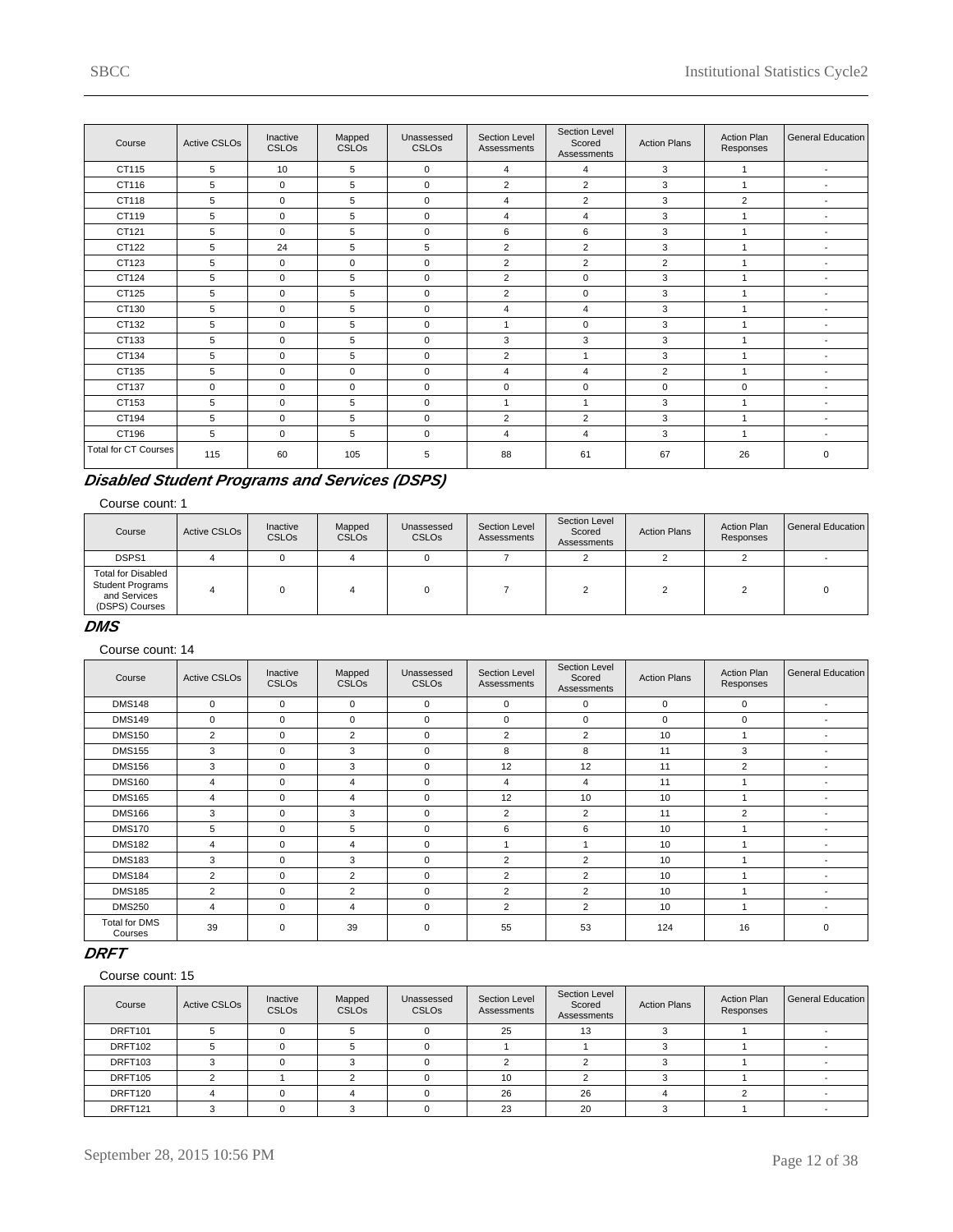| Course                           | <b>Active CSLOs</b> | Inactive<br><b>CSLOs</b> | Mapped<br><b>CSLOs</b> | Unassessed<br><b>CSLOs</b> | Section Level<br>Assessments | Section Level<br>Scored<br>Assessments | <b>Action Plans</b> | <b>Action Plan</b><br>Responses | General Education |
|----------------------------------|---------------------|--------------------------|------------------------|----------------------------|------------------------------|----------------------------------------|---------------------|---------------------------------|-------------------|
| DRFT124                          | 4                   | 3                        | 4                      | $\mathbf 0$                | 6                            | 6                                      | 4                   | $\overline{2}$                  |                   |
| DRFT125                          | 3                   | 4                        | 3                      | $\Omega$                   | 4                            | 4                                      | -5                  |                                 |                   |
| DRFT126                          | 3                   | 6                        | 3                      | $\Omega$                   | 5                            | 5                                      |                     | $\overline{2}$                  |                   |
| DRFT127                          | 3                   | 3                        | 3                      | $\mathbf 0$                | 4                            | 4                                      | 3                   | $\overline{2}$                  |                   |
| DRFT129                          | 3                   | $\Omega$                 | 3                      | $\Omega$                   | 5                            | 3                                      |                     |                                 |                   |
| DRFT130                          | 5                   | $\Omega$                 | 5                      | $\Omega$                   | 22                           | 18                                     | з                   |                                 |                   |
| DRFT131                          | 5                   | $\Omega$                 | 5                      | $\Omega$                   | 21                           | 19                                     | з                   |                                 |                   |
| DRFT132                          | 5                   | $\Omega$                 | 5                      | $\Omega$                   | 18                           | 15                                     | 3                   |                                 |                   |
| DRFT142                          | 3                   | $\Omega$                 | $\Omega$               | $\Omega$                   | 2                            | 2                                      | $\overline{2}$      |                                 |                   |
| <b>Total for DRFT</b><br>Courses | 56                  | 17                       | 53                     | $\mathbf 0$                | 174                          | 140                                    | 46                  | 19                              | $\Omega$          |

### **DSPS**

#### Course count: 1

| Course                    | Active CSLO <sub>s</sub> | Inactive<br><b>CSLOs</b> | Mapped<br><b>CSLOs</b> | Unassessed<br><b>CSLOs</b> | Section Level<br>Assessments | Section Level<br>Scored<br>Assessments | <b>Action Plans</b> | <b>Action Plan</b><br>Responses | l General Education I |
|---------------------------|--------------------------|--------------------------|------------------------|----------------------------|------------------------------|----------------------------------------|---------------------|---------------------------------|-----------------------|
| DSPS077                   |                          |                          |                        |                            | 12                           |                                        |                     |                                 |                       |
| Total for DSPS<br>Courses |                          |                          |                        |                            | 12                           |                                        |                     |                                 |                       |

### **ECE**

Course count: 17

| Course                          | <b>Active CSLOs</b> | Inactive<br><b>CSLOs</b> | Mapped<br>CSLO <sub>s</sub> | Unassessed<br><b>CSLOs</b> | Section Level<br>Assessments | Section Level<br>Scored<br>Assessments | <b>Action Plans</b> | <b>Action Plan</b><br>Responses | General Education        |
|---------------------------------|---------------------|--------------------------|-----------------------------|----------------------------|------------------------------|----------------------------------------|---------------------|---------------------------------|--------------------------|
| <b>ECE102</b>                   | 2                   | $\Omega$                 | $\overline{2}$              | $\Omega$                   | 48                           | 35                                     | 3                   |                                 | $\blacksquare$           |
| ECE103                          | 6                   | $\mathbf 0$              | 6                           | $\mathbf 0$                | 5                            | $\overline{4}$                         | 3                   |                                 | $\blacksquare$           |
| <b>ECE104</b>                   | 6                   | $\Omega$                 | 6                           | $\Omega$                   | 8                            | 6                                      | 3                   |                                 | $\blacksquare$           |
| <b>ECE107</b>                   | $\overline{2}$      | $\mathbf 0$              | $\overline{2}$              | $\mathbf 0$                | 4                            | $\overline{2}$                         | 3                   |                                 | $\blacksquare$           |
| <b>ECE108</b>                   | 3                   | 3                        | 3                           | $\mathbf 0$                | 16                           | 14                                     | 3                   |                                 | $\blacksquare$           |
| <b>ECE115</b>                   | 3                   | $\mathbf 0$              | 3                           | $\mathbf 0$                | 8                            | $\overline{4}$                         | 3                   |                                 | $\overline{\phantom{a}}$ |
| <b>ECE117</b>                   | 3                   | $\Omega$                 | 3                           | $\mathbf 0$                | 6                            | 4                                      | 3                   |                                 | $\overline{\phantom{a}}$ |
| <b>ECE120</b>                   | $\overline{2}$      | $\mathbf 0$              | $\overline{2}$              | $\mathbf 0$                | 30                           | 30                                     | 3                   |                                 | $\blacksquare$           |
| <b>ECE121</b>                   | 3                   | $\mathbf 0$              | 3                           | $\mathbf 0$                | 28                           | 24                                     | 3                   |                                 | $\blacksquare$           |
| <b>ECE123</b>                   | $\overline{2}$      | $\mathbf 0$              | $\overline{2}$              | $\mathbf 0$                | 4                            | $\overline{2}$                         | 3                   |                                 | $\blacksquare$           |
| <b>ECE128</b>                   | 3                   | $\Omega$                 | 3                           | $\Omega$                   | 4                            | $\Omega$                               | 3                   |                                 | $\blacksquare$           |
| <b>ECE131</b>                   | $\overline{2}$      | $\mathbf 0$              | $\overline{2}$              | $\Omega$                   | $\overline{2}$               | $\overline{2}$                         | 3                   |                                 | $\overline{\phantom{a}}$ |
| <b>ECE132</b>                   | 5                   | $\Omega$                 | 5                           | $\Omega$                   | 12                           | 12                                     | 3                   |                                 | $\blacksquare$           |
| <b>ECE136</b>                   | $\overline{2}$      | $\mathbf 0$              | $\mathbf 0$                 | $\mathbf 0$                | $\overline{2}$               | $\overline{2}$                         | $\overline{2}$      |                                 | $\blacksquare$           |
| <b>ECE141</b>                   | $\overline{2}$      | 0                        | $\overline{2}$              | $\mathbf 0$                | 6                            | $\overline{2}$                         | 3                   |                                 | $\overline{\phantom{a}}$ |
| <b>ECE142</b>                   | $\overline{2}$      | $\mathbf 0$              | $\overline{2}$              | $\mathbf 0$                | 4                            | $\overline{4}$                         | 3                   |                                 | $\overline{\phantom{a}}$ |
| ECE152E                         | $\overline{2}$      | $\Omega$                 | $\overline{2}$              | $\mathbf 0$                | $\overline{2}$               | $\Omega$                               | $\overline{2}$      |                                 | $\blacksquare$           |
| <b>Total for ECE</b><br>Courses | 50                  | 3                        | 48                          | $\mathbf 0$                | 189                          | 147                                    | 49                  | 17                              | $\mathbf 0$              |

### **ECON**

### Course count: 2

| Course                    | <b>Active CSLOs</b> | Inactive<br><b>CSLOs</b> | Mapped<br><b>CSLOs</b> | Unassessed<br><b>CSLO<sub>s</sub></b> | Section Level<br>Assessments | Section Level<br>Scored<br>Assessments | <b>Action Plans</b> | <b>Action Plan</b><br>Responses | General Education |
|---------------------------|---------------------|--------------------------|------------------------|---------------------------------------|------------------------------|----------------------------------------|---------------------|---------------------------------|-------------------|
| ECON101                   |                     |                          |                        |                                       | 32                           |                                        |                     |                                 |                   |
| ECON102                   |                     |                          |                        |                                       | 28                           |                                        |                     |                                 |                   |
| Total for ECON<br>Courses |                     |                          |                        |                                       | 60                           |                                        |                     |                                 |                   |

### **ED**

| Course | Active CSLO <sub>s</sub> | Inactive<br><b>CSLOs</b> | Mapped<br><b>CSLOs</b> | Unassessed<br><b>CSLOs</b> | Section Level<br>Assessments | Section Level<br>Scored<br>Assessments | <b>Action Plans</b> | <b>Action Plan</b><br>Responses | General Education |
|--------|--------------------------|--------------------------|------------------------|----------------------------|------------------------------|----------------------------------------|---------------------|---------------------------------|-------------------|
| ED101  |                          |                          |                        |                            | 25                           | 16                                     |                     |                                 |                   |
| ED105A |                          |                          |                        |                            |                              |                                        |                     |                                 |                   |
| ED105B |                          |                          |                        |                            |                              |                                        |                     |                                 |                   |
| ED105C |                          |                          |                        |                            |                              |                                        |                     |                                 |                   |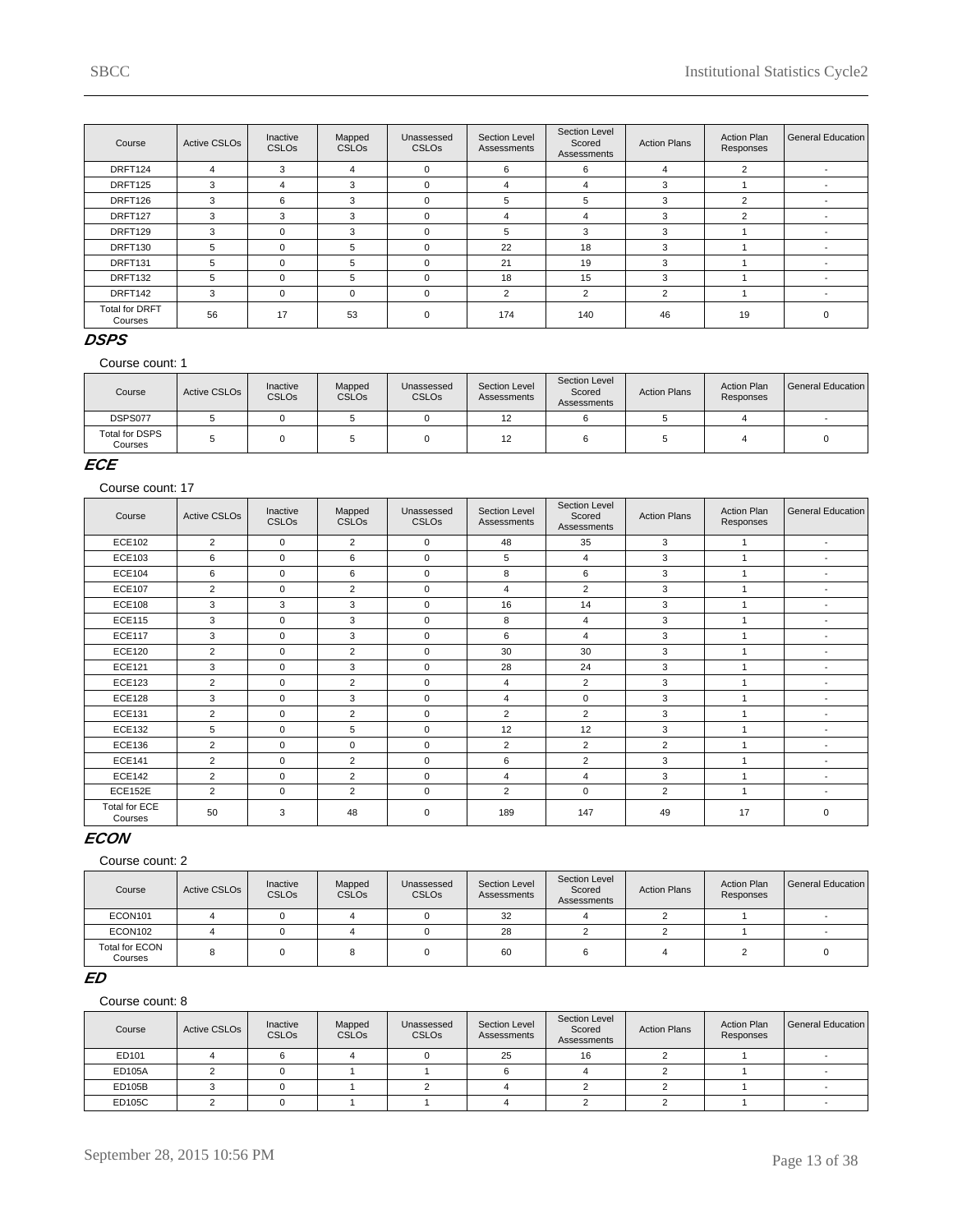| Course                  | Active CSLOs | Inactive<br><b>CSLOs</b> | Mapped<br><b>CSLOs</b> | Unassessed<br><b>CSLOs</b> | Section Level<br>Assessments | Section Level<br>Scored<br>Assessments | <b>Action Plans</b> | <b>Action Plan</b><br>Responses | General Education |
|-------------------------|--------------|--------------------------|------------------------|----------------------------|------------------------------|----------------------------------------|---------------------|---------------------------------|-------------------|
| ED105D                  |              |                          |                        |                            | 6                            |                                        |                     |                                 |                   |
| ED105E                  |              |                          |                        |                            |                              |                                        |                     |                                 |                   |
| ED105F                  |              |                          |                        |                            |                              |                                        |                     |                                 |                   |
| ED291                   |              |                          |                        |                            |                              |                                        |                     |                                 |                   |
| Total for ED<br>Courses | 19           | ค                        | 12                     | ี                          | 59                           | 37                                     | 16                  |                                 |                   |

### **EH**

#### Course count: 14

| Course                  | <b>Active CSLOs</b> | Inactive<br><b>CSLOs</b> | Mapped<br><b>CSLOs</b> | Unassessed<br><b>CSLOs</b> | Section Level<br>Assessments | Section Level<br>Scored<br>Assessments | <b>Action Plans</b> | <b>Action Plan</b><br>Responses | <b>General Education</b> |
|-------------------------|---------------------|--------------------------|------------------------|----------------------------|------------------------------|----------------------------------------|---------------------|---------------------------------|--------------------------|
| EH101                   | 6                   | $\Omega$                 | 6                      | $\mathbf 0$                | 3                            | $\Omega$                               | 3                   |                                 | $\overline{\phantom{a}}$ |
| EH102                   | 6                   | $\Omega$                 | 6                      | $\Omega$                   | $\overline{4}$               | $\overline{2}$                         | 3                   |                                 | $\overline{\phantom{a}}$ |
| EH103                   | $\overline{7}$      | $\Omega$                 | $\overline{7}$         | $\mathbf 0$                | 8                            | $\overline{2}$                         | 3                   |                                 | $\overline{\phantom{a}}$ |
| EH104                   | 8                   | $\Omega$                 | 8                      | $\mathbf 0$                | 3                            |                                        | 3                   |                                 | $\overline{\phantom{a}}$ |
| EH105                   | 5                   | $\overline{2}$           | 5                      | $\mathbf 0$                | 4                            | $\overline{2}$                         | 3                   |                                 | $\overline{\phantom{a}}$ |
| EH106                   | 6                   | $\Omega$                 | 6                      | $\mathbf 0$                | 4                            | $\overline{2}$                         | 3                   |                                 | $\overline{\phantom{a}}$ |
| EH109                   | 5                   | $\Omega$                 | 5                      | $\mathbf 0$                | 12                           | 4                                      | 3                   |                                 | $\overline{\phantom{a}}$ |
| EH110                   | 6                   | $\Omega$                 | 6                      | $\mathbf 0$                | 20                           | $\overline{7}$                         | 3                   |                                 | $\overline{\phantom{a}}$ |
| EH112                   | $\overline{7}$      | $\Omega$                 | $\overline{7}$         | $\mathbf 0$                | 3                            |                                        | 3                   |                                 | $\overline{\phantom{a}}$ |
| EH113                   | $\overline{7}$      | 14                       | $\overline{7}$         | $\mathbf 0$                | 4                            | 4                                      | 3                   |                                 | $\overline{\phantom{a}}$ |
| EH126                   | 3                   | $\Omega$                 | 3                      | $\Omega$                   | 5                            | $\overline{2}$                         | 3                   | $\overline{2}$                  | $\blacksquare$           |
| EH127                   | 3                   | $\Omega$                 | 3                      | $\Omega$                   | 3                            | 3                                      | 3                   | $\overline{2}$                  | $\overline{\phantom{a}}$ |
| EH201                   | 6                   | 12                       | 6                      | $\Omega$                   | 6                            | 6                                      | 3                   |                                 | $\overline{\phantom{a}}$ |
| EH202                   | 4                   | $\overline{2}$           | 4                      | $\mathbf 0$                | 5                            | 4                                      | 3                   |                                 | $\overline{\phantom{a}}$ |
| Total for EH<br>Courses | 79                  | 30                       | 79                     | $\mathbf 0$                | 84                           | 40                                     | 42                  | 16                              | $\mathbf 0$              |

### **EMT**

#### Course count: 2

| Course                          | Active CSLO <sub>s</sub> | Inactive<br><b>CSLOs</b> | Mapped<br><b>CSLOs</b> | Unassessed<br><b>CSLOs</b> | Section Level<br>Assessments | Section Level<br>Scored<br>Assessments | <b>Action Plans</b> | <b>Action Plan</b><br>Responses | General Education |
|---------------------------------|--------------------------|--------------------------|------------------------|----------------------------|------------------------------|----------------------------------------|---------------------|---------------------------------|-------------------|
| <b>EMT110</b>                   |                          |                          |                        |                            | 16                           | 10                                     |                     |                                 |                   |
| <b>EMT111</b>                   |                          |                          |                        |                            |                              |                                        |                     |                                 |                   |
| <b>Total for EMT</b><br>Courses |                          |                          |                        |                            | 24                           | 14                                     |                     |                                 |                   |

### **ENG**

| Course         | <b>Active CSLOs</b> | Inactive<br><b>CSLOs</b> | Mapped<br><b>CSLOs</b> | Unassessed<br><b>CSLOs</b> | <b>Section Level</b><br>Assessments | Section Level<br>Scored<br>Assessments | <b>Action Plans</b> | <b>Action Plan</b><br>Responses | <b>General Education</b> |
|----------------|---------------------|--------------------------|------------------------|----------------------------|-------------------------------------|----------------------------------------|---------------------|---------------------------------|--------------------------|
| <b>ENG060</b>  | 3                   | 3                        | 3                      | $\mathbf 0$                | 18                                  | 6                                      | $\overline{2}$      | 1                               | $\sim$                   |
| <b>ENG065</b>  | 3                   | $\overline{2}$           | 3                      | $\mathbf 0$                | 20                                  | 6                                      | $\overline{2}$      | 1                               | $\overline{\phantom{a}}$ |
| <b>ENG070</b>  | 3                   | 10                       | 3                      | $\mathbf 0$                | 211                                 | 87                                     | $\overline{2}$      | 1                               | $\overline{\phantom{a}}$ |
| <b>ENG080</b>  | 3                   | $\overline{7}$           | 3                      | $\mathbf 0$                | 172                                 | 58                                     | $\overline{2}$      | 1                               | $\overline{\phantom{0}}$ |
| <b>ENG100</b>  | 5                   | $\Omega$                 | 5                      | $\Omega$                   | 265                                 | 83                                     | $\overline{2}$      |                                 | $\overline{\phantom{a}}$ |
| <b>ENG103</b>  | 3                   | 9                        | 3                      | $\mathbf 0$                | 136                                 | 56                                     | $\overline{2}$      | ٠                               | $\overline{\phantom{a}}$ |
| <b>ENG110</b>  | $\overline{4}$      | $\overline{2}$           | 4                      | $\mathbf 0$                | 333                                 | 41                                     | $\overline{2}$      | 1                               | $\overline{\phantom{0}}$ |
| ENG110H        | 6                   | $\Omega$                 | 6                      | $\Omega$                   | 8                                   | $\overline{2}$                         | $\overline{2}$      |                                 | $\overline{\phantom{a}}$ |
| <b>ENG111</b>  | 4                   | 8                        | 4                      | $\mathbf 0$                | 201                                 | 22                                     | 3                   | ٠                               | $\overline{\phantom{a}}$ |
| <b>ENG111H</b> | 6                   | 6                        | 6                      | $\mathbf 0$                | 10                                  | $\overline{4}$                         | $\overline{2}$      | 1                               | $\overline{\phantom{a}}$ |
| <b>ENG117</b>  | 5                   | $\mathbf 0$              | 5                      | $\mathbf 0$                | 17                                  | 5                                      | 3                   | $\overline{2}$                  | $\overline{\phantom{a}}$ |
| <b>ENG119A</b> | 5                   | $\Omega$                 | 5                      | $\mathbf 0$                | 2                                   | $\mathbf 0$                            | 3                   | $\overline{2}$                  | $\overline{\phantom{a}}$ |
| <b>ENG119B</b> | $\overline{4}$      | $\mathbf 0$              | 4                      | $\mathbf 0$                | $\overline{4}$                      | $\overline{4}$                         | 3                   | $\overline{2}$                  |                          |
| <b>ENG120</b>  | $\overline{4}$      | 6                        | 4                      | $\mathbf 0$                | 309                                 | 74                                     | $\overline{2}$      |                                 | $\overline{\phantom{a}}$ |
| <b>ENG121</b>  | $\overline{4}$      | $\Omega$                 | 4                      | $\mathbf 0$                | 33                                  | 8                                      | $\overline{2}$      | ٠                               | $\overline{\phantom{a}}$ |
| <b>ENG173</b>  | 3                   | $\overline{1}$           | 3                      | $\mathbf 0$                | 22                                  | 18                                     | $\overline{2}$      | 1                               |                          |
| <b>ENG181</b>  | 3                   | $\mathbf 0$              | 3                      | $\mathbf 0$                | 8                                   | 4                                      | $\overline{2}$      | 1                               | $\overline{\phantom{a}}$ |
| <b>ENG221</b>  | 3                   | 8                        | 3                      | $\mathbf 0$                | 3                                   | $\overline{1}$                         | $\overline{2}$      | 1                               | $\overline{\phantom{a}}$ |
| <b>ENG222</b>  | 3                   | $\mathbf 0$              | 3                      | $\mathbf 0$                | $\overline{4}$                      | $\overline{2}$                         | $\overline{2}$      | 1                               |                          |
| <b>ENG225</b>  | 3                   | 0                        | 3                      | $\mathbf 0$                | $\overline{4}$                      | $\overline{4}$                         | $\overline{2}$      |                                 | $\overline{\phantom{0}}$ |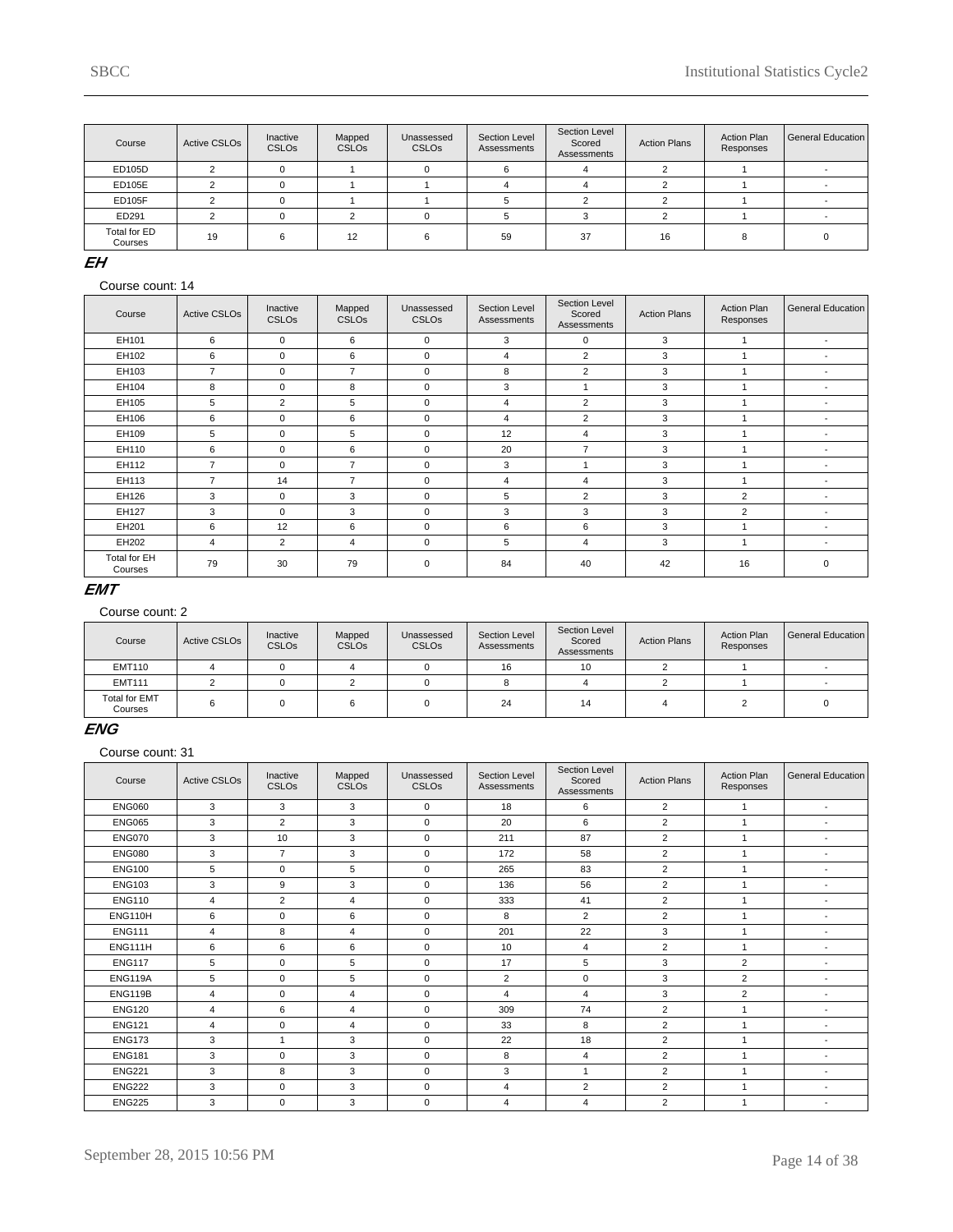| Course                          | <b>Active CSLOs</b> | Inactive<br><b>CSLOs</b> | Mapped<br><b>CSLOs</b> | Unassessed<br><b>CSLOs</b> | Section Level<br>Assessments | Section Level<br>Scored<br>Assessments | <b>Action Plans</b> | <b>Action Plan</b><br>Responses | General Education        |
|---------------------------------|---------------------|--------------------------|------------------------|----------------------------|------------------------------|----------------------------------------|---------------------|---------------------------------|--------------------------|
| <b>ENG226</b>                   | 3                   | $\mathbf 0$              | 3                      | $\Omega$                   | 6                            | 3                                      | $\overline{2}$      |                                 |                          |
| ENG226H                         | 5                   | 0                        | 5                      | $\mathbf 0$                | $\overline{2}$               | $\overline{2}$                         | 2                   |                                 |                          |
| <b>ENG231</b>                   | 3                   | $\mathbf 0$              | 3                      | $\mathbf 0$                | $\overline{2}$               | $\overline{2}$                         | $\overline{2}$      |                                 |                          |
| <b>ENG241</b>                   | 3                   | $\Omega$                 | $\Omega$               | $\mathbf 0$                | $\overline{2}$               | $\Omega$                               | $\overline{2}$      |                                 |                          |
| <b>ENG251</b>                   | 3                   | $\Omega$                 | 3                      | $\Omega$                   | $\overline{2}$               | $\overline{2}$                         | $\overline{2}$      |                                 |                          |
| <b>ENG262</b>                   | 3                   | $\Omega$                 | 3                      | $\Omega$                   | 4                            | $\Omega$                               | $\overline{2}$      |                                 |                          |
| <b>ENG270</b>                   | 4                   | $\Omega$                 | 4                      | $\Omega$                   | 6                            | 6                                      | $\overline{2}$      |                                 |                          |
| ENG271F                         | 4                   | $\Omega$                 | 4                      | $\Omega$                   | $\overline{2}$               | $\overline{2}$                         | $\overline{2}$      |                                 |                          |
| ENG271NF                        | 5                   |                          | 5                      | $\Omega$                   | 5                            |                                        | $\overline{2}$      |                                 | $\overline{\phantom{0}}$ |
| ENG271P                         | 4                   | $\Omega$                 | 4                      | $\Omega$                   | 4                            | 4                                      | $\overline{2}$      |                                 |                          |
| ENG282CH                        | 4                   | $\mathbf 0$              | 4                      | $\mathbf 0$                | 6                            | $\mathbf{0}$                           | $\overline{2}$      |                                 | $\overline{\phantom{a}}$ |
| <b>Total for ENG</b><br>Courses | 118                 | 69                       | 115                    | $\mathbf 0$                | 1821                         | 507                                    | 66                  | 34                              | $\Omega$                 |

# **ENGR**

#### Course count: 9

| Course                           | <b>Active CSLOs</b> | Inactive<br><b>CSLOs</b> | Mapped<br><b>CSLOs</b> | Unassessed<br><b>CSLOs</b> | Section Level<br>Assessments | Section Level<br>Scored<br>Assessments | <b>Action Plans</b> | <b>Action Plan</b><br>Responses | General Education        |
|----------------------------------|---------------------|--------------------------|------------------------|----------------------------|------------------------------|----------------------------------------|---------------------|---------------------------------|--------------------------|
| ENGR101                          | 4                   | $\Omega$                 | 4                      | $\Omega$                   | 12                           | 12                                     | $\overline{2}$      |                                 | $\overline{\phantom{a}}$ |
| ENGR105                          | 5                   | $\Omega$                 | 5                      | $\Omega$                   | 12                           | 12                                     | $\overline{2}$      |                                 |                          |
| ENGR115                          | 5                   | $\Omega$                 | 5                      | $\mathbf 0$                | 6                            | 6                                      | 2                   |                                 |                          |
| ENGR116                          | 4                   | O                        | 4                      | $\Omega$                   | 6                            | 4                                      | $\overline{2}$      |                                 |                          |
| ENGR117                          | 5                   | $\Omega$                 | 5                      | $\Omega$                   | 6                            | 6                                      | 2                   |                                 |                          |
| ENGR117L                         |                     | $\Omega$                 |                        | $\Omega$                   | 10                           | 10                                     | $\overline{2}$      |                                 | $\overline{\phantom{a}}$ |
| ENGR130                          | 5                   | $\Omega$                 | 5                      | $\Omega$                   | 13                           |                                        | $\overline{2}$      |                                 | $\overline{\phantom{0}}$ |
| ENGR131                          | 5                   | $\Omega$                 | 5                      | $\Omega$                   | 9                            | 3                                      | $\overline{2}$      |                                 | $\overline{\phantom{a}}$ |
| ENGR132                          | 5                   | $\Omega$                 | 5                      | $\mathbf 0$                | 15                           | 6                                      | 2                   |                                 | $\overline{\phantom{0}}$ |
| <b>Total for ENGR</b><br>Courses | 39                  | $\Omega$                 | 39                     | $\mathbf 0$                | 89                           | 66                                     | 18                  | 9                               | $\mathbf 0$              |

# **ENT**

### Course count: 8

| Course                          | <b>Active CSLOs</b> | Inactive<br><b>CSLOs</b> | Mapped<br><b>CSLOs</b> | Unassessed<br><b>CSLOs</b> | Section Level<br>Assessments | Section Level<br>Scored<br>Assessments | <b>Action Plans</b> | <b>Action Plan</b><br>Responses | General Education |
|---------------------------------|---------------------|--------------------------|------------------------|----------------------------|------------------------------|----------------------------------------|---------------------|---------------------------------|-------------------|
| <b>ENT201</b>                   | 3                   | $\Omega$                 | 3                      | 0                          | 11                           | 6                                      |                     |                                 |                   |
| <b>ENT202</b>                   | 3                   | $\Omega$                 | 3                      | 0                          | 2                            | $\overline{2}$                         |                     |                                 |                   |
| <b>ENT203</b>                   | 4                   | $\Omega$                 | 4                      | 0                          | 4                            | $\overline{2}$                         | $\overline{2}$      |                                 |                   |
| <b>ENT204</b>                   | 3                   |                          | 3                      | $\Omega$                   | 4                            | 4                                      |                     |                                 |                   |
| <b>ENT205</b>                   | 3                   |                          | 3                      | $\Omega$                   | 4                            | 4                                      | 2                   |                                 |                   |
| <b>ENT206</b>                   | 3                   |                          | 3                      | $\Omega$                   | 6                            | 4                                      |                     |                                 |                   |
| <b>ENT207</b>                   | 3                   |                          | 3                      | $\Omega$                   | 6                            | 4                                      |                     |                                 |                   |
| <b>ENT208</b>                   | 3                   | $\Omega$                 | 3                      | $\Omega$                   | 6                            | 4                                      |                     |                                 |                   |
| <b>Total for ENT</b><br>Courses | 25                  |                          | 25                     | $\Omega$                   | 43                           | 30                                     | 16                  | я                               |                   |

### **ENVS**

#### Course count: 8

| Course                           | <b>Active CSLOs</b> | Inactive<br><b>CSLOs</b> | Mapped<br><b>CSLOs</b> | Unassessed<br><b>CSLOs</b> | Section Level<br>Assessments | Section Level<br>Scored<br>Assessments | <b>Action Plans</b> | <b>Action Plan</b><br>Responses | General Education |
|----------------------------------|---------------------|--------------------------|------------------------|----------------------------|------------------------------|----------------------------------------|---------------------|---------------------------------|-------------------|
| <b>ENVS110</b>                   | 3                   | $\Omega$                 | 3                      | $\mathbf 0$                | 11                           | 0                                      | $\Omega$            |                                 |                   |
| <b>ENVS111</b>                   | 2                   |                          | $\Omega$               | $\Omega$                   | 9                            | 0                                      |                     |                                 |                   |
| ENVS112                          | 3                   | 0                        | 3                      | $\mathbf 0$                | 5                            | 0                                      |                     |                                 |                   |
| <b>ENVS115</b>                   | $\overline{4}$      |                          | 4                      | $\Omega$                   | 14                           | 4                                      |                     |                                 |                   |
| ENVS115L                         | 4                   |                          | 4                      | $\Omega$                   | 16                           | 6                                      | $\overline{2}$      |                                 |                   |
| <b>ENVS116</b>                   | 4                   |                          | 4                      | $\Omega$                   | 6                            | 2                                      |                     | $\overline{2}$                  |                   |
| ENVS200                          | 3                   | O                        | 3                      | $\Omega$                   | 5                            | $\mathcal{P}$                          | $\sim$              |                                 |                   |
| ENVS201                          | 4                   | $\Omega$                 | 4                      | $\mathbf 0$                | 4                            | $\overline{2}$                         | 2                   |                                 |                   |
| <b>Total for ENVS</b><br>Courses | 27                  | $\Omega$                 | 27                     | $\Omega$                   | 70                           | 16                                     | 18                  | 9                               |                   |

# **EOPS**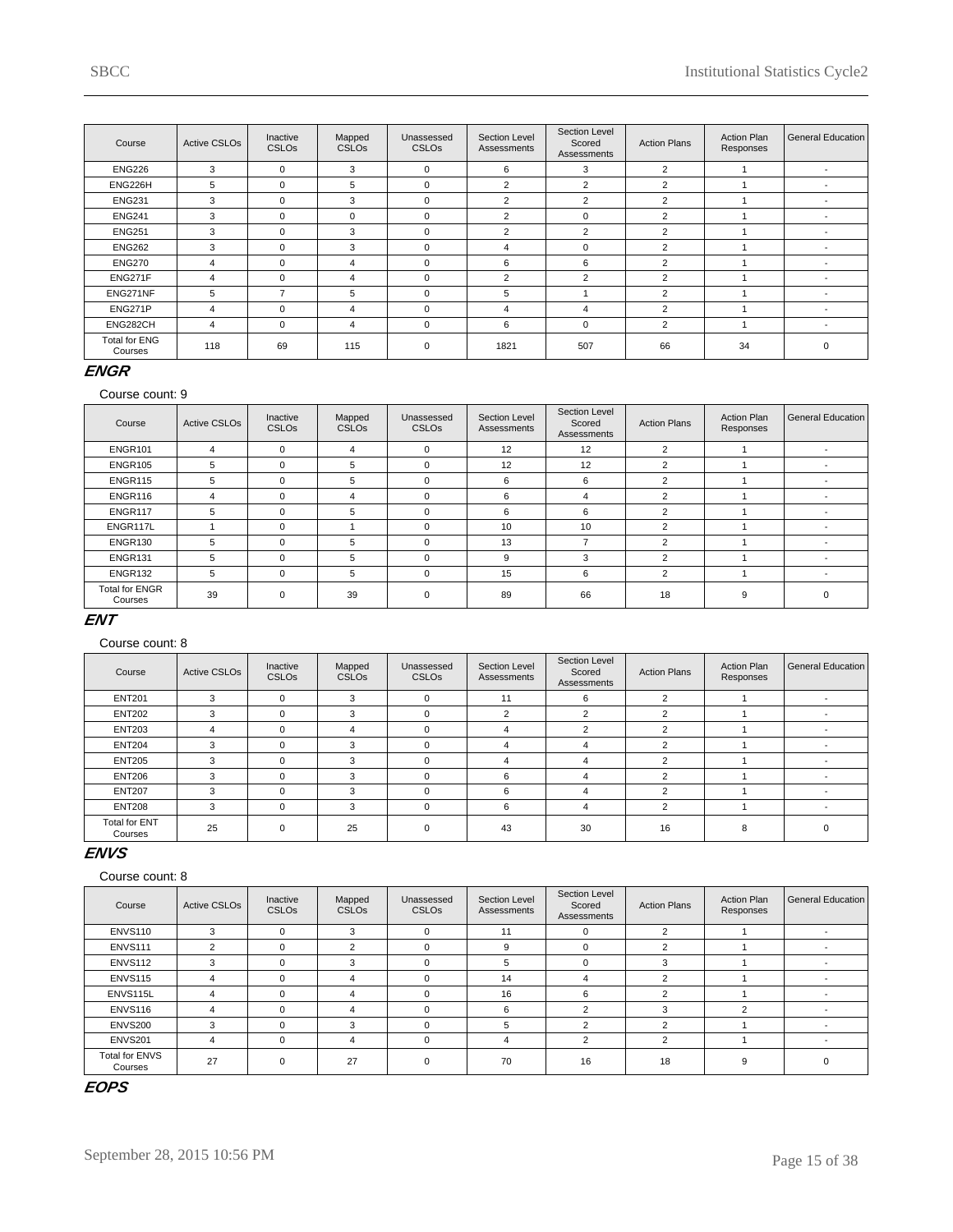| Course                    | <b>Active CSLOs</b> | Inactive<br>CSLO <sub>s</sub> | Mapped<br><b>CSLOs</b> | Unassessed<br><b>CSLOs</b> | Section Level<br>Assessments | Section Level<br>Scored<br>Assessments | <b>Action Plans</b> | <b>Action Plan</b><br>Responses | General Education |
|---------------------------|---------------------|-------------------------------|------------------------|----------------------------|------------------------------|----------------------------------------|---------------------|---------------------------------|-------------------|
| EOPSCARE1                 | $\sim$              |                               | $\sqrt{2}$             |                            |                              |                                        |                     |                                 |                   |
| EOPSCARE2                 | $\sim$              |                               |                        |                            |                              |                                        |                     |                                 |                   |
| EOPSCARE3                 | c                   |                               |                        |                            |                              |                                        |                     |                                 |                   |
| EOPSCARE4                 | $\sim$              |                               |                        |                            |                              |                                        |                     |                                 |                   |
| EOPSCARE5                 | $\sim$              |                               |                        |                            |                              |                                        |                     |                                 |                   |
| Total for EOPS<br>Courses | 10                  |                               | 10                     | $\Omega$                   | 10                           | 10                                     |                     |                                 |                   |

#### **ERTH**

Course count: 38

| Course                           | <b>Active CSLOs</b>       | Inactive<br><b>CSLOs</b> | Mapped<br><b>CSLOs</b>  | Unassessed<br><b>CSLOs</b> | Section Level<br>Assessments | Section Level<br>Scored<br>Assessments | <b>Action Plans</b> | <b>Action Plan</b><br>Responses | <b>General Education</b> |
|----------------------------------|---------------------------|--------------------------|-------------------------|----------------------------|------------------------------|----------------------------------------|---------------------|---------------------------------|--------------------------|
| <b>ERTH101</b>                   | 3                         | $\mathsf 0$              | 3                       | $\mathbf 0$                | 58                           | 22                                     | 3                   | $\mathbf{1}$                    | $\blacksquare$           |
| ERTH101H                         | $\overline{4}$            | $\mathbf 0$              | $\overline{\mathbf{4}}$ | $\overline{1}$             | 13                           | $\overline{4}$                         | 3                   | $\mathbf{1}$                    | $\blacksquare$           |
| <b>ERTH102</b>                   | 3                         | $\pmb{0}$                | 3                       | $\mathbf 0$                | 29                           | 8                                      | 3                   | $\mathbf{1}$                    | $\overline{a}$           |
| <b>ERTH105</b>                   | $\overline{2}$            | 0                        | $\overline{2}$          | $\mathbf 0$                | $\overline{4}$               | 0                                      | 4                   | $\overline{2}$                  | $\overline{\phantom{a}}$ |
| <b>ERTH106</b>                   | 3                         | $\mathsf 0$              | 3                       | $\mathbf 0$                | 4                            | $\overline{2}$                         | 3                   | $\mathbf{1}$                    | $\overline{\phantom{a}}$ |
| ERTH111                          | $\overline{4}$            | $\mathsf 0$              | $\overline{4}$          | $\mathbf 0$                | 12                           | $\overline{4}$                         | 3                   | $\mathbf{1}$                    | $\blacksquare$           |
| ERTH111H                         | 5                         | $\mathbf 0$              | 5                       | $\mathbf 0$                | $\overline{4}$               | $\overline{2}$                         | 3                   | $\mathbf{1}$                    | $\blacksquare$           |
| ERTH111L                         | $\ensuremath{\mathsf{3}}$ | $\mathbf{1}$             | 3                       | $\mathbf 0$                | 12                           | $\mathsf 0$                            | 3                   | $\mathbf{1}$                    | $\blacksquare$           |
| <b>ERTH112</b>                   | $\sqrt{2}$                | $\mathbf 0$              | $\overline{2}$          | $\mathbf 0$                | 6                            | $\overline{c}$                         | 3                   | $\mathbf{1}$                    | $\blacksquare$           |
| ERTH112L                         | 3                         | 6                        | 3                       | $\mathbf 0$                | 5                            | $\mathbf{1}$                           | 3                   | $\mathbf{1}$                    | $\overline{\phantom{a}}$ |
| ERTH113                          | 3                         | $\mathsf 0$              | 3                       | $\mathbf 0$                | $\overline{2}$               | $\overline{2}$                         | $\overline{4}$      | $\overline{2}$                  | $\sim$                   |
| <b>ERTH114</b>                   | 3                         | $\mathbf 0$              | 3                       | $\mathbf 0$                | $\overline{2}$               | $\overline{2}$                         | 3                   | $\mathbf{1}$                    | $\sim$                   |
| <b>ERTH115</b>                   | $\overline{4}$            | $\mathsf 0$              | $\overline{4}$          | $\mathbf 0$                | 14                           | $\overline{4}$                         | 3                   | $\mathbf{1}$                    | $\blacksquare$           |
| ERTH115L                         | $\overline{4}$            | $\mathbf 0$              | $\overline{4}$          | $\mathbf 0$                | 15                           | 5                                      | 3                   | $\mathbf{1}$                    | $\blacksquare$           |
| <b>ERTH116</b>                   | $\overline{4}$            | $\mathbf 0$              | $\overline{4}$          | $\mathbf 0$                | $\,6\,$                      | $\overline{2}$                         | 3                   | $\mathbf{1}$                    | $\blacksquare$           |
| <b>ERTH122</b>                   | 3                         | $\mathbf 0$              | 3                       | $\mathbf 0$                | $\,6\,$                      | $\overline{4}$                         | 3                   | $\mathbf{1}$                    | $\blacksquare$           |
| <b>ERTH125</b>                   | $\overline{4}$            | 8                        | $\overline{4}$          | $\mathbf 0$                | $\overline{2}$               | $\overline{2}$                         | 3                   | $\mathbf{1}$                    | $\blacksquare$           |
| ERTH126                          | 5                         | 0                        | 5                       | $\mathbf 0$                | 3                            | $\mathbf{1}$                           | 3                   | $\mathbf{1}$                    | $\overline{\phantom{a}}$ |
| ERTH131                          | 3                         | 0                        | 3                       | $\mathbf 0$                | 6                            | 6                                      | 3                   | $\mathbf{1}$                    | $\overline{\phantom{a}}$ |
| <b>ERTH132</b>                   | $\mathsf 3$               | $\mathsf 0$              | 3                       | $\mathbf 0$                | 10                           | 8                                      | 3                   | $\mathbf{1}$                    | $\overline{\phantom{a}}$ |
| <b>ERTH133</b>                   | 3                         | $\mathbf 0$              | 3                       | $\mathbf 0$                | $\overline{4}$               | $\overline{4}$                         | 3                   | $\mathbf{1}$                    | $\overline{\phantom{a}}$ |
| ERTH134                          | $\mathsf 3$               | $\mathsf 0$              | 3                       | $\mathbf 0$                | $\overline{c}$               | $\overline{2}$                         | 3                   | $\mathbf{1}$                    | $\blacksquare$           |
| ERTH137                          | 3                         | $\mathsf 0$              | 3                       | $\mathbf 0$                | $\overline{2}$               | $\overline{2}$                         | 3                   | $\mathbf{1}$                    | $\overline{\phantom{a}}$ |
| <b>ERTH138</b>                   | $\overline{2}$            | $\pmb{0}$                | $\overline{2}$          | $\mathbf 0$                | $\overline{2}$               | $\overline{2}$                         | 3                   | $\mathbf{1}$                    | $\blacksquare$           |
| ERTH141                          | $\overline{4}$            | 8                        | $\overline{4}$          | $\mathbf 0$                | 24                           | 18                                     | 3                   | $\mathbf{1}$                    | $\blacksquare$           |
| ERTH141L                         | 3                         | $\mathbf 0$              | 3                       | $\mathbf 0$                | 13                           | $\mathbf{1}$                           | 3                   | $\mathbf{1}$                    | $\blacksquare$           |
| ERTH142                          | 3                         | $\mathbf 0$              | 3                       | $\mathbf 0$                | $\overline{2}$               | $\overline{c}$                         | 3                   | $\mathbf{1}$                    | $\blacksquare$           |
| <b>ERTH151</b>                   | 5                         | $\mathbf 0$              | 5                       | $\mathbf 0$                | 6                            | $\overline{2}$                         | 3                   | $\mathbf{1}$                    | $\blacksquare$           |
| ERTH151L                         | $\overline{4}$            | $\pmb{0}$                | $\overline{\mathbf{4}}$ | $\mathbf 0$                | 6                            | $\mathsf 0$                            | 3                   | $\mathbf{1}$                    | $\mathbf{r}$             |
| <b>ERTH152</b>                   | 3                         | $\mathbf 0$              | 3                       | $\mathbf 0$                | 12                           | 12                                     | 3                   | $\mathbf{1}$                    | $\blacksquare$           |
| ERTH152L                         | 3                         | $\mathbf 0$              | $\mathbf 0$             | $\mathbf 0$                | $\overline{2}$               | 2                                      | 2                   | $\mathbf{1}$                    | $\blacksquare$           |
| ERTH171                          | $\overline{4}$            | $\mathbf 0$              | $\overline{4}$          | $\mathbf 0$                | 12                           | 12                                     | 3                   | $\mathbf{1}$                    | $\overline{\phantom{a}}$ |
| ERTH172                          | 3                         | $\pmb{0}$                | 3                       | $\mathbf 0$                | 12                           | 12                                     | 3                   | $\mathbf{1}$                    | $\overline{\phantom{a}}$ |
| ERTH231A                         | 3                         | $\mathsf 0$              | 3                       | $\mathbf 0$                | $\overline{2}$               | $\overline{2}$                         | 3                   | $\mathbf{1}$                    | $\overline{\phantom{a}}$ |
| ERTH231B                         | 3                         | $\pmb{0}$                | 3                       | $\mathbf 0$                | $\overline{2}$               | $\mathbf 2$                            | 3                   | $\mathbf{1}$                    | $\blacksquare$           |
| ERTH232A                         | $\overline{2}$            | $\mathsf 0$              | $\overline{2}$          | $\mathbf 0$                | $\overline{4}$               | $\overline{2}$                         | 3                   | $\mathbf{1}$                    | $\blacksquare$           |
| ERTH232B                         | 3                         | $\mathsf 0$              | 3                       | $\mathbf 0$                | $\overline{4}$               | $\mathbf 0$                            | 3                   | $\mathbf{1}$                    | $\blacksquare$           |
| ERTH233                          | 3                         | $\pmb{0}$                | 3                       | $\mathbf 0$                | $\overline{2}$               | $\overline{2}$                         | 3                   | $\mathbf{1}$                    | $\overline{\phantom{a}}$ |
| <b>Total for ERTH</b><br>Courses | 125                       | 23                       | 122                     | $\mathbf{1}$               | 326                          | 160                                    | 115                 | 40                              | $\pmb{0}$                |

# **ESL**

| Course        | Active CSLO <sub>s</sub> | Inactive<br><b>CSLOs</b> | Mapped<br><b>CSLOs</b> | Unassessed<br><b>CSLOs</b> | Section Level<br>Assessments | Section Level<br>Scored<br>Assessments | <b>Action Plans</b> | <b>Action Plan</b><br>Responses | General Education |
|---------------|--------------------------|--------------------------|------------------------|----------------------------|------------------------------|----------------------------------------|---------------------|---------------------------------|-------------------|
| <b>ESL029</b> |                          |                          |                        |                            | 16                           |                                        |                     |                                 |                   |
| ESL040        |                          |                          |                        |                            |                              |                                        |                     |                                 |                   |
| <b>ESL041</b> |                          |                          |                        |                            | 16                           |                                        |                     |                                 |                   |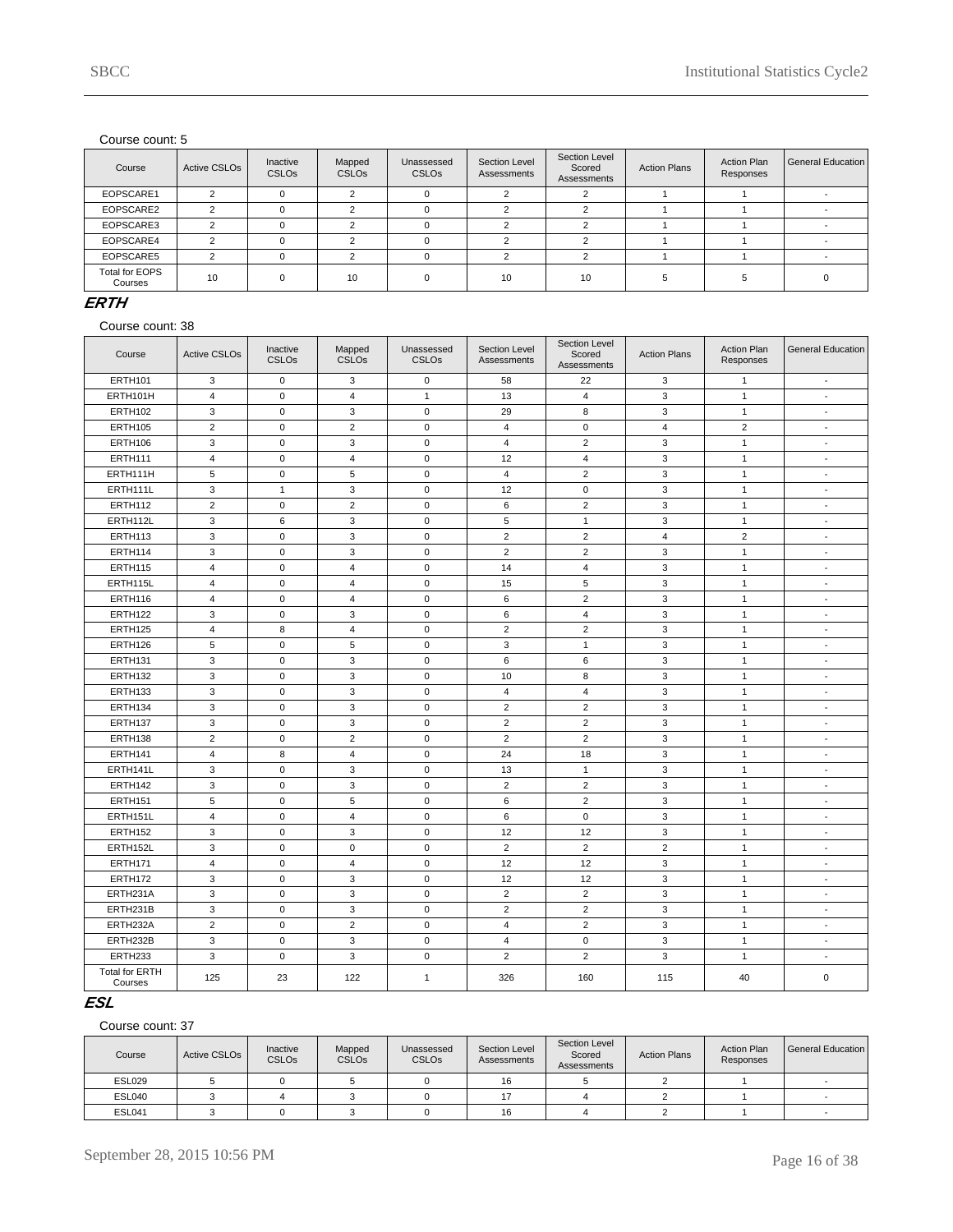| Course                          | <b>Active CSLOs</b> | Inactive<br>CSLOs | Mapped<br>CSLO <sub>s</sub> | Unassessed<br><b>CSLOs</b> | Section Level<br>Assessments | Section Level<br>Scored<br>Assessments | <b>Action Plans</b> | <b>Action Plan</b><br>Responses | <b>General Education</b> |
|---------------------------------|---------------------|-------------------|-----------------------------|----------------------------|------------------------------|----------------------------------------|---------------------|---------------------------------|--------------------------|
| <b>ESL042</b>                   | $\overline{2}$      | 4                 | $\overline{2}$              | $\mathbf 0$                | 13                           | 4                                      | 3                   | $\overline{2}$                  | $\mathbf{r}$             |
| <b>ESL043</b>                   | 3                   | $\mathbf 0$       | 3                           | $\mathbf 0$                | $\overline{2}$               | 2                                      | $\overline{2}$      | $\mathbf{1}$                    | $\sim$                   |
| <b>ESL050</b>                   | $\overline{4}$      | $\mathbf 0$       | $\overline{4}$              | $\mathbf 0$                | 12                           | $\overline{4}$                         | $\overline{2}$      | $\mathbf{1}$                    | $\sim$                   |
| <b>ESL051</b>                   | 3                   | 0                 | 3                           | $\mathbf 0$                | 14                           | $\overline{4}$                         | $\overline{2}$      | $\mathbf{1}$                    | $\overline{a}$           |
| <b>ESL052</b>                   | 3                   | $\mathbf 0$       | 3                           | $\mathbf 0$                | 15                           | 5                                      | $\overline{2}$      | $\mathbf{1}$                    | $\sim$                   |
| <b>ESL053</b>                   | 3                   | $\mathsf 0$       | 3                           | $\mathbf 0$                | $\mathbf{1}$                 | $\mathbf{1}$                           | $\overline{2}$      | $\mathbf{1}$                    | $\sim$                   |
| <b>ESL060</b>                   | 3                   | $\mathbf 0$       | 3                           | $\mathbf 0$                | 19                           | 6                                      | $\overline{c}$      | $\mathbf{1}$                    | $\blacksquare$           |
| <b>ESL061</b>                   | $\overline{4}$      | 5                 | $\overline{4}$              | $\mathbf 0$                | 34                           | 14                                     | $\overline{2}$      | $\mathbf{1}$                    | $\blacksquare$           |
| <b>ESL062</b>                   | 2                   | $\overline{4}$    | $\overline{2}$              | $\mathbf 0$                | 19                           | $\overline{4}$                         | $\overline{2}$      | $\mathbf{1}$                    | $\overline{\phantom{a}}$ |
| <b>ESL063</b>                   | 3                   | $\mathsf 0$       | 3                           | $\pmb{0}$                  | $\overline{2}$               | $\overline{2}$                         | 3                   | $\overline{2}$                  | $\sim$                   |
| <b>ESL113</b>                   | 3                   | $\mathbf 0$       | 3                           | $\mathbf 0$                | 4                            | $\overline{2}$                         | $\overline{2}$      | $\mathbf{1}$                    | $\mathbf{r}$             |
| <b>ESL117</b>                   | 3                   | 0                 | 3                           | $\mathbf 0$                | $\overline{2}$               | $\overline{2}$                         | $\overline{2}$      | $\mathbf{1}$                    | $\sim$                   |
| <b>ESL121</b>                   | 3                   | $\mathbf 0$       | 3                           | $\mathbf 0$                | $\overline{2}$               | $\mathbf{1}$                           | 2                   | $\mathbf{1}$                    | $\blacksquare$           |
| <b>ESL122</b>                   | 4                   | 0                 | 4                           | $\mathbf 0$                | 29                           | 8                                      | $\overline{2}$      | $\mathbf{1}$                    | $\sim$                   |
| <b>ESL123</b>                   | 3                   | $\mathbf 0$       | 3                           | $\mathbf 0$                | 38                           | 12                                     | $\overline{2}$      | $\mathbf{1}$                    | $\blacksquare$           |
| <b>ESL124</b>                   | 3                   | $\mathbf{1}$      | 3                           | $\mathbf 0$                | 30                           | $\overline{7}$                         | $\overline{2}$      | $\mathbf{1}$                    | $\blacksquare$           |
| <b>ESL128</b>                   | 3                   | $\mathbf 0$       | 3                           | $\mathbf 0$                | 10                           | $\mathbf 0$                            | 2                   | $\mathbf{1}$                    | $\blacksquare$           |
| <b>ESL129</b>                   | 3                   | $\mathsf 0$       | 3                           | $\mathbf 0$                | $\overline{2}$               | $\overline{2}$                         | $\overline{2}$      | $\mathbf{1}$                    | $\overline{\phantom{a}}$ |
| <b>ESL130</b>                   | $\sqrt{4}$          | 0                 | 4                           | $\mathbf 0$                | 40                           | 8                                      | $\overline{2}$      | $\mathbf{1}$                    | $\sim$                   |
| <b>ESL131</b>                   | 5                   | $\mathbf 0$       | 5                           | $\mathbf 0$                | 18                           | 4                                      | $\overline{2}$      | $\mathbf{1}$                    | $\sim$                   |
| <b>ESL132</b>                   | 3                   | 0                 | 3                           | $\mathbf 0$                | $\overline{4}$               | $\overline{2}$                         | $\overline{2}$      | $\mathbf{1}$                    | $\overline{a}$           |
| <b>ESL134</b>                   | 3                   | 3                 | 3                           | $\mathbf 0$                | 37                           | 14                                     | 2                   | $\mathbf{1}$                    | $\blacksquare$           |
| <b>ESL135</b>                   | $\overline{4}$      | 0                 | 4                           | $\mathbf 0$                | 4                            | $\overline{2}$                         | $\overline{2}$      | $\mathbf{1}$                    | $\overline{\phantom{a}}$ |
| <b>ESL160</b>                   | $\overline{4}$      | $\mathbf 0$       | $\overline{4}$              | $\mathbf 0$                | $\overline{2}$               | $\overline{2}$                         | $\overline{2}$      | $\mathbf{1}$                    | $\mathbf{r}$             |
| ESLNC000                        | $\mathbf 0$         | $\mathbf 0$       | $\mathbf 0$                 | $\mathbf 0$                | $\mathbf 0$                  | $\mathbf 0$                            | $\mathbf 0$         | $\mathbf 0$                     | $\blacksquare$           |
| ESLNC006                        | $\mathbf 0$         | $\mathbf 0$       | 0                           | $\mathbf 0$                | 0                            | $\mathbf 0$                            | $\mathbf 0$         | 0                               | $\overline{\phantom{a}}$ |
| ESLNC007                        | $\mathbf 0$         | $\mathbf 0$       | $\mathbf 0$                 | $\mathbf 0$                | $\mathbf 0$                  | $\mathsf 0$                            | $\mathbf 0$         | $\mathbf 0$                     | $\overline{\phantom{a}}$ |
| ESLNC010                        | $\mathbf 0$         | $\mathbf 0$       | $\mathbf 0$                 | $\mathbf 0$                | $\mathbf 0$                  | $\mathbf 0$                            | $\mathbf 0$         | $\mathbf 0$                     | $\sim$                   |
| ESLNC013                        | $\pmb{0}$           | $\mathsf 0$       | $\mathbf 0$                 | $\mathbf 0$                | 0                            | $\pmb{0}$                              | $\mathbf 0$         | $\mathbf 0$                     | $\mathbf{r}$             |
| ESLNC01C                        | $\mathsf 0$         | $\mathbf 0$       | $\mathbf 0$                 | $\mathbf 0$                | 0                            | $\mathbf 0$                            | $\mathbf 0$         | 0                               | $\mathbf{r}$             |
| ESLNC02C                        | $\mathsf 0$         | $\mathbf 0$       | $\mathbf 0$                 | $\mathbf 0$                | $\mathbf 0$                  | $\mathbf 0$                            | $\mathbf 0$         | $\mathbf{0}$                    | $\overline{\phantom{a}}$ |
| ESLNC038                        | 0                   | 0                 | 0                           | $\mathbf 0$                | 0                            | 0                                      | $\mathbf 0$         | 0                               | $\blacksquare$           |
| ESLNC03C                        | 0                   | $\mathbf 0$       | 0                           | $\mathbf 0$                | 0                            | $\mathbf 0$                            | $\mathbf 0$         | $\mathbf{0}$                    | $\sim$                   |
| ESLNC04C                        | $\mathsf 0$         | $\mathbf 0$       | $\mathbf 0$                 | $\mathbf 0$                | 0                            | $\mathbf 0$                            | $\mathbf 0$         | 0                               | $\blacksquare$           |
| <b>Total for ESL</b><br>Courses | 89                  | 21                | 89                          | $\mathbf 0$                | 402                          | 125                                    | 56                  | 29                              | 0                        |

### **ETHS**

Course count: 5

| Course                    | <b>Active CSLOs</b> | Inactive<br><b>CSLOs</b> | Mapped<br><b>CSLOs</b> | Unassessed<br><b>CSLOs</b> | Section Level<br>Assessments | Section Level<br>Scored<br>Assessments | <b>Action Plans</b> | <b>Action Plan</b><br>Responses | General Education |
|---------------------------|---------------------|--------------------------|------------------------|----------------------------|------------------------------|----------------------------------------|---------------------|---------------------------------|-------------------|
| <b>ETHS101</b>            |                     |                          |                        |                            | 22                           |                                        |                     |                                 |                   |
| ETHS101H                  |                     |                          |                        |                            | 10                           | 10                                     |                     |                                 |                   |
| <b>ETHS107</b>            |                     |                          |                        |                            |                              |                                        |                     |                                 |                   |
| ETHS117                   |                     |                          |                        |                            |                              |                                        |                     |                                 |                   |
| <b>ETHS121</b>            |                     |                          |                        |                            |                              |                                        |                     |                                 |                   |
| Total for ETHS<br>Courses | 19                  |                          | 13                     |                            | 46                           | 20                                     | 12                  |                                 |                   |

#### **FIN**

| Course                          | <b>Active CSLOs</b> | Inactive<br><b>CSLOs</b> | Mapped<br><b>CSLOs</b> | Unassessed<br><b>CSLOs</b> | Section Level<br>Assessments | Section Level<br>Scored<br>Assessments | <b>Action Plans</b> | <b>Action Plan</b><br>Responses | General Education |
|---------------------------------|---------------------|--------------------------|------------------------|----------------------------|------------------------------|----------------------------------------|---------------------|---------------------------------|-------------------|
| <b>FIN010</b>                   |                     |                          | 4                      | $\Omega$                   | 18                           | 8                                      |                     |                                 |                   |
| <b>FIN100</b>                   |                     |                          |                        | $\Omega$                   | 62                           | 28                                     |                     |                                 |                   |
| <b>FIN101</b>                   | 6                   |                          |                        | $\Omega$                   | 23                           | 6                                      |                     |                                 |                   |
| <b>FIN201</b>                   |                     |                          |                        | $\Omega$                   | 14                           | 8                                      |                     |                                 |                   |
| <b>FIN202</b>                   |                     |                          | $\sim$                 | $\Omega$                   | 18                           | 10                                     |                     |                                 |                   |
| <b>FIN211</b>                   | 3                   |                          | વ                      | $\Omega$                   | 8                            | $\sim$                                 |                     |                                 |                   |
| <b>Total for FIN</b><br>Courses | 23                  |                          | 23                     | $\Omega$                   | 143                          | 62                                     | 12                  |                                 |                   |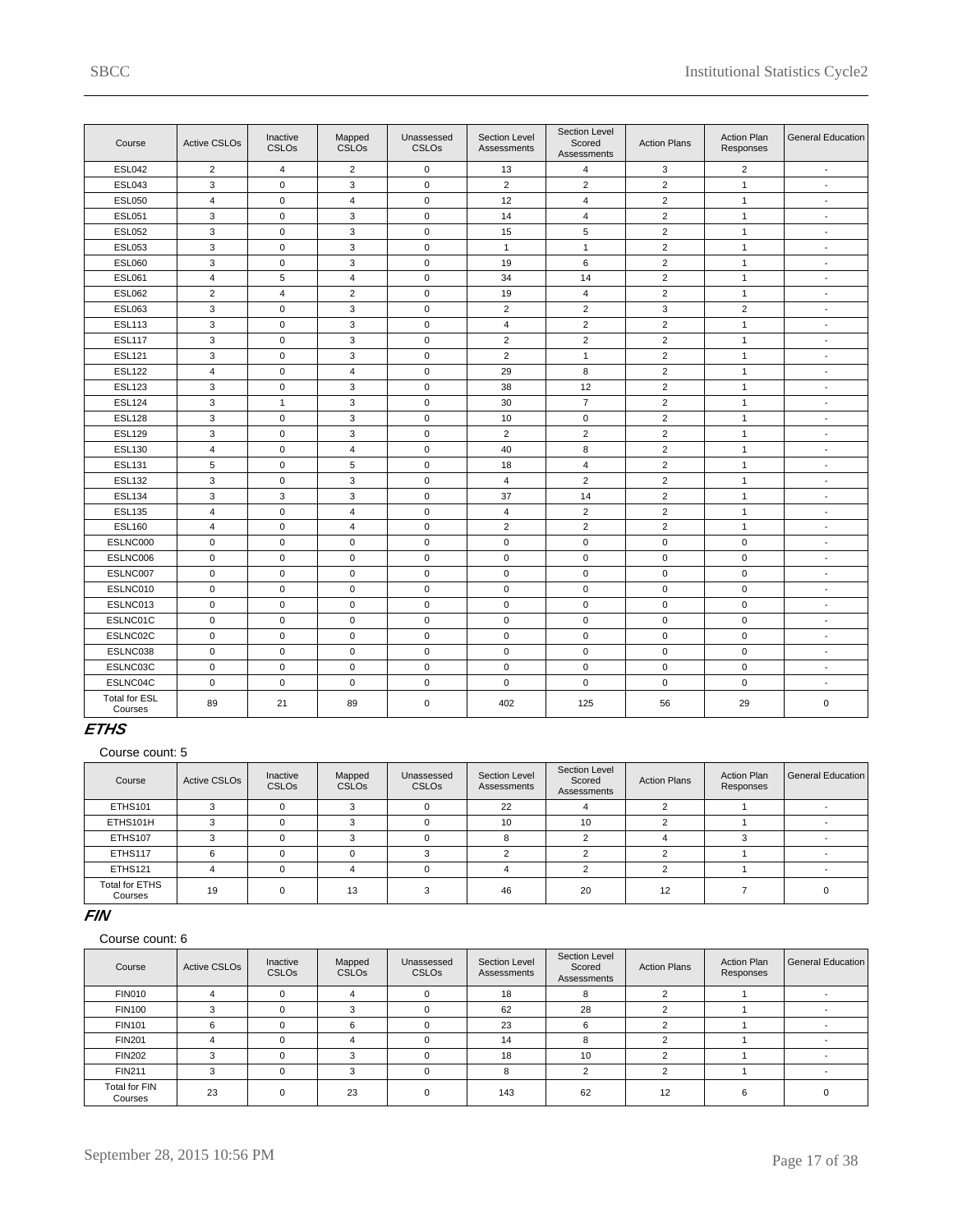# **Financial Aid**

Course count: 1

| Course                                    | Active CSLO <sub>s</sub> | Inactive<br><b>CSLOs</b> | Mapped<br><b>CSLOs</b> | Unassessed<br><b>CSLOs</b> | Section Level<br>Assessments | Section Level<br>Scored<br>Assessments | <b>Action Plans</b> | <b>Action Plan</b><br>Responses | General Education |
|-------------------------------------------|--------------------------|--------------------------|------------------------|----------------------------|------------------------------|----------------------------------------|---------------------|---------------------------------|-------------------|
| <b>Financial Aid</b>                      |                          |                          |                        |                            |                              |                                        |                     |                                 |                   |
| <b>Total for Financial</b><br>Aid Courses |                          |                          |                        |                            |                              |                                        |                     |                                 |                   |

#### **FP**

#### Course count: 18

| Course                      | <b>Active CSLOs</b> | Inactive<br><b>CSLOs</b> | Mapped<br><b>CSLOs</b> | Unassessed<br><b>CSLOs</b> | <b>Section Level</b><br>Assessments | Section Level<br>Scored<br>Assessments | <b>Action Plans</b> | <b>Action Plan</b><br>Responses | General Education        |
|-----------------------------|---------------------|--------------------------|------------------------|----------------------------|-------------------------------------|----------------------------------------|---------------------|---------------------------------|--------------------------|
| FP102                       | 2                   | $\mathbf 0$              | 2                      | $\mathbf 0$                | 10                                  | 4                                      | $\overline{2}$      | 1                               | $\blacksquare$           |
| FP111                       | 2                   | $\mathbf 0$              | 0                      | $\mathbf 0$                | $\overline{2}$                      | $\overline{2}$                         | $\overline{2}$      | $\mathbf{1}$                    | $\blacksquare$           |
| FP114                       | $\overline{2}$      | $\mathbf 0$              | $\overline{2}$         | $\mathbf 0$                | 51                                  | 23                                     | $\overline{2}$      |                                 | $\overline{\phantom{a}}$ |
| FP165                       | $\overline{2}$      | $\mathbf 0$              | $\overline{2}$         | $\mathbf{1}$               | 6                                   | $\overline{2}$                         | 2                   | $\overline{ }$                  | $\overline{\phantom{a}}$ |
| FP170                       | 2                   | $\mathbf 0$              | $\overline{2}$         | $\mathbf 0$                | 14                                  | 14                                     | $\overline{2}$      | 1                               | $\blacksquare$           |
| FP175                       | $\overline{2}$      | 3                        | $\overline{2}$         | $\mathbf 0$                | 38                                  | 28                                     | $\overline{2}$      |                                 | ٠                        |
| <b>FP177</b>                | $\overline{2}$      | 1                        | $\overline{2}$         | $\mathbf 0$                | 6                                   | 6                                      | $\overline{2}$      | 1                               | $\overline{\phantom{a}}$ |
| FP178                       | 2                   | $\mathbf 0$              | $\overline{2}$         | $\mathbf 0$                | 13                                  | $\overline{4}$                         | $\overline{2}$      | 1                               | $\overline{\phantom{a}}$ |
| FP181                       | 3                   | $\mathbf 0$              | 3                      | $\mathbf 0$                | 8                                   | 8                                      | 2                   |                                 | ٠                        |
| FP185                       | $\overline{2}$      | 3                        | $\overline{2}$         | $\mathbf 0$                | 9                                   | 6                                      | 2                   | $\overline{ }$                  | $\overline{\phantom{a}}$ |
| FP207                       | 2                   | $\mathbf 0$              | 2                      | $\mathbf 0$                | $\overline{4}$                      | $\overline{4}$                         | $\overline{2}$      | $\overline{1}$                  | $\overline{\phantom{a}}$ |
| FP214                       | 2                   | $\mathbf 0$              | $\overline{2}$         | $\mathbf 0$                | 4                                   | 4                                      | 2                   | 1                               | $\blacksquare$           |
| FP218                       | 3                   | $\mathbf 0$              | 3                      | $\mathbf 0$                | 23                                  | 17                                     | 2                   | $\overline{ }$                  | $\blacksquare$           |
| FP270                       | 2                   | $\mathbf 0$              | $\overline{2}$         | $\mathbf 0$                | $\overline{4}$                      | 4                                      | $\overline{2}$      | $\mathbf{1}$                    | $\blacksquare$           |
| FP275                       | 2                   | 3                        | $\overline{2}$         | $\mathbf 0$                | 4                                   | 4                                      | 2                   | $\overline{ }$                  | $\blacksquare$           |
| FP276                       | $\overline{2}$      | $\Omega$                 | 0                      | $\mathbf 0$                | 2                                   | $\overline{2}$                         | 2                   | $\overline{ }$                  | $\blacksquare$           |
| FP281                       | 3                   | $\mathbf 0$              | 0                      | $\mathbf 0$                | $\overline{2}$                      | $\overline{2}$                         | $\overline{2}$      | 1                               | $\blacksquare$           |
| FP285                       | $\overline{2}$      | $\mathbf 0$              | $\overline{2}$         | $\mathbf 0$                | 4                                   | $\overline{2}$                         | 2                   | $\overline{ }$                  | $\overline{\phantom{a}}$ |
| <b>Total for FP Courses</b> | 39                  | 10                       | 32                     | -1                         | 204                                 | 136                                    | 36                  | 18                              | 0                        |

#### **FR**

#### Course count: 6

| Course                 | <b>Active CSLOs</b> | Inactive<br><b>CSLOs</b> | Mapped<br><b>CSLOs</b> | Unassessed<br><b>CSLOs</b> | Section Level<br>Assessments | Section Level<br>Scored<br>Assessments | <b>Action Plans</b> | <b>Action Plan</b><br>Responses | General Education |
|------------------------|---------------------|--------------------------|------------------------|----------------------------|------------------------------|----------------------------------------|---------------------|---------------------------------|-------------------|
| FR101                  |                     |                          |                        | $\Omega$                   | 49                           | 20                                     |                     |                                 |                   |
| FR102                  |                     |                          |                        |                            | 14                           |                                        |                     |                                 |                   |
| FR103                  |                     |                          |                        |                            | o                            | 3                                      |                     |                                 |                   |
| FR104                  |                     |                          |                        | $\Omega$                   |                              | 5                                      |                     |                                 |                   |
| FR130                  |                     |                          | $\sqrt{2}$             | $\Omega$                   |                              |                                        |                     |                                 |                   |
| <b>FR140</b>           |                     |                          |                        | $\Omega$                   |                              | $\sim$                                 |                     |                                 |                   |
| Total for FR Courses I | 20                  |                          | 20                     | $\Omega$                   | 82                           | 36                                     | 13                  |                                 |                   |

### **FS**

| Course        | <b>Active CSLOs</b> | Inactive<br>CSLO <sub>s</sub> | Mapped<br>CSLO <sub>s</sub> | Unassessed<br><b>CSLOs</b> | Section Level<br>Assessments | Section Level<br>Scored<br>Assessments | <b>Action Plans</b> | <b>Action Plan</b><br>Responses | General Education |
|---------------|---------------------|-------------------------------|-----------------------------|----------------------------|------------------------------|----------------------------------------|---------------------|---------------------------------|-------------------|
| FS101         | 3                   | $\Omega$                      | 3                           | 0                          | 61                           | 22                                     | 2                   |                                 |                   |
| <b>FS101H</b> | 3                   | $\Omega$                      | 3                           | $\mathbf 0$                | 18                           | 6                                      | 2                   |                                 |                   |
| <b>FS104</b>  | 3                   | $\Omega$                      | 3                           | 0                          | 6                            | 6                                      | 2                   |                                 |                   |
| <b>FS107</b>  | 3                   | $\Omega$                      | 3                           | 0                          | 16                           | 6                                      | $\overline{2}$      |                                 |                   |
| <b>FS108A</b> | $\overline{2}$      | $\Omega$                      | $\overline{2}$              | 0                          | 4                            | $\overline{2}$                         | $\overline{2}$      |                                 |                   |
| <b>FS108B</b> | 2                   | $\Omega$                      | 2                           | $\mathbf 0$                | 4                            | $\overline{2}$                         | 2                   |                                 |                   |
| <b>FS110</b>  | 3                   | $\Omega$                      | 3                           | 0                          | 6                            | 6                                      | 2                   |                                 |                   |
| <b>FS111</b>  | 3                   | $\Omega$                      | 3                           | 0                          | 6                            | 6                                      | $\overline{2}$      |                                 |                   |
| <b>FS112A</b> | 3                   | $\Omega$                      | 3                           | 0                          | 2                            | $\overline{2}$                         | 2                   |                                 |                   |
| <b>FS116</b>  | 3                   | $\Omega$                      | 3                           | 0                          | 8                            | 4                                      | 2                   |                                 |                   |
| <b>FS118</b>  | 3                   | $\Omega$                      | 3                           | $\Omega$                   | 6                            | 4                                      | $\overline{2}$      |                                 |                   |
| <b>FS120</b>  | 3                   |                               | 3                           | $\mathbf 0$                | 12                           | 2                                      | $\sim$              |                                 |                   |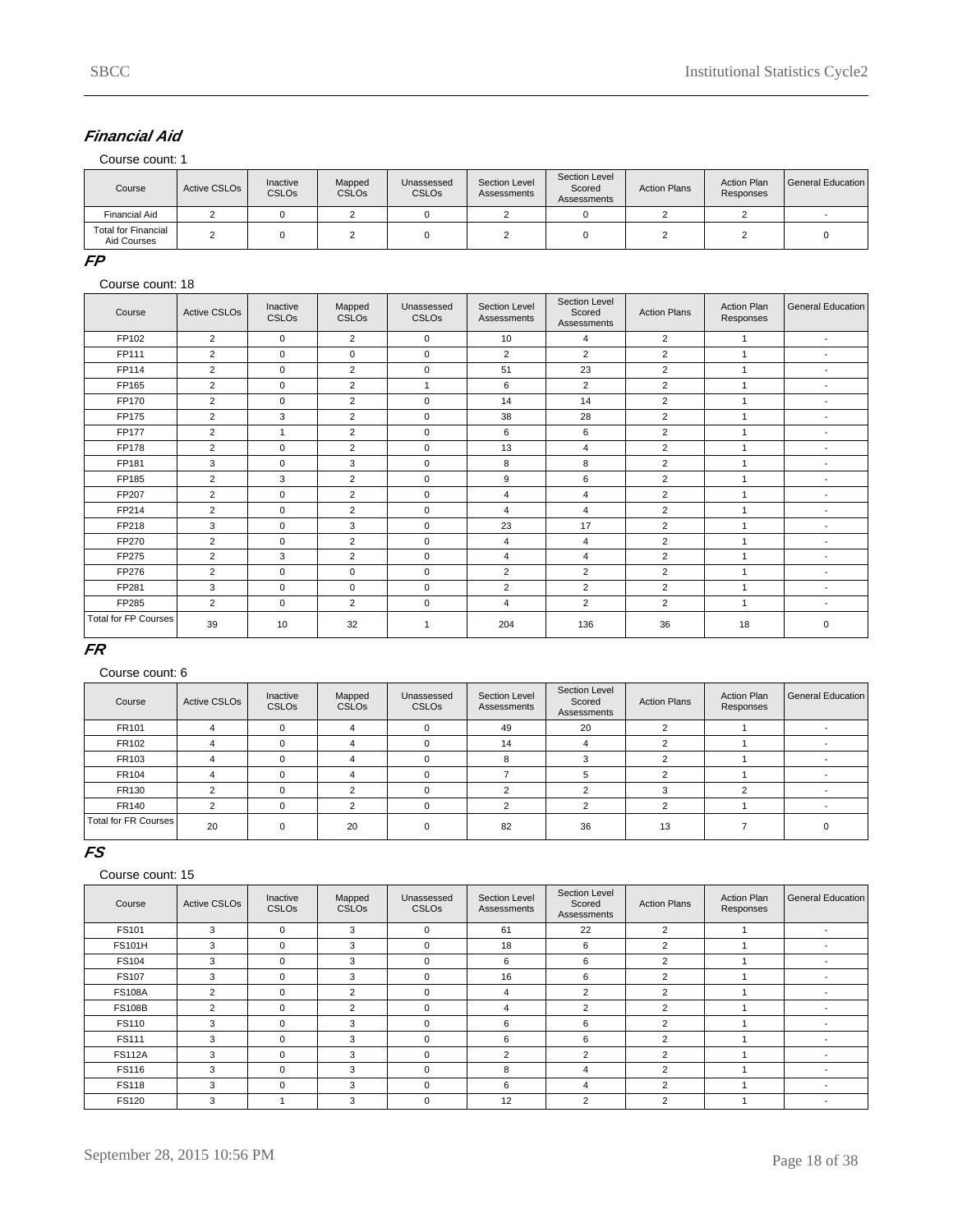| Course                 | <b>Active CSLOs</b> | Inactive<br><b>CSLOs</b> | Mapped<br><b>CSLOs</b> | Unassessed<br><b>CSLOs</b> | Section Level<br>Assessments | Section Level<br>Scored<br>Assessments | <b>Action Plans</b> | <b>Action Plan</b><br>Responses | General Education |
|------------------------|---------------------|--------------------------|------------------------|----------------------------|------------------------------|----------------------------------------|---------------------|---------------------------------|-------------------|
| FS121                  |                     |                          |                        |                            |                              |                                        |                     |                                 |                   |
| <b>FS173</b>           |                     |                          |                        |                            | 22                           | 16                                     |                     |                                 |                   |
| <b>FS174</b>           |                     |                          |                        |                            |                              |                                        |                     |                                 |                   |
| Total for FS Courses I | 43                  |                          | 43                     |                            | 185                          | 96                                     | 30                  | 15                              |                   |

### **GDP**

Course count: 9

| Course                   | <b>Active CSLOs</b> | Inactive<br><b>CSLOs</b> | Mapped<br><b>CSLOs</b> | Unassessed<br><b>CSLOs</b> | Section Level<br>Assessments | Section Level<br>Scored<br>Assessments | <b>Action Plans</b> | <b>Action Plan</b><br>Responses | General Education        |
|--------------------------|---------------------|--------------------------|------------------------|----------------------------|------------------------------|----------------------------------------|---------------------|---------------------------------|--------------------------|
| GDP110                   | 2                   | $\Omega$                 | $\overline{2}$         | $\Omega$                   | 34                           | 20                                     | 2                   |                                 |                          |
| GDP111                   | $\overline{2}$      |                          | $\overline{2}$         | $\Omega$                   | 58                           | 26                                     | 2                   |                                 |                          |
| GDP112                   | 3                   | $\Omega$                 | 3                      | $\Omega$                   | 4                            | 2                                      | 2                   |                                 | $\overline{\phantom{a}}$ |
| GDP113                   | $\overline{2}$      | $\Omega$                 | $\overline{2}$         | $\Omega$                   | 22                           | 8                                      | 2                   |                                 |                          |
| GDP114                   | 2                   |                          | 2                      | $\Omega$                   | 20                           | 10                                     | 2                   |                                 | $\overline{\phantom{a}}$ |
| GDP118                   | 2                   | $\Omega$                 | $\overline{2}$         | $\Omega$                   | 22                           | 6                                      | 2                   |                                 | $\overline{\phantom{0}}$ |
| GDP212                   | $\overline{2}$      |                          | $\overline{2}$         | $\Omega$                   | 8                            | 6                                      | 2                   |                                 | $\overline{\phantom{a}}$ |
| GDP215                   | 3                   | $\Omega$                 | 3                      | $\Omega$                   | 10                           | 6                                      | 2                   |                                 |                          |
| GDP230                   | 3                   | $\Omega$                 | 3                      | $\Omega$                   | 8                            | 8                                      | 2                   |                                 | $\overline{\phantom{a}}$ |
| Total for GDP<br>Courses | 21                  | 3                        | 21                     | $\Omega$                   | 186                          | 92                                     | 18                  | 9                               |                          |

### **GED**

Course count: 4

| Course                   | <b>Active CSLOs</b> | Inactive<br><b>CSLOs</b> | Mapped<br><b>CSLOs</b> | Unassessed<br><b>CSLOs</b> | Section Level<br>Assessments | Section Level<br>Scored<br>Assessments | <b>Action Plans</b> | <b>Action Plan</b><br>Responses | General Education |
|--------------------------|---------------------|--------------------------|------------------------|----------------------------|------------------------------|----------------------------------------|---------------------|---------------------------------|-------------------|
| GEDNC010                 | U                   |                          |                        |                            |                              |                                        |                     |                                 |                   |
| GEDNC020                 |                     |                          |                        |                            |                              |                                        |                     |                                 |                   |
| GEDNC030                 |                     |                          |                        |                            |                              |                                        |                     |                                 |                   |
| GEDNC050                 |                     |                          |                        |                            |                              |                                        |                     |                                 |                   |
| Total for GED<br>Courses |                     |                          |                        |                            |                              |                                        |                     |                                 |                   |

#### **GEDB**

Course count: 4

| Course                    | Active CSLO <sub>s</sub> | Inactive<br><b>CSLOs</b> | Mapped<br><b>CSLOs</b> | Unassessed<br><b>CSLO<sub>s</sub></b> | Section Level<br>Assessments | Section Level<br>Scored<br>Assessments | <b>Action Plans</b> | <b>Action Plan</b><br>Responses | General Education |
|---------------------------|--------------------------|--------------------------|------------------------|---------------------------------------|------------------------------|----------------------------------------|---------------------|---------------------------------|-------------------|
| GEDBNC060                 |                          |                          |                        |                                       |                              |                                        |                     |                                 |                   |
| GEDBNC070                 |                          |                          |                        |                                       |                              |                                        |                     |                                 |                   |
| GEDBNC080                 |                          |                          |                        |                                       |                              |                                        |                     |                                 |                   |
| GEDBNC100                 |                          |                          |                        |                                       |                              |                                        |                     |                                 |                   |
| Total for GEDB<br>Courses |                          |                          |                        |                                       |                              |                                        |                     |                                 |                   |

### **GEOG**

Course count: 10

| Course                           | <b>Active CSLOs</b> | Inactive<br>CSLO <sub>s</sub> | Mapped<br><b>CSLOs</b> | Unassessed<br><b>CSLOs</b> | Section Level<br>Assessments | Section Level<br>Scored<br>Assessments | <b>Action Plans</b> | Action Plan<br>Responses | <b>General Education</b> |
|----------------------------------|---------------------|-------------------------------|------------------------|----------------------------|------------------------------|----------------------------------------|---------------------|--------------------------|--------------------------|
| GEOG101                          | $\overline{4}$      | 8                             | 4                      | $\mathbf 0$                | 24                           | 12                                     | 3                   |                          |                          |
| GEOG101L                         | 3                   | $\Omega$                      | 3                      | $\Omega$                   | 14                           | $\overline{2}$                         | 3                   |                          |                          |
| GEOG102                          | 3                   | $\Omega$                      | 3                      | 0                          | 12                           | $\overline{2}$                         | 3                   |                          | $\overline{\phantom{a}}$ |
| GEOG104                          | 3                   | $\Omega$                      | 3                      | $\mathbf 0$                | 4                            | 2                                      | 3                   |                          |                          |
| GEOG105                          | 3                   | $\Omega$                      | 3                      | $\Omega$                   | $\overline{2}$               | $\overline{2}$                         | 3                   |                          |                          |
| GEOG106                          | 3                   | $\Omega$                      | 3                      | 0                          | 4                            | 2                                      | 3                   |                          | $\overline{\phantom{a}}$ |
| GEOG152                          | 3                   | $\Omega$                      | 3                      | $\mathbf 0$                | 12                           | 10                                     | 3                   |                          |                          |
| GEOG152L                         | 3                   | $\Omega$                      | $\Omega$               | $\Omega$                   | $\overline{2}$               | $\overline{2}$                         | 3                   |                          | $\overline{\phantom{0}}$ |
| GEOG171                          | 4                   | $\Omega$                      | 4                      | $\Omega$                   | 12                           | 10                                     | 3                   |                          | $\overline{\phantom{a}}$ |
| GEOG172                          | 3                   | $\Omega$                      | 3                      | $\mathbf 0$                | 12                           | 8                                      | 3                   |                          | $\overline{\phantom{a}}$ |
| <b>Total for GEOG</b><br>Courses | 32                  | 8                             | 29                     | 0                          | 98                           | 52                                     | 30                  | 10                       | $\Omega$                 |

**GER**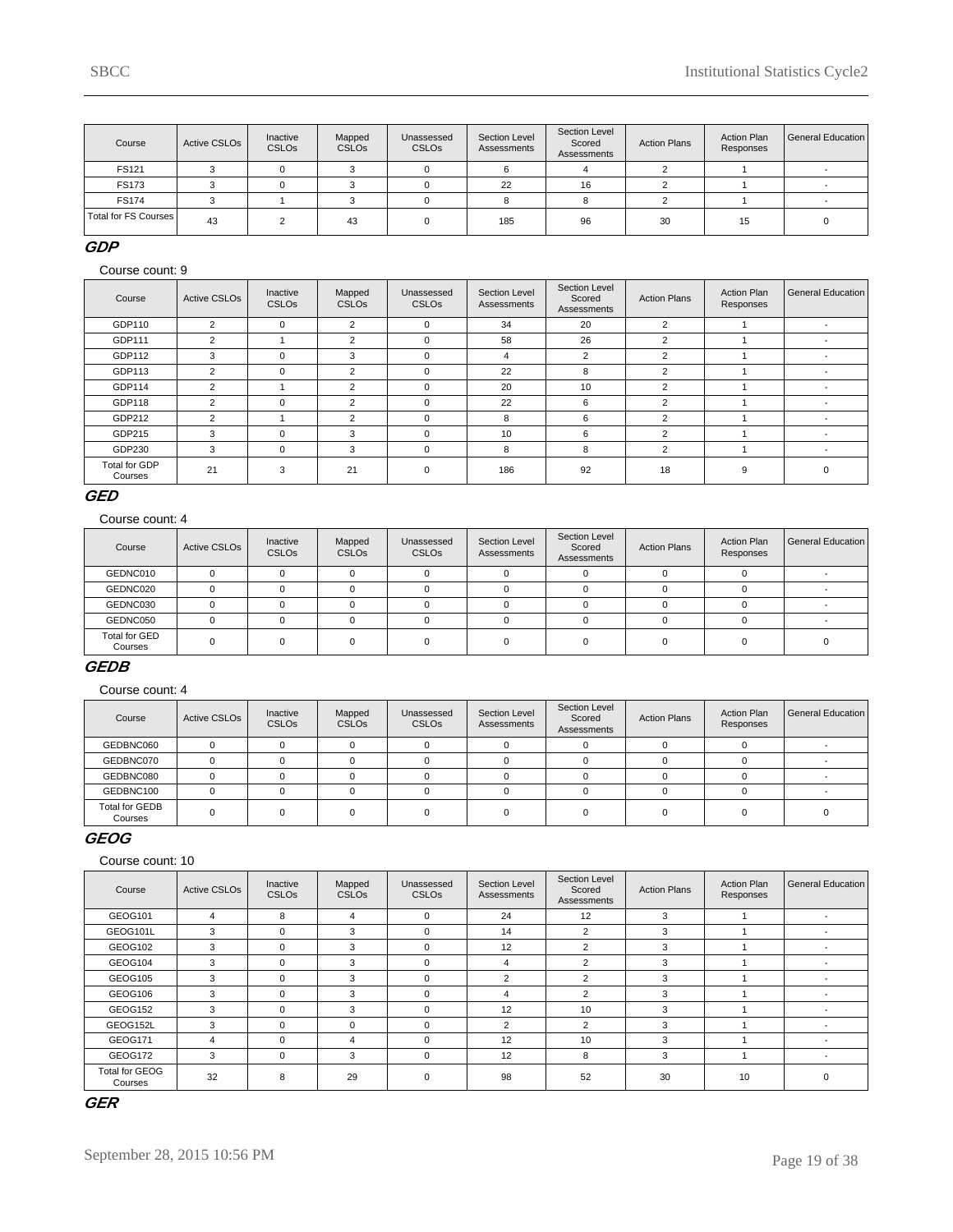| Course                          | Active CSLO <sub>s</sub> | Inactive<br><b>CSLOs</b> | Mapped<br><b>CSLOs</b> | Unassessed<br><b>CSLOs</b> | Section Level<br>Assessments | Section Level<br>Scored<br>Assessments | <b>Action Plans</b> | <b>Action Plan</b><br>Responses | General Education |
|---------------------------------|--------------------------|--------------------------|------------------------|----------------------------|------------------------------|----------------------------------------|---------------------|---------------------------------|-------------------|
| GER101                          |                          |                          |                        |                            | 12                           |                                        |                     |                                 |                   |
| GER102                          |                          |                          |                        |                            |                              |                                        |                     |                                 |                   |
| GER103                          |                          |                          |                        |                            |                              |                                        |                     |                                 |                   |
| <b>Total for GER</b><br>Courses | 14                       |                          | 14                     |                            | 20                           | 16                                     |                     |                                 |                   |

#### **GERO**

Course count: 4

| Course                           | <b>Active CSLOs</b> | Inactive<br>CSLO <sub>s</sub> | Mapped<br><b>CSLOs</b> | Unassessed<br><b>CSLOs</b> | Section Level<br>Assessments | Section Level<br>Scored<br>Assessments | <b>Action Plans</b> | <b>Action Plan</b><br>Responses | General Education |
|----------------------------------|---------------------|-------------------------------|------------------------|----------------------------|------------------------------|----------------------------------------|---------------------|---------------------------------|-------------------|
| <b>GERO101</b>                   |                     |                               |                        |                            |                              |                                        |                     |                                 |                   |
| GERO102                          |                     |                               |                        |                            |                              |                                        |                     |                                 |                   |
| GERO103                          |                     |                               |                        |                            |                              |                                        |                     |                                 |                   |
| GERO104                          |                     |                               |                        |                            |                              |                                        |                     |                                 |                   |
| <b>Total for GERO</b><br>Courses | 11                  |                               | 11                     |                            |                              |                                        |                     |                                 |                   |

### **GLST**

#### Course count: 2

| Course                           | Active CSLOs | Inactive<br><b>CSLOs</b> | Mapped<br><b>CSLOs</b> | Unassessed<br>CSLO <sub>s</sub> | Section Level<br>Assessments | Section Level<br>Scored<br>Assessments | <b>Action Plans</b> | <b>Action Plan</b><br>Responses | General Education |
|----------------------------------|--------------|--------------------------|------------------------|---------------------------------|------------------------------|----------------------------------------|---------------------|---------------------------------|-------------------|
| GLST101                          |              |                          |                        |                                 |                              |                                        |                     |                                 |                   |
| GLST102                          |              |                          |                        |                                 | 18                           | 16                                     |                     |                                 |                   |
| <b>Total for GLST</b><br>Courses |              |                          |                        |                                 | 27                           | 20                                     |                     |                                 |                   |

### **HE**

Course count: 8

| Course                  | <b>Active CSLOs</b> | Inactive<br><b>CSLOs</b> | Mapped<br><b>CSLOs</b> | Unassessed<br><b>CSLOs</b> | Section Level<br>Assessments | Section Level<br>Scored<br>Assessments | <b>Action Plans</b> | <b>Action Plan</b><br>Responses | General Education I      |
|-------------------------|---------------------|--------------------------|------------------------|----------------------------|------------------------------|----------------------------------------|---------------------|---------------------------------|--------------------------|
| <b>HE101</b>            | 5                   | $\overline{2}$           | 5                      | $\mathbf 0$                | 45                           | 14                                     | $\overline{2}$      |                                 | $\overline{\phantom{a}}$ |
| <b>HE102</b>            | 5                   |                          | 5                      | $\Omega$                   | 6                            | $\Omega$                               |                     |                                 | $\overline{\phantom{a}}$ |
| <b>HE104</b>            | 3                   |                          | 3                      | $\Omega$                   | 15                           | 12                                     |                     |                                 |                          |
| <b>HE108</b>            | 4                   |                          | 4                      | $\Omega$                   | 6                            | 6                                      | ◠                   |                                 |                          |
| <b>HE111</b>            | 4                   | $\Omega$                 | 4                      | $\mathbf 0$                | 12                           | 8                                      | ົ                   |                                 |                          |
| <b>HE201</b>            | $\Omega$            | $\Omega$                 | $\Omega$               | $\mathbf 0$                | $\mathbf 0$                  | $\Omega$                               | $\Omega$            |                                 | $\overline{\phantom{a}}$ |
| <b>HE213</b>            | 3                   | $\Omega$                 | 3                      | $\Omega$                   | 12                           | $\Omega$                               | າ                   |                                 | $\overline{\phantom{0}}$ |
| <b>HE220</b>            | 3                   | $\Omega$                 | 3                      | $\Omega$                   | 4                            | $\Omega$                               | 2                   |                                 | $\overline{\phantom{a}}$ |
| Total for HE<br>Courses | 27                  | $\Omega$                 | 27                     | $\Omega$                   | 100                          | 40                                     | 14                  |                                 |                          |

# **Health Services**

Course count: 3

| Course                                             | Active CSLOs | Inactive<br><b>CSLOs</b> | Mapped<br><b>CSLOs</b> | Unassessed<br><b>CSLOs</b> | Section Level<br>Assessments | Section Level<br>Scored<br>Assessments | <b>Action Plans</b> | <b>Action Plan</b><br>Responses | General Education |
|----------------------------------------------------|--------------|--------------------------|------------------------|----------------------------|------------------------------|----------------------------------------|---------------------|---------------------------------|-------------------|
| CCC <sub>1</sub>                                   |              |                          |                        |                            |                              |                                        |                     |                                 |                   |
| PC <sub>1</sub>                                    |              |                          |                        |                            |                              |                                        |                     |                                 |                   |
| SH <sub>1</sub>                                    |              |                          |                        |                            |                              |                                        |                     |                                 |                   |
| <b>Total for Health</b><br><b>Services Courses</b> |              |                          |                        |                            |                              |                                        |                     |                                 |                   |

### **HIST**

| Course         | Active CSLO <sub>s</sub> | Inactive<br><b>CSLOs</b> | Mapped<br><b>CSLOs</b> | Unassessed<br><b>CSLOs</b> | Section Level<br>Assessments | Section Level<br>Scored<br>Assessments | <b>Action Plans</b> | <b>Action Plan</b><br>Responses | <b>General Education</b> |
|----------------|--------------------------|--------------------------|------------------------|----------------------------|------------------------------|----------------------------------------|---------------------|---------------------------------|--------------------------|
| <b>HIST101</b> |                          |                          |                        |                            | 66                           | 16                                     |                     |                                 |                          |
| <b>HIST102</b> |                          |                          |                        |                            | 86                           | 21                                     |                     |                                 |                          |
| HIST102H       |                          |                          |                        |                            |                              |                                        |                     |                                 |                          |
| <b>HIST103</b> |                          |                          |                        |                            | 22                           |                                        |                     |                                 |                          |
| <b>HIST104</b> |                          |                          |                        |                            | 18                           |                                        |                     |                                 |                          |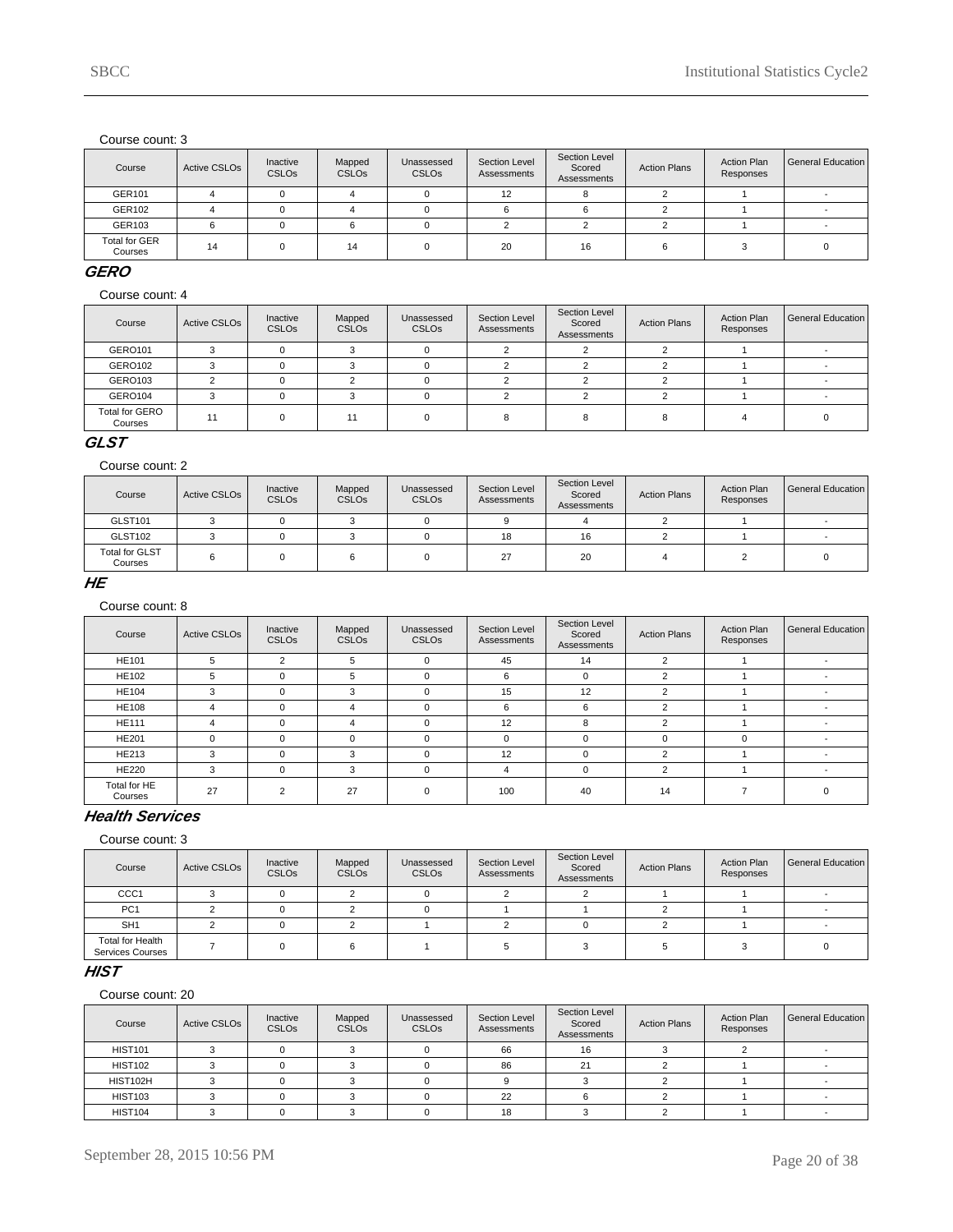| Course                    | <b>Active CSLOs</b> | Inactive<br><b>CSLOs</b> | Mapped<br>CSLO <sub>s</sub> | Unassessed<br>CSLO <sub>s</sub> | Section Level<br>Assessments | Section Level<br>Scored<br>Assessments | <b>Action Plans</b> | <b>Action Plan</b><br>Responses | General Education        |
|---------------------------|---------------------|--------------------------|-----------------------------|---------------------------------|------------------------------|----------------------------------------|---------------------|---------------------------------|--------------------------|
| <b>HIST107</b>            | 3                   | $\Omega$                 | 3                           | $\mathbf 0$                     | 15                           | 4                                      | $\overline{2}$      |                                 | $\overline{\phantom{a}}$ |
| <b>HIST108</b>            | 3                   | $\Omega$                 | 3                           | $\Omega$                        | 11                           | $\overline{2}$                         | $\overline{2}$      |                                 | $\overline{\phantom{a}}$ |
| <b>HIST110</b>            | 3                   | $\mathbf 0$              | 3                           | $\mathbf 0$                     | 10                           | 2                                      | $\overline{2}$      |                                 | $\overline{\phantom{a}}$ |
| <b>HIST112</b>            | 3                   |                          | 3                           | $\mathbf 0$                     | 5                            |                                        | $\overline{2}$      |                                 | $\overline{\phantom{a}}$ |
| HIST113H                  | 3                   | $\mathbf 0$              | 3                           | $\mathbf 0$                     | 12                           | 6                                      | $\overline{2}$      |                                 | $\overline{\phantom{a}}$ |
| <b>HIST114</b>            | 3                   | $\Omega$                 | 3                           | $\mathbf 0$                     | 10                           | 4                                      | $\overline{2}$      |                                 | $\overline{\phantom{a}}$ |
| HIST114H                  | 3                   | $\Omega$                 | 3                           | $\Omega$                        | 10                           | 10                                     | $\overline{2}$      |                                 |                          |
| <b>HIST116</b>            | 4                   | $\Omega$                 | 4                           | $\mathbf 0$                     | 4                            | $\overline{2}$                         | $\overline{2}$      |                                 |                          |
| <b>HIST117</b>            | 4                   | $\Omega$                 | 4                           | $\Omega$                        | $\overline{2}$               | $\overline{2}$                         | $\overline{2}$      |                                 |                          |
| <b>HIST120</b>            | 3                   | $\mathbf 0$              | 3                           | $\mathbf 0$                     | $\overline{4}$               | 2                                      | $\overline{2}$      |                                 | <b>.</b>                 |
| <b>HIST121</b>            | 3                   | $\Omega$                 | 3                           | $\Omega$                        | $\overline{2}$               | $\overline{2}$                         | $\overline{2}$      |                                 | $\overline{\phantom{a}}$ |
| <b>HIST122</b>            | 3                   | $\Omega$                 | 3                           | $\mathbf 0$                     |                              | 1                                      | $\overline{2}$      |                                 | $\sim$                   |
| <b>HIST127</b>            | 3                   | 3                        | 3                           | $\mathbf 0$                     | 4                            | $\overline{2}$                         | 3                   | 2                               | $\overline{\phantom{a}}$ |
| <b>HIST137</b>            | 3                   | $\Omega$                 | 3                           | $\mathbf 0$                     | $\overline{4}$               | $\overline{2}$                         | $\overline{2}$      |                                 | $\overline{\phantom{a}}$ |
| <b>HIST138</b>            | 3                   | $\Omega$                 | 3                           | $\mathbf 0$                     | $\overline{4}$               | $\overline{2}$                         | $\overline{2}$      | ٠                               | $\overline{\phantom{a}}$ |
| Total for HIST<br>Courses | 62                  | 4                        | 62                          | $\mathbf 0$                     | 299                          | 93                                     | 42                  | 22                              | $\mathbf 0$              |

### **HIT**

#### Course count: 19

| Course                   | <b>Active CSLOs</b> | Inactive<br><b>CSLOs</b> | Mapped<br><b>CSLOs</b> | Unassessed<br><b>CSLOs</b> | <b>Section Level</b><br>Assessments | Section Level<br>Scored<br>Assessments | <b>Action Plans</b> | <b>Action Plan</b><br>Responses | <b>General Education</b> |
|--------------------------|---------------------|--------------------------|------------------------|----------------------------|-------------------------------------|----------------------------------------|---------------------|---------------------------------|--------------------------|
| <b>HIT101</b>            | 5                   | $\mathbf 0$              | 5                      | $\mathbf 0$                | 54                                  | 28                                     | $\overline{2}$      |                                 | $\overline{\phantom{a}}$ |
| <b>HIT102</b>            | 4                   | $\mathbf 0$              | 4                      | $\mathbf 0$                | 36                                  | 34                                     | $\overline{2}$      | 1                               | $\overline{\phantom{a}}$ |
| <b>HIT135</b>            | 4                   | $\mathbf 0$              | 4                      | $\mathbf 0$                | 85                                  | 68                                     | $\overline{2}$      | 1                               | $\blacksquare$           |
| <b>HIT200</b>            | 4                   | $\mathbf 0$              | 4                      | $\mathbf 0$                | 14                                  | 10                                     | $\overline{2}$      | 1                               |                          |
| <b>HIT201</b>            | 6                   | $\mathbf 0$              | 6                      | $\mathbf 0$                | 67                                  | 58                                     | $\overline{2}$      | 1                               | $\overline{\phantom{a}}$ |
| <b>HIT202</b>            | 4                   | $\mathbf 0$              | $\overline{4}$         | $\mathbf 0$                | 36                                  | 36                                     | 3                   | $\overline{2}$                  | $\blacksquare$           |
| <b>HIT203</b>            | 4                   | $\mathbf 0$              | 4                      | $\mathbf 0$                | 38                                  | 36                                     | 3                   | $\overline{2}$                  | $\overline{\phantom{a}}$ |
| <b>HIT204</b>            | 6                   | $\mathbf 0$              | 6                      | $\mathbf 0$                | 66                                  | 46                                     | $\overline{2}$      | 1                               |                          |
| <b>HIT205</b>            | $\overline{7}$      | $\mathbf 0$              | $\overline{7}$         | $\mathbf 0$                | 20                                  | 18                                     | $\overline{2}$      | 1                               | $\overline{\phantom{0}}$ |
| HIT210                   | 4                   | $\mathbf 0$              | $\overline{4}$         | $\mathbf 0$                | 31                                  | 30                                     | $\overline{2}$      | 1                               | $\overline{\phantom{a}}$ |
| <b>HIT220</b>            | 4                   | $\mathbf 0$              | 4                      | $\mathbf 0$                | 22                                  | 18                                     | $\overline{2}$      | 1                               | $\overline{\phantom{a}}$ |
| <b>HIT230</b>            | 4                   | $\mathbf 0$              | 4                      | $\mathbf 0$                | 22                                  | 18                                     | $\overline{2}$      | 4                               | $\blacksquare$           |
| <b>HIT240</b>            | 5                   | $\mathbf 0$              | 5                      | $\mathbf 0$                | 27                                  | 20                                     | $\overline{2}$      | 1                               | $\blacksquare$           |
| <b>HIT255</b>            | 5                   | $\mathbf 0$              | 5                      | $\mathbf 0$                | 24                                  | 20                                     | $\overline{2}$      |                                 | $\overline{\phantom{a}}$ |
| <b>HIT265</b>            | 6                   | $\mathbf 0$              | 6                      | $\mathbf 0$                | 22                                  | 8                                      | $\overline{2}$      | 1                               | $\overline{\phantom{a}}$ |
| <b>HIT275</b>            | 3                   | $\mathbf 0$              | 3                      | $\mathbf 0$                | 14                                  | 14                                     | $\overline{2}$      | 4                               | $\blacksquare$           |
| <b>HIT280</b>            | 6                   | $\mathbf 0$              | 6                      | $\mathbf 0$                | 12                                  | 12                                     | $\overline{2}$      | 1                               |                          |
| <b>HIT284</b>            | $\overline{7}$      | $\mathbf 0$              | $\overline{7}$         | $\mathbf 0$                | 8                                   | 8                                      | $\overline{2}$      | 1                               | $\overline{\phantom{a}}$ |
| <b>HIT285</b>            | 5                   | $\mathbf 0$              | 5                      | $\mathbf 0$                | 18                                  | 18                                     | $\overline{2}$      | 1                               | $\overline{\phantom{a}}$ |
| Total for HIT<br>Courses | 93                  | $\mathbf 0$              | 93                     | $\mathbf 0$                | 616                                 | 500                                    | 40                  | 21                              | $\pmb{0}$                |

### **HM**

### Course count: 8

| Course                  | <b>Active CSLOs</b> | Inactive<br><b>CSLOs</b> | Mapped<br><b>CSLOs</b> | Unassessed<br><b>CSLOs</b> | Section Level<br>Assessments | Section Level<br>Scored<br>Assessments | <b>Action Plans</b> | <b>Action Plan</b><br>Responses | General Education        |
|-------------------------|---------------------|--------------------------|------------------------|----------------------------|------------------------------|----------------------------------------|---------------------|---------------------------------|--------------------------|
| <b>HM150</b>            | 3                   | $\Omega$                 | 3                      | $\mathbf 0$                | $\overline{2}$               | $\overline{2}$                         | $\overline{2}$      |                                 |                          |
| <b>HM151</b>            | 5                   | $\Omega$                 | 5                      | 3                          | $\overline{2}$               | 2                                      | 2                   |                                 |                          |
| <b>HM152</b>            | 3                   | $\Omega$                 | 3                      | $\Omega$                   | $\overline{2}$               | 2                                      | 2                   |                                 | $\overline{\phantom{a}}$ |
| <b>HM153</b>            |                     | 21                       | -                      | $\Omega$                   | 4                            | $\overline{2}$                         | 2                   |                                 | $\overline{\phantom{a}}$ |
| HM256                   | 4                   | O                        | 4                      | $\Omega$                   | $\overline{2}$               | 2                                      | 2                   |                                 |                          |
| <b>HM257</b>            | $\overline{2}$      |                          | $\mathcal{P}$          | $\Omega$                   | 4                            | $\overline{2}$                         | $\overline{2}$      |                                 |                          |
| <b>HM258</b>            | 3                   |                          | 3                      | $\Omega$                   | $\mathfrak{p}$               | 2                                      | $\mathfrak{p}$      |                                 |                          |
| HM259                   | 4                   |                          | 4                      | $\Omega$                   | $\overline{2}$               | 2                                      | $\overline{2}$      |                                 |                          |
| Total for HM<br>Courses | 31                  | 21                       | 31                     | 3                          | 20                           | 16                                     | 16                  | 8                               |                          |

# **HNRS**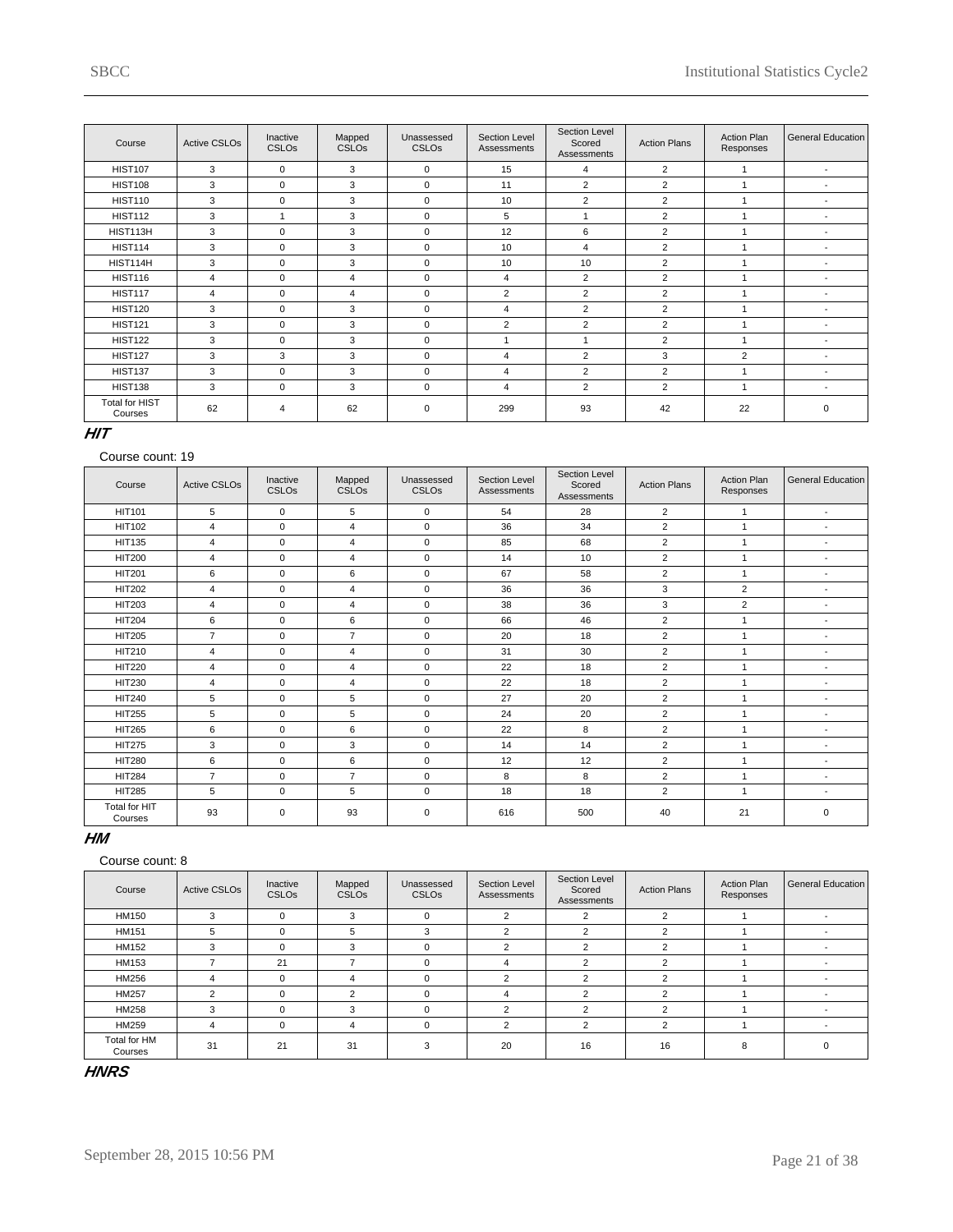| Course                           | Active CSLO <sub>s</sub> | Inactive<br><b>CSLOs</b> | Mapped<br><b>CSLOs</b> | Unassessed<br><b>CSLOs</b> | Section Level<br>Assessments | Section Level<br>Scored<br>Assessments | <b>Action Plans</b> | <b>Action Plan</b><br>Responses | General Education |
|----------------------------------|--------------------------|--------------------------|------------------------|----------------------------|------------------------------|----------------------------------------|---------------------|---------------------------------|-------------------|
| <b>HNRS100</b>                   |                          |                          |                        |                            |                              |                                        |                     |                                 |                   |
| HNRS100H                         |                          |                          |                        |                            |                              |                                        |                     |                                 |                   |
| <b>Total for HNRS</b><br>Courses |                          |                          |                        |                            |                              |                                        |                     |                                 |                   |

#### **HSBI**

#### Course count: 3

| Course                           | Active CSLO <sub>s</sub> | Inactive<br><b>CSLOs</b> | Mapped<br><b>CSLOs</b> | Unassessed<br><b>CSLOs</b> | Section Level<br>Assessments | Section Level<br>Scored<br>Assessments | <b>Action Plans</b> | <b>Action Plan</b><br>Responses | General Education |
|----------------------------------|--------------------------|--------------------------|------------------------|----------------------------|------------------------------|----------------------------------------|---------------------|---------------------------------|-------------------|
| <b>HSBI010</b>                   |                          |                          |                        |                            |                              |                                        |                     |                                 |                   |
| <b>HSBI020</b>                   |                          |                          |                        |                            |                              |                                        |                     |                                 |                   |
| <b>HSBI030</b>                   |                          |                          |                        |                            |                              |                                        |                     |                                 |                   |
| <b>Total for HSBI</b><br>Courses |                          |                          |                        |                            |                              |                                        |                     |                                 |                   |

### **HSCA**

Course count: 1

| Course                           | <b>Active CSLOs</b> | Inactive<br><b>CSLOs</b> | Mapped<br><b>CSLOs</b> | Unassessed<br><b>CSLOs</b> | Section Level<br>Assessments | Section Level<br>Scored<br>Assessments | <b>Action Plans</b> | <b>Action Plan</b><br>Responses | <b>General Education</b> |
|----------------------------------|---------------------|--------------------------|------------------------|----------------------------|------------------------------|----------------------------------------|---------------------|---------------------------------|--------------------------|
| HSCA040                          |                     |                          |                        |                            |                              |                                        |                     |                                 |                          |
| <b>Total for HSCA</b><br>Courses |                     |                          |                        |                            |                              |                                        |                     |                                 |                          |

# **HSEA**

Course count: 1

| Course                           | Active CSLO <sub>s</sub> | Inactive<br><b>CSLOs</b> | Mapped<br><b>CSLOs</b> | Unassessed<br><b>CSLOs</b> | Section Level<br>Assessments | Section Level<br>Scored<br>Assessments | <b>Action Plans</b> | <b>Action Plan</b><br>Responses | l General Education |
|----------------------------------|--------------------------|--------------------------|------------------------|----------------------------|------------------------------|----------------------------------------|---------------------|---------------------------------|---------------------|
| HSEA010                          |                          |                          |                        |                            |                              |                                        |                     |                                 |                     |
| <b>Total for HSEA</b><br>Courses |                          |                          |                        |                            |                              |                                        |                     |                                 |                     |

# **HSEC**

Course count: 1

| Course                    | Active CSLO <sub>s</sub> | Inactive<br><b>CSLOs</b> | Mapped<br><b>CSLOs</b> | Unassessed<br><b>CSLOs</b> | Section Level<br>Assessments | Section Level<br>Scored<br>Assessments | <b>Action Plans</b> | <b>Action Plan</b><br>Responses | General Education |
|---------------------------|--------------------------|--------------------------|------------------------|----------------------------|------------------------------|----------------------------------------|---------------------|---------------------------------|-------------------|
| HSEC010                   |                          |                          |                        |                            |                              |                                        |                     |                                 |                   |
| Total for HSEC<br>Courses |                          |                          |                        |                            |                              |                                        |                     |                                 |                   |

#### **HSEN**

Course count: 9

| Course                           | <b>Active CSLOs</b> | Inactive<br><b>CSLOs</b> | Mapped<br><b>CSLOs</b> | Unassessed<br><b>CSLOs</b> | Section Level<br>Assessments | Section Level<br>Scored<br>Assessments | <b>Action Plans</b> | <b>Action Plan</b><br>Responses | General Education |
|----------------------------------|---------------------|--------------------------|------------------------|----------------------------|------------------------------|----------------------------------------|---------------------|---------------------------------|-------------------|
| HSEN001                          | 0                   | $\Omega$                 | $\Omega$               | $\mathbf 0$                | 0                            | $\Omega$                               | $\Omega$            |                                 |                   |
| HSEN001A                         | 0                   | $\Omega$                 | $\Omega$               | $\Omega$                   | $\mathbf 0$                  | $\Omega$                               | $\Omega$            |                                 |                   |
| HSEN001B                         | $\mathbf 0$         | $\Omega$                 | $\Omega$               | $\Omega$                   | 0                            | $\Omega$                               | $\Omega$            |                                 |                   |
| HSEN002                          | 0                   | $\Omega$                 | $\Omega$               | $\Omega$                   | 0                            | $\Omega$                               | $\Omega$            |                                 |                   |
| HSEN002A                         | 0                   | $\Omega$                 | $\Omega$               | $\Omega$                   | 0                            | $\Omega$                               |                     |                                 |                   |
| HSEN002B                         | 0                   | $\Omega$                 | $\Omega$               | $\Omega$                   | 0                            | $\Omega$                               | $\Omega$            |                                 |                   |
| HSEN003                          | 0                   | $\Omega$                 | $\Omega$               | $\Omega$                   | 0                            | $\Omega$                               |                     |                                 |                   |
| HSEN003A                         | 0                   | $\Omega$                 | $\Omega$               | $\Omega$                   | $\Omega$                     | $\Omega$                               | $\Omega$            |                                 |                   |
| HSEN003B                         | 0                   | $\mathbf 0$              | $\Omega$               | $\mathbf 0$                | $\mathbf 0$                  | $\mathbf 0$                            |                     |                                 |                   |
| <b>Total for HSEN</b><br>Courses | 0                   | $\Omega$                 | $\Omega$               | $\mathbf 0$                | 0                            |                                        |                     |                                 |                   |

# **HSHE**

| Course  | Active CSLO <sub>s</sub> | Inactive<br><b>CSLOs</b> | Mapped<br>CSLOs | Unassessed<br><b>CSLOs</b> | Section Level<br>Assessments | Section Level<br>Scored<br>Assessments | <b>Action Plans</b> | <b>Action Plan</b><br>Responses | General Education I |
|---------|--------------------------|--------------------------|-----------------|----------------------------|------------------------------|----------------------------------------|---------------------|---------------------------------|---------------------|
| HSHE010 |                          |                          |                 |                            |                              |                                        |                     |                                 |                     |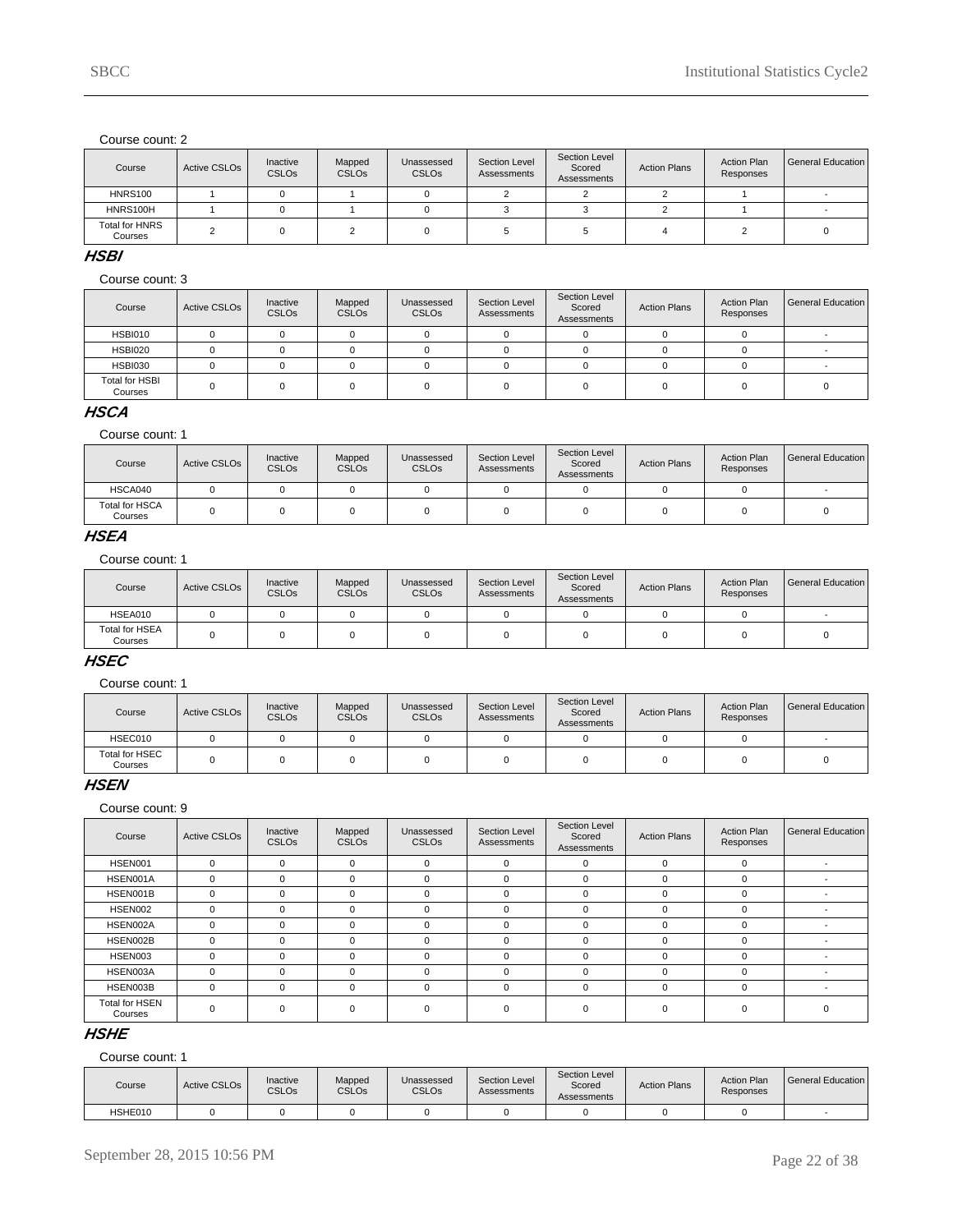| Course                    | Active CSLO <sub>s</sub> | Inactive<br><b>CSLOs</b> | Mapped<br><b>CSLOs</b> | Unassessed<br><b>CSLO<sub>s</sub></b> | Section Level<br>Assessments | Section Level<br>Scored<br>Assessments | <b>Action Plans</b> | <b>Action Plan</b><br>Responses | General Education |
|---------------------------|--------------------------|--------------------------|------------------------|---------------------------------------|------------------------------|----------------------------------------|---------------------|---------------------------------|-------------------|
| Total for HSHE<br>Courses |                          |                          |                        |                                       |                              |                                        |                     |                                 |                   |

#### **HSHI**

Course count: 2

| Course                           | <b>Active CSLOs</b> | Inactive<br><b>CSLOs</b> | Mapped<br><b>CSLOs</b> | Unassessed<br>CSLO <sub>s</sub> | Section Level<br>Assessments | Section Level<br>Scored<br>Assessments | <b>Action Plans</b> | <b>Action Plan</b><br>Responses | General Education |
|----------------------------------|---------------------|--------------------------|------------------------|---------------------------------|------------------------------|----------------------------------------|---------------------|---------------------------------|-------------------|
| HSHI030                          |                     |                          |                        |                                 |                              |                                        |                     |                                 |                   |
| HSHI040                          |                     |                          |                        |                                 |                              |                                        |                     |                                 |                   |
| <b>Total for HSHI</b><br>Courses |                     |                          |                        |                                 |                              |                                        |                     |                                 |                   |

### **HSII**

#### Course count: 1

| Course                           | Active CSLO <sub>s</sub> | Inactive<br><b>CSLOs</b> | Mapped<br><b>CSLOs</b> | Unassessed<br><b>CSLOs</b> | Section Level<br>Assessments | Section Level<br>Scored<br>Assessments | <b>Action Plans</b> | <b>Action Plan</b><br>Responses | l General Education |
|----------------------------------|--------------------------|--------------------------|------------------------|----------------------------|------------------------------|----------------------------------------|---------------------|---------------------------------|---------------------|
| <b>HSII001</b>                   |                          |                          |                        |                            |                              |                                        |                     |                                 |                     |
| <b>Total for HSII</b><br>Courses |                          |                          |                        |                            |                              |                                        |                     |                                 |                     |

#### **HSMA**

#### Course count: 5

| Course                           | <b>Active CSLOs</b> | Inactive<br><b>CSLOs</b> | Mapped<br><b>CSLOs</b> | Unassessed<br><b>CSLOs</b> | Section Level<br>Assessments | Section Level<br>Scored<br>Assessments | <b>Action Plans</b> | <b>Action Plan</b><br>Responses | General Education |
|----------------------------------|---------------------|--------------------------|------------------------|----------------------------|------------------------------|----------------------------------------|---------------------|---------------------------------|-------------------|
| HSMA010                          |                     |                          |                        |                            |                              |                                        |                     |                                 |                   |
| HSMA020                          |                     |                          |                        |                            |                              | 0                                      |                     |                                 |                   |
| HSMA030                          |                     |                          |                        |                            |                              | <sup>n</sup>                           |                     |                                 |                   |
| HSMA040                          |                     |                          |                        |                            |                              | <sup>n</sup>                           |                     |                                 |                   |
| HSMA050                          |                     |                          |                        |                            |                              | <sup>n</sup>                           |                     |                                 |                   |
| <b>Total for HSMA</b><br>Courses |                     |                          |                        |                            |                              |                                        |                     |                                 |                   |

### **HSPD**

#### Course count: 1

| Course                    | <b>Active CSLOs</b> | Inactive<br><b>CSLOs</b> | Mapped<br><b>CSLOs</b> | Unassessed<br><b>CSLO<sub>s</sub></b> | Section Level<br>Assessments | Section Level<br>Scored<br>Assessments | <b>Action Plans</b> | <b>Action Plan</b><br>Responses | General Education |
|---------------------------|---------------------|--------------------------|------------------------|---------------------------------------|------------------------------|----------------------------------------|---------------------|---------------------------------|-------------------|
| HSPD030                   |                     |                          |                        |                                       |                              |                                        |                     |                                 |                   |
| Total for HSPD<br>Courses |                     |                          |                        |                                       |                              |                                        |                     |                                 |                   |

# **HSPS**

Course count: 1

| Course                    | Active CSLO <sub>s</sub> | Inactive<br><b>CSLOs</b> | Mapped<br><b>CSLOs</b> | Unassessed<br><b>CSLOs</b> | Section Level<br>Assessments | Section Level<br>Scored<br>Assessments | <b>Action Plans</b> | <b>Action Plan</b><br>Responses | General Education |
|---------------------------|--------------------------|--------------------------|------------------------|----------------------------|------------------------------|----------------------------------------|---------------------|---------------------------------|-------------------|
| <b>HSPS020</b>            |                          |                          |                        |                            |                              |                                        |                     |                                 |                   |
| Total for HSPS<br>Courses |                          |                          |                        |                            |                              |                                        |                     |                                 |                   |

### **HSVA**

Course count: 1

| Course                    | Active CSLO <sub>s</sub> | Inactive<br><b>CSLOs</b> | Mapped<br><b>CSLOs</b> | Unassessed<br><b>CSLOs</b> | Section Level<br>Assessments | Section Level<br>Scored<br>Assessments | <b>Action Plans</b> | <b>Action Plan</b><br>Responses | l General Education |
|---------------------------|--------------------------|--------------------------|------------------------|----------------------------|------------------------------|----------------------------------------|---------------------|---------------------------------|---------------------|
| HSVA020                   |                          |                          |                        |                            |                              |                                        |                     |                                 |                     |
| Total for HSVA<br>Courses |                          |                          |                        |                            |                              |                                        |                     |                                 |                     |

#### **HSWH**

| Course  | <b>Active CSLOs</b> | Inactive<br><b>CSLOs</b> | Mapped<br><b>CSLOs</b> | Unassessed<br><b>CSLOs</b> | Section Level<br>Assessments | <b>Section Level</b><br>Scored<br>Assessments | <b>Action Plans</b> | <b>Action Plan</b><br>Responses | General Education |
|---------|---------------------|--------------------------|------------------------|----------------------------|------------------------------|-----------------------------------------------|---------------------|---------------------------------|-------------------|
| HSWH010 |                     |                          |                        |                            |                              |                                               |                     |                                 |                   |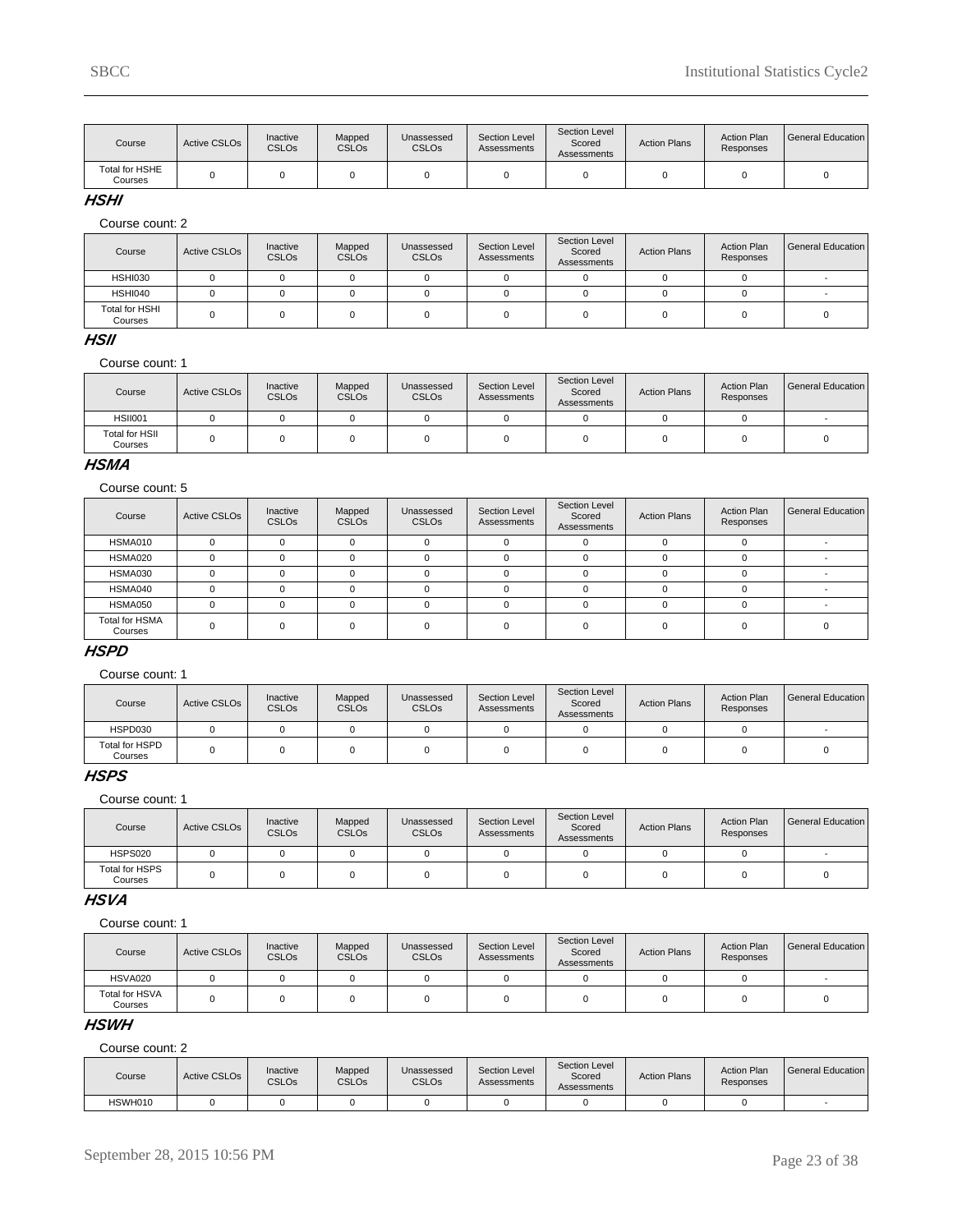| Course                    | Active CSLO <sub>s</sub> | Inactive<br><b>CSLOs</b> | Mapped<br><b>CSLOs</b> | Unassessed<br><b>CSLO<sub>s</sub></b> | Section Level<br>Assessments | Section Level<br>Scored<br>Assessments | <b>Action Plans</b> | <b>Action Plan</b><br>Responses | l General Education |
|---------------------------|--------------------------|--------------------------|------------------------|---------------------------------------|------------------------------|----------------------------------------|---------------------|---------------------------------|---------------------|
| HSWH020                   |                          |                          |                        |                                       |                              |                                        |                     |                                 |                     |
| Total for HSWH<br>Courses |                          |                          |                        |                                       |                              |                                        |                     |                                 |                     |

### **IBUS**

Course count: 7

| Course                           | <b>Active CSLOs</b> | Inactive<br><b>CSLOs</b> | Mapped<br><b>CSLOs</b> | Unassessed<br><b>CSLOs</b> | Section Level<br>Assessments | Section Level<br>Scored<br>Assessments | <b>Action Plans</b> | <b>Action Plan</b><br>Responses | <b>General Education</b> |
|----------------------------------|---------------------|--------------------------|------------------------|----------------------------|------------------------------|----------------------------------------|---------------------|---------------------------------|--------------------------|
| <b>IBUS102</b>                   | 5                   |                          | 5                      | $\Omega$                   | 28                           | 12                                     | 3                   |                                 |                          |
| <b>IBUS109</b>                   | 3                   | $\sim$                   | 3                      | $\Omega$                   | 12                           |                                        | 3                   |                                 |                          |
| <b>IBUS201</b>                   | 3                   |                          | 3                      | $\Omega$                   | 12                           | 8                                      | 3                   |                                 |                          |
| <b>IBUS210</b>                   | 3                   |                          |                        | $\Omega$                   | 4                            | n                                      |                     |                                 |                          |
| <b>IBUS211</b>                   | 3                   |                          | વ                      | $\Omega$                   | 4                            | $\sim$                                 |                     |                                 |                          |
| <b>IBUS271</b>                   | 3                   |                          |                        | $\Omega$                   |                              | $\sim$                                 |                     |                                 |                          |
| IBUS273                          | 3                   |                          | $\Omega$               | $\Omega$                   | 2                            | 2                                      | 2                   |                                 |                          |
| <b>Total for IBUS</b><br>Courses | 23                  | C                        | 14                     | $\Omega$                   | 64                           | 32                                     | 19                  |                                 |                          |

#### **ID**

#### Course count: 6

| Course               | <b>Active CSLOs</b> | Inactive<br><b>CSLOs</b> | Mapped<br><b>CSLOs</b> | Unassessed<br><b>CSLOs</b> | Section Level<br>Assessments | Section Level<br>Scored<br>Assessments | <b>Action Plans</b> | <b>Action Plan</b><br>Responses | General Education |
|----------------------|---------------------|--------------------------|------------------------|----------------------------|------------------------------|----------------------------------------|---------------------|---------------------------------|-------------------|
| <b>ID100</b>         |                     | n                        | 5                      | $\Omega$                   | 12                           | 12                                     |                     |                                 |                   |
| ID100L               |                     |                          |                        |                            | 12                           | 12                                     |                     |                                 |                   |
| ID101                |                     |                          |                        |                            |                              |                                        |                     |                                 |                   |
| ID103                |                     |                          |                        | O                          | 6                            | ĥ                                      |                     |                                 |                   |
| <b>ID104</b>         |                     |                          |                        |                            | 6                            | 6                                      |                     |                                 |                   |
| ID105                |                     |                          |                        | $\Omega$                   | 6                            | 6                                      |                     |                                 |                   |
| Total for ID Courses | 20                  |                          | 20                     |                            | 48                           | 48                                     | 12                  |                                 |                   |

# **International Student Programs**

#### Course count: 1

| Course                                                        | Active CSLO <sub>s</sub> | Inactive<br><b>CSLOs</b> | Mapped<br><b>CSLOs</b> | Unassessed<br><b>CSLO<sub>s</sub></b> | Section Level<br>Assessments | Section Level<br>Scored<br>Assessments | <b>Action Plans</b> | <b>Action Plan</b><br>Responses | General Education |
|---------------------------------------------------------------|--------------------------|--------------------------|------------------------|---------------------------------------|------------------------------|----------------------------------------|---------------------|---------------------------------|-------------------|
| ISP <sub>1</sub>                                              |                          |                          |                        |                                       | 12                           |                                        |                     |                                 |                   |
| Total for<br>International Student<br><b>Programs Courses</b> | $\sim$                   |                          |                        |                                       | 12                           |                                        |                     |                                 |                   |

### **IS**

#### Course count: 2

| Course               | Active CSLO <sub>s</sub> | Inactive<br><b>CSLOs</b> | Mapped<br><b>CSLOs</b> | Unassessed<br><b>CSLOs</b> | Section Level<br>Assessments | Section Level<br>Scored<br>Assessments | <b>Action Plans</b> | <b>Action Plan</b><br>Responses | General Education |
|----------------------|--------------------------|--------------------------|------------------------|----------------------------|------------------------------|----------------------------------------|---------------------|---------------------------------|-------------------|
| IS101                |                          |                          |                        |                            |                              |                                        |                     |                                 |                   |
| <b>IS102</b>         |                          |                          |                        |                            |                              |                                        |                     |                                 |                   |
| Total for IS Courses |                          |                          |                        |                            |                              |                                        |                     |                                 |                   |

### **ITAL**

Course count: 4

| Course                    | <b>Active CSLOs</b> | Inactive<br><b>CSLOs</b> | Mapped<br><b>CSLOs</b> | Unassessed<br><b>CSLOs</b> | Section Level<br>Assessments | Section Level<br>Scored<br>Assessments | <b>Action Plans</b> | <b>Action Plan</b><br>Responses | General Education |
|---------------------------|---------------------|--------------------------|------------------------|----------------------------|------------------------------|----------------------------------------|---------------------|---------------------------------|-------------------|
| <b>ITAL101</b>            |                     |                          |                        |                            | 44                           |                                        |                     |                                 |                   |
| ITAL102                   |                     |                          |                        |                            | 21                           |                                        |                     |                                 |                   |
| ITAL103                   |                     |                          |                        |                            | 14                           |                                        |                     |                                 |                   |
| ITAL104                   |                     |                          |                        |                            |                              |                                        |                     |                                 |                   |
| Total for ITAL<br>Courses | 16                  |                          | 16                     | $\Omega$                   | 86                           | 29                                     |                     |                                 |                   |

#### **JAPN**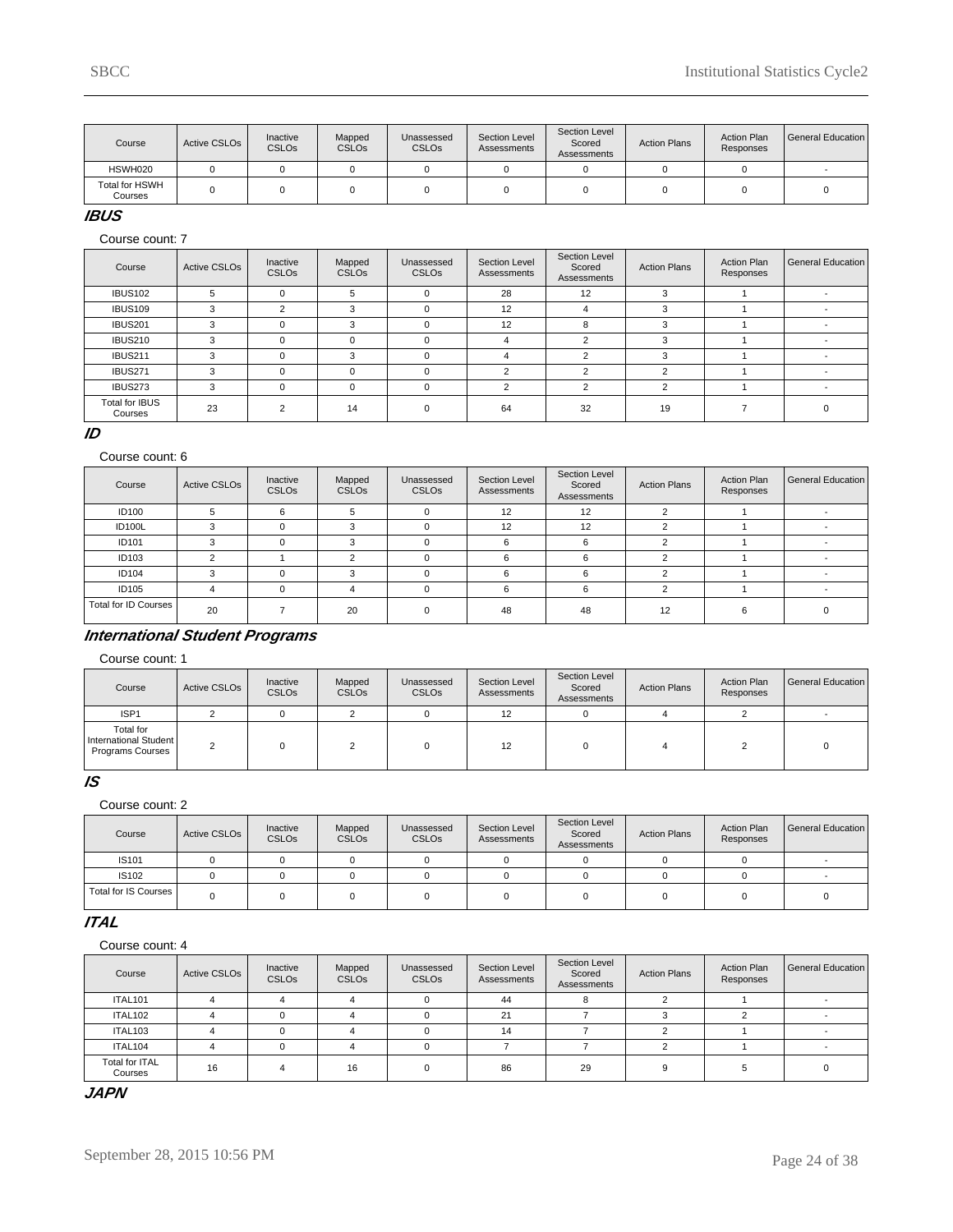| Course                           | Active CSLO <sub>s</sub> | Inactive<br><b>CSLOs</b> | Mapped<br><b>CSLOs</b> | Unassessed<br><b>CSLOs</b> | Section Level<br>Assessments | Section Level<br>Scored<br>Assessments | <b>Action Plans</b> | <b>Action Plan</b><br>Responses | General Education |
|----------------------------------|--------------------------|--------------------------|------------------------|----------------------------|------------------------------|----------------------------------------|---------------------|---------------------------------|-------------------|
| <b>JAPN101</b>                   |                          |                          |                        |                            | 52                           | 40                                     |                     |                                 |                   |
| JAPN102                          |                          |                          |                        |                            | 20                           | 16                                     |                     |                                 |                   |
| JAPN103                          |                          |                          |                        |                            | 10                           |                                        |                     |                                 |                   |
| JAPN104                          |                          |                          |                        |                            |                              |                                        |                     |                                 |                   |
| <b>Total for JAPN</b><br>Courses | 20                       |                          | 20                     | $\Omega$                   | 90                           | 72                                     |                     |                                 |                   |

### **JOUR**

Course count: 11

| Course                    | <b>Active CSLOs</b> | Inactive<br><b>CSLOs</b> | Mapped<br><b>CSLOs</b> | Unassessed<br><b>CSLOs</b> | Section Level<br>Assessments | Section Level<br>Scored<br>Assessments | <b>Action Plans</b> | <b>Action Plan</b><br>Responses | <b>General Education</b> |
|---------------------------|---------------------|--------------------------|------------------------|----------------------------|------------------------------|----------------------------------------|---------------------|---------------------------------|--------------------------|
| <b>JOUR101</b>            | 4                   | 4                        | 4                      | $\Omega$                   | 22                           | $\Omega$                               | $\overline{2}$      |                                 | $\overline{\phantom{a}}$ |
| <b>JOUR121</b>            | 8                   | 9                        | 8                      |                            | 6                            | 4                                      | $\overline{2}$      |                                 |                          |
| JOUR122A                  | 4                   | 0                        | 4                      | $\Omega$                   | 6                            | 4                                      | $\overline{2}$      |                                 |                          |
| JOUR122B                  | 4                   | $\Omega$                 | 4                      | $\mathbf 0$                | 10                           | 4                                      | $\overline{2}$      |                                 |                          |
| JOUR123A                  | 4                   | $\mathbf 0$              | 4                      | $\Omega$                   | 6                            | $\overline{2}$                         | $\overline{2}$      |                                 |                          |
| JOUR123B                  | 3                   | 0                        | 3                      | $\mathbf 0$                | 6                            | 4                                      | 2                   |                                 |                          |
| <b>JOUR135</b>            | 3                   | $\Omega$                 | 3                      | $\Omega$                   | 14                           | 14                                     | 3                   | $\overline{2}$                  | $\overline{\phantom{a}}$ |
| JOUR190                   | 3                   | $\Omega$                 | 3                      | $\mathbf 0$                | 4                            | 4                                      | 2                   |                                 |                          |
| JOUR215A                  | 4                   | $\Omega$                 | 4                      | $\Omega$                   | 5                            | 3                                      | 2                   |                                 | $\overline{\phantom{a}}$ |
| JOUR215B                  | 4                   | $\Omega$                 | 4                      | $\mathbf 0$                | 6                            | $\overline{2}$                         | $\overline{2}$      |                                 |                          |
| <b>JOUR271</b>            | 8                   | $\Omega$                 | 8                      | 3                          | 2                            | $\overline{2}$                         | 2                   |                                 | $\overline{\phantom{a}}$ |
| Total for JOUR<br>Courses | 49                  | 13                       | 49                     | 4                          | 87                           | 43                                     | 23                  | 12                              | $\Omega$                 |

### **KOR**

### Course count: 2

| Course                   | Active CSLO <sub>s</sub> | Inactive<br><b>CSLOs</b> | Mapped<br><b>CSLOs</b> | Unassessed<br><b>CSLO<sub>s</sub></b> | Section Level<br>Assessments | Section Level<br>Scored<br>Assessments | <b>Action Plans</b> | <b>Action Plan</b><br>Responses | General Education |
|--------------------------|--------------------------|--------------------------|------------------------|---------------------------------------|------------------------------|----------------------------------------|---------------------|---------------------------------|-------------------|
| <b>KOR101</b>            |                          |                          |                        |                                       | 12                           |                                        |                     |                                 |                   |
| <b>KOR102</b>            |                          |                          |                        |                                       |                              |                                        |                     |                                 |                   |
| Total for KOR<br>Courses |                          |                          |                        |                                       | 20                           | 8                                      |                     |                                 |                   |

### **LATN**

Course count: 2

| Course                           | Active CSLO <sub>s</sub> | Inactive<br><b>CSLOs</b> | Mapped<br><b>CSLOs</b> | Unassessed<br><b>CSLOs</b> | Section Level<br>Assessments | Section Level<br>Scored<br>Assessments | <b>Action Plans</b> | <b>Action Plan</b><br>Responses | General Education I |
|----------------------------------|--------------------------|--------------------------|------------------------|----------------------------|------------------------------|----------------------------------------|---------------------|---------------------------------|---------------------|
| <b>LATN101</b>                   |                          |                          |                        |                            |                              |                                        |                     |                                 |                     |
| <b>LATN102</b>                   |                          |                          |                        |                            |                              |                                        |                     |                                 |                     |
| <b>Total for LATN</b><br>Courses |                          |                          |                        |                            | 15                           | 10                                     |                     |                                 |                     |

### **LIBR**

Course count: 1

| Course                           | Active CSLO <sub>s</sub> | Inactive<br><b>CSLOs</b> | Mapped<br><b>CSLOs</b> | Unassessed<br><b>CSLO<sub>s</sub></b> | Section Level<br>Assessments | Section Level<br>Scored<br>Assessments | <b>Action Plans</b> | <b>Action Plan</b><br>Responses | General Education |
|----------------------------------|--------------------------|--------------------------|------------------------|---------------------------------------|------------------------------|----------------------------------------|---------------------|---------------------------------|-------------------|
| LIBR101                          |                          |                          |                        |                                       | 81                           | 61                                     |                     |                                 |                   |
| <b>Total for LIBR</b><br>Courses |                          |                          |                        |                                       | 81                           | 61                                     |                     |                                 |                   |

# **Library (Luria Library)**

Course count: 1

| Course                                                 | Active CSLO <sub>s</sub> | Inactive<br><b>CSLOs</b> | Mapped<br><b>CSLOs</b> | Unassessed<br><b>CSLOs</b> | Section Level<br>Assessments | Section Level<br>Scored<br>Assessments | <b>Action Plans</b> | <b>Action Plan</b><br>Responses | General Education |
|--------------------------------------------------------|--------------------------|--------------------------|------------------------|----------------------------|------------------------------|----------------------------------------|---------------------|---------------------------------|-------------------|
| L1                                                     |                          |                          |                        |                            |                              |                                        |                     |                                 |                   |
| <b>Total for Library</b><br>(Luria Library)<br>Courses |                          |                          |                        |                            |                              |                                        |                     |                                 |                   |

# **LRC**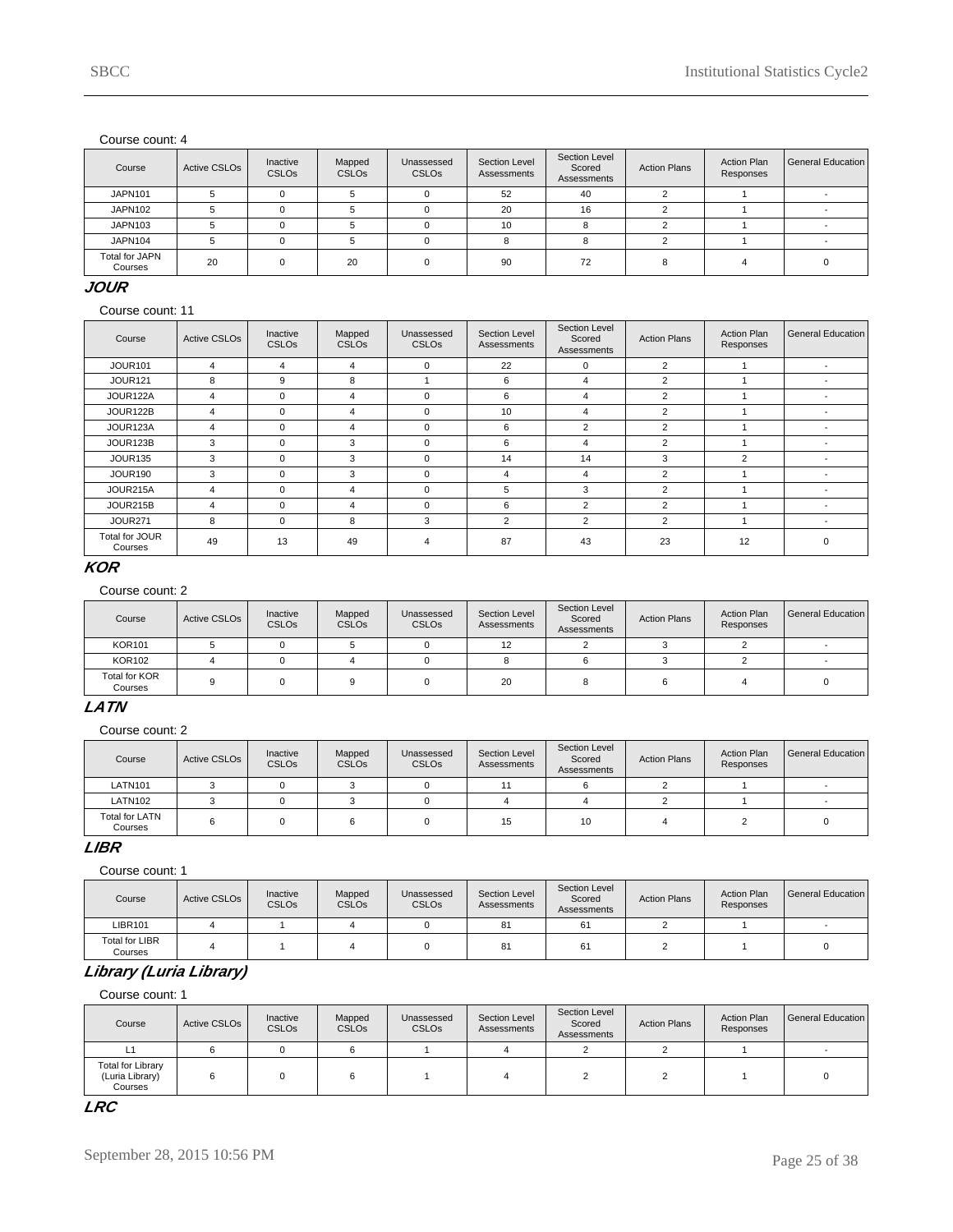| Course                          | Active CSLO <sub>s</sub> | Inactive<br><b>CSLOs</b> | Mapped<br><b>CSLOs</b> | Unassessed<br><b>CSLOs</b> | Section Level<br>Assessments | Section Level<br>Scored<br>Assessments | <b>Action Plans</b> | <b>Action Plan</b><br>Responses | General Education |
|---------------------------------|--------------------------|--------------------------|------------------------|----------------------------|------------------------------|----------------------------------------|---------------------|---------------------------------|-------------------|
| WC <sub>1</sub>                 |                          |                          |                        |                            |                              |                                        |                     |                                 |                   |
| <b>Total for LRC</b><br>Courses |                          |                          |                        |                            |                              |                                        |                     |                                 |                   |

### **MAT**

Course count: 19

| Course                          | <b>Active CSLOs</b> | Inactive<br><b>CSLOs</b> | Mapped<br>CSLO <sub>s</sub> | Unassessed<br>CSLO <sub>s</sub> | Section Level<br>Assessments | Section Level<br>Scored<br><b>Assessments</b> | <b>Action Plans</b> | <b>Action Plan</b><br>Responses | <b>General Education</b> |
|---------------------------------|---------------------|--------------------------|-----------------------------|---------------------------------|------------------------------|-----------------------------------------------|---------------------|---------------------------------|--------------------------|
| <b>MAT103</b>                   | $\overline{2}$      | $\mathbf 0$              | $\overline{2}$              | $\mathbf 0$                     | 12                           | 8                                             | 2                   |                                 | $\overline{\phantom{a}}$ |
| <b>MAT105</b>                   | 4                   | $\mathbf 0$              | $\overline{4}$              | $\mathbf 0$                     | 38                           | 32                                            | 2                   | $\mathbf{1}$                    | $\blacksquare$           |
| <b>MAT112</b>                   | $\overline{2}$      | $\mathbf 0$              | $\overline{2}$              | $\mathbf 0$                     | 43                           | 30                                            | $\overline{2}$      |                                 | $\overline{\phantom{a}}$ |
| <b>MAT113</b>                   | 2                   | $\mathbf 0$              | $\overline{2}$              | $\mathbf 0$                     | 8                            | 8                                             | 2                   | $\mathbf{1}$                    | ٠                        |
| <b>MAT116</b>                   | 3                   | $\Omega$                 | 3                           | $\mathbf 0$                     | 11                           | $\overline{7}$                                | 2                   | $\overline{1}$                  | $\blacksquare$           |
| <b>MAT121</b>                   | $\overline{2}$      | $\Omega$                 | $\overline{2}$              | $\mathbf 0$                     | 4                            | $\overline{2}$                                | $\overline{2}$      | 1                               | $\blacksquare$           |
| <b>MAT131</b>                   | $\overline{2}$      | $\mathbf 0$              | $\overline{2}$              | $\mathbf 0$                     | 67                           | 40                                            | 2                   | 1                               | $\blacksquare$           |
| <b>MAT132</b>                   | 2                   | $\mathbf 0$              | $\overline{2}$              | $\mathbf 0$                     | 12                           | 12                                            | 2                   | $\mathbf{1}$                    | ٠                        |
| <b>MAT136</b>                   | 3                   | $\mathbf 0$              | 3                           | $\mathbf 0$                     | 14                           | 6                                             | $\overline{2}$      |                                 | $\blacksquare$           |
| <b>MAT137</b>                   | 3                   | $\mathbf 0$              | 3                           | $\mathbf 0$                     | 6                            | 2                                             | 2                   |                                 | $\blacksquare$           |
| <b>MAT138</b>                   | 3                   | $\mathbf 0$              | 3                           | $\mathbf 0$                     | 6                            | $\overline{4}$                                | $\overline{2}$      |                                 | $\overline{\phantom{a}}$ |
| <b>MAT145</b>                   | $\overline{2}$      | $\mathbf 0$              | $\overline{2}$              | $\mathbf 0$                     | 6                            | 6                                             | $\overline{2}$      |                                 |                          |
| <b>MAT153</b>                   | $\overline{2}$      | $\mathbf 0$              | $\overline{2}$              | $\mathbf 0$                     | 29                           | 20                                            | $\overline{2}$      | $\overline{1}$                  | $\overline{\phantom{a}}$ |
| <b>MAT154</b>                   | $\overline{2}$      | $\mathbf 0$              | $\overline{2}$              | $\mathbf 0$                     | 4                            | 2                                             | 2                   |                                 | $\blacksquare$           |
| <b>MAT164</b>                   | 3                   | $\mathbf 0$              | 3                           | $\mathbf 0$                     | 24                           | 12                                            | 2                   | $\overline{1}$                  | $\blacksquare$           |
| <b>MAT167</b>                   | 2                   | $\mathbf 0$              | $\overline{2}$              | $\mathbf 0$                     | 8                            | 6                                             | 2                   | $\overline{1}$                  | ٠                        |
| <b>MAT168</b>                   | $\overline{2}$      | $\mathbf 0$              | 0                           | 2                               | $\overline{2}$               | $\overline{2}$                                | 2                   | 1                               | $\overline{\phantom{a}}$ |
| <b>MAT216</b>                   | 3                   | $\mathbf 0$              | 3                           | $\mathbf 0$                     | 4                            | $\overline{2}$                                | 2                   |                                 | $\blacksquare$           |
| <b>MAT290</b>                   | $\overline{1}$      | $\mathbf 0$              | 1                           | $\mathbf 0$                     | 6                            | $\overline{4}$                                | 2                   | $\mathbf 1$                     | $\overline{\phantom{a}}$ |
| <b>Total for MAT</b><br>Courses | 45                  | $\mathbf 0$              | 43                          | $\overline{2}$                  | 304                          | 205                                           | 38                  | 19                              | 0                        |

#### **MATH**

| Course         | <b>Active CSLOs</b> | Inactive<br><b>CSLOs</b> | Mapped<br>CSLO <sub>s</sub> | Unassessed<br><b>CSLOs</b> | <b>Section Level</b><br>Assessments | Section Level<br>Scored<br><b>Assessments</b> | <b>Action Plans</b> | <b>Action Plan</b><br>Responses | <b>General Education</b> |
|----------------|---------------------|--------------------------|-----------------------------|----------------------------|-------------------------------------|-----------------------------------------------|---------------------|---------------------------------|--------------------------|
| MATH001        | 6                   | $\mathbf 0$              | 6                           | $\mathbf 0$                | 48                                  | 22                                            | $\overline{2}$      | $\mathbf{1}$                    | $\overline{\phantom{a}}$ |
| MATH004        | 5                   | $\mathbf 0$              | 5                           | $\mathbf 0$                | 58                                  | 18                                            | 2                   | $\mathbf{1}$                    | $\sim$                   |
| MATH041        | 13                  | $\mathbf 0$              | $\mathbf 0$                 | $\mathbf 0$                | 18                                  | $\overline{2}$                                | $\overline{2}$      | 1                               | $\blacksquare$           |
| MATH074        | 5                   | $\mathbf 0$              | 5                           | $\mathbf 0$                | 8                                   | $\overline{2}$                                | $\overline{2}$      | $\mathbf{1}$                    | $\overline{\phantom{a}}$ |
| MATH080        | 6                   | $\mathbf 0$              | 6                           | $\pmb{0}$                  | 26                                  | $\overline{2}$                                | $\overline{2}$      | $\mathbf{1}$                    | $\sim$                   |
| MATH087        | 5                   | $\mathbf 0$              | 5                           | $\mathbf 0$                | 6                                   | $\overline{2}$                                | 2                   | $\mathbf{1}$                    | $\sim$                   |
| <b>MATH100</b> | 6                   | $\mathbf 0$              | 6                           | $\mathbf 0$                | 111                                 | 22                                            | 2                   | $\mathbf{1}$                    | $\blacksquare$           |
| MATH100N       | $\overline{4}$      | $\mathbf 0$              | $\overline{4}$              | $\mathbf 0$                | 12                                  | $\overline{2}$                                | $\overline{2}$      | $\mathbf{1}$                    | $\overline{\phantom{a}}$ |
| <b>MATH103</b> | $\overline{4}$      | $\mathbf 0$              | 4                           | $\mathbf 0$                | $\overline{2}$                      | $\overline{2}$                                | $\overline{2}$      | $\mathbf{1}$                    | $\overline{\phantom{a}}$ |
| <b>MATH107</b> | 5                   | 0                        | 5                           | 0                          | 133                                 | 16                                            | $\overline{2}$      | $\mathbf{1}$                    | $\sim$                   |
| MATH107N       | 5                   | $\mathbf 0$              | 5                           | $\mathbf 0$                | 23                                  | 6                                             | 2                   | $\mathbf{1}$                    | $\overline{\phantom{a}}$ |
| <b>MATH111</b> | 5                   | $\mathbf 0$              | 5                           | $\mathsf 0$                | 25                                  | 11                                            | $\overline{2}$      | $\mathbf{1}$                    | $\sim$                   |
| <b>MATH114</b> | 5                   | $\mathbf 0$              | 5                           | $\mathbf 0$                | 17                                  | 6                                             | $\overline{2}$      | $\mathbf{1}$                    | $\sim$                   |
| MATH117        | 6                   | $\mathbf 0$              | 6                           | $\mathbf 0$                | 146                                 | 24                                            | $\overline{2}$      | $\mathbf{1}$                    | $\blacksquare$           |
| <b>MATH120</b> | 5                   | $\mathbf 0$              | 5                           | $\mathbf 0$                | 69                                  | 16                                            | 2                   | $\mathbf{1}$                    | $\overline{\phantom{a}}$ |
| <b>MATH130</b> | $\overline{4}$      | $\mathbf 0$              | 4                           | $\mathbf 0$                | 37                                  | 8                                             | $\overline{2}$      | $\mathbf{1}$                    | $\sim$                   |
| MATH131        | 3                   | $\mathbf{1}$             | 3                           | $\mathbf 0$                | 8                                   | $\overline{4}$                                | 2                   | $\mathbf{1}$                    | $\blacksquare$           |
| MATH137        | $\overline{4}$      | $\mathbf 0$              | $\overline{4}$              | $\mathbf 0$                | 26                                  | 10                                            | $\overline{2}$      | $\mathbf{1}$                    | $\blacksquare$           |
| MATH138        | 5                   | $\mathbf 0$              | 5                           | $\mathbf 0$                | 23                                  | 5                                             | 2                   | $\mathbf{1}$                    | $\overline{\phantom{a}}$ |
| <b>MATH150</b> | 6                   | $\mathbf 0$              | 6                           | $\mathbf 0$                | 42                                  | 8                                             | 2                   | $\mathbf{1}$                    | $\overline{\phantom{a}}$ |
| <b>MATH160</b> | 6                   | 6                        | 6                           | $\mathbf 0$                | 39                                  | 5                                             | 3                   | $\overline{2}$                  | $\sim$                   |
| <b>MATH188</b> | 4                   | $\mathbf 0$              | $\overline{4}$              | $\mathbf 0$                | 6                                   | $\overline{2}$                                | 2                   | $\mathbf{1}$                    | $\overline{\phantom{a}}$ |
| <b>MATH200</b> | 6                   | $\mathbf 0$              | 6                           | $\mathsf 0$                | 20                                  | 12                                            | 3                   | $\overline{2}$                  | $\overline{\phantom{a}}$ |
| <b>MATH210</b> | 6                   | $\mathbf 0$              | 6                           | $\mathbf 0$                | 17                                  | 9                                             | 2                   | $\mathbf{1}$                    | $\overline{\phantom{a}}$ |
| <b>MATH220</b> | 5                   | $\mathbf 0$              | 5                           | $\mathsf 0$                | 14                                  | 10                                            | $\overline{2}$      | $\mathbf{1}$                    | $\overline{\phantom{a}}$ |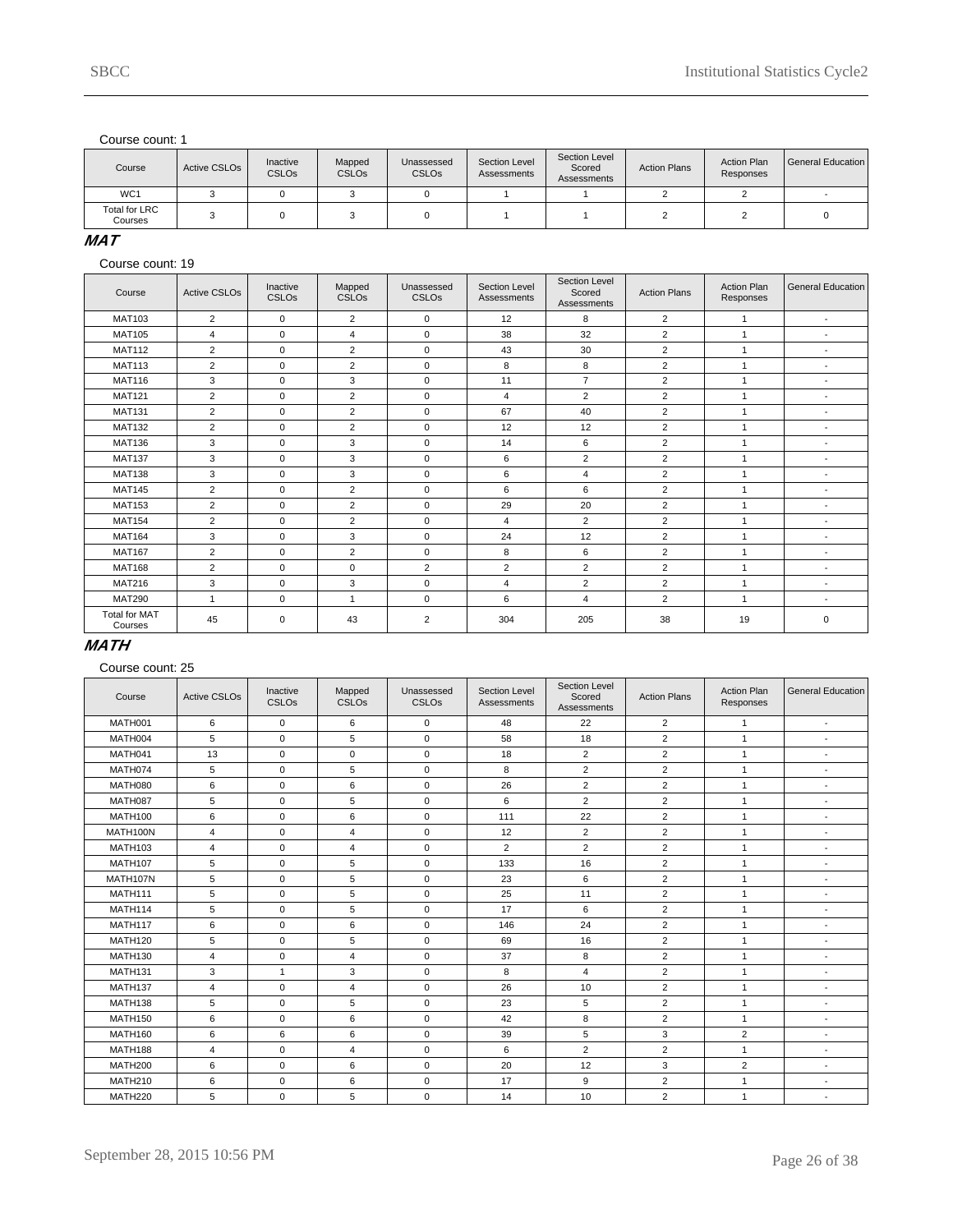| Course                           | Active CSLO <sub>s</sub> | Inactive<br><b>CSLOs</b> | Mapped<br><b>CSLOs</b> | Unassessed<br><b>CSLO<sub>s</sub></b> | Section Level<br>Assessments | Section Level<br>Scored<br>Assessments | <b>Action Plans</b> | <b>Action Plan</b><br>Responses | General Education |
|----------------------------------|--------------------------|--------------------------|------------------------|---------------------------------------|------------------------------|----------------------------------------|---------------------|---------------------------------|-------------------|
| <b>Total for MATH</b><br>Courses | 134                      |                          | 12 <sup>1</sup>        |                                       | 934                          | 226                                    | 52                  | $\sim$<br>∼                     |                   |

**MDT**

Course count: 21

| Course                          | <b>Active CSLOs</b> | Inactive<br><b>CSLOs</b> | Mapped<br>CSLOs | Unassessed<br><b>CSLOs</b> | Section Level<br>Assessments | Section Level<br>Scored<br>Assessments | <b>Action Plans</b> | <b>Action Plan</b><br>Responses | <b>General Education</b> |
|---------------------------------|---------------------|--------------------------|-----------------|----------------------------|------------------------------|----------------------------------------|---------------------|---------------------------------|--------------------------|
| <b>MDT101</b>                   | 4                   | $\mathbf 0$              | $\overline{4}$  | $\mathbf 0$                | 10                           | 10                                     | $\overline{2}$      | $\mathbf{1}$                    | $\overline{\phantom{a}}$ |
| <b>MDT104</b>                   | $\overline{4}$      | $\mathbf 0$              | $\overline{4}$  | $\mathbf 0$                | 10                           | 8                                      | $\overline{2}$      | $\mathbf{1}$                    | $\blacksquare$           |
| <b>MDT105</b>                   | 3                   | 5                        | 3               | $\mathbf 0$                | 12                           | 6                                      | $\overline{2}$      | $\mathbf{1}$                    | $\blacksquare$           |
| MDT106                          | 6                   | $\overline{4}$           | 6               | $\mathbf 0$                | 10                           | 10                                     | $\overline{2}$      | $\mathbf{1}$                    | $\blacksquare$           |
| <b>MDT107</b>                   | $\overline{4}$      | $\mathbf 0$              | $\overline{4}$  | $\mathbf 0$                | 14                           | 12                                     | $\overline{2}$      | $\mathbf{1}$                    | $\overline{\phantom{a}}$ |
| <b>MDT108</b>                   | 5                   | $\mathbf 0$              | 5               | $\mathbf 0$                | 16                           | 16                                     | $\overline{2}$      | $\mathbf{1}$                    | $\overline{\phantom{a}}$ |
| <b>MDT109</b>                   | 5                   | 0                        | 5               | $\mathbf 0$                | 12                           | 10                                     | $\overline{2}$      | $\mathbf{1}$                    | ٠                        |
| <b>MDT111</b>                   | 3                   | 0                        | 3               | $\mathbf 0$                | 18                           | 16                                     | $\overline{2}$      | 1                               | $\overline{\phantom{a}}$ |
| <b>MDT112</b>                   | 4                   | $\mathbf 0$              | $\overline{4}$  | $\mathbf 0$                | 17                           | 16                                     | $\overline{2}$      | $\mathbf{1}$                    | $\overline{\phantom{a}}$ |
| <b>MDT140</b>                   | 4                   | $\mathbf 0$              | $\overline{4}$  | $\mathbf 0$                | 22                           | 18                                     | $\overline{2}$      | $\mathbf{1}$                    | $\blacksquare$           |
| <b>MDT141</b>                   | 3                   | $\mathbf 0$              | 3               | $\mathbf 0$                | 22                           | 22                                     | $\overline{2}$      | $\mathbf{1}$                    | $\overline{\phantom{a}}$ |
| <b>MDT142</b>                   | $\overline{4}$      | $\mathbf 0$              | $\overline{4}$  | $\mathbf 0$                | 16                           | 16                                     | $\overline{2}$      | $\mathbf{1}$                    | $\overline{\phantom{a}}$ |
| <b>MDT143</b>                   | $\overline{4}$      | $\overline{7}$           | $\overline{4}$  | $\mathbf 0$                | 13                           | 13                                     | $\overline{2}$      | $\mathbf{1}$                    | $\overline{\phantom{a}}$ |
| <b>MDT145</b>                   | 5                   | $\mathbf 0$              | 5               | $\mathbf 0$                | 16                           | 16                                     | $\overline{2}$      | $\mathbf{1}$                    | $\overline{\phantom{a}}$ |
| <b>MDT146</b>                   | $\overline{4}$      | $\mathbf 0$              | $\overline{4}$  | $\mathbf 0$                | 16                           | 14                                     | $\overline{2}$      | $\mathbf{1}$                    | $\overline{\phantom{a}}$ |
| <b>MDT147</b>                   | $\overline{4}$      | $\mathbf 0$              | $\overline{4}$  | $\mathbf 0$                | 6                            | $\overline{4}$                         | $\overline{2}$      | $\mathbf{1}$                    | $\blacksquare$           |
| <b>MDT148</b>                   | 5                   | $\mathbf 0$              | 5               | $\mathbf 0$                | 20                           | 12                                     | $\overline{c}$      | $\mathbf{1}$                    | $\overline{a}$           |
| <b>MDT152</b>                   | 4                   | $\mathbf 0$              | $\overline{4}$  | $\mathbf 0$                | 12                           | 12                                     | 2                   | $\mathbf{1}$                    | $\overline{\phantom{a}}$ |
| <b>MDT154</b>                   | 5                   | $\mathbf 0$              | 5               | $\mathbf 0$                | 12                           | 8                                      | $\overline{2}$      | $\mathbf{1}$                    | $\overline{\phantom{a}}$ |
| <b>MDT179</b>                   | 4                   | $\mathbf 0$              | $\overline{4}$  | $\mathbf 0$                | 8                            | $\overline{4}$                         | 2                   | $\mathbf{1}$                    | $\overline{\phantom{a}}$ |
| <b>MDT190</b>                   | 3                   | $\mathbf 0$              | 3               | $\mathbf 0$                | 10                           | 10                                     | $\overline{2}$      | $\mathbf{1}$                    | $\blacksquare$           |
| <b>Total for MDT</b><br>Courses | 87                  | 16                       | 87              | 0                          | 292                          | 253                                    | 42                  | 21                              | $\mathbf 0$              |

# **MGMT**

Course count: 2

| Course                           | Active CSLO <sub>s</sub> | Inactive<br><b>CSLOs</b> | Mapped<br><b>CSLO<sub>s</sub></b> | Unassessed<br>CSLO <sub>s</sub> | Section Level<br>Assessments | Section Level<br>Scored<br>Assessments | <b>Action Plans</b> | <b>Action Plan</b><br>Responses | General Education I |
|----------------------------------|--------------------------|--------------------------|-----------------------------------|---------------------------------|------------------------------|----------------------------------------|---------------------|---------------------------------|---------------------|
| MGMT101                          |                          |                          |                                   |                                 | 24                           |                                        |                     |                                 |                     |
| MGMT102                          |                          |                          |                                   |                                 |                              |                                        |                     |                                 |                     |
| <b>Total for MGMT</b><br>Courses |                          |                          |                                   |                                 | 30                           |                                        |                     |                                 |                     |

### **MKT**

Course count: 12

| Course                          | <b>Active CSLOs</b> | Inactive<br><b>CSLOs</b> | Mapped<br><b>CSLOs</b> | Unassessed<br><b>CSLOs</b> | Section Level<br>Assessments | Section Level<br>Scored<br>Assessments | <b>Action Plans</b> | <b>Action Plan</b><br>Responses | General Education        |
|---------------------------------|---------------------|--------------------------|------------------------|----------------------------|------------------------------|----------------------------------------|---------------------|---------------------------------|--------------------------|
| <b>MKT101</b>                   | 3                   | $\Omega$                 | 3                      | $\Omega$                   | 43                           | 20                                     | 3                   |                                 | $\overline{\phantom{a}}$ |
| <b>MKT120</b>                   | 3                   | $\Omega$                 | 3                      |                            | 8                            | $\overline{2}$                         | 3                   |                                 | $\overline{\phantom{a}}$ |
| <b>MKT125</b>                   | 3                   | $\Omega$                 | 3                      | $\Omega$                   | $\overline{7}$               | $\overline{2}$                         | 4                   | $\overline{2}$                  |                          |
| <b>MKT135</b>                   | 3                   | $\Omega$                 | 3                      | $\Omega$                   | 14                           | 12                                     | 3                   |                                 |                          |
| <b>MKT164</b>                   | 3                   | $\Omega$                 | 3                      | $\Omega$                   | 26                           | 12                                     | 3                   |                                 |                          |
| <b>MKT200A</b>                  | 3                   | $\Omega$                 | $\Omega$               | $\Omega$                   | 4                            | 4                                      | 3                   |                                 | $\overline{\phantom{a}}$ |
| <b>MKT203</b>                   | 3                   | $\Omega$                 | 3                      | $\Omega$                   | 19                           | 10                                     | 3                   |                                 |                          |
| <b>MKT205</b>                   | 3                   | $\Omega$                 | 3                      | $\Omega$                   | 17                           | 8                                      | 3                   |                                 | $\overline{\phantom{a}}$ |
| <b>MKT209</b>                   | 3                   | 0                        | 3                      | $\Omega$                   | 18                           | 10                                     | 3                   |                                 | $\overline{\phantom{a}}$ |
| <b>MKT212</b>                   | 3                   | $\Omega$                 | 3                      | $\Omega$                   | 4                            | 4                                      | 3                   |                                 |                          |
| <b>MKT215</b>                   | 3                   | $\Omega$                 | 3                      | $\Omega$                   | 9                            | $\Omega$                               | 3                   |                                 |                          |
| <b>MKT220</b>                   | 3                   | $\Omega$                 | 3                      | $\Omega$                   | 23                           | 20                                     | 4                   | $\overline{2}$                  | $\overline{\phantom{a}}$ |
| <b>Total for MKT</b><br>Courses | 36                  | 0                        | 33                     |                            | 192                          | 104                                    | 38                  | 14                              | $\Omega$                 |

**MUS**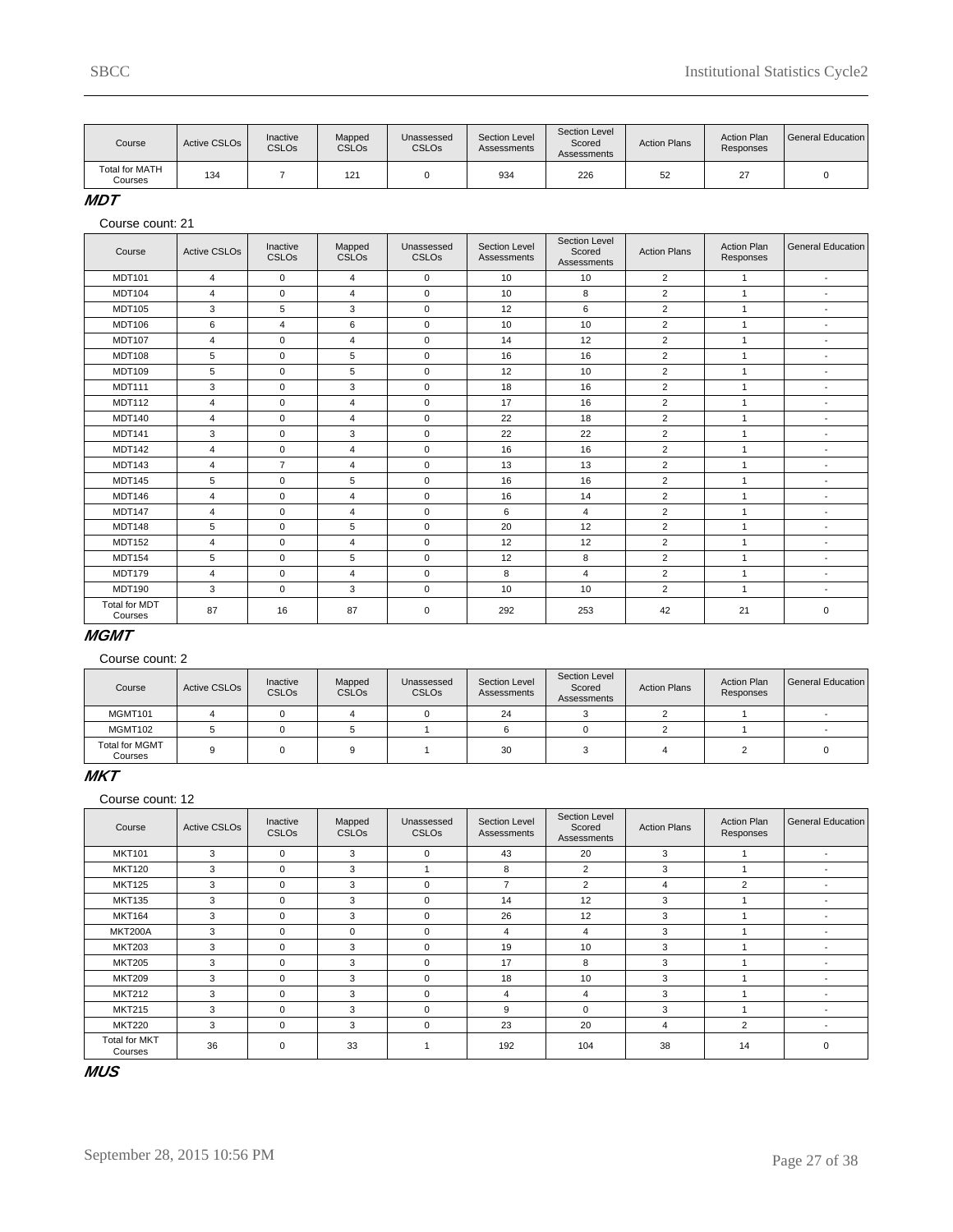| Course         | <b>Active CSLOs</b>       | Inactive<br><b>CSLOs</b> | Mapped<br><b>CSLOs</b>  | Unassessed<br><b>CSLOs</b> | Section Level<br>Assessments | Section Level<br>Scored<br>Assessments | <b>Action Plans</b> | Action Plan<br>Responses | <b>General Education</b> |
|----------------|---------------------------|--------------------------|-------------------------|----------------------------|------------------------------|----------------------------------------|---------------------|--------------------------|--------------------------|
| <b>MUS100</b>  | 5                         | $\mathsf 0$              | 5                       | $\mathbf 0$                | 26                           | 10                                     | 3                   | $\mathbf{1}$             | $\blacksquare$           |
| <b>MUS102A</b> | $\sqrt{5}$                | $\mathbf 0$              | 5                       | $\pmb{0}$                  | 6                            | 5                                      | 3                   | $\mathbf{1}$             | $\blacksquare$           |
| <b>MUS102B</b> | $\,$ 5 $\,$               | $\pmb{0}$                | 5                       | $\mathbf 0$                | $\overline{4}$               | $\overline{c}$                         | 3                   | $\sqrt{2}$               | $\overline{\phantom{a}}$ |
| MUS104A        | $\overline{4}$            | $\mathsf 0$              | $\overline{4}$          | $\mathbf 0$                | $\overline{4}$               | $\overline{4}$                         | $\mathbf 3$         | $\mathbf{1}$             | $\blacksquare$           |
| <b>MUS104B</b> | $\sqrt{5}$                | $\pmb{0}$                | 5                       | $\,$ 5 $\,$                | $\overline{c}$               | $\overline{c}$                         | 3                   | $\mathbf{1}$             | $\blacksquare$           |
| <b>MUS110</b>  | $\sqrt{5}$                | $\pmb{0}$                | 5                       | $\mathsf 0$                | 51                           | 40                                     | $\overline{4}$      | $\sqrt{2}$               | $\overline{\phantom{a}}$ |
| <b>MUS112</b>  | $\mathbf{3}$              | $\mathsf 0$              | 3                       | $\mathsf 0$                | 20                           | 6                                      | $\mathbf 3$         | $\mathbf{1}$             | $\blacksquare$           |
| MUS114A        | $\mathsf 3$               | $\pmb{0}$                | 3                       | $\pmb{0}$                  | $\overline{2}$               | $\overline{c}$                         | 3                   | $\mathbf{1}$             | $\blacksquare$           |
| <b>MUS114B</b> | $\mathbf 3$               | $\sqrt{4}$               | 3                       | $\mathbf 3$                | $\overline{c}$               | $\overline{c}$                         | 3                   | $\mathbf{1}$             | $\overline{\phantom{a}}$ |
| <b>MUS115</b>  | 3                         | $\mathsf 0$              | 3                       | $\mathsf 0$                | 43                           | 19                                     | $\mathbf 3$         | $\overline{2}$           | $\blacksquare$           |
| <b>MUS118</b>  | $\overline{4}$            | $\pmb{0}$                | $\pmb{4}$               | $\mathbf 0$                | 6                            | 4                                      | 3                   | $\mathbf{1}$             | $\blacksquare$           |
| <b>MUS120A</b> | $\sqrt{5}$                | $\pmb{0}$                | 5                       | $\mathsf 0$                | 17                           | 10                                     | 3                   | $\mathbf{1}$             | $\overline{\phantom{a}}$ |
| <b>MUS120B</b> | 3                         | $\mathsf 0$              | 3                       | $\mathsf 0$                | 11                           | 6                                      | $\mathbf 3$         | $\mathbf{1}$             | $\overline{\phantom{a}}$ |
| <b>MUS122</b>  | 4                         | $\pmb{0}$                | $\pmb{4}$               | $\mathbf 0$                | 8                            | $\overline{4}$                         | 3                   | $\mathbf{1}$             | $\blacksquare$           |
| <b>MUS123</b>  | 3                         | $\pmb{0}$                | 3                       | $\mathbf 0$                | 6                            | $\overline{2}$                         | 3                   | $\mathbf{1}$             | $\overline{\phantom{a}}$ |
| <b>MUS128A</b> | 3                         | $\mathsf 0$              | 3                       | $\mathbf 0$                | 6                            | $\overline{4}$                         | 3                   | $\mathbf{1}$             | $\sim$                   |
|                |                           |                          |                         |                            |                              |                                        |                     |                          |                          |
| <b>MUS132</b>  | 3                         | $\pmb{0}$                | 3                       | $\mathbf 0$                | 12                           | 0                                      | $\overline{4}$      | $\mathbf{1}$             | $\blacksquare$           |
| <b>MUS132A</b> | $\mathbf 0$               | $\pmb{0}$                | $\pmb{0}$               | $\mathbf 0$                | $\mathbf 0$                  | $\mathsf 0$                            | $\mathbf 0$         | $\mathbf 0$              | $\overline{\phantom{a}}$ |
| <b>MUS132B</b> | 3                         | $\mathsf 0$              | 3                       | $\mathbf 0$                | $\overline{2}$               | $\overline{c}$                         | 3                   | $\mathbf{1}$             | $\blacksquare$           |
| <b>MUS133</b>  | $\mathbf{3}$              | $\pmb{0}$                | 3                       | $\mathsf 0$                | 8                            | $\overline{4}$                         | $\overline{4}$      | $\mathbf{1}$             | $\blacksquare$           |
| <b>MUS140A</b> | $\mathsf 3$               | $\pmb{0}$                | 3                       | $\mathbf 0$                | 24                           | $\overline{4}$                         | 3                   | $\mathbf{1}$             | $\overline{\phantom{a}}$ |
| <b>MUS140B</b> | 3                         | $\mathsf 0$              | 3                       | $\mathsf 3$                | $\overline{2}$               | $\mathbf 0$                            | 3                   | $\mathbf{1}$             | $\blacksquare$           |
| MUS142A        | $\mathsf 3$               | $\pmb{0}$                | 3                       | $\mathsf 0$                | $\overline{c}$               | $\overline{c}$                         | 3                   | $\mathbf{1}$             | $\blacksquare$           |
| <b>MUS142B</b> | 3                         | $\pmb{0}$                | 3                       | $\mathbf 0$                | 6                            | $\overline{c}$                         | 3                   | $\mathbf{1}$             | $\overline{\phantom{a}}$ |
| <b>MUS146</b>  | $\overline{4}$            | $\mathsf 0$              | $\overline{\mathbf{4}}$ | $\mathbf 0$                | 20                           | $\mathbf 0$                            | $\mathsf 3$         | $\mathbf{1}$             | $\blacksquare$           |
| <b>MUS148</b>  | $\overline{4}$            | $\pmb{0}$                | $\sqrt{4}$              | $\pmb{0}$                  | 6                            | $\pmb{0}$                              | 3                   | $\mathbf{1}$             | $\blacksquare$           |
| <b>MUS150</b>  | 3                         | $\pmb{0}$                | 3                       | $\mathbf 0$                | 4                            | $\overline{c}$                         | 3                   | $\mathbf{1}$             | $\overline{\phantom{a}}$ |
| <b>MUS152</b>  | 3                         | $\mathsf 0$              | 3                       | $\mathsf 3$                | $\overline{2}$               | $\overline{c}$                         | $\mathbf 3$         | $\mathbf{1}$             | $\blacksquare$           |
| <b>MUS153</b>  | $\mathsf 3$               | $\pmb{0}$                | $\pmb{0}$               | $\mathbf 3$                | $\overline{c}$               | $\overline{c}$                         | 3                   | $\mathbf{1}$             | $\blacksquare$           |
| <b>MUS154</b>  | $\sqrt{2}$                | $\pmb{0}$                | $\overline{c}$          | $\mathbf 0$                | 18                           | 6                                      | $\overline{4}$      | $\mathbf{1}$             | $\overline{\phantom{a}}$ |
| <b>MUS155</b>  | $\overline{2}$            | $\mathsf 0$              | $\overline{2}$          | $\mathbf 0$                | 6                            | $\overline{c}$                         | $\mathbf 3$         | $\mathbf{1}$             | $\blacksquare$           |
| <b>MUS156</b>  | $\overline{2}$            | $\pmb{0}$                | $\overline{c}$          | $\overline{c}$             | $\overline{2}$               | $\overline{c}$                         | 3                   | $\mathbf{1}$             | $\blacksquare$           |
| <b>MUS159</b>  | $\overline{c}$            | $\pmb{0}$                | $\overline{c}$          | $\mathbf 0$                | 8                            | $\overline{c}$                         | 3                   | $\mathbf{1}$             | $\overline{\phantom{a}}$ |
| <b>MUS160</b>  | $\overline{2}$            | $\mathsf 0$              | $\overline{2}$          | $\mathbf 0$                | 10                           | 6                                      | $\mathbf 3$         | $\mathbf{1}$             | $\overline{\phantom{a}}$ |
| <b>MUS160B</b> | $\overline{2}$            | $\pmb{0}$                | $\overline{2}$          | $\mathbf 0$                | 6                            | 4                                      | 3                   | $\mathbf{1}$             | $\blacksquare$           |
| <b>MUS162</b>  | $\sqrt{2}$                | $\pmb{0}$                | $\overline{c}$          | $\mathbf 0$                | 8                            | 8                                      | 3                   | $\mathbf{1}$             | $\overline{\phantom{a}}$ |
| <b>MUS162B</b> | $\overline{2}$            | $\mathsf 0$              | $\overline{2}$          | $\overline{2}$             | $\overline{2}$               | $\overline{2}$                         | 3                   | $\overline{2}$           | $\blacksquare$           |
| <b>MUS163</b>  | $\overline{2}$            | $\pmb{0}$                | $\overline{c}$          | $\mathbf 0$                | 6                            | $\overline{c}$                         | 3                   | $\mathbf{1}$             | $\blacksquare$           |
| <b>MUS163B</b> | $\overline{2}$            | $\pmb{0}$                | $\overline{2}$          | $\overline{2}$             | $\overline{2}$               | $\overline{2}$                         | 3                   | $\mathbf{1}$             | $\overline{\phantom{a}}$ |
| <b>MUS165</b>  | 3                         | $\mathsf 0$              | 3                       | $\mathbf 0$                | 14                           | $\overline{c}$                         | $\mathbf 3$         | $\mathbf{1}$             | $\blacksquare$           |
| <b>MUS166</b>  | 3                         | $\pmb{0}$                | 3                       | $\mathbf 0$                | 6                            | $\overline{2}$                         | 3                   | $\mathbf{1}$             | $\blacksquare$           |
| <b>MUS167</b>  | $\overline{2}$            | $\pmb{0}$                | $\overline{2}$          | $\mathbf 0$                | 14                           | 10                                     | 3                   | $\mathbf{1}$             | $\overline{\phantom{a}}$ |
| <b>MUS167B</b> | 3                         | 0                        | 3                       | 3                          | 4                            | 4                                      | 3                   | 1                        | $\overline{\phantom{a}}$ |
| <b>MUS168</b>  | $\overline{2}$            | 0                        | $\overline{2}$          | $\mathbf 0$                | 12                           | 10                                     | 3                   | $\mathbf{1}$             | $\overline{\phantom{a}}$ |
| <b>MUS168B</b> | $\ensuremath{\mathsf{3}}$ | 0                        | 3                       | 3                          | $\overline{2}$               | $\overline{2}$                         | 3                   | $\mathbf{1}$             | $\overline{\phantom{a}}$ |
| <b>MUS169</b>  | $\overline{2}$            | $\mathsf 0$              | $\overline{2}$          | $\mathsf 0$                | 12                           | 10                                     | $\mathsf 3$         | $\mathbf{1}$             | $\overline{\phantom{a}}$ |
| <b>MUS170</b>  | $\overline{2}$            | $\pmb{0}$                | $\overline{c}$          | $\mathsf 0$                | 6                            | 6                                      | 3                   | $\mathbf{1}$             | $\overline{\phantom{a}}$ |
| <b>MUS170B</b> | $\sqrt{2}$                | $\pmb{0}$                | $\overline{2}$          | $\mathsf 0$                | 6                            | 6                                      | 3                   | $\mathbf{1}$             | $\overline{\phantom{a}}$ |
| <b>MUS171</b>  | $\overline{2}$            | $\pmb{0}$                | $\overline{2}$          | $\mathsf 0$                | 8                            | $\overline{4}$                         | $\mathsf 3$         | $\mathbf{1}$             | $\blacksquare$           |
| <b>MUS172</b>  | $\overline{2}$            | $\pmb{0}$                | $\overline{c}$          | $\mathsf 0$                | 6                            | 6                                      | 3                   | $\mathbf{1}$             | $\overline{\phantom{a}}$ |
| <b>MUS174</b>  | $\sqrt{2}$                | $\mathbf{1}$             | $\overline{c}$          | $\mathsf 0$                | 8                            | $\overline{4}$                         | 3                   | $\mathbf{1}$             | $\overline{\phantom{a}}$ |
| <b>MUS175</b>  | $\overline{2}$            | $\mathbf{1}$             | $\overline{2}$          | $\mathsf 0$                | 8                            | $\overline{4}$                         | 3                   | $\mathbf{1}$             | $\overline{\phantom{a}}$ |
| <b>MUS176</b>  | $\overline{2}$            | $\pmb{0}$                | $\overline{c}$          | $\mathsf 0$                | 6                            | $\overline{4}$                         | 3                   | $\mathbf{1}$             | $\overline{\phantom{a}}$ |
| <b>MUS176B</b> | $\ensuremath{\mathsf{3}}$ | $\pmb{0}$                | 3                       | $\mathsf 0$                | 6                            | $\overline{4}$                         | 3                   | $\mathbf{1}$             | $\overline{\phantom{a}}$ |
| <b>MUS177</b>  | $\overline{2}$            | $\mathsf 0$              | $\overline{2}$          | $\mathsf 0$                | 6                            | $\overline{4}$                         | 3                   | $\mathbf{1}$             | $\blacksquare$           |
| <b>MUS178</b>  | $\overline{2}$            | 0                        | $\overline{2}$          | $\mathbf 0$                | 6                            | 4                                      | 3                   | $\mathbf{1}$             | $\overline{\phantom{a}}$ |
| <b>MUS179</b>  | $\overline{5}$            | 0                        | 5                       | $\mathsf 0$                | 26                           | 15                                     | 3                   | $\mathbf{1}$             | $\overline{\phantom{a}}$ |
| <b>MUS181</b>  | 5                         | $\mathsf 0$              | 5                       | $\mathsf 0$                | 16                           | $\overline{4}$                         | 3                   | $\mathbf{1}$             | $\overline{\phantom{a}}$ |
| <b>MUS185</b>  | $\mathbf{1}$              | 0                        | $\mathbf{1}$            | $\mathbf 0$                | 39                           | 13                                     | 3                   | $\mathbf{1}$             | $\overline{\phantom{a}}$ |
| <b>MUS186</b>  | $\mathsf 0$               | $\pmb{0}$                | $\pmb{0}$               | $\mathsf 0$                | 42                           | 6                                      | 3                   | $\mathbf{1}$             | $\sim$                   |
|                |                           |                          |                         |                            |                              |                                        |                     |                          |                          |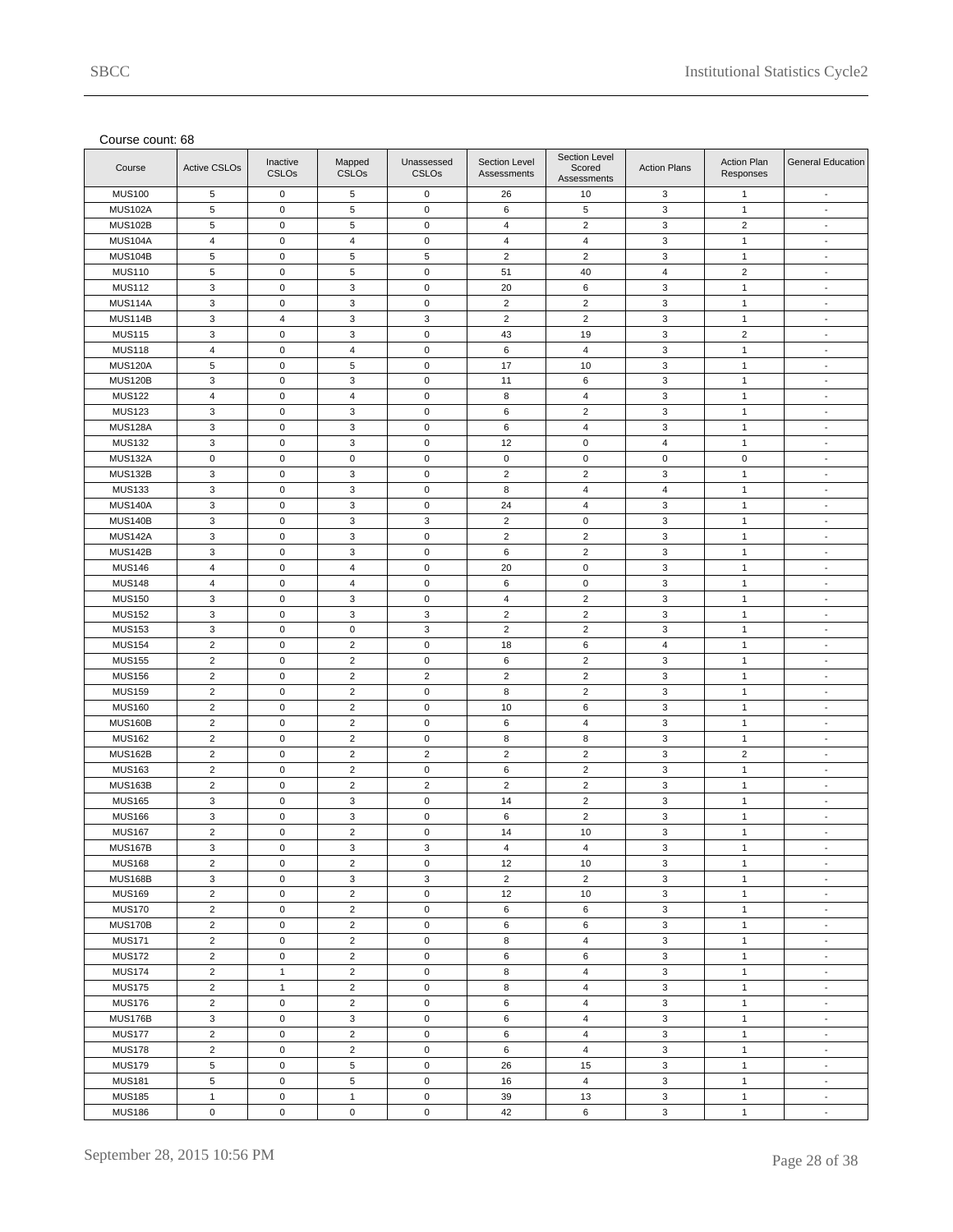| Course                          | <b>Active CSLOs</b> | Inactive<br><b>CSLOs</b> | Mapped<br><b>CSLOs</b> | Unassessed<br><b>CSLOs</b> | Section Level<br>Assessments | Section Level<br>Scored<br>Assessments | <b>Action Plans</b> | <b>Action Plan</b><br>Responses | General Education        |
|---------------------------------|---------------------|--------------------------|------------------------|----------------------------|------------------------------|----------------------------------------|---------------------|---------------------------------|--------------------------|
| <b>MUS188A</b>                  | 3                   | $\Omega$                 | 3                      | $\Omega$                   | 6                            | $\sim$                                 | 3                   |                                 |                          |
| <b>MUS188C</b>                  | 3                   |                          | 3                      | 3                          | 2                            | $\overline{2}$                         | 3                   |                                 |                          |
| MUS202A                         | 5                   | 0                        | 5                      | $\Omega$                   | $\overline{2}$               | 2                                      | 3                   |                                 |                          |
| <b>MUS202B</b>                  | 5                   |                          | 5                      | 5                          | $\overline{2}$               | 2                                      | 3                   |                                 |                          |
| MUS204A                         | 4                   |                          | 4                      | $\Omega$                   | $\overline{2}$               | 2                                      | 3                   |                                 | $\overline{\phantom{a}}$ |
| MUS204B                         | 4                   |                          | 4                      | 4                          | $\overline{2}$               | 2                                      | 3                   |                                 | $\overline{\phantom{a}}$ |
| <b>MUS206</b>                   | $\Omega$            |                          |                        | $\Omega$                   | $\overline{2}$               | 2                                      | 3                   |                                 |                          |
| <b>MUS285</b>                   |                     |                          |                        | $\Omega$                   | 10                           | 4                                      | 3                   |                                 |                          |
| <b>Total for MUS</b><br>Courses | 196                 | 6                        | 193                    | 41                         | 653                          | 320                                    | 205                 | 71                              |                          |

### **NATA**

Course count: 4

| Course                           | <b>Active CSLOs</b> | Inactive<br><b>CSLOs</b> | Mapped<br><b>CSLOs</b> | Unassessed<br><b>CSLOs</b> | Section Level<br>Assessments | Section Level<br>Scored<br>Assessments | <b>Action Plans</b> | <b>Action Plan</b><br>Responses | General Education |
|----------------------------------|---------------------|--------------------------|------------------------|----------------------------|------------------------------|----------------------------------------|---------------------|---------------------------------|-------------------|
| NATA101                          |                     |                          |                        |                            | 12                           |                                        |                     |                                 |                   |
| NATA103                          |                     |                          |                        |                            | 12                           | 6.                                     |                     |                                 |                   |
| NATA105                          |                     |                          |                        |                            |                              |                                        |                     |                                 |                   |
| NATA112                          |                     |                          |                        |                            |                              |                                        |                     |                                 |                   |
| <b>Total for NATA</b><br>Courses | 16                  |                          | 16                     |                            | 36                           | 18                                     |                     |                                 |                   |

### **NURS**

Course count: 20

| Course                           | <b>Active CSLOs</b> | Inactive<br>CSLOs | Mapped<br><b>CSLOs</b> | Unassessed<br><b>CSLOs</b> | Section Level<br>Assessments | Section Level<br>Scored<br>Assessments | <b>Action Plans</b> | <b>Action Plan</b><br>Responses | <b>General Education</b> |
|----------------------------------|---------------------|-------------------|------------------------|----------------------------|------------------------------|----------------------------------------|---------------------|---------------------------------|--------------------------|
| <b>NURS119</b>                   | 3                   | $\Omega$          | 3                      | $\mathbf 0$                | $\overline{7}$               | $\overline{2}$                         | $\overline{2}$      | 1                               | $\sim$                   |
| <b>NURS160</b>                   | 3                   | $\mathbf 0$       | 3                      | $\mathbf 0$                | 17                           | 9                                      | $\overline{2}$      | 1                               | $\blacksquare$           |
| <b>NURS161</b>                   | 3                   | $\mathbf 0$       | 3                      | $\mathbf 0$                | 8                            | 4                                      | 3                   | $\overline{2}$                  | $\sim$                   |
| <b>NURS162</b>                   | 3                   | $\Omega$          | 3                      | $\Omega$                   | 12                           | 10                                     | $\overline{2}$      | 1                               | $\sim$                   |
| <b>NURS163</b>                   | 3                   | $\mathbf 0$       | 3                      | $\mathbf 0$                | 8                            | 6                                      | $\overline{2}$      | $\overline{1}$                  | $\overline{\phantom{a}}$ |
| <b>NURS164</b>                   | $\overline{4}$      | $\mathbf 0$       | 4                      | $\mathbf 0$                | 12                           | 12                                     | $\overline{2}$      | $\overline{ }$                  | $\blacksquare$           |
| <b>NURS165</b>                   | 3                   | 1                 | 3                      | $\mathbf 0$                | 12                           | 10                                     | $\overline{2}$      | $\overline{1}$                  | ٠                        |
| <b>NURS166</b>                   | 3                   | $\mathbf 0$       | 3                      | $\mathbf 0$                | 11                           | 9                                      | 3                   | $\overline{2}$                  | $\overline{\phantom{a}}$ |
| <b>NURS167</b>                   | 3                   | $\Omega$          | 3                      | $\mathbf 0$                | 12                           | 8                                      | $\overline{2}$      | 1                               | $\blacksquare$           |
| NURS167VN                        | 3                   | $\mathbf 0$       | 3                      | $\mathbf 0$                | 6                            | 6                                      | $\overline{2}$      |                                 | $\blacksquare$           |
| <b>NURS168</b>                   | 3                   | $\overline{2}$    | 3                      | $\mathbf 0$                | 10                           | 9                                      | $\overline{2}$      | -1                              | $\blacksquare$           |
| <b>NURS169</b>                   | $\overline{4}$      | $\Omega$          | 4                      | $\mathbf 0$                | 9                            | 9                                      | $\overline{2}$      |                                 | $\blacksquare$           |
| <b>NURS190</b>                   | 2                   | $\Omega$          | $\mathbf{1}$           | $\Omega$                   | 19                           | 9                                      | $\overline{2}$      | -1                              | $\blacksquare$           |
| <b>NURS194</b>                   | $\overline{2}$      | $\mathbf 0$       | $\overline{2}$         | $\mathbf 0$                | 12                           | $\overline{4}$                         | $\overline{2}$      | 1                               | $\overline{\phantom{a}}$ |
| <b>NURS195</b>                   | 2                   | $\Omega$          | 1                      | $\mathbf 0$                | $\overline{4}$               | 4                                      | $\overline{2}$      | $\overline{ }$                  | $\blacksquare$           |
| <b>NURS282</b>                   | $\overline{2}$      | $\mathbf 0$       | $\overline{2}$         | $\mathbf 0$                | 5                            | 5                                      | $\overline{2}$      | 1                               | $\overline{\phantom{a}}$ |
| NURS282A                         | 3                   | $\mathbf 0$       | 3                      | $\mathbf 0$                | $\overline{2}$               | $\overline{2}$                         | $\overline{2}$      | $\overline{1}$                  | $\overline{\phantom{a}}$ |
| NURS282B                         | $\overline{2}$      | $\mathbf 0$       | $\overline{2}$         | $\mathbf 0$                | $\overline{2}$               | 2                                      | $\overline{2}$      | 1                               | $\blacksquare$           |
| <b>NURS282C</b>                  | 2                   | $\mathbf 0$       | $\overline{2}$         | $\mathbf 0$                | 2                            | $\overline{2}$                         | $\overline{2}$      | $\overline{ }$                  | $\overline{\phantom{a}}$ |
| NURS282D                         | 2                   | $\mathbf 0$       | $\overline{2}$         | $\mathbf 0$                | 2                            | $\overline{2}$                         | $\overline{2}$      | $\overline{1}$                  | $\blacksquare$           |
| <b>Total for NURS</b><br>Courses | 55                  | 3                 | 53                     | $\mathbf 0$                | 172                          | 124                                    | 42                  | 22                              | $\Omega$                 |

#### **PD**

| Course        | <b>Active CSLOs</b> | Inactive<br><b>CSLOs</b> | Mapped<br><b>CSLOs</b> | Unassessed<br><b>CSLOs</b> | Section Level<br>Assessments | Section Level<br>Scored<br>Assessments | <b>Action Plans</b> | <b>Action Plan</b><br>Responses | General Education |
|---------------|---------------------|--------------------------|------------------------|----------------------------|------------------------------|----------------------------------------|---------------------|---------------------------------|-------------------|
| PD004         | $\overline{2}$      | $\sim$                   | $\sim$                 | $\Omega$                   | 12                           | $\Omega$                               |                     |                                 |                   |
| <b>PD020B</b> |                     |                          |                        | $\Omega$                   | 21                           | 6                                      |                     |                                 |                   |
| PD025         | 3                   |                          |                        | $\Omega$                   | 4                            | 2                                      |                     |                                 |                   |
| PD100         | 3                   | 10                       |                        | $\Omega$                   | 125                          | 68                                     |                     | $\sim$                          |                   |
| <b>PD101B</b> | $\mathfrak{p}$      |                          | $\sim$                 | $\Omega$                   | 151                          | 52                                     |                     |                                 |                   |
| PD107         | Δ                   |                          |                        | $\Omega$                   | 11                           |                                        |                     |                                 |                   |
| PD110         | $\overline{2}$      |                          |                        | $\Omega$                   | 23                           | 14                                     |                     |                                 |                   |
| PD133         | $\sim$              |                          |                        |                            | 6                            |                                        |                     |                                 |                   |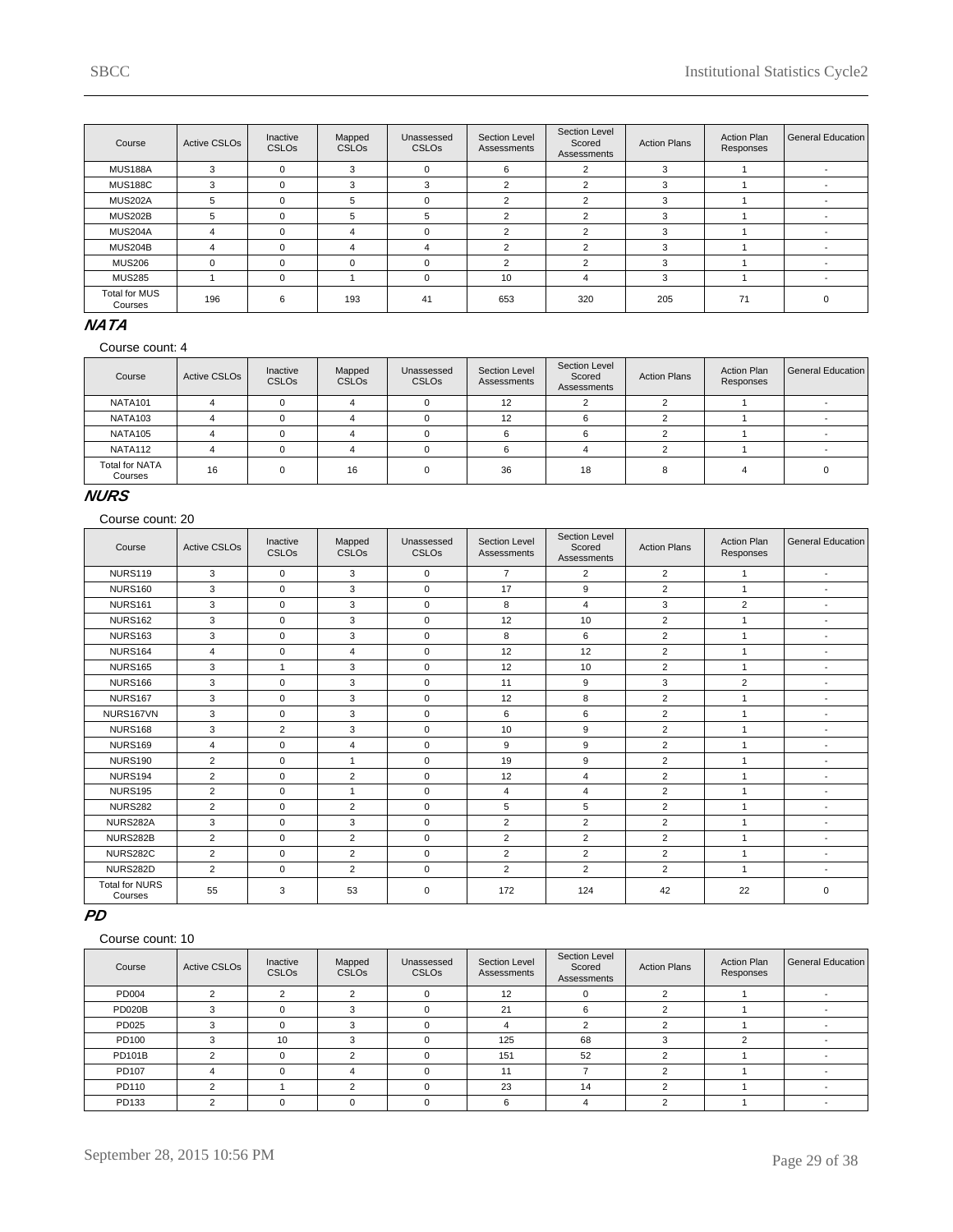| Course                  | Active CSLO <sub>s</sub> | Inactive<br><b>CSLOs</b> | Mapped<br><b>CSLOs</b> | Unassessed<br><b>CSLO<sub>s</sub></b> | Section Level<br>Assessments | Section Level<br>Scored<br>Assessments | <b>Action Plans</b> | <b>Action Plan</b><br>Responses | General Education |
|-------------------------|--------------------------|--------------------------|------------------------|---------------------------------------|------------------------------|----------------------------------------|---------------------|---------------------------------|-------------------|
| PD140                   |                          |                          |                        |                                       | 31                           | 12                                     |                     |                                 |                   |
| <b>PD149B</b>           |                          |                          |                        |                                       | 50                           | 34                                     |                     |                                 |                   |
| Total for PD<br>Courses | 26                       | 13                       | 24                     |                                       | 434                          | 199                                    | 21                  |                                 |                   |

### **PE**

| Course                         | <b>Active CSLOs</b> | Inactive<br><b>CSLOs</b>       | Mapped<br><b>CSLOs</b>        | Unassessed<br><b>CSLOs</b> | Section Level<br>Assessments | Section Level<br>Scored<br>Assessments | <b>Action Plans</b> | <b>Action Plan</b><br>Responses | General Education        |
|--------------------------------|---------------------|--------------------------------|-------------------------------|----------------------------|------------------------------|----------------------------------------|---------------------|---------------------------------|--------------------------|
| <b>PE101A</b>                  | 3                   | 3                              | $\mathbf 3$                   | $\pmb{0}$                  | 8                            | $\mathsf 0$                            | 3                   | $\mathbf{1}$                    | $\sim$                   |
| PE101B                         | 3                   | 0                              | 3                             | $\mathbf 0$                | 8                            | 0                                      | 3                   | $\mathbf{1}$                    | $\sim$                   |
| PE103A                         | $\overline{2}$      | $\pmb{0}$                      | $\overline{2}$                | $\mathbf 0$                | 12                           | 8                                      | 3                   | $\mathbf{1}$                    | $\overline{\phantom{a}}$ |
| PE103B                         | 3                   | $\pmb{0}$                      | 3                             | $\mathbf 0$                | 10                           | 8                                      | $\mathbf 3$         | $\mathbf{1}$                    | $\blacksquare$           |
| <b>PE106A</b>                  | 3                   | $\mathsf 0$                    | 3                             | $\mathbf 0$                | 8                            | 4                                      | 3                   | $\mathbf{1}$                    | $\sim$                   |
| <b>PE106B</b>                  | 3                   | $\pmb{0}$                      | 3                             | $\mathbf 0$                | 6                            | $\overline{4}$                         | 3                   | $\mathbf{1}$                    | $\overline{\phantom{a}}$ |
| <b>PE109A</b>                  | $\overline{c}$      | $\pmb{0}$                      | $\sqrt{2}$                    | $\mathbf 0$                | 8                            | $\overline{c}$                         | $\mathbf 3$         | $\mathbf{1}$                    | $\blacksquare$           |
| <b>PE109B</b>                  | $\overline{2}$      | $\pmb{0}$                      | $\overline{2}$                | $\mathbf 0$                | 6                            | 4                                      | 3                   | $\mathbf{1}$                    | $\sim$                   |
| PE110                          | $\overline{c}$      | $\pmb{0}$                      | $\overline{2}$                | $\mathbf 0$                | 6                            | $\overline{4}$                         | 3                   | $\mathbf{1}$                    | $\overline{\phantom{a}}$ |
| <b>PE112A</b>                  | $\overline{4}$      | $\pmb{0}$                      | $\overline{4}$                | $\mathbf 0$                | 6                            | $\overline{c}$                         | $\overline{4}$      | $\mathbf 2$                     | $\blacksquare$           |
| <b>PE112B</b>                  | 4                   | $\mathsf 0$                    | 4                             | $\mathbf 0$                | 6                            | 4                                      | 3                   | $\mathbf{1}$                    | $\sim$                   |
| <b>PE121A</b>                  | 3                   | $\pmb{0}$                      | 3                             | $\mathbf 0$                | 12                           | $\overline{4}$                         | 3                   | $\mathbf{1}$                    | $\overline{\phantom{a}}$ |
| PE121B                         | 3                   | $\pmb{0}$                      | 3                             | $\mathbf 0$                | 12                           | 6                                      | $\mathbf 3$         | $\mathbf{1}$                    | $\blacksquare$           |
| <b>PE121C</b>                  | 3                   | $\pmb{0}$                      | 3                             | $\mathbf 0$                | 3                            | $\overline{2}$                         | 3                   | $\mathbf{1}$                    | $\sim$                   |
| <b>PE122C</b>                  | $\overline{c}$      | $\mathbf{1}$                   | $\overline{2}$                | $\mathbf 0$                | 6                            | $\overline{c}$                         | 3                   | $\mathbf{1}$                    | $\overline{\phantom{a}}$ |
| <b>PE124A</b>                  | $\overline{c}$      | $\pmb{0}$                      | $\overline{c}$                | $\mathbf 0$                | $\overline{\mathbf{4}}$      | $\mathbf{1}$                           | $\mathbf 3$         | $\mathbf{1}$                    | $\blacksquare$           |
| <b>PE124B</b>                  | 3                   | $\pmb{0}$                      | 3                             | $\mathbf 0$                | 24                           | 24                                     | 3                   | $\mathbf{1}$                    | $\sim$                   |
| <b>PE124C</b>                  | 3                   | $\pmb{0}$                      | 3                             | $\mathbf 0$                | 11                           | $\overline{7}$                         | 3                   | $\mathbf{1}$                    | $\overline{\phantom{a}}$ |
| <b>PE125C</b>                  | 3                   | $\pmb{0}$                      | $\mathsf 3$                   | $\mathbf 0$                | $\overline{4}$               | $\overline{c}$                         | $\mathbf 3$         | $\mathbf{1}$                    | $\blacksquare$           |
| <b>PE126A</b>                  | 3                   | $\pmb{0}$                      | 3                             | $\mathbf 0$                | 4                            | $\overline{2}$                         | 3                   | $\mathbf{1}$                    | $\sim$                   |
| <b>PE126B</b>                  | 3                   | $\pmb{0}$                      | 3                             | $\mathbf 0$                | 6                            | $\overline{c}$                         | 3                   | $\mathbf{1}$                    | $\overline{\phantom{a}}$ |
| <b>PE126C</b>                  | 3                   | $\pmb{0}$                      | $\mathbf 3$                   | $\mathbf 0$                | $\overline{4}$               | $\overline{2}$                         | $\mathbf 3$         | $\mathbf{1}$                    | $\blacksquare$           |
| <b>PE127B</b>                  | $\overline{2}$      | $\pmb{0}$                      | $\overline{2}$                | $\mathbf 0$                | 12                           | 10                                     | 3                   | $\mathbf{1}$                    | $\sim$                   |
| <b>PE127C</b>                  | 8                   | $\pmb{0}$                      | 8                             | 5                          | $\mathbf{1}$                 | $\mathbf{1}$                           | 3                   | $\mathbf{1}$                    | $\overline{\phantom{a}}$ |
| PE128                          | 3                   | $\pmb{0}$                      | $\mathsf 3$                   | $\mathbf 0$                | 16                           | 14                                     | $\overline{4}$      | $\mathbf 2$                     | $\blacksquare$           |
| <b>PE132A</b>                  | $\overline{2}$      | $\pmb{0}$                      | $\overline{2}$                | $\mathbf 0$                | 6                            | 4                                      | 3                   | $\mathbf{1}$                    | $\sim$                   |
| PE132B                         | $\overline{c}$      | $\pmb{0}$                      | $\overline{2}$                | $\mathbf 0$                | 6                            | $\overline{c}$                         | 3                   | $\mathbf{1}$                    | $\overline{\phantom{a}}$ |
| PE132C                         | $\overline{c}$      | $\pmb{0}$                      | $\overline{c}$                | $\mathbf 0$                | 4                            | $\overline{c}$                         | $\mathbf 3$         | $\mathbf{1}$                    | $\blacksquare$           |
| <b>PE132D</b>                  | $\overline{2}$      | $\mathsf 0$                    | $\mathbf 0$                   | $\mathbf 0$                | $\overline{4}$               | $\overline{2}$                         | 3                   | $\mathbf{1}$                    | $\sim$                   |
| PE133                          | 3                   | $\pmb{0}$                      | 3                             | $\mathbf 0$                | 5                            | 3                                      | 3                   | $\mathbf{1}$                    | $\overline{\phantom{a}}$ |
| <b>PE134A</b>                  | 3                   | $\pmb{0}$                      | $\mathbf 0$                   | $\mathbf 0$                | 8                            | $\overline{4}$                         | $\mathbf 3$         | $\mathbf{1}$                    | $\blacksquare$           |
| <b>PE134B</b>                  | 3                   | $\mathsf 0$                    | $\mathbf 0$                   | $\mathbf 0$                | 8                            | 4                                      | 3                   | $\mathbf{1}$                    | $\sim$                   |
| PE137                          | $\overline{4}$      | $\pmb{0}$                      | $\overline{4}$                | $\mathbf 0$                | 20                           | 16                                     | 3                   | $\mathbf{1}$                    | $\overline{\phantom{a}}$ |
| <b>PE138A</b>                  | $\overline{c}$      | $\overline{2}$                 | $\overline{c}$                | $\mathbf 0$                | 8                            | $\overline{2}$                         | $\mathbf 3$         | $\mathbf{1}$                    | $\blacksquare$           |
| <b>PE138B</b>                  | $\overline{2}$      | $\mathsf 0$                    | $\overline{2}$                | $\mathbf 0$                | 12                           | 8                                      | 3                   | $\mathbf{1}$                    | $\sim$                   |
| <b>PE138C</b>                  | $\overline{c}$      | $\pmb{0}$                      | $\overline{2}$                | $\mathbf 0$                | 10                           | $\overline{4}$                         | 3                   | $\mathbf{1}$                    | $\overline{\phantom{a}}$ |
| PE139                          | 3                   | $\pmb{0}$                      | $\mathsf 3$                   | $\mathbf{1}$               | 26                           | 10                                     | $\mathbf 3$         | $\mathbf{1}$                    | $\blacksquare$           |
| <b>PE143A</b>                  | 3                   | $\pmb{0}$                      | 3                             | $\mathbf 0$                | 6                            | 0                                      | 3                   | $\mathbf{1}$                    | $\sim$                   |
| <b>PE143B</b>                  | 3                   | $\pmb{0}$                      | $\mathsf 0$                   | $\mathbf 0$                | $\overline{4}$               | $\overline{c}$                         | 3                   | $\mathbf{1}$                    | $\overline{\phantom{a}}$ |
| <b>PE144A</b>                  | 3                   | $\pmb{0}$                      | $\mathbf 3$                   | $\mathbf 0$                | 18                           | 10                                     | $\mathbf 3$         | $\mathbf{1}$                    | $\blacksquare$           |
| <b>PE144B</b>                  | 3                   | 0                              | 3                             | $\mathbf 0$                | 24                           | 18                                     | 3                   | $\mathbf{1}$                    | $\sim$                   |
| <b>PE144C</b>                  | 3                   | 0                              | $\mathsf 3$                   | $\pmb{0}$                  | 10                           | 10                                     | $\mathsf 3$         | $\mathbf{1}$                    | $\blacksquare$           |
| PE146                          | $\overline{c}$      | 0                              | $\sqrt{2}$                    | $\mathsf 0$                | 8                            | $\overline{2}$                         | 3                   | $\mathbf{1}$                    |                          |
|                                |                     |                                |                               | $\mathbf 0$                |                              |                                        |                     |                                 |                          |
| <b>PE147A</b><br><b>PE147B</b> | $\overline{2}$<br>3 | $\mathbf{1}$<br>$\overline{2}$ | $\overline{2}$<br>3           | $\mathbf 0$                | 19                           | 14                                     | 3<br>3              | $\mathbf{1}$                    | $\sim$<br>$\sim$         |
|                                | 3                   | $\mathsf 0$                    | 3                             | $\mathbf 0$                | 96<br>6                      | 50<br>$\overline{4}$                   | 3                   | $\mathbf{1}$<br>$\mathbf{1}$    | $\sim$                   |
| <b>PE147C</b>                  |                     |                                |                               |                            |                              |                                        |                     |                                 |                          |
| <b>PE148A</b>                  | 3                   | 0                              | 3                             | $\mathbf 0$                | 21                           | 6<br>$\mathsf{O}$                      | $\overline{4}$      | $\mathbf{1}$                    | $\sim$                   |
| <b>PE148B</b>                  | 3                   | $\mathsf 0$<br>$\overline{2}$  | $\mathbf 3$<br>$\overline{2}$ | $\mathsf 0$<br>$\mathbf 0$ | 6                            | 0                                      | $\mathbf 3$         | $\mathbf{1}$                    | $\sim$<br>$\sim$         |
| PE149                          | $\overline{2}$      |                                |                               |                            | 8                            |                                        | 3                   | $\mathbf{1}$                    |                          |
| <b>PE150A</b>                  | $\overline{2}$      | $\mathbf{1}$                   | $\overline{2}$                | $\mathbf 0$                | $\overline{7}$               | 5                                      | 3                   | $\mathbf{1}$                    | $\sim$                   |
| <b>PE150B</b>                  | $\mathsf 3$         | $\mathbf{1}$                   | $\mathbf{3}$                  | $\mathbf 0$                | $\overline{2}$               | $\overline{2}$                         | 3                   | $\mathbf{1}$                    | $\sim$                   |
| <b>PE150C</b>                  | 3                   | $\mathsf 0$                    | 3                             | $\mathsf{O}\xspace$        | $\overline{2}$               | $\overline{2}$                         | $\overline{4}$      | $\overline{2}$                  | $\sim$                   |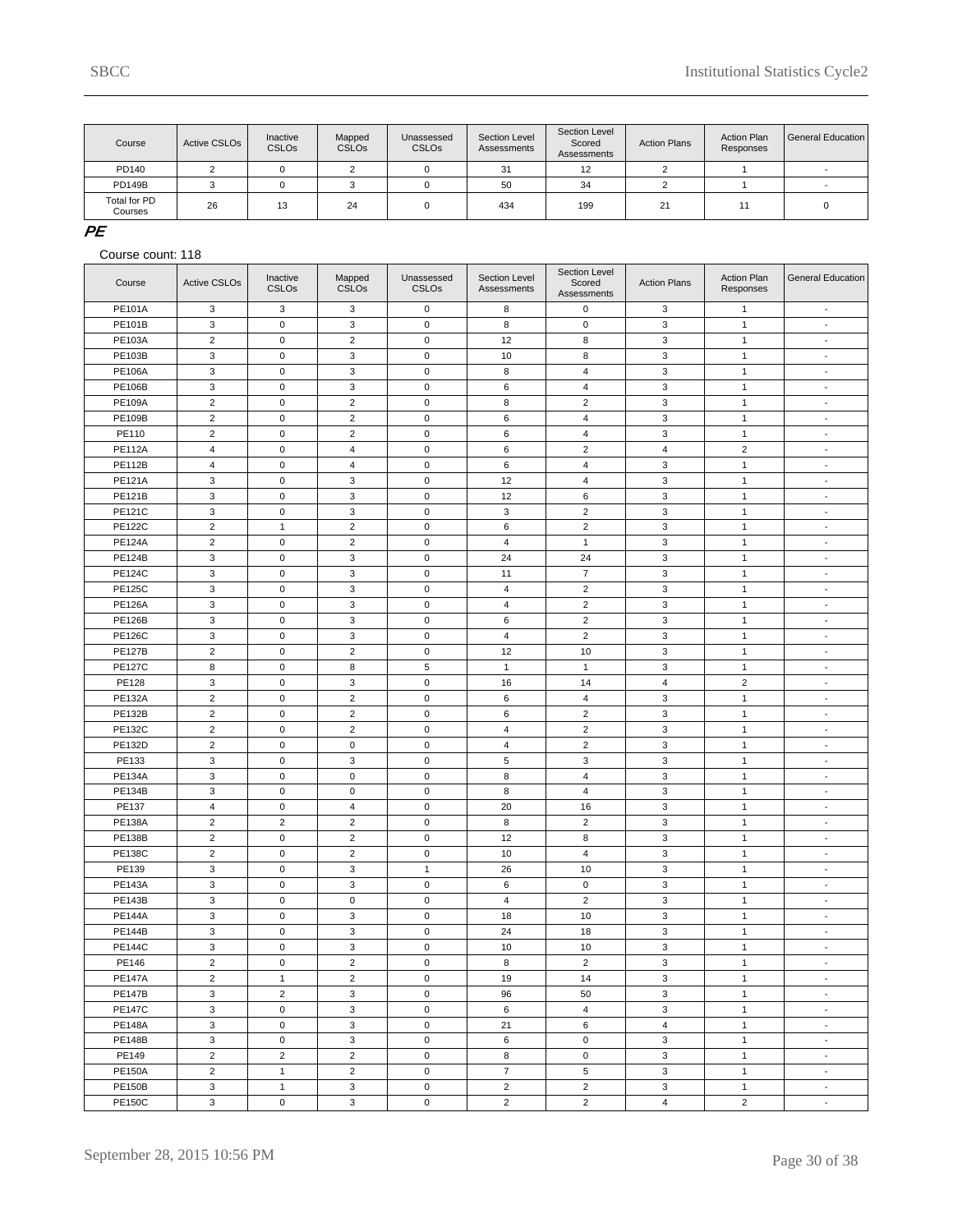| Course        | <b>Active CSLOs</b>       | Inactive<br>CSLO <sub>s</sub> | Mapped<br><b>CSLOs</b>  | Unassessed<br><b>CSLOs</b> | Section Level<br>Assessments | Section Level<br>Scored<br>Assessments | <b>Action Plans</b> | Action Plan<br>Responses     | General Education           |
|---------------|---------------------------|-------------------------------|-------------------------|----------------------------|------------------------------|----------------------------------------|---------------------|------------------------------|-----------------------------|
| <b>PE151A</b> | 3                         | $\mathbf{1}$                  | 3                       | $\mathsf 0$                | 6                            | 0                                      | 3                   | $\mathbf{1}$                 | $\overline{\phantom{a}}$    |
| <b>PE151B</b> | $\overline{4}$            | $\mathbf{1}$                  | 4                       | $\overline{2}$             | 6                            | $\overline{4}$                         | 3                   | $\mathbf{1}$                 | $\overline{\phantom{a}}$    |
| <b>PE151C</b> | 3                         | $\mathsf 0$                   | 3                       | $\mathbf 0$                | 4                            | $\overline{c}$                         | $\mathbf 3$         | $\mathbf{1}$                 | $\blacksquare$              |
| <b>PE152A</b> | $\mathbf 3$               | 6                             | 3                       | $\mathbf 0$                | 6                            | 4                                      | 3                   | $\mathbf{1}$                 | $\overline{\phantom{a}}$    |
| <b>PE152B</b> | 3                         | $\mathbf 0$                   | 3                       | $\mathsf 0$                | $\overline{7}$               | $\overline{4}$                         | 3                   | $\mathbf{1}$                 | $\blacksquare$              |
| <b>PE152C</b> | $\mathbf 3$               | $\mathsf 0$                   | 3                       | $\pmb{0}$                  | 4                            | $\overline{c}$                         | $\mathbf 3$         | $\mathbf{1}$                 | $\blacksquare$              |
| PE153         | $\mathbf 3$               | $\mathbf 0$                   | 3                       | $\mathbf 0$                | $\overline{4}$               | $\overline{2}$                         | 8                   | 6                            | $\overline{\phantom{a}}$    |
| PE156         | 3                         | $\mathbf 0$                   | 3                       | $\mathsf 0$                | $\overline{4}$               | $\overline{2}$                         | 3                   | $\mathbf{1}$                 | $\blacksquare$              |
| PE157         | $\mathbf 3$               | $\mathbf 0$                   | 3                       | $\pmb{0}$                  | 10                           | 6                                      | $\overline{4}$      | $\overline{2}$               | $\blacksquare$              |
| <b>PE162A</b> | $\mathsf 3$               | $\mathbf 0$                   | 3                       | $\mathbf 0$                | 12                           | 10                                     | 3                   | $\mathbf{1}$                 | $\overline{\phantom{a}}$    |
| <b>PE162B</b> | 3                         | $\mathsf 0$                   | 3                       | $\mathsf 0$                | 6                            | $\overline{4}$                         | 3                   | $\mathbf{1}$                 | $\blacksquare$              |
| PE163         | $\mathsf 3$               | $\mathbf 0$                   | 3                       | $\pmb{0}$                  | 8                            | 6                                      | $\mathbf 3$         | $\mathbf{1}$                 | $\blacksquare$              |
| PE164         | $\mathbf 3$               | $\mathbf 0$                   | 3                       | $\mathbf 0$                | 6                            | $\mathsf 0$                            | $\mathbf 3$         | $\mathbf{1}$                 | $\overline{\phantom{a}}$    |
| PE166         | $\overline{2}$            | $\mathbf{1}$                  | $\overline{2}$          | $\mathsf 0$                | 9                            | $\pmb{0}$                              | 3                   | $\mathbf{1}$                 | $\overline{\phantom{a}}$    |
| PE167         | $\overline{4}$            | $\mathsf 0$                   | 4                       | $\pmb{0}$                  | $\sqrt{2}$                   | $\sqrt{2}$                             | $\mathsf 3$         | $\mathbf{1}$                 | $\blacksquare$              |
| PE169         | $\overline{c}$            | $\mathbf{1}$                  | $\overline{\mathbf{c}}$ | $\mathbf 0$                | 8                            | $\overline{c}$                         | $\mathbf 3$         | $\mathbf{1}$                 | $\overline{\phantom{a}}$    |
| PE176         | $\overline{2}$            | $\mathbf{1}$                  | $\overline{2}$          | $\mathsf 0$                | 5                            | $\overline{4}$                         | 3                   | $\mathbf{1}$                 | $\overline{\phantom{a}}$    |
|               |                           |                               |                         |                            |                              |                                        |                     |                              |                             |
| <b>PE176A</b> | $\mathbf 3$               | $\mathsf 0$<br>$\mathbf 0$    | 3<br>3                  | $\pmb{0}$                  | 20                           | 5                                      | $\mathbf 3$         | $\mathbf{1}$<br>$\mathbf{1}$ | $\blacksquare$              |
| <b>PE176B</b> | $\mathbf 3$               |                               |                         | $\mathbf 0$                | 19                           | 5                                      | $\mathbf 3$         |                              | $\overline{\phantom{a}}$    |
| <b>PE177</b>  | 3                         | $\mathbf{1}$                  | 3                       | $\mathsf 0$                | $\overline{4}$               | $\overline{2}$                         | 3                   | $\mathbf{1}$                 | $\overline{\phantom{a}}$    |
| PE179         | $\overline{c}$            | $\mathsf 0$                   | $\overline{\mathbf{c}}$ | $\pmb{0}$                  | $\boldsymbol{9}$             | $\sqrt{2}$                             | $\mathbf 3$         | $\mathbf{1}$                 | $\blacksquare$              |
| <b>PE180A</b> | $\overline{2}$            | $\mathbf 0$                   | $\overline{\mathbf{c}}$ | $\mathbf 0$                | $\overline{4}$               | $\pmb{0}$                              | 3                   | $\mathbf{1}$                 | $\overline{\phantom{a}}$    |
| <b>PE181B</b> | $\overline{2}$            | $\mathsf 0$                   | $\overline{c}$          | $\mathsf 0$                | $\overline{2}$               | $\overline{2}$                         | 3                   | $\mathbf{1}$                 | $\blacksquare$              |
| <b>PE181C</b> | $\overline{c}$            | $\mathbf 0$                   | $\overline{\mathbf{c}}$ | $\pmb{0}$                  | $\,6\,$                      | $\overline{4}$                         | $\mathbf 3$         | $\mathbf{1}$                 | $\blacksquare$              |
| <b>PE182B</b> | 4                         | $\mathbf 0$                   | 4                       | $\mathbf 0$                | $\overline{\mathbf{c}}$      | $\mathbf 2$                            | $\mathbf 3$         | $\mathbf{1}$                 | $\overline{\phantom{a}}$    |
| <b>PE182C</b> | $\overline{4}$            | $\mathsf 0$                   | 4                       | $\mathsf 0$                | $\overline{4}$               | $\overline{2}$                         | 3                   | $\mathbf{1}$                 | $\blacksquare$              |
| PE183A        | $\mathbf 3$               | $\mathbf 0$                   | 3                       | $\pmb{0}$                  | $\overline{4}$               | $\sqrt{2}$                             | $\mathsf 3$         | $\mathbf{1}$                 | $\blacksquare$              |
| <b>PE184A</b> | $\mathbf 3$               | $\mathbf 0$                   | 3                       | $\mathbf 0$                | $\overline{4}$               | $\mathbf 2$                            | $\mathbf 3$         | $\mathbf{1}$                 | $\overline{\phantom{a}}$    |
| <b>PE185A</b> | 3                         | 3                             | 3                       | $\mathsf 0$                | 12                           | 10                                     | 3                   | $\mathbf{1}$                 | $\overline{\phantom{a}}$    |
| <b>PE186A</b> | $\sqrt{2}$                | $\mathbf 0$                   | $\overline{c}$          | $\pmb{0}$                  | $\sqrt{5}$                   | 5                                      | $\mathbf 3$         | $\mathbf{1}$                 | $\blacksquare$              |
| <b>PE188A</b> | $\mathbf 3$               | $\mathbf 0$                   | 3                       | $\mathbf 0$                | 4                            | $\overline{c}$                         | $\mathbf 3$         | $\mathbf{1}$                 | $\overline{\phantom{a}}$    |
| <b>PE189A</b> | 3                         | $\mathbf 0$                   | 3                       | $\mathsf 0$                | $\overline{4}$               | $\overline{2}$                         | 3                   | $\mathbf{1}$                 | $\overline{\phantom{a}}$    |
| <b>PE190A</b> | $\overline{7}$            | $\mathsf 0$                   | $\overline{7}$          | $\pmb{0}$                  | 6                            | $\overline{\mathbf{4}}$                | $\mathbf 3$         | $\mathbf{1}$                 | $\blacksquare$              |
| <b>PE191A</b> | $\mathbf 3$               | $\mathbf 3$                   | 3                       | $\mathbf 0$                | 4                            | $\overline{c}$                         | 3                   | $\mathbf{1}$                 | $\overline{\phantom{a}}$    |
| <b>PE192A</b> | $\overline{2}$            | $\mathbf 0$                   | $\overline{2}$          | $\mathsf 0$                | $\overline{2}$               | $\overline{2}$                         | 3                   | $\mathbf{1}$                 | $\blacksquare$              |
| <b>PE193A</b> | $\overline{c}$            | $\mathsf 0$                   | $\overline{\mathbf{c}}$ | $\pmb{0}$                  | $\overline{2}$               | $\overline{c}$                         | $\mathbf 3$         | $\mathbf{1}$                 | $\blacksquare$              |
| <b>PE194A</b> | $\mathbf 3$               | $\mathbf 0$                   | 3                       | $\mathsf 0$                | $\overline{4}$               | 4                                      | 3                   | $\mathbf{1}$                 | $\overline{\phantom{a}}$    |
| PE195         | $\overline{2}$            | $\mathbf{1}$                  | $\overline{c}$          | $\mathsf 0$                | 10                           | $\pmb{0}$                              | 3                   | $\mathbf{1}$                 | $\blacksquare$              |
| PE196         | $\sqrt{2}$                | $\mathsf{O}\xspace$           | $\overline{c}$          | $\pmb{0}$                  | $\overline{7}$               | $\pmb{0}$                              | $\mathbf 3$         | $\mathbf{1}$                 | $\blacksquare$              |
| <b>PE197A</b> | $\overline{4}$            | $\mathbf 0$                   | 4                       | $\mathbf 0$                | $\overline{4}$               | $\overline{2}$                         | $\mathsf 3$         | $\mathbf{1}$                 | $\overline{\phantom{a}}$    |
| <b>PE198A</b> | 3                         | $\mathsf 0$                   | $\pmb{0}$               | $\mathbf 0$                | $\overline{2}$               | $\overline{2}$                         | 3                   | $\mathbf{1}$                 | $\blacksquare$              |
| <b>PE199A</b> | 3                         | $\mathsf 0$                   | 3                       | $\mathbf{1}$               | $\overline{2}$               | $\overline{2}$                         | 3                   | $\mathbf{1}$                 | $\blacksquare$              |
| <b>PE199C</b> | 6                         | 0                             | 6                       | 3                          | 4                            | $\overline{c}$                         | 3                   | $\mathbf{1}$                 | $\sim$                      |
| PE200         | $\overline{7}$            | $\mathbf 0$                   | $\overline{7}$          | $\mathsf 0$                | 24                           | 12                                     | $\overline{4}$      | $\overline{2}$               | $\overline{\phantom{a}}$    |
| PE216         | $\sqrt{2}$                | $\mathsf{O}\xspace$           | $\overline{\mathbf{c}}$ | $\mathbf 0$                | $\overline{4}$               | $\overline{2}$                         | 3                   | $\mathbf{1}$                 | $\blacksquare$              |
| PE218         | $\ensuremath{\mathsf{3}}$ | $\mathbf 0$                   | 3                       | $\mathbf 0$                | 8                            | 8                                      | 3                   | $\mathbf{1}$                 | $\sim$                      |
| <b>PE219A</b> | $\overline{4}$            | $\mathbf 0$                   | 4                       | $\mathsf 0$                | $\mathbf{1}$                 | $\mathbf{1}$                           | 3                   | $\mathbf{1}$                 | $\overline{\phantom{a}}$    |
| <b>PE219B</b> | 6                         | $\mathsf{O}\xspace$           | 6                       | $\mathbf 0$                | $\overline{2}$               | $\overline{2}$                         | 3                   | $\mathbf{1}$                 | $\overline{\phantom{a}}$    |
| PE220         | 3                         | $\mathsf 0$                   | 3                       | $\mathbf 0$                | 6                            | $\overline{4}$                         | $\overline{4}$      | $\overline{2}$               | $\mathcal{L}_{\mathcal{A}}$ |
| PE221         | $\overline{2}$            | $\mathbf 0$                   | $\overline{2}$          | $\mathsf 0$                | 6                            | $\overline{4}$                         | 3                   | $\mathbf{1}$                 | $\overline{\phantom{a}}$    |
| PE222         | $\overline{2}$            | $\mathsf{O}\xspace$           | $\overline{c}$          | $\mathbf 0$                | 5                            | 3                                      | 3                   | $\mathbf{1}$                 | $\overline{\phantom{a}}$    |
| PE223         | $\mathsf 3$               | $\mathsf 0$                   | 3                       | $\mathsf 0$                | $\overline{2}$               | $\overline{2}$                         | 3                   | $\mathbf{1}$                 | $\mathcal{L}_{\mathcal{A}}$ |
| PE226         | $\overline{2}$            | $\mathbf 0$                   | $\overline{2}$          | $\mathsf 0$                | 5                            | $\mathbf{1}$                           | 3                   | $\mathbf{1}$                 | $\overline{\phantom{a}}$    |
| PE227         | $\sqrt{2}$                | $\mathsf 0$                   | $\overline{\mathbf{c}}$ | $\mathbf 0$                | 8                            | 6                                      | $\mathbf 3$         | $\mathbf{1}$                 | $\overline{\phantom{a}}$    |
| PE229         | $\mathsf 3$               | $\mathsf 0$                   | 0                       | $\mathsf 0$                | $\overline{2}$               | $\overline{2}$                         | $\mathbf 3$         | $\mathbf{1}$                 | $\mathcal{L}_{\mathcal{A}}$ |
| PE247         | $\mathsf 0$               | $\mathbf 0$                   | $\mathbf 0$             | $\mathsf 0$                | $\mathsf 0$                  | $\mathsf 0$                            | $\mathsf 0$         | $\mathsf 0$                  | $\overline{\phantom{a}}$    |
| PE250         | $\overline{4}$            | $\mathsf{O}\xspace$           | 4                       | $\mathbf 0$                | $\overline{7}$               | $\overline{2}$                         | $\mathbf 3$         | $\mathbf{1}$                 | $\blacksquare$              |
| PE252         | 3                         | $\mathsf 0$                   | 3                       | $\mathbf 0$                | 6                            | $\overline{4}$                         | 3                   | $\mathbf{1}$                 | $\sim$                      |
| <b>PE277A</b> | 3                         | $\mathbf 0$                   | $\mathsf 0$             | $\mathsf 0$                | $\overline{4}$               | $\overline{2}$                         | 3                   | $\mathbf{1}$                 | $\overline{\phantom{a}}$    |
| <b>PE277B</b> | $\mathsf 3$               | $\mathsf{O}\xspace$           | 0                       | $\mathbf 0$                | $\overline{2}$               | $\overline{2}$                         | 3                   | $\mathbf{1}$                 | $\blacksquare$              |
| PE281         | $\mathbf 3$               | $\mathsf{O}\xspace$           | $\mathbf 0$             | $\mathsf 0$                | $\overline{2}$               | $\overline{2}$                         | 3                   | $\mathbf{1}$                 | $\sim$                      |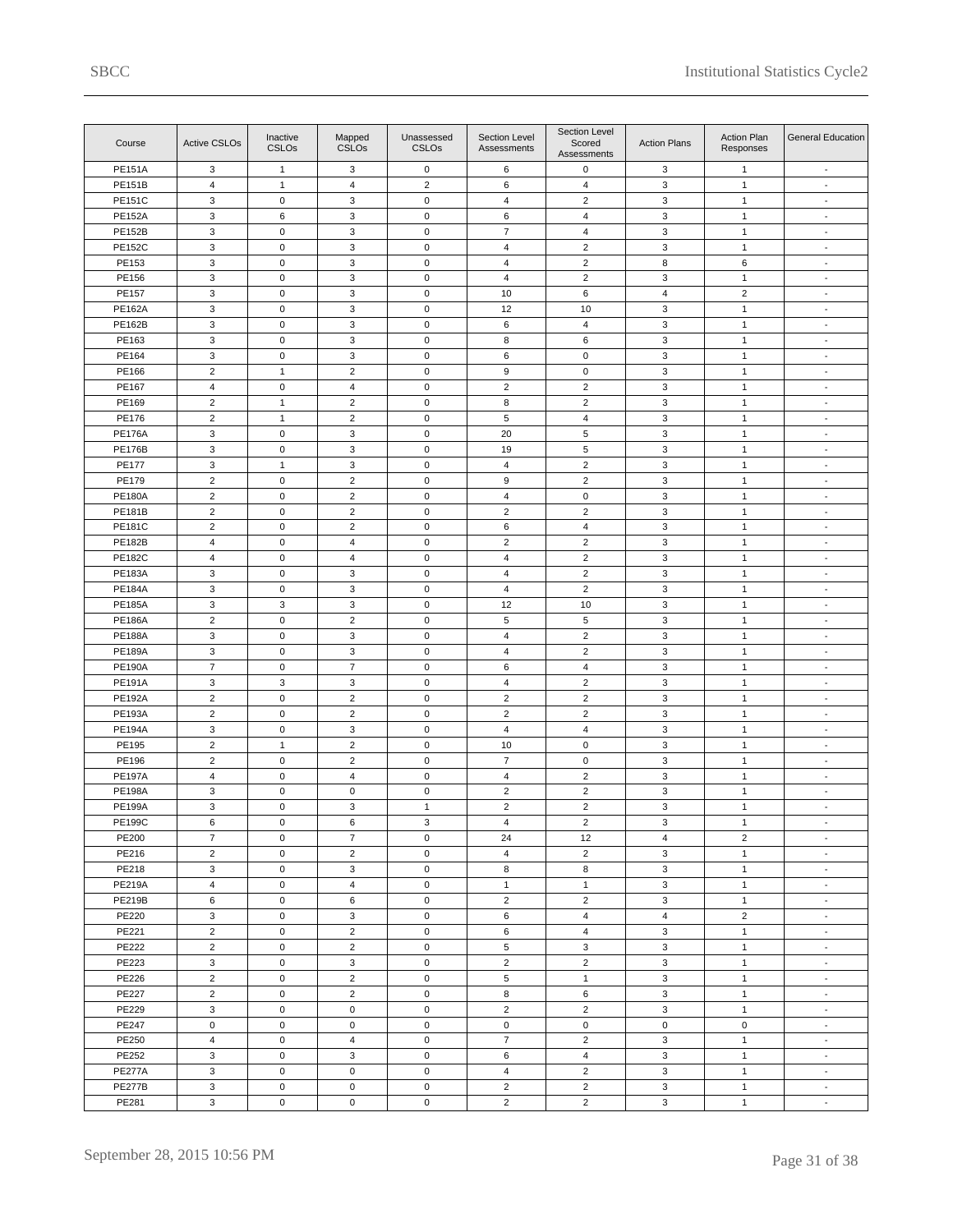| Course               | Active CSLOs | Inactive<br><b>CSLOs</b> | Mapped<br><b>CSLOs</b> | Unassessed<br><b>CSLOs</b> | Section Level<br>Assessments | Section Level<br>Scored<br>Assessments | <b>Action Plans</b> | <b>Action Plan</b><br>Responses | General Education |
|----------------------|--------------|--------------------------|------------------------|----------------------------|------------------------------|----------------------------------------|---------------------|---------------------------------|-------------------|
| PE282                |              |                          |                        |                            | ĸ                            |                                        |                     |                                 |                   |
| PE284                |              |                          |                        |                            |                              |                                        |                     |                                 |                   |
| PE293                |              |                          |                        |                            |                              |                                        |                     |                                 |                   |
| PE294                |              |                          |                        |                            |                              |                                        |                     |                                 |                   |
| PE297                |              |                          |                        |                            |                              |                                        |                     |                                 |                   |
| Total for PE Courses | 345          | 32                       | 310                    | 12                         | 928                          | 499                                    | 363                 | 128                             |                   |

# **Personal Counseling**

Context count: 1

| Context                                          | Active CSLO <sub>s</sub> | Inactive<br><b>CSLOs</b> | Mapped<br><b>CSLOs</b> | Unassessed<br><b>CSLO<sub>s</sub></b> | Section Level<br>Assessments | Section Level<br>Scored<br>Assessments | <b>Action Plans</b> | <b>Action Plan</b><br>Responses | General Education |
|--------------------------------------------------|--------------------------|--------------------------|------------------------|---------------------------------------|------------------------------|----------------------------------------|---------------------|---------------------------------|-------------------|
|                                                  |                          |                          |                        |                                       |                              |                                        |                     |                                 |                   |
| <b>Total for Personal</b><br>Counseling Contexts |                          |                          |                        |                                       |                              |                                        |                     |                                 |                   |

### **PHIL**

Course count: 9

| Course                           | <b>Active CSLOs</b> | Inactive<br>CSLO <sub>s</sub> | Mapped<br><b>CSLOs</b> | Unassessed<br><b>CSLOs</b> | Section Level<br><b>Assessments</b> | Section Level<br>Scored<br>Assessments | <b>Action Plans</b> | <b>Action Plan</b><br>Responses | <b>General Education</b> |
|----------------------------------|---------------------|-------------------------------|------------------------|----------------------------|-------------------------------------|----------------------------------------|---------------------|---------------------------------|--------------------------|
| <b>PHIL100</b>                   | 4                   | $\Omega$                      | 4                      | 0                          | 28                                  | 8                                      | 2                   |                                 | $\overline{\phantom{a}}$ |
| <b>PHIL101</b>                   | 5                   | $\Omega$                      | 5                      | 0                          | 38                                  | 4                                      | $\overline{2}$      |                                 | $\overline{\phantom{0}}$ |
| PHIL101H                         | 6                   | $\Omega$                      | 6                      | $\mathbf 0$                | 6                                   | 6                                      | 2                   |                                 | $\overline{\phantom{a}}$ |
| <b>PHIL102</b>                   | 8                   | $\Omega$                      | 8                      | 0                          | 21                                  | 8                                      | $\overline{2}$      |                                 |                          |
| <b>PHIL111</b>                   |                     | 5                             | ⇁                      | $\Omega$                   | 33                                  | $\Omega$                               | 2                   |                                 |                          |
| <b>PHIL200</b>                   | 4                   | $\Omega$                      | 4                      | $\Omega$                   | 4                                   | $\overline{2}$                         | $\mathcal{P}$       |                                 |                          |
| <b>PHIL201</b>                   | 4                   | $\Omega$                      | 4                      | $\Omega$                   | $\overline{2}$                      | $\overline{2}$                         | $\overline{2}$      |                                 | $\overline{\phantom{a}}$ |
| <b>PHIL203</b>                   | 4                   | $\Omega$                      | 4                      | $\mathbf 0$                | $\overline{2}$                      | $\overline{2}$                         | ◠                   |                                 |                          |
| PHIL205                          | 3                   | $\Omega$                      | 3                      | 0                          | 8                                   | $\overline{2}$                         | 2                   |                                 |                          |
| <b>Total for PHIL</b><br>Courses | 45                  | 5                             | 45                     | $\mathbf 0$                | 142                                 | 34                                     | 18                  | 9                               | $\Omega$                 |

### **PHOT**

Course count: 15

| Course                           | <b>Active CSLOs</b> | Inactive<br><b>CSLOs</b> | Mapped<br><b>CSLOs</b> | Unassessed<br><b>CSLOs</b> | Section Level<br>Assessments | Section Level<br>Scored<br>Assessments | <b>Action Plans</b> | <b>Action Plan</b><br>Responses | <b>General Education</b> |
|----------------------------------|---------------------|--------------------------|------------------------|----------------------------|------------------------------|----------------------------------------|---------------------|---------------------------------|--------------------------|
| PHOT109                          | 3                   | $\Omega$                 | 3                      | $\Omega$                   | 161                          | 128                                    | $\overline{2}$      |                                 |                          |
| PHOT130                          | $\mathbf 0$         | $\Omega$                 | $\Omega$               | 0                          | $\mathbf 0$                  | $\Omega$                               | $\Omega$            | $\Omega$                        |                          |
| PHOT140                          | $\mathbf 0$         | $\Omega$                 | $\Omega$               | $\Omega$                   | $\mathbf 0$                  | $\Omega$                               | $\Omega$            | $\Omega$                        |                          |
| PHOT150                          | 3                   | $\Omega$                 | 3                      | $\Omega$                   | 10 <sup>1</sup>              | 10                                     | $\overline{2}$      |                                 | $\overline{\phantom{a}}$ |
| PHOT180                          | 3                   | $\Omega$                 | 3                      | $\mathbf 0$                | 23                           | 19                                     | $\overline{2}$      | 1                               | $\overline{\phantom{a}}$ |
| PHOT190                          | 3                   | $\Omega$                 | 3                      | 0                          | 10 <sup>1</sup>              | 10                                     | 3                   | $\overline{2}$                  | $\overline{\phantom{a}}$ |
| PHOT209                          | 3                   | $\Omega$                 | 3                      | $\Omega$                   | 24                           | 22                                     | $\overline{2}$      |                                 | $\overline{\phantom{a}}$ |
| PHOT214                          | $\overline{7}$      | $\Omega$                 | $\overline{7}$         | 3                          | 8                            | 3                                      | $\overline{2}$      |                                 | $\overline{\phantom{a}}$ |
| PHOT250                          | 6                   | $\Omega$                 | 6                      | $\Omega$                   | 24                           | 20                                     | $\overline{2}$      |                                 | $\overline{\phantom{a}}$ |
| PHOT260                          | 5                   | $\Omega$                 | 5                      | $\Omega$                   | 16                           | 6                                      | $\overline{2}$      |                                 | $\overline{\phantom{a}}$ |
| PHOT280                          | 3                   | $\Omega$                 | 3                      | $\Omega$                   | 6                            | 4                                      | $\overline{2}$      |                                 | $\overline{\phantom{a}}$ |
| PHOT281                          | 3                   | $\Omega$                 | 3                      | $\Omega$                   | 5                            | $\overline{4}$                         | $\overline{2}$      | 1                               | $\overline{\phantom{a}}$ |
| PHOT285                          | 3                   | $\Omega$                 | 3                      | $\Omega$                   | 9                            | 6                                      | $\overline{2}$      |                                 | $\overline{\phantom{a}}$ |
| PHOTNC001                        | $\mathbf 0$         | $\Omega$                 | $\mathbf 0$            | $\Omega$                   | $\mathbf 0$                  | $\Omega$                               | $\Omega$            | $\Omega$                        | $\overline{\phantom{a}}$ |
| PHOTNC002                        | $\mathbf 0$         | $\mathbf 0$              | $\mathbf 0$            | $\mathbf 0$                | $\mathbf 0$                  | $\mathbf 0$                            | 0                   | $\mathbf 0$                     | $\overline{\phantom{a}}$ |
| <b>Total for PHOT</b><br>Courses | 42                  | 0                        | 42                     | 3                          | 296                          | 232                                    | 23                  | 12                              | $\Omega$                 |

# **PHSC**

| Course  | Active CSLO <sub>s</sub> | Inactive<br><b>CSLOs</b> | Mapped<br><b>CSLOs</b> | Unassessed<br>CSLO <sub>s</sub> | Section Level<br>Assessments | Section Level<br>Scored<br>Assessments | <b>Action Plans</b> | <b>Action Plan</b><br>Responses | l General Education |
|---------|--------------------------|--------------------------|------------------------|---------------------------------|------------------------------|----------------------------------------|---------------------|---------------------------------|---------------------|
| PHSC103 |                          |                          |                        |                                 | 23                           | 19                                     |                     |                                 |                     |
| PHSC107 |                          |                          |                        |                                 |                              |                                        |                     |                                 |                     |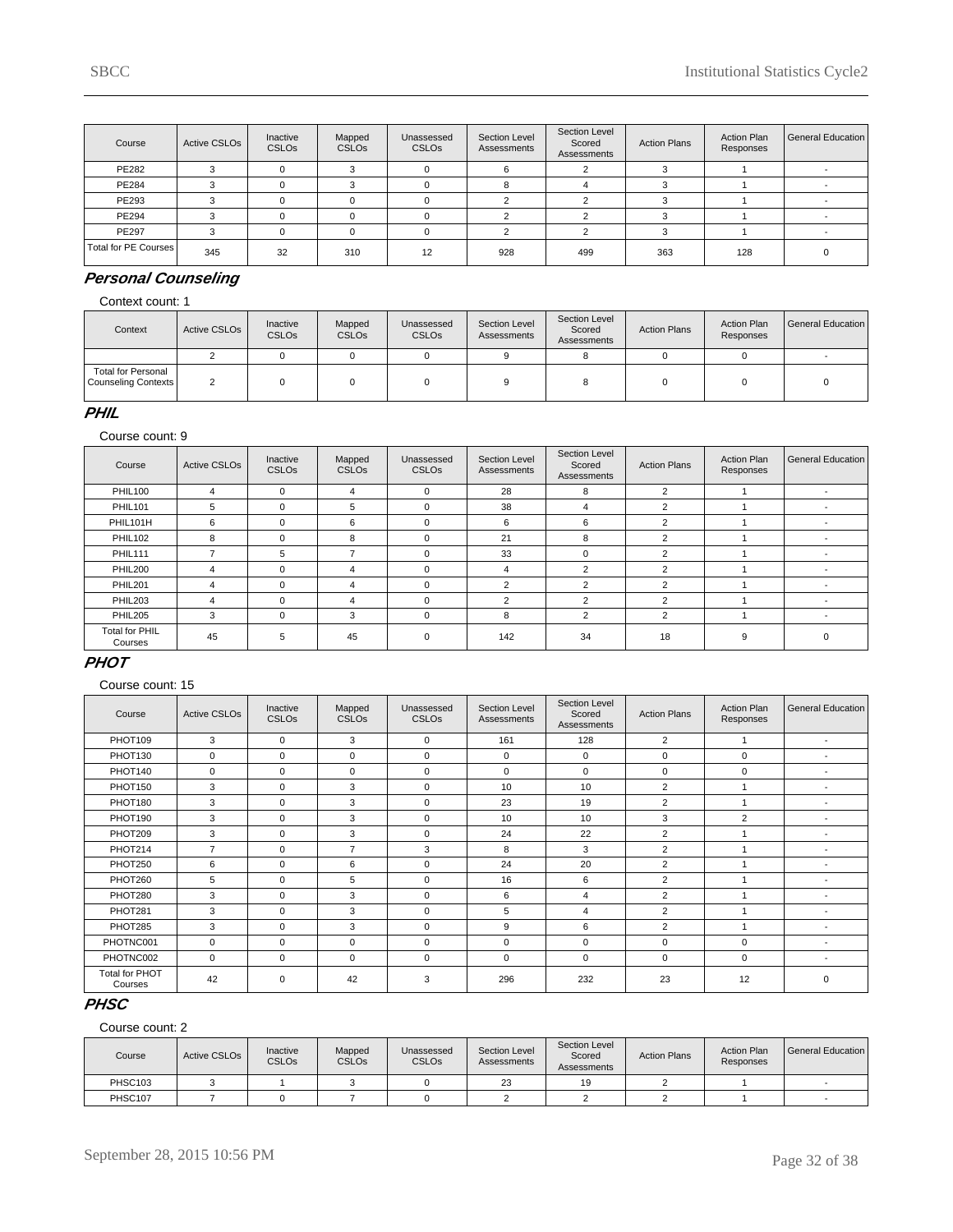| Course                           | Active CSLO <sub>s</sub> | Inactive<br><b>CSLOs</b> | Mapped<br><b>CSLO<sub>s</sub></b> | Jnassessed<br><b>CSLO<sub>s</sub></b> | Section Level<br>Assessments | Section Level<br>Scored<br>Assessments | <b>Action Plans</b> | <b>Action Plan</b><br>Responses | General Education |
|----------------------------------|--------------------------|--------------------------|-----------------------------------|---------------------------------------|------------------------------|----------------------------------------|---------------------|---------------------------------|-------------------|
| <b>Total for PHSC</b><br>Courses | 10                       |                          | 10                                |                                       | 25                           | $\sim$<br>∼                            |                     |                                 |                   |

### **PHYS**

Course count: 13

| Course                           | <b>Active CSLOs</b> | Inactive<br><b>CSLOs</b> | Mapped<br><b>CSLOs</b> | Unassessed<br><b>CSLOs</b> | Section Level<br>Assessments | Section Level<br>Scored<br>Assessments | <b>Action Plans</b> | <b>Action Plan</b><br>Responses | <b>General Education</b> |
|----------------------------------|---------------------|--------------------------|------------------------|----------------------------|------------------------------|----------------------------------------|---------------------|---------------------------------|--------------------------|
| <b>PHYS101</b>                   | $\overline{7}$      | $\mathbf 0$              | $\overline{7}$         | $\mathbf 0$                | 13                           | $\overline{2}$                         | 2                   |                                 | $\overline{\phantom{a}}$ |
| PHYS101L                         | 3                   | 0                        | 3                      | $\Omega$                   | 13                           | $\overline{4}$                         | 2                   |                                 |                          |
| <b>PHYS102</b>                   | 7                   | 0                        | $\overline{7}$         | $\mathbf 0$                | 18                           | $\overline{2}$                         | 2                   |                                 |                          |
| <b>PHYS105</b>                   | 5                   | $\Omega$                 | 5                      | $\mathbf 0$                | 14                           | 14                                     | $\overline{2}$      |                                 |                          |
| <b>PHYS106</b>                   | 4                   | 0                        | 4                      | $\mathbf 0$                | 11                           | 10                                     | $\overline{2}$      |                                 |                          |
| <b>PHYS110</b>                   | 5                   | $\Omega$                 | 5                      | $\mathbf 0$                | 20                           | 12                                     | 2                   |                                 |                          |
| <b>PHYS111</b>                   | 3                   |                          | 3                      | $\Omega$                   | 20                           | 18                                     | 2                   |                                 | $\overline{\phantom{a}}$ |
| <b>PHYS121</b>                   | 6                   | $\Omega$                 | 6                      | $\Omega$                   | 18                           | $\Omega$                               | 2                   |                                 | $\overline{\phantom{a}}$ |
| PHYS121W                         | $\overline{2}$      | $\Omega$                 | $\overline{2}$         | $\Omega$                   | 5                            | $\overline{2}$                         | $\overline{2}$      |                                 |                          |
| <b>PHYS122</b>                   | 5                   | 0                        | 5                      | $\mathbf 0$                | 22                           | 6                                      | 2                   |                                 |                          |
| PHYS122W                         | $\overline{2}$      | $\Omega$                 | 2                      | $\Omega$                   | 4                            | $\overline{2}$                         | $\overline{2}$      |                                 | $\overline{\phantom{a}}$ |
| PHYS123                          | 6                   | $\Omega$                 | 6                      | $\Omega$                   | 32                           | $\overline{4}$                         | $\overline{2}$      |                                 | $\overline{\phantom{a}}$ |
| PHYS123W                         | 2                   | 0                        | $\overline{2}$         | $\mathbf 0$                | 3                            | $\overline{2}$                         | 2                   |                                 |                          |
| <b>Total for PHYS</b><br>Courses | 57                  |                          | 57                     | $\mathbf 0$                | 193                          | 78                                     | 26                  | 13                              | $\Omega$                 |

### **POLS**

#### Course count: 10

| Course                           | <b>Active CSLOs</b> | Inactive<br><b>CSLOs</b> | Mapped<br><b>CSLOs</b> | Unassessed<br><b>CSLOs</b> | Section Level<br>Assessments | Section Level<br>Scored<br>Assessments | <b>Action Plans</b> | <b>Action Plan</b><br>Responses | General Education        |
|----------------------------------|---------------------|--------------------------|------------------------|----------------------------|------------------------------|----------------------------------------|---------------------|---------------------------------|--------------------------|
| <b>POLS101</b>                   | 3                   | $\Omega$                 | 3                      | $\mathbf 0$                | 101                          | 76                                     | $\overline{2}$      |                                 | $\overline{\phantom{a}}$ |
| POLS104                          | 6                   | $\Omega$                 | 6                      | $\mathbf 0$                | 12                           | 10                                     | $\overline{2}$      |                                 | $\overline{\phantom{a}}$ |
| POLS110                          | 3                   | $\Omega$                 | 3                      | $\mathbf 0$                | 6                            | $\overline{2}$                         | $\overline{2}$      |                                 | $\overline{\phantom{a}}$ |
| <b>POLS121</b>                   | 3                   | $\Omega$                 | 3                      | $\Omega$                   | 21                           | 18                                     | $\overline{2}$      |                                 |                          |
| POLS <sub>122</sub>              | 3                   | $\Omega$                 | 3                      | $\mathbf 0$                | 6                            | 4                                      | 2                   |                                 | $\overline{\phantom{a}}$ |
| POLS <sub>123</sub>              | 3                   | $\Omega$                 | 3                      | $\mathbf 0$                | $\overline{2}$               |                                        | $\overline{2}$      |                                 | $\overline{\phantom{a}}$ |
| <b>POLS131</b>                   | 3                   | 3                        | 3                      | $\Omega$                   | 10                           | 8                                      | 2                   |                                 |                          |
| POLS <sub>132</sub>              | 3                   | $\Omega$                 | 3                      | $\mathbf 0$                | 10                           | 8                                      | 2                   |                                 | $\overline{\phantom{a}}$ |
| POLS <sub>136</sub>              | 3                   | $\Omega$                 | 3                      | $\Omega$                   | 4                            | 2                                      | $\mathfrak{p}$      |                                 | $\overline{\phantom{a}}$ |
| <b>POLS151</b>                   | 3                   | $\Omega$                 | 3                      | $\Omega$                   | 12                           | 8                                      | 2                   |                                 |                          |
| <b>Total for POLS</b><br>Courses | 33                  | 3                        | 33                     | $\Omega$                   | 184                          | 137                                    | 20                  | 10                              | 0                        |

#### **PRO**

| Course         | <b>Active CSLOs</b> | Inactive<br><b>CSLOs</b> | Mapped<br><b>CSLOs</b> | Unassessed<br><b>CSLOs</b> | Section Level<br>Assessments | Section Level<br>Scored<br>Assessments | <b>Action Plans</b> | <b>Action Plan</b><br>Responses | General Education        |
|----------------|---------------------|--------------------------|------------------------|----------------------------|------------------------------|----------------------------------------|---------------------|---------------------------------|--------------------------|
| <b>PRO102A</b> | 2                   | $\mathbf 0$              | $\overline{2}$         | $\mathbf 0$                | 4                            | 4                                      | $\overline{2}$      |                                 | $\blacksquare$           |
| <b>PRO103A</b> |                     | $\mathbf 0$              |                        | $\mathbf 0$                | 4                            | 4                                      | $\overline{2}$      |                                 | $\overline{\phantom{a}}$ |
| <b>PRO103B</b> | $\overline{2}$      | $\mathbf 0$              | $\overline{2}$         | $\mathbf 0$                | 18                           | 6                                      | 3                   |                                 |                          |
| <b>PRO104B</b> | $\overline{2}$      | $\Omega$                 | $\overline{2}$         | $\Omega$                   | 8                            | 6                                      | 3                   | 2                               | $\overline{\phantom{a}}$ |
| <b>PRO104C</b> | 3                   | $\Omega$                 | 3                      | $\mathbf 0$                | $\overline{2}$               | $\overline{2}$                         | $\overline{2}$      |                                 | $\overline{\phantom{a}}$ |
| <b>PRO105B</b> | $\overline{2}$      | $\mathbf 0$              | $\overline{2}$         | $\mathbf 0$                | 8                            | 4                                      | 3                   | 2                               | $\overline{\phantom{a}}$ |
| <b>PRO106B</b> | $\overline{2}$      | $\mathbf 0$              | $\overline{2}$         | $\mathbf 0$                | 15                           | $\overline{7}$                         | 3                   | 2                               | $\overline{\phantom{a}}$ |
| <b>PRO106C</b> | 3                   | $\mathbf 0$              | 3                      | $\mathbf 0$                |                              |                                        | 3                   | 2                               | ٠                        |
| <b>PRO106D</b> | 4                   | $\Omega$                 | $\overline{4}$         | $\mathbf 0$                | $\overline{2}$               | $\overline{2}$                         | 2                   |                                 | ٠                        |
| <b>PRO107</b>  | $\overline{2}$      | $\Omega$                 | $\overline{2}$         | $\mathbf 0$                | 6                            | 6                                      | $\overline{2}$      |                                 | ٠                        |
| <b>PRO110B</b> | $\overline{2}$      | $\mathbf 0$              | $\overline{2}$         | $\mathbf 0$                | 4                            | 0                                      | 3                   | 2                               | ٠                        |
| <b>PRO111A</b> | $\overline{2}$      | $\mathbf 0$              | $\overline{2}$         | $\mathbf 0$                | 4                            | $\overline{2}$                         | $\overline{2}$      |                                 | ٠                        |
| <b>PRO112</b>  | $\overline{2}$      | 2                        | $\overline{2}$         | $\mathbf 0$                | 6                            | 4                                      | 3                   | 2                               | $\overline{\phantom{a}}$ |
| <b>PRO113A</b> | $\overline{A}$      | $\mathbf 0$              | ٠                      | $\mathbf 0$                | $\overline{2}$               | $\overline{2}$                         | $\overline{4}$      | 2                               | ٠                        |
| <b>PRO113B</b> | $\overline{2}$      | $\Omega$                 | $\overline{2}$         | $\Omega$                   | 1                            | 1                                      | 2                   |                                 |                          |
| <b>PRO114B</b> | 3                   | $\mathbf 0$              | 3                      | $\mathbf 0$                | 7                            | 4                                      | 4                   | 2                               |                          |
| <b>PRO115B</b> | 3                   | $\mathbf 0$              | 3                      | $\mathbf 0$                | 7                            | 3                                      | 3                   |                                 | ٠                        |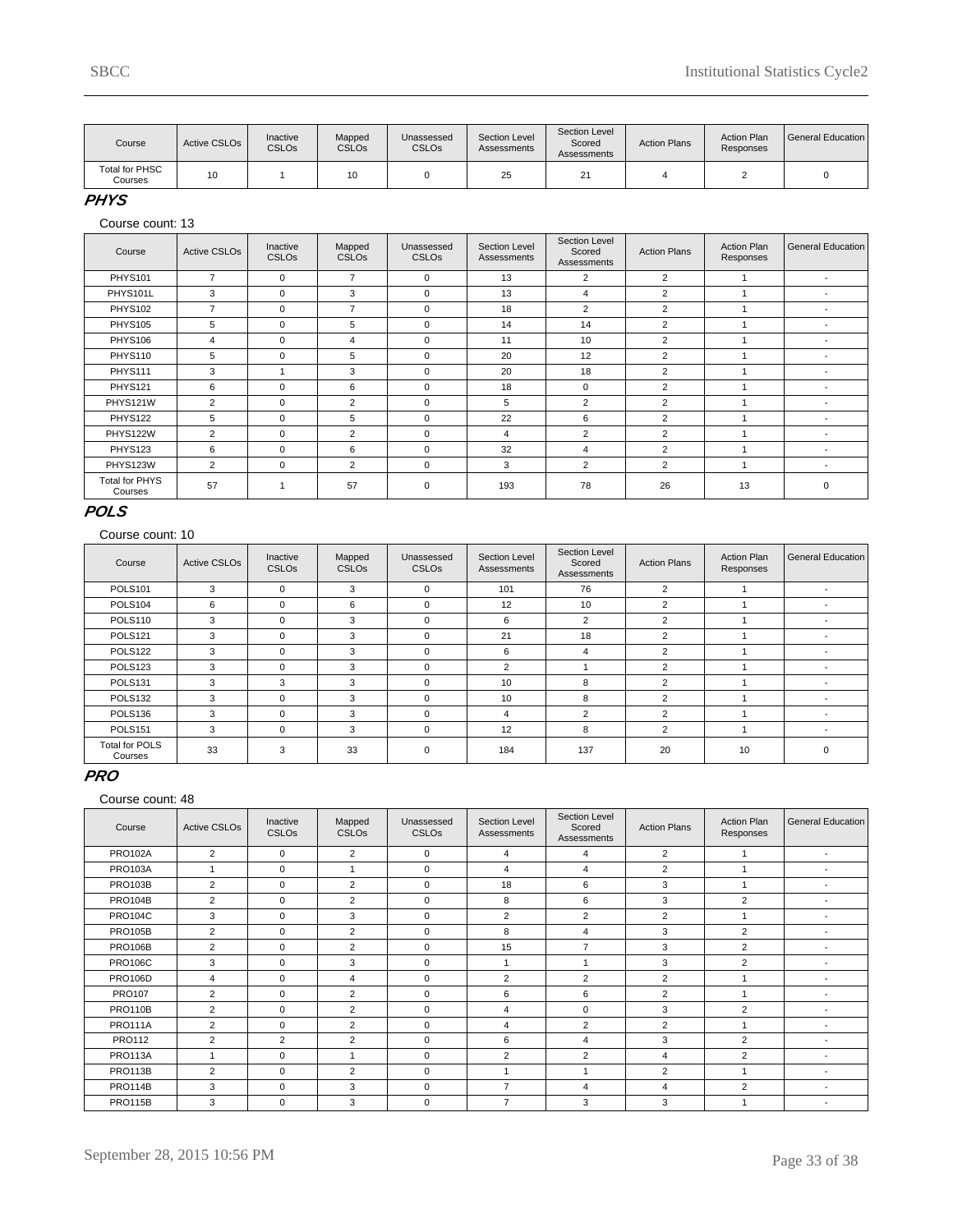| Course                          | <b>Active CSLOs</b> | Inactive<br><b>CSLOs</b> | Mapped<br>CSLO <sub>s</sub> | Unassessed<br><b>CSLOs</b> | Section Level<br>Assessments | Section Level<br>Scored<br>Assessments | <b>Action Plans</b> | <b>Action Plan</b><br>Responses | <b>General Education</b> |
|---------------------------------|---------------------|--------------------------|-----------------------------|----------------------------|------------------------------|----------------------------------------|---------------------|---------------------------------|--------------------------|
| <b>PRO116B</b>                  | 3                   | $\mathbf 0$              | 3                           | $\mathbf 0$                | $\overline{7}$               | $\overline{7}$                         | $\overline{2}$      | $\mathbf{1}$                    | $\blacksquare$           |
| <b>PRO117A</b>                  | $\mathbf{1}$        | $\Omega$                 | $\mathbf{1}$                | $\Omega$                   | $\overline{2}$               | $\overline{2}$                         | 3                   | $\mathbf{1}$                    | $\overline{\phantom{a}}$ |
| <b>PRO117B</b>                  | 2                   | $\mathbf 0$              | $\overline{2}$              | $\mathbf 0$                | 22                           | 14                                     | 3                   | 2                               | $\overline{\phantom{a}}$ |
| <b>PRO119B</b>                  | $\overline{2}$      | $\mathbf 0$              | $\overline{2}$              | $\mathbf 0$                | 2                            | $\overline{2}$                         | 2                   | $\mathbf{1}$                    | $\overline{a}$           |
| PRO121                          | 3                   | $\mathbf{1}$             | 3                           | $\mathbf 0$                | 5                            | 3                                      | 2                   | $\mathbf{1}$                    | ÷,                       |
| <b>PRO123B</b>                  | $\overline{2}$      | $\mathbf 0$              | 2                           | $\mathbf 0$                | 5                            | 3                                      | 2                   | $\mathbf{1}$                    | $\overline{\phantom{a}}$ |
| <b>PRO124B</b>                  | $\overline{2}$      | $\mathbf 0$              | $\overline{2}$              | $\mathbf 0$                | $\overline{2}$               | $\overline{2}$                         | 3                   | $\mathbf{1}$                    | $\overline{\phantom{a}}$ |
| <b>PRO125B</b>                  | $\overline{2}$      | $\overline{2}$           | $\overline{2}$              | $\mathbf 0$                | 9                            | 3                                      | $\overline{2}$      | $\mathbf{1}$                    | $\blacksquare$           |
| <b>PRO128B</b>                  | $\overline{2}$      | $\mathsf 0$              | $\overline{2}$              | $\mathbf 0$                | 16                           | 3                                      | $\overline{2}$      | $\mathbf{1}$                    | $\overline{\phantom{a}}$ |
| <b>PRO130B</b>                  | $\overline{2}$      | $\mathbf 0$              | $\overline{2}$              | $\mathbf 0$                | $\overline{2}$               | $\mathbf{1}$                           | $\overline{2}$      | $\mathbf{1}$                    | $\overline{\phantom{a}}$ |
| <b>PRO133</b>                   | $\overline{4}$      | $\mathbf 0$              | $\overline{4}$              | $\mathbf 0$                | $\overline{7}$               | 5                                      | $\overline{2}$      | $\mathbf{1}$                    | $\blacksquare$           |
| PRO135                          | 3                   | $\mathbf 0$              | 3                           | $\mathbf 0$                | 13                           | $\overline{7}$                         | $\overline{2}$      | $\mathbf{1}$                    | $\overline{\phantom{a}}$ |
| <b>PRO136A</b>                  | 2                   | 2                        | $\overline{2}$              | $\mathbf 0$                | $\overline{7}$               | $\overline{7}$                         | $\overline{2}$      | $\mathbf{1}$                    | $\overline{a}$           |
| <b>PRO138A</b>                  | $\overline{2}$      | $\mathbf 0$              | 2                           | $\mathbf 0$                | $\overline{c}$               | $\overline{2}$                         | 2                   | $\mathbf{1}$                    | $\overline{\phantom{a}}$ |
| <b>PRO138D</b>                  | 3                   | $\overline{2}$           | 3                           | $\mathbf 0$                | 183                          | 68                                     | $\overline{2}$      | $\mathbf{1}$                    | $\overline{\phantom{a}}$ |
| <b>PRO139B</b>                  | 2                   | $\mathbf 0$              | 2                           | $\mathbf 0$                | $\overline{2}$               | $\overline{2}$                         | $\overline{2}$      | $\mathbf{1}$                    | $\overline{\phantom{a}}$ |
| <b>PRO141A</b>                  | $\overline{2}$      | $\overline{2}$           | 2                           | $\mathbf 0$                | $\overline{2}$               | $\overline{2}$                         | 3                   | $\mathbf{1}$                    | $\overline{\phantom{a}}$ |
| <b>PRO142B</b>                  | 3                   | $\mathbf 0$              | 3                           | $\mathbf 0$                | 6                            | $\overline{2}$                         | 3                   | $\overline{2}$                  | $\blacksquare$           |
| <b>PRO144B</b>                  | $\overline{2}$      | $\mathbf 0$              | $\overline{2}$              | $\mathbf 0$                | 10                           | $\overline{4}$                         | 2                   | $\mathbf{1}$                    | $\blacksquare$           |
| <b>PRO150B</b>                  | $\overline{2}$      | $\mathsf 0$              | $\overline{2}$              | $\mathsf 0$                | 8                            | 6                                      | $\overline{2}$      | $\mathbf{1}$                    | $\overline{\phantom{a}}$ |
| <b>PRO151B</b>                  | $\overline{2}$      | $\mathbf 0$              | 2                           | $\mathbf 0$                | 12                           | 6                                      | 3                   | 2                               | $\overline{\phantom{a}}$ |
| <b>PRO152B</b>                  | 3                   | $\mathbf 0$              | 3                           | $\mathbf 0$                | 12                           | $\overline{4}$                         | 3                   | 2                               | $\overline{\phantom{a}}$ |
| <b>PRO154A</b>                  | $\overline{2}$      | $\mathbf 0$              | 2                           | $\mathbf 0$                | 3                            | 3                                      | $\overline{4}$      | 2                               | $\overline{a}$           |
| <b>PRO154B</b>                  | $\overline{2}$      | $\mathbf 0$              | 2                           | $\mathbf 0$                | $\overline{2}$               | $\overline{2}$                         | 2                   | $\mathbf{1}$                    | $\overline{\phantom{a}}$ |
| <b>PRO155</b>                   | $\overline{2}$      | $\mathbf 0$              | $\overline{2}$              | $\mathbf 0$                | $\mathbf{1}$                 | $\mathbf 0$                            | 3                   | $\overline{2}$                  | ÷                        |
| <b>PRO157B</b>                  | 3                   | $\mathbf 0$              | 3                           | $\mathbf 0$                | $\overline{2}$               | $\overline{2}$                         | 3                   | $\overline{2}$                  | $\overline{\phantom{a}}$ |
| <b>PRO160B</b>                  | 3                   | $\mathbf{1}$             | 3                           | $\mathbf 0$                | 3                            | 3                                      | 3                   | $\overline{2}$                  | $\overline{\phantom{a}}$ |
| <b>PRO163B</b>                  | 3                   | 0                        | 3                           | $\mathbf 0$                | $\overline{2}$               | $\overline{2}$                         | $\overline{4}$      | $\overline{2}$                  | $\blacksquare$           |
| <b>PRO164B</b>                  | $\overline{2}$      | $\mathbf 0$              | $\overline{c}$              | $\mathbf 0$                | 13                           | 5                                      | $\overline{4}$      | $\overline{c}$                  | $\blacksquare$           |
| <b>PRO167B</b>                  | 3                   | $\mathsf 0$              | 3                           | $\mathbf 0$                | $\mathbf{1}$                 | $\mathbf{1}$                           | 3                   | $\mathbf{1}$                    | $\overline{\phantom{a}}$ |
| <b>PRO168B</b>                  | $\overline{2}$      | $\mathbf 0$              | $\overline{2}$              | $\mathbf 0$                | 10                           | 8                                      | $\overline{2}$      | $\mathbf{1}$                    | $\overline{\phantom{a}}$ |
| <b>Total for PRO</b><br>Courses | 111                 | 12                       | 111                         | $\mathbf 0$                | 472                          | 239                                    | 125                 | 66                              | $\mathbf 0$              |

# **Probation/Disqualification**

| Course count: 1 |  |
|-----------------|--|
|-----------------|--|

| Course                                              | Active CSLO <sub>s</sub> | Inactive<br><b>CSLOs</b> | Mapped<br><b>CSLOs</b> | Unassessed<br><b>CSLOs</b> | Section Level<br>Assessments | Section Level<br>Scored<br>Assessments | <b>Action Plans</b> | <b>Action Plan</b><br>Responses | General Education I |
|-----------------------------------------------------|--------------------------|--------------------------|------------------------|----------------------------|------------------------------|----------------------------------------|---------------------|---------------------------------|---------------------|
| PROBATION001                                        |                          |                          |                        |                            |                              |                                        |                     |                                 |                     |
| Total for<br>Probation/Disqualific<br>ation Courses | . .                      |                          |                        |                            |                              |                                        |                     |                                 |                     |

#### **PSY**

Course count: 11

| Course                          | <b>Active CSLOs</b> | Inactive<br><b>CSLOs</b> | Mapped<br><b>CSLOs</b> | Unassessed<br><b>CSLOs</b> | Section Level<br>Assessments | Section Level<br>Scored<br>Assessments | <b>Action Plans</b> | <b>Action Plan</b><br>Responses | General Education        |
|---------------------------------|---------------------|--------------------------|------------------------|----------------------------|------------------------------|----------------------------------------|---------------------|---------------------------------|--------------------------|
| <b>PSY100</b>                   | 3                   | $\mathbf 0$              | 3                      | $\Omega$                   | 208                          | 68                                     | 2                   |                                 | $\overline{\phantom{a}}$ |
| <b>PSY106</b>                   | 3                   | 0                        | 3                      | $\Omega$                   | 6                            | 4                                      | 3                   |                                 | $\overline{\phantom{a}}$ |
| <b>PSY110</b>                   | 3                   | $\mathbf 0$              | 3                      | $\mathbf 0$                | 19                           | 8                                      | 2                   |                                 |                          |
| <b>PSY120</b>                   | 4                   | $\Omega$                 | 4                      | $\Omega$                   | $\overline{7}$               | $\overline{2}$                         | $\overline{2}$      |                                 |                          |
| <b>PSY125</b>                   | 3                   | $\Omega$                 | 3                      | $\Omega$                   | 21                           | 10                                     | 2                   |                                 |                          |
| <b>PSY140</b>                   | 3                   |                          | 3                      | $\Omega$                   | 21                           | 2                                      | $\overline{2}$      |                                 |                          |
| <b>PSY145</b>                   | 3                   |                          | 3                      | $\Omega$                   | 14                           | $\Omega$                               | 3                   |                                 |                          |
| <b>PSY150</b>                   | 3                   | $\Omega$                 | 3                      | $\Omega$                   | 14                           |                                        | 2                   |                                 | $\overline{\phantom{a}}$ |
| <b>PSY170</b>                   | $\overline{2}$      | 2                        | $\overline{2}$         | $\mathbf 0$                | 10                           | 10                                     | $\overline{2}$      |                                 |                          |
| <b>PSY175</b>                   | 4                   | $\Omega$                 | 4                      | $\Omega$                   | 8                            | 2                                      | $\overline{2}$      |                                 |                          |
| <b>PSY200</b>                   | 3                   | $\mathbf 0$              | 3                      | $\mathbf 0$                | 19                           | $\overline{2}$                         | $\overline{2}$      |                                 |                          |
| <b>Total for PSY</b><br>Courses | 34                  | 4                        | 34                     | $\mathbf 0$                | 347                          | 109                                    | 24                  | 11                              | $\Omega$                 |

**RE**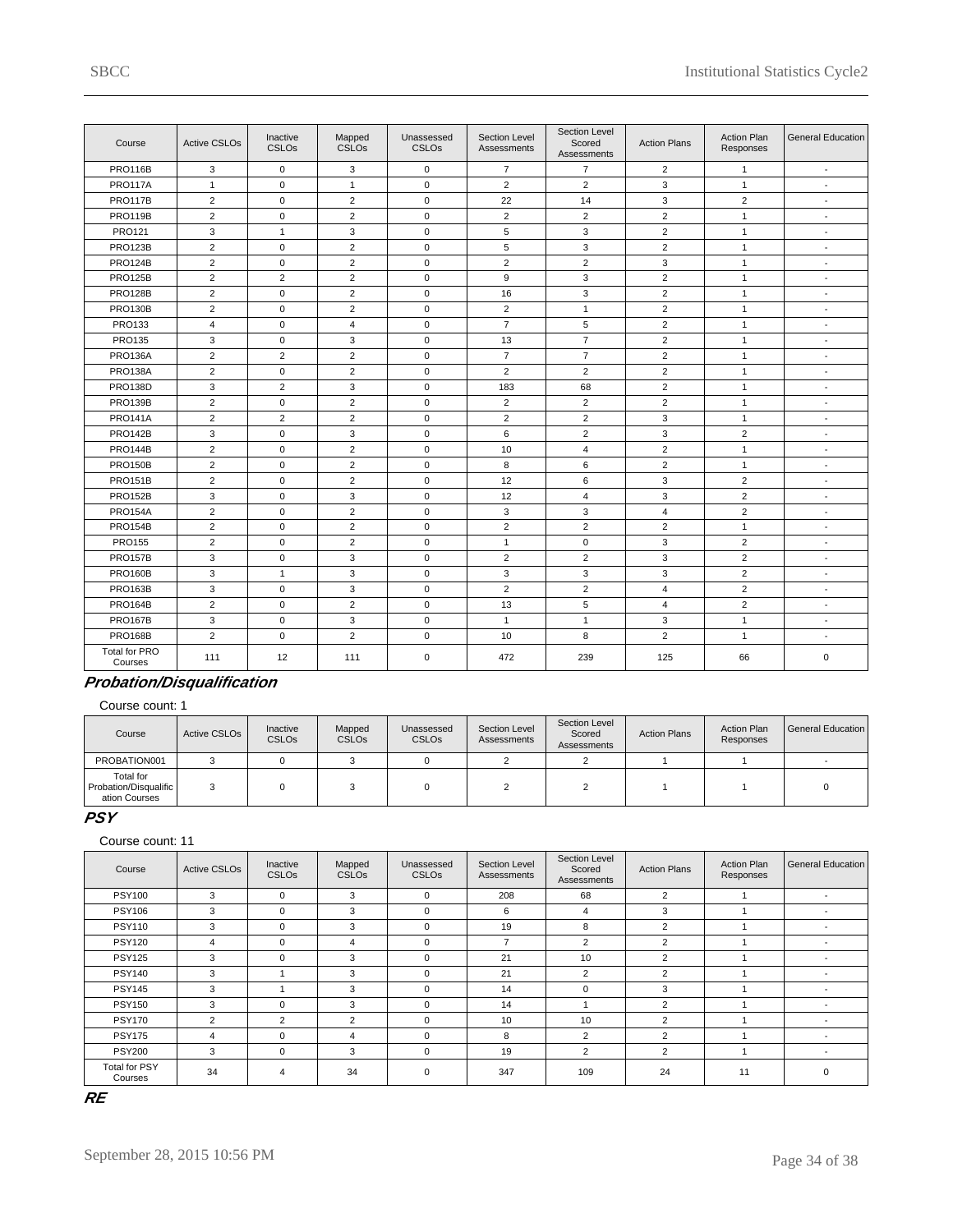| Course                  | <b>Active CSLOs</b> | Inactive<br><b>CSLOs</b> | Mapped<br><b>CSLOs</b> | Unassessed<br><b>CSLOs</b> | Section Level<br>Assessments | Section Level<br>Scored<br>Assessments | <b>Action Plans</b> | <b>Action Plan</b><br>Responses | <b>General Education</b> |
|-------------------------|---------------------|--------------------------|------------------------|----------------------------|------------------------------|----------------------------------------|---------------------|---------------------------------|--------------------------|
| RE101                   | c                   | $\sim$                   | C                      | $\Omega$                   | g                            |                                        |                     |                                 |                          |
| <b>RE102</b>            |                     | $\Omega$                 | $\mathbf{r}$           | $\Omega$                   | 6                            | $\sim$                                 |                     |                                 |                          |
| <b>RE203</b>            | 4                   |                          | Δ                      | $\Omega$                   |                              |                                        |                     |                                 |                          |
| <b>RE204</b>            |                     |                          | 3                      | $\Omega$                   |                              | $\sim$                                 |                     |                                 |                          |
| <b>RE205</b>            |                     |                          |                        |                            |                              | 6                                      |                     |                                 |                          |
| <b>RE207</b>            | 4                   |                          | 4                      | $\Omega$                   |                              | Δ                                      |                     |                                 |                          |
| Total for RE<br>Courses | 20                  |                          | 20                     | $\Omega$                   | 38                           | 20                                     | 13                  |                                 |                          |

### **REC**

Course count: 1

| Course                   | Active CSLO <sub>s</sub> | Inactive<br><b>CSLOs</b> | Mapped<br><b>CSLOs</b> | Unassessed<br><b>CSLOs</b> | Section Level<br>Assessments | Section Level<br>Scored<br>Assessments | <b>Action Plans</b> | <b>Action Plan</b><br>Responses | General Education |
|--------------------------|--------------------------|--------------------------|------------------------|----------------------------|------------------------------|----------------------------------------|---------------------|---------------------------------|-------------------|
| <b>REC215</b>            |                          |                          |                        |                            |                              |                                        |                     |                                 |                   |
| Total for REC<br>Courses |                          |                          |                        |                            |                              |                                        |                     |                                 |                   |

#### **RT**

#### Course count: 20

| Course                      | <b>Active CSLOs</b> | Inactive<br><b>CSLOs</b> | Mapped<br><b>CSLOs</b> | Unassessed<br>CSLOs | Section Level<br>Assessments | Section Level<br>Scored<br>Assessments | <b>Action Plans</b> | <b>Action Plan</b><br>Responses | <b>General Education</b> |
|-----------------------------|---------------------|--------------------------|------------------------|---------------------|------------------------------|----------------------------------------|---------------------|---------------------------------|--------------------------|
| RT100                       | 3                   | 3                        | 3                      | $\mathbf 0$         | 12                           | $\overline{2}$                         | $\overline{2}$      | $\mathbf{1}$                    | $\blacksquare$           |
| RT101                       | 6                   | 0                        | 6                      | $\mathbf 0$         | 16                           | 14                                     | $\overline{2}$      | $\mathbf{1}$                    |                          |
| RT102                       | 3                   | 3                        | 3                      | $\mathbf 0$         | 21                           | 13                                     | 3                   | $\overline{2}$                  | $\overline{\phantom{a}}$ |
| RT103                       | 4                   | $\mathbf 0$              | $\overline{4}$         | $\mathbf 0$         | 24                           | 14                                     | $\overline{2}$      | 1                               | $\overline{\phantom{a}}$ |
| RT109                       | 3                   | 0                        | 3                      | $\mathbf 0$         | $\overline{4}$               | $\overline{4}$                         | $\overline{2}$      | 1                               | $\overline{\phantom{a}}$ |
| RT111                       | 3                   | 0                        | 3                      | $\mathbf 0$         | 6                            | 2                                      | $\overline{2}$      | 1                               | $\overline{\phantom{a}}$ |
| RT119                       | 3                   | 0                        | 3                      | $\mathbf 0$         | 6                            | 6                                      | $\overline{2}$      | 1                               | $\overline{\phantom{a}}$ |
| RT120                       | $\overline{4}$      | $\overline{4}$           | $\overline{4}$         | $\mathbf 0$         | $\overline{7}$               | 6                                      | $\overline{2}$      | $\mathbf{1}$                    | $\overline{\phantom{a}}$ |
| RT191                       | 3                   | $\mathbf 0$              | 3                      | $\pmb{0}$           | 22                           | 20                                     | $\overline{2}$      | $\overline{1}$                  | $\overline{\phantom{a}}$ |
| <b>RT191A</b>               | $\overline{2}$      | $\mathbf 0$              | $\overline{2}$         | $\mathbf 0$         | 5                            | $\overline{2}$                         | $\overline{2}$      | $\mathbf{1}$                    | $\overline{\phantom{a}}$ |
| RT192                       | 4                   | 0                        | 4                      | $\mathbf 0$         | 5                            | $\overline{2}$                         | $\overline{2}$      | 1                               |                          |
| RT202                       | 3                   | $\mathbf 0$              | 3                      | $\mathbf 0$         | 6                            | 6                                      | $\overline{2}$      | 1                               |                          |
| RT203                       | 5                   | $\mathbf 0$              | 5                      | $\mathbf 0$         | 4                            | $\overline{2}$                         | $\overline{2}$      | 1                               | $\overline{\phantom{a}}$ |
| RT220                       | 3                   | 9                        | 3                      | $\mathbf 0$         | 5                            | $\overline{4}$                         | $\overline{2}$      | 1                               | $\overline{\phantom{a}}$ |
| RT230                       | 3                   | 0                        | 3                      | $\mathbf 0$         | 6                            | 6                                      | $\overline{2}$      | $\mathbf{1}$                    | $\overline{\phantom{a}}$ |
| RT250                       | $\overline{4}$      | 0                        | 4                      | $\mathsf 0$         | $\overline{4}$               | $\overline{4}$                         | 4                   | 3                               | $\overline{\phantom{a}}$ |
| RT251                       | $\overline{2}$      | 0                        | $\overline{2}$         | $\mathbf 0$         | 3                            | $\overline{2}$                         | $\overline{2}$      | $\mathbf{1}$                    | $\overline{\phantom{a}}$ |
| RT293                       | $\overline{4}$      | 0                        | $\overline{4}$         | $\mathbf 0$         | 32                           | 26                                     | $\overline{2}$      | 1                               | $\overline{\phantom{a}}$ |
| RT294                       | 3                   | $\mathbf 0$              | 3                      | $\mathbf 0$         | 20                           | 18                                     | 2                   | $\mathbf{1}$                    | $\sim$                   |
| <b>RT295</b>                | 3                   | 0                        | 3                      | $\mathbf 0$         | 5                            | 2                                      | $\overline{2}$      | $\mathbf{1}$                    | $\overline{\phantom{a}}$ |
| <b>Total for RT Courses</b> | 68                  | 19                       | 68                     | $\mathbf 0$         | 213                          | 155                                    | 43                  | 23                              | $\mathbf 0$              |

# **SOC**

| Course                   | <b>Active CSLOs</b> | Inactive<br><b>CSLOs</b> | Mapped<br><b>CSLOs</b> | Unassessed<br><b>CSLOs</b> | Section Level<br>Assessments | Section Level<br>Scored<br>Assessments | <b>Action Plans</b> | <b>Action Plan</b><br>Responses | General Education        |
|--------------------------|---------------------|--------------------------|------------------------|----------------------------|------------------------------|----------------------------------------|---------------------|---------------------------------|--------------------------|
| SOC101                   | 4                   | $\Omega$                 | $\overline{4}$         | $\mathbf 0$                | 56                           | 12                                     | 2                   |                                 | $\overline{\phantom{a}}$ |
| SOC103                   | 4                   | $\Omega$                 | 4                      | $\mathbf 0$                | 12                           | 0                                      | $\overline{2}$      |                                 |                          |
| SOC104                   | 4                   | $\Omega$                 | 4                      | 0                          | 20                           | 4                                      | $\overline{2}$      |                                 |                          |
| SOC106                   | 4                   | $\Omega$                 | 4                      | 0                          | 10                           | 4                                      | 2                   |                                 |                          |
| SOC107                   | 3                   | $\Omega$                 | $\Omega$               | $\mathbf 0$                | 4                            | $\overline{2}$                         | $\mathcal{P}$       |                                 |                          |
| SOC109                   | 4                   | $\Omega$                 | 4                      | $\Omega$                   | 16                           | 8                                      | 3                   | $\overline{2}$                  |                          |
| SOC113                   | 4                   | $\Omega$                 | 4                      | $\mathbf 0$                | 8                            | $\overline{2}$                         | 2                   |                                 | $\overline{\phantom{a}}$ |
| SOC115                   | 5                   | $\Omega$                 | 5                      | $\Omega$                   | 6                            | $\overline{2}$                         | 2                   |                                 |                          |
| SOC118                   | 5                   | $\Omega$                 | 5                      | $\Omega$                   | 9                            | $\overline{2}$                         | $\overline{2}$      |                                 |                          |
| SOC120                   | 4                   | $\Omega$                 | 4                      | $\mathbf 0$                | 2                            | $\overline{2}$                         | 2                   |                                 |                          |
| Total for SOC<br>Courses | 41                  | $\Omega$                 | 38                     | 0                          | 143                          | 38                                     | 21                  | 11                              | $\Omega$                 |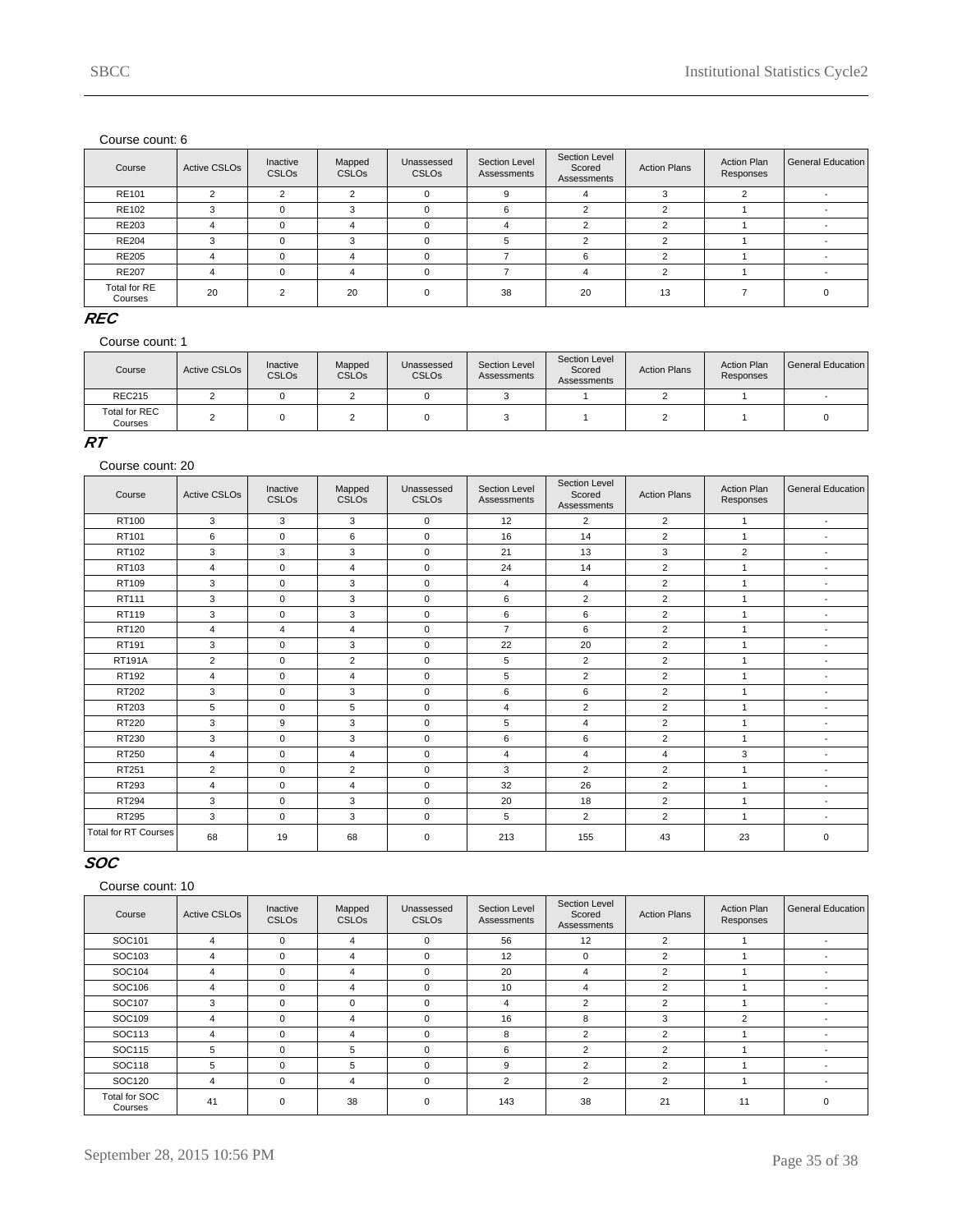### **SPAN**

#### Course count: 13

| Course                           | <b>Active CSLOs</b> | Inactive<br><b>CSLOs</b> | Mapped<br><b>CSLOs</b> | Unassessed<br>CSLO <sub>s</sub> | Section Level<br>Assessments | Section Level<br>Scored<br>Assessments | <b>Action Plans</b> | <b>Action Plan</b><br>Responses | General Education        |
|----------------------------------|---------------------|--------------------------|------------------------|---------------------------------|------------------------------|----------------------------------------|---------------------|---------------------------------|--------------------------|
| <b>SPAN101</b>                   | 4                   | 4                        | $\overline{4}$         | $\mathbf 0$                     | 181                          | 83                                     | $\overline{2}$      |                                 | $\overline{\phantom{a}}$ |
| SPAN102                          | 4                   | $\mathbf 0$              | $\overline{4}$         | $\mathbf 0$                     | 79                           | 47                                     | $\overline{2}$      |                                 | $\overline{\phantom{0}}$ |
| SPAN103                          | 4                   | $\Omega$                 | $\overline{4}$         | $\Omega$                        | 41                           | 18                                     | $\overline{2}$      |                                 | $\overline{\phantom{a}}$ |
| SPAN104                          | 3                   | $\Omega$                 | 3                      | $\mathbf 0$                     | 29                           | 16                                     | $\overline{2}$      |                                 | <b>.</b>                 |
| SPAN114                          | 4                   | $\mathbf 0$              | 0                      | $\mathbf 0$                     | $\overline{2}$               | $\overline{2}$                         | $\overline{2}$      |                                 | $\overline{\phantom{a}}$ |
| <b>SPAN115</b>                   | 4                   | $\Omega$                 | 4                      | $\Omega$                        | $\overline{2}$               | $\overline{2}$                         | $\overline{2}$      |                                 | $\overline{\phantom{a}}$ |
| SPAN130                          | $\overline{2}$      | $\Omega$                 | $\overline{2}$         | $\mathbf 0$                     | $\overline{2}$               | 2                                      | $\overline{2}$      |                                 |                          |
| SPAN132                          | 3                   | $\Omega$                 | 3                      | $\mathbf 0$                     |                              |                                        | $\overline{2}$      |                                 |                          |
| SPAN134                          | 4                   | $\mathbf 0$              | 0                      | $\mathbf 0$                     | $\overline{2}$               | 2                                      | $\overline{2}$      |                                 |                          |
| SPAN135                          | $\overline{4}$      | $\Omega$                 | 4                      | $\mathbf 0$                     |                              |                                        | $\overline{2}$      |                                 | <b>.</b>                 |
| SPAN140                          | $\overline{2}$      | $\Omega$                 | $\overline{2}$         | $\mathbf 0$                     | $\overline{2}$               | $\overline{2}$                         | $\overline{2}$      |                                 | <b>.</b>                 |
| SPAN150                          | 3                   | $\Omega$                 | 3                      | $\mathbf 0$                     | $\overline{4}$               | $\overline{2}$                         | $\overline{2}$      |                                 | $\overline{\phantom{a}}$ |
| SPAN160                          | 3                   | $\Omega$                 | 3                      | $\mathbf 0$                     | $\overline{4}$               | $\overline{2}$                         | $\overline{2}$      |                                 | $\overline{\phantom{0}}$ |
| <b>Total for SPAN</b><br>Courses | 44                  | $\overline{4}$           | 36                     | $\mathbf 0$                     | 350                          | 180                                    | 26                  | 13                              | 0                        |

# **SS**

#### Course count: 1

| Course               | <b>Active CSLOs</b> | Inactive<br><b>CSLOs</b> | Mapped<br><b>CSLOs</b> | Unassessed<br><b>CSLOs</b> | Section Level<br>Assessments | Section Level<br>Scored<br>Assessments | <b>Action Plans</b> | <b>Action Plan</b><br>Responses | General Education |
|----------------------|---------------------|--------------------------|------------------------|----------------------------|------------------------------|----------------------------------------|---------------------|---------------------------------|-------------------|
| SS101                |                     |                          |                        |                            |                              |                                        |                     |                                 |                   |
| Total for SS Courses |                     |                          |                        |                            |                              |                                        |                     |                                 |                   |

### **STEM**

#### Course count: 1

| Course                           | <b>Active CSLOs</b> | Inactive<br><b>CSLOs</b> | Mapped<br><b>CSLOs</b> | Unassessed<br><b>CSLO<sub>s</sub></b> | Section Level<br>Assessments | Section Level<br>Scored<br>Assessments | <b>Action Plans</b> | <b>Action Plan</b><br>Responses | General Education |
|----------------------------------|---------------------|--------------------------|------------------------|---------------------------------------|------------------------------|----------------------------------------|---------------------|---------------------------------|-------------------|
| STEM101                          |                     |                          |                        |                                       | 10                           | 10                                     |                     |                                 |                   |
| <b>Total for STEM</b><br>Courses |                     |                          |                        |                                       | 10                           | 10                                     |                     |                                 |                   |

# **Student Outreach and Orientation**

Course count: 2

| Course                                                          | Active CSLO <sub>s</sub> | Inactive<br><b>CSLOs</b> | Mapped<br><b>CSLOs</b> | Unassessed<br><b>CSLO<sub>s</sub></b> | Section Level<br>Assessments | Section Level<br>Scored<br>Assessments | <b>Action Plans</b> | <b>Action Plan</b><br>Responses | General Education I |
|-----------------------------------------------------------------|--------------------------|--------------------------|------------------------|---------------------------------------|------------------------------|----------------------------------------|---------------------|---------------------------------|---------------------|
| CT <sub>1</sub>                                                 |                          |                          |                        |                                       |                              |                                        |                     |                                 |                     |
| OR <sub>1</sub>                                                 | 6                        |                          |                        |                                       |                              |                                        |                     |                                 |                     |
| <b>Total for Student</b><br>Outreach and<br>Orientation Courses | 8                        |                          |                        |                                       |                              |                                        |                     |                                 |                     |

# **Study Abroad**

#### Context count: 1

| Context                                          | Active CSLO <sub>s</sub> | Inactive<br><b>CSLOs</b> | Mapped<br><b>CSLOs</b> | Unassessed<br><b>CSLOs</b> | Section Level<br>Assessments | Section Level<br>Scored<br>Assessments | <b>Action Plans</b> | <b>Action Plan</b><br>Responses | General Education I |
|--------------------------------------------------|--------------------------|--------------------------|------------------------|----------------------------|------------------------------|----------------------------------------|---------------------|---------------------------------|---------------------|
| <b>DELETE</b> test                               |                          |                          |                        |                            |                              |                                        |                     |                                 |                     |
| <b>Total for Study</b><br><b>Abroad Contexts</b> |                          |                          |                        |                            |                              |                                        |                     |                                 |                     |

| Course                                   | Active CSLO <sub>s</sub> | Inactive<br><b>CSLOs</b> | Mapped<br><b>CSLOs</b> | Unassessed<br><b>CSLOs</b> | Section Level<br>Assessments | Section Level<br>Scored<br>Assessments | <b>Action Plans</b> | <b>Action Plan</b><br>Responses | General Education I |
|------------------------------------------|--------------------------|--------------------------|------------------------|----------------------------|------------------------------|----------------------------------------|---------------------|---------------------------------|---------------------|
| SA <sub>1</sub>                          |                          |                          |                        |                            |                              |                                        |                     |                                 |                     |
| <b>Total for Study</b><br>Abroad Courses |                          |                          |                        |                            |                              |                                        |                     |                                 |                     |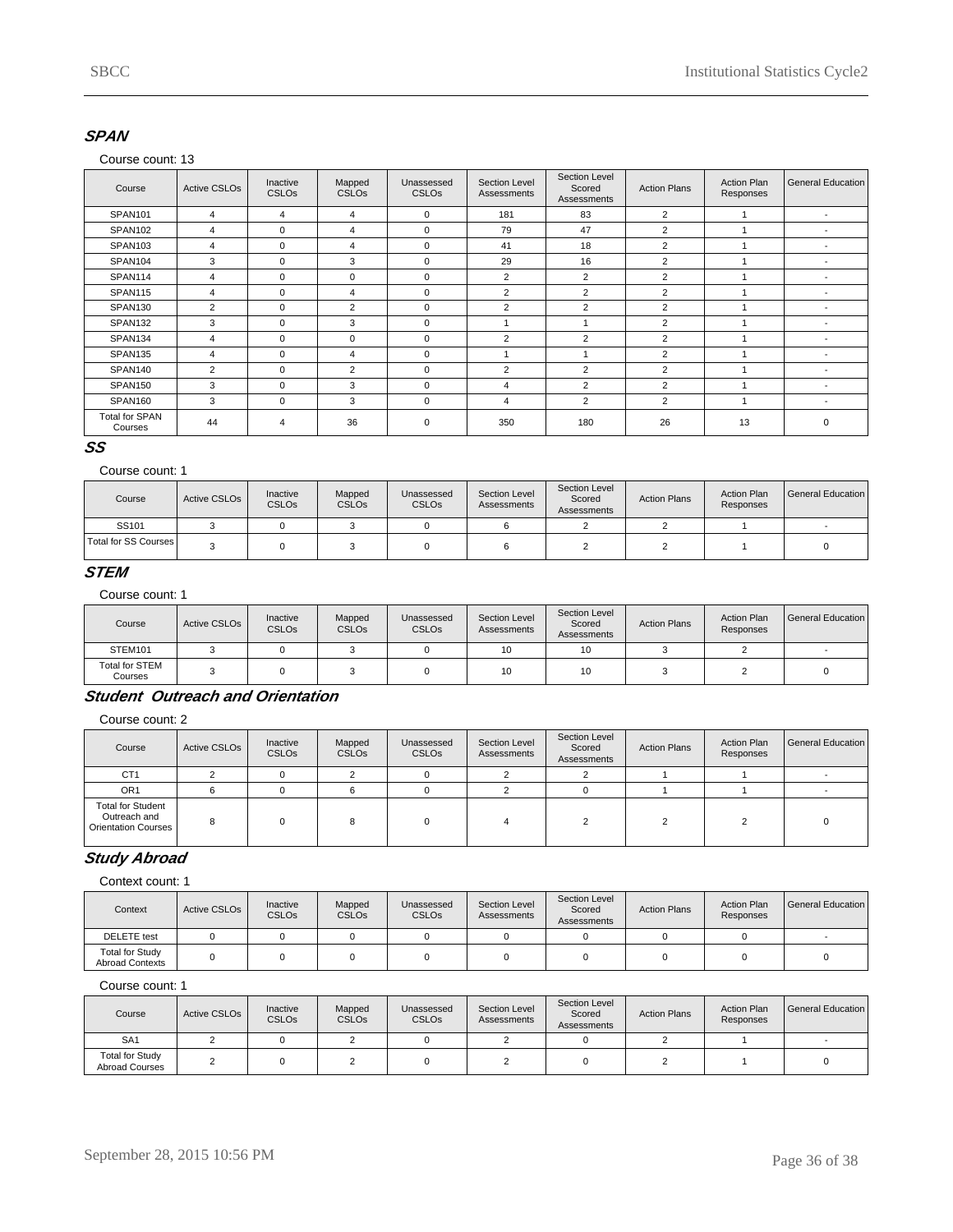Course and Context

| Course and Context               | Active CSLO <sub>s</sub> | Inactive<br><b>CSLOs</b> | Mapped<br><b>CSLO<sub>s</sub></b> | Unassessed<br><b>CSLO<sub>s</sub></b> | Section Level<br>Assessments | Section Level<br>Scored<br>Assessments | <b>Action Plans</b> | <b>Action Plan</b><br>Responses | l General Education |
|----------------------------------|--------------------------|--------------------------|-----------------------------------|---------------------------------------|------------------------------|----------------------------------------|---------------------|---------------------------------|---------------------|
| <b>Total for Study</b><br>Abroad |                          |                          |                                   |                                       |                              |                                        |                     |                                 |                     |

**TA**

Course count: 31

| Course                      | <b>Active CSLOs</b>     | Inactive<br>CSLOs | Mapped<br><b>CSLOs</b> | Unassessed<br><b>CSLOs</b> | Section Level<br>Assessments | Section Level<br>Scored<br>Assessments | <b>Action Plans</b> | <b>Action Plan</b><br>Responses | <b>General Education</b> |
|-----------------------------|-------------------------|-------------------|------------------------|----------------------------|------------------------------|----------------------------------------|---------------------|---------------------------------|--------------------------|
| TA103                       | $\overline{4}$          | $\mathbf 0$       | 4                      | $\mathbf 0$                | 31                           | 24                                     | 3                   | $\mathbf{1}$                    | $\blacksquare$           |
| TA106                       | $\overline{4}$          | $\mathbf 0$       | $\mathbf 0$            | $\mathbf 0$                | $\overline{2}$               | $\overline{2}$                         | $\overline{2}$      | $\mathbf{1}$                    | $\blacksquare$           |
| <b>TA107</b>                | 4                       | $\mathsf 0$       | 4                      | $\mathsf 0$                | 6                            | 4                                      | 3                   | $\mathbf{1}$                    | $\overline{a}$           |
| TA108                       | $\overline{4}$          | $\mathbf 0$       | 4                      | $\mathbf 0$                | 6                            | 6                                      | 3                   | $\mathbf{1}$                    | $\blacksquare$           |
| TA110                       | $\pmb{0}$               | $\mathbf 0$       | 0                      | $\mathbf 0$                | $\mathbf 0$                  | $\pmb{0}$                              | $\pmb{0}$           | $\mathsf 0$                     | $\overline{a}$           |
| <b>TA111</b>                | 5                       | $\mathsf 0$       | 5                      | $\mathsf 0$                | 70                           | 34                                     | 3                   | $\mathbf{1}$                    | ÷,                       |
| <b>TA112</b>                | $\overline{4}$          | $\mathbf 0$       | $\overline{4}$         | $\mathsf 0$                | 24                           | 8                                      | 3                   | $\mathbf{1}$                    | $\blacksquare$           |
| <b>TA114</b>                | 3                       | $\mathbf 0$       | 3                      | $\mathbf 0$                | 12                           | 10                                     | 3                   | $\mathbf{1}$                    | $\sim$                   |
| <b>TA120</b>                | $\overline{4}$          | $\mathbf{0}$      | $\overline{4}$         | $\mathsf 0$                | 5                            | 5                                      | 3                   | $\mathbf{1}$                    | $\blacksquare$           |
| TA121                       | 5                       | $\mathbf 0$       | 5                      | $\mathbf 0$                | 10                           | 8                                      | 3                   | $\mathbf{1}$                    | $\overline{a}$           |
| <b>TA123</b>                | 3                       | $\mathbf 0$       | 3                      | $\mathbf 0$                | $\overline{7}$               | 5                                      | 3                   | $\mathbf{1}$                    | $\blacksquare$           |
| TA131                       | $\overline{\mathbf{4}}$ | $\mathbf 0$       | 4                      | $\mathbf 0$                | 45                           | 34                                     | 3                   | $\mathbf{1}$                    | $\blacksquare$           |
| <b>TA134</b>                | 3                       | $\mathsf 0$       | 3                      | $\mathbf 0$                | $\overline{2}$               | $\overline{2}$                         | 3                   | $\mathbf{1}$                    | $\sim$                   |
| TA136                       | $\overline{4}$          | $\mathbf{0}$      | $\overline{4}$         | $\mathbf 0$                | 11                           | 8                                      | 3                   | $\mathbf{1}$                    | $\blacksquare$           |
| TA141                       | 8                       | 3                 | 8                      | $\mathbf 0$                | 17                           | 8                                      | 3                   | $\mathbf{1}$                    | $\blacksquare$           |
| <b>TA142</b>                | 3                       | $\mathbf{0}$      | 3                      | $\mathbf 0$                | 11                           | 6                                      | 4                   | $\overline{2}$                  | $\blacksquare$           |
| TA143                       | 3                       | $\mathsf 0$       | 0                      | $\mathsf 0$                | 11                           | 6                                      | 3                   | $\mathbf{1}$                    | $\blacksquare$           |
| <b>TA144</b>                | 3                       | $\mathbf 0$       | 3                      | $\mathbf 0$                | 18                           | 10                                     | $\overline{4}$      | $\overline{2}$                  | $\blacksquare$           |
| TA151                       | 3                       | $\mathbf 0$       | 3                      | $\mathbf 0$                | 55                           | 37                                     | 3                   | $\mathbf{1}$                    | $\overline{\phantom{a}}$ |
| <b>TA152</b>                | 3                       | $\mathbf{0}$      | 3                      | $\mathsf 0$                | 60                           | 47                                     | 3                   | $\mathbf{1}$                    | $\blacksquare$           |
| TA153                       | 3                       | $\mathsf 0$       | 3                      | $\mathbf 0$                | 38                           | 15                                     | 3                   | $\mathbf{1}$                    | $\overline{\phantom{a}}$ |
| <b>TA175</b>                | 3                       | $\mathbf 0$       | 3                      | $\mathbf 0$                | 19                           | 8                                      | 3                   | $\mathbf{1}$                    | $\overline{\phantom{a}}$ |
| TA185                       | $\overline{2}$          | $\mathbf{0}$      | $\overline{2}$         | $\mathbf 0$                | 6                            | 6                                      | 3                   | $\mathbf{1}$                    | $\blacksquare$           |
| TA213                       | 4                       | $\mathbf 0$       | 4                      | $\mathbf 0$                | 12                           | 10                                     | 4                   | $\overline{2}$                  | $\sim$                   |
| TA214                       | 3                       | $\mathbf 0$       | 3                      | $\mathbf 0$                | 6                            | $\overline{4}$                         | 3                   | $\mathbf{1}$                    | $\blacksquare$           |
| TA215                       | 3                       | $\mathbf 0$       | 3                      | $\mathbf 0$                | $\overline{4}$               | $\overline{4}$                         | 3                   | $\mathbf{1}$                    | $\overline{\phantom{a}}$ |
| TA218                       | 3                       | $\mathbf{0}$      | 3                      | $\mathbf 0$                | 22                           | 16                                     | 3                   | $\mathbf{1}$                    | $\blacksquare$           |
| <b>TA227</b>                | 3                       | $\mathbf{0}$      | $\mathbf 0$            | $\mathbf 0$                | 3                            | $\overline{2}$                         | $\overline{2}$      | $\mathbf{1}$                    | $\overline{a}$           |
| TA250                       | 3                       | $\mathsf 0$       | 3                      | $\mathsf 0$                | 11                           | 6                                      | 3                   | $\mathbf{1}$                    | $\overline{\phantom{a}}$ |
| <b>TA256B</b>               | $\pmb{0}$               | $\mathbf{0}$      | $\mathbf 0$            | $\mathsf 0$                | $\mathbf 0$                  | $\mathbf 0$                            | $\mathbf 0$         | $\mathbf 0$                     | $\blacksquare$           |
| <b>TA267B</b>               | $\mathbf 0$             | $\mathsf 0$       | 0                      | $\mathbf 0$                | $\mathbf 0$                  | $\mathbf 0$                            | $\mathsf 0$         | $\mathbf 0$                     | $\sim$                   |
| <b>Total for TA Courses</b> | 101                     | 3                 | 91                     | 0                          | 524                          | 335                                    | 85                  | 31                              | $\mathbf 0$              |

### **Transfer Center**

Course count: 1

| Course                               | Active CSLO <sub>s</sub> | Inactive<br><b>CSLOs</b> | Mapped<br><b>CSLOs</b> | Unassessed<br><b>CSLOs</b> | Section Level<br>Assessments | Section Level<br>Scored<br>Assessments | <b>Action Plans</b> | <b>Action Plan</b><br>Responses | General Education |
|--------------------------------------|--------------------------|--------------------------|------------------------|----------------------------|------------------------------|----------------------------------------|---------------------|---------------------------------|-------------------|
| TC <sub>1</sub>                      |                          |                          |                        |                            |                              |                                        |                     |                                 |                   |
| Total for Transfer<br>Center Courses |                          |                          |                        |                            |                              |                                        |                     |                                 |                   |

### **Veterans Support Services**

Course count: 1

| Course                                                          | Active CSLO <sub>s</sub> | Inactive<br><b>CSLOs</b> | Mapped<br><b>CSLOs</b> | Unassessed<br><b>CSLO<sub>s</sub></b> | Section Level<br>Assessments | Section Level<br>Scored<br>Assessments | <b>Action Plans</b> | <b>Action Plan</b><br>Responses | General Education |
|-----------------------------------------------------------------|--------------------------|--------------------------|------------------------|---------------------------------------|------------------------------|----------------------------------------|---------------------|---------------------------------|-------------------|
| VSS <sub>1</sub>                                                |                          |                          |                        |                                       |                              |                                        |                     |                                 |                   |
| <b>Total for Veterans</b><br><b>Support Services</b><br>Courses |                          |                          |                        |                                       | ∼                            |                                        |                     |                                 |                   |

**VN**